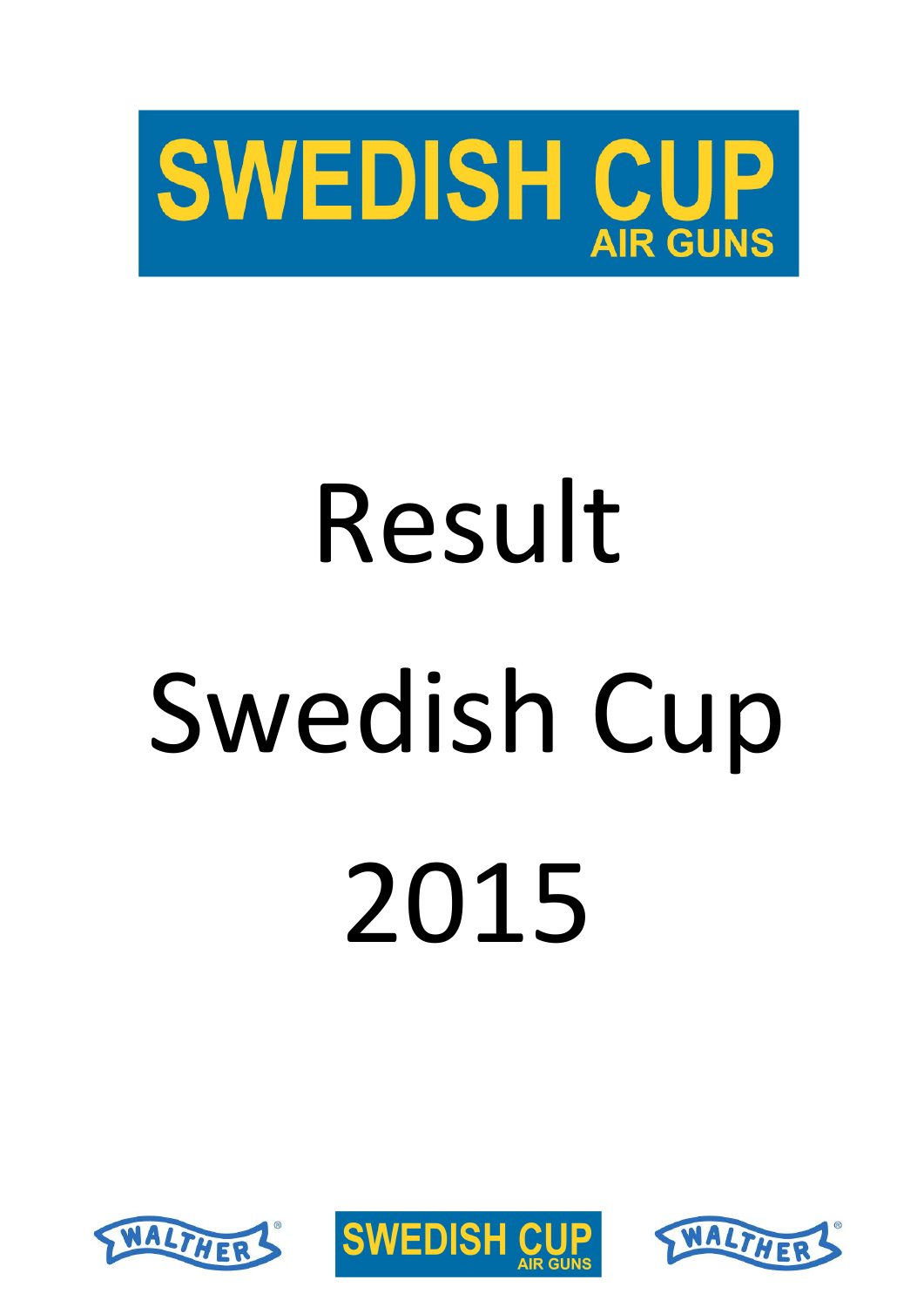# Organizing committee

Chairman Mikael Svensson chairman@swedishcup.nu

Secretary general Mikael Holmberg secretary@swedishcup.nu Treasury manager Sven Johansson treasury@swedishcup.nu

# Jury

| <b>Classification</b> |                |       |
|-----------------------|----------------|-------|
| Jimmy Persson         | Chairman A5005 |       |
| Patrik Johansson      |                | A5313 |
| Mikko Nordquist       |                | A4320 |

#### **Rifle**

| Mikko Nordquist        | Chairman A4320 |       |
|------------------------|----------------|-------|
| Georg-Peter Björkquist |                | B4323 |
| <b>Bo Olsson</b>       |                |       |
| Erik Wallberg          |                |       |
| Johanna Fritzon        |                |       |
| Stefan Holm            |                |       |

#### **Pistol**

| Patrik Johansson | Chairman A5313 |       |
|------------------|----------------|-------|
| Markku Kumin     |                | B5929 |
| Jimmy Persson    |                | A5005 |

#### **Equipment control rifle**

Margareta Ekberg-Emilsson Chairman Ingemar Jonsson Håkan Christensson

#### **Equipment control pistol**

Patrik Johansson Chairman A5313 Anders Bäckman Christer Claesson





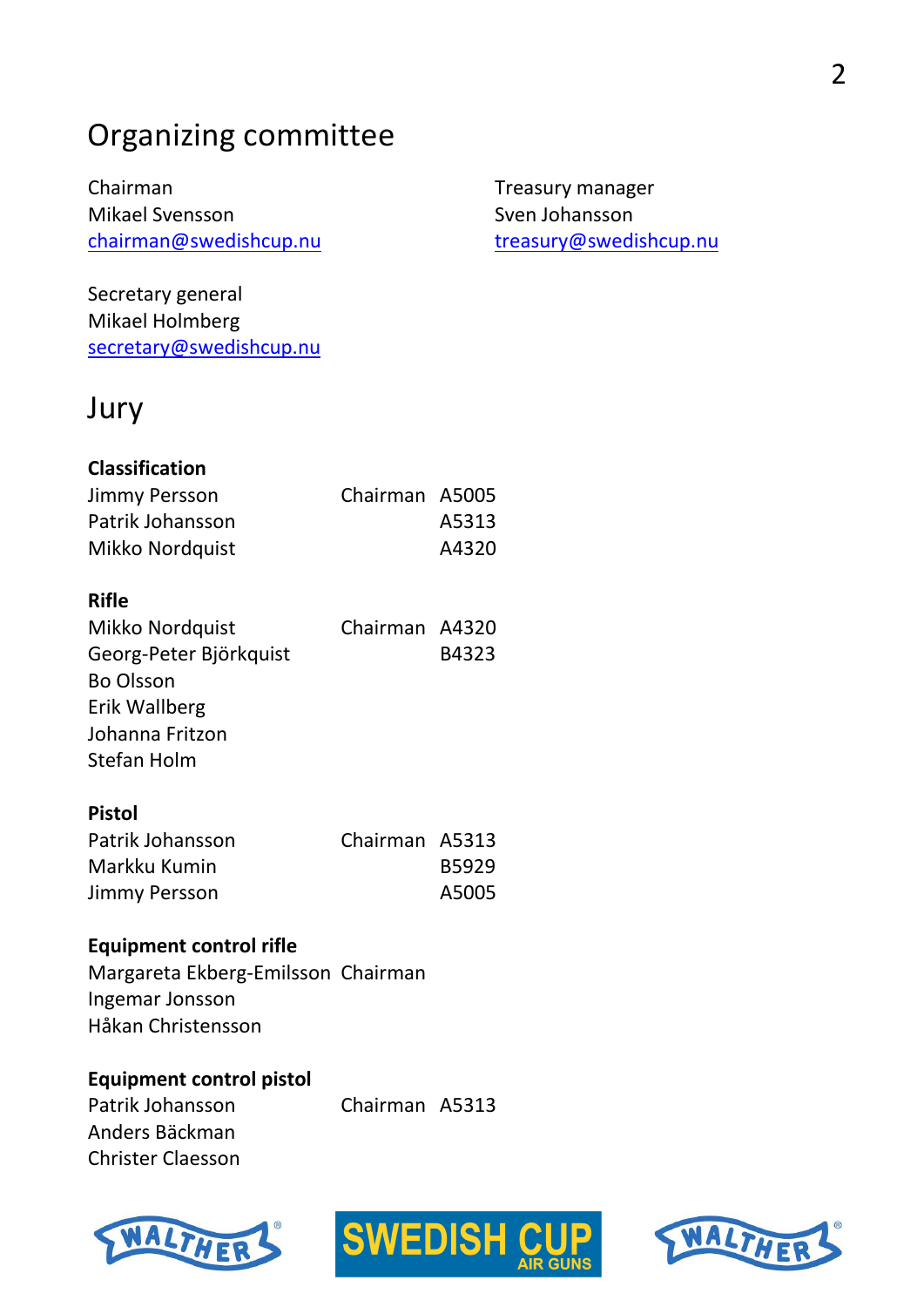



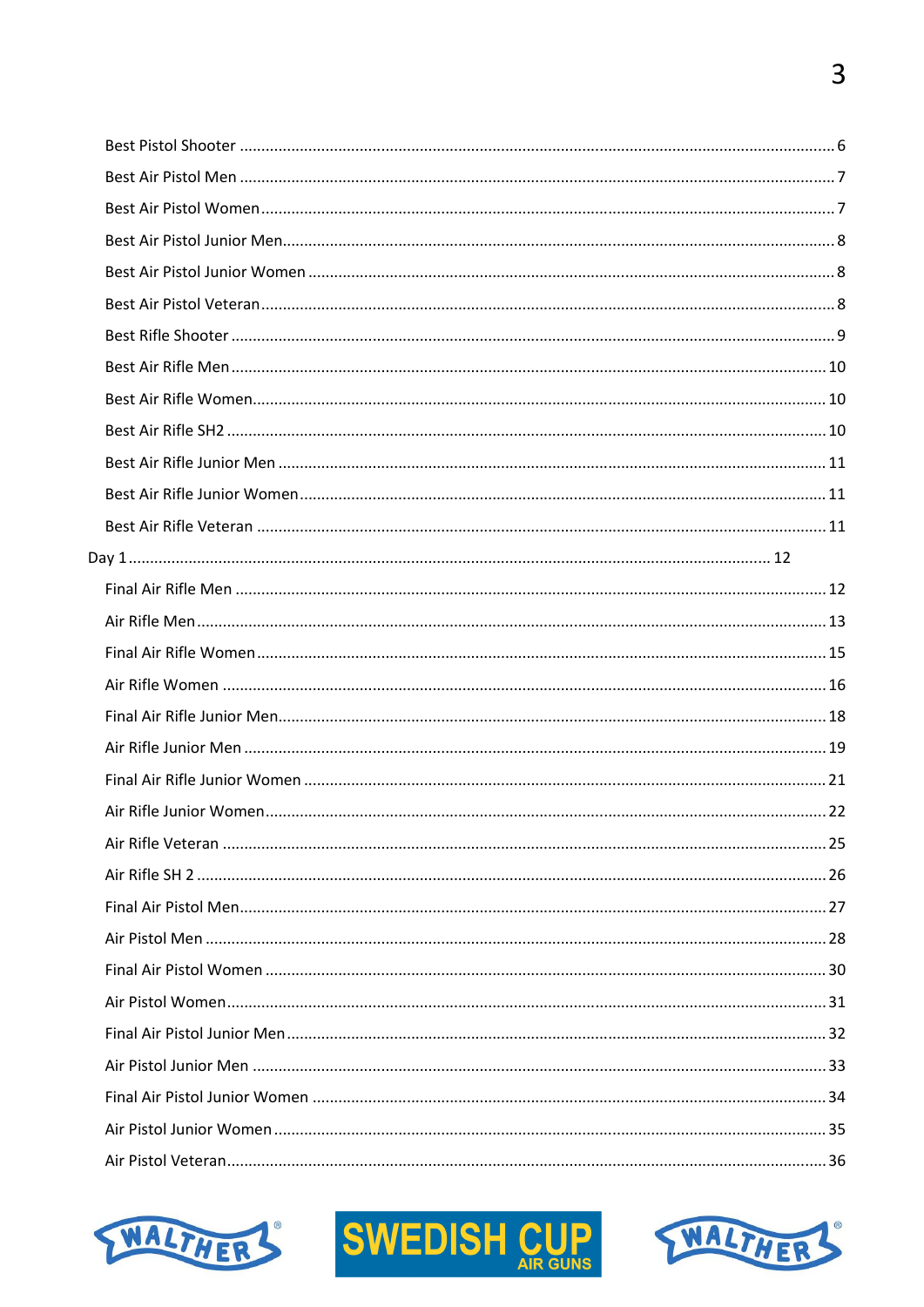



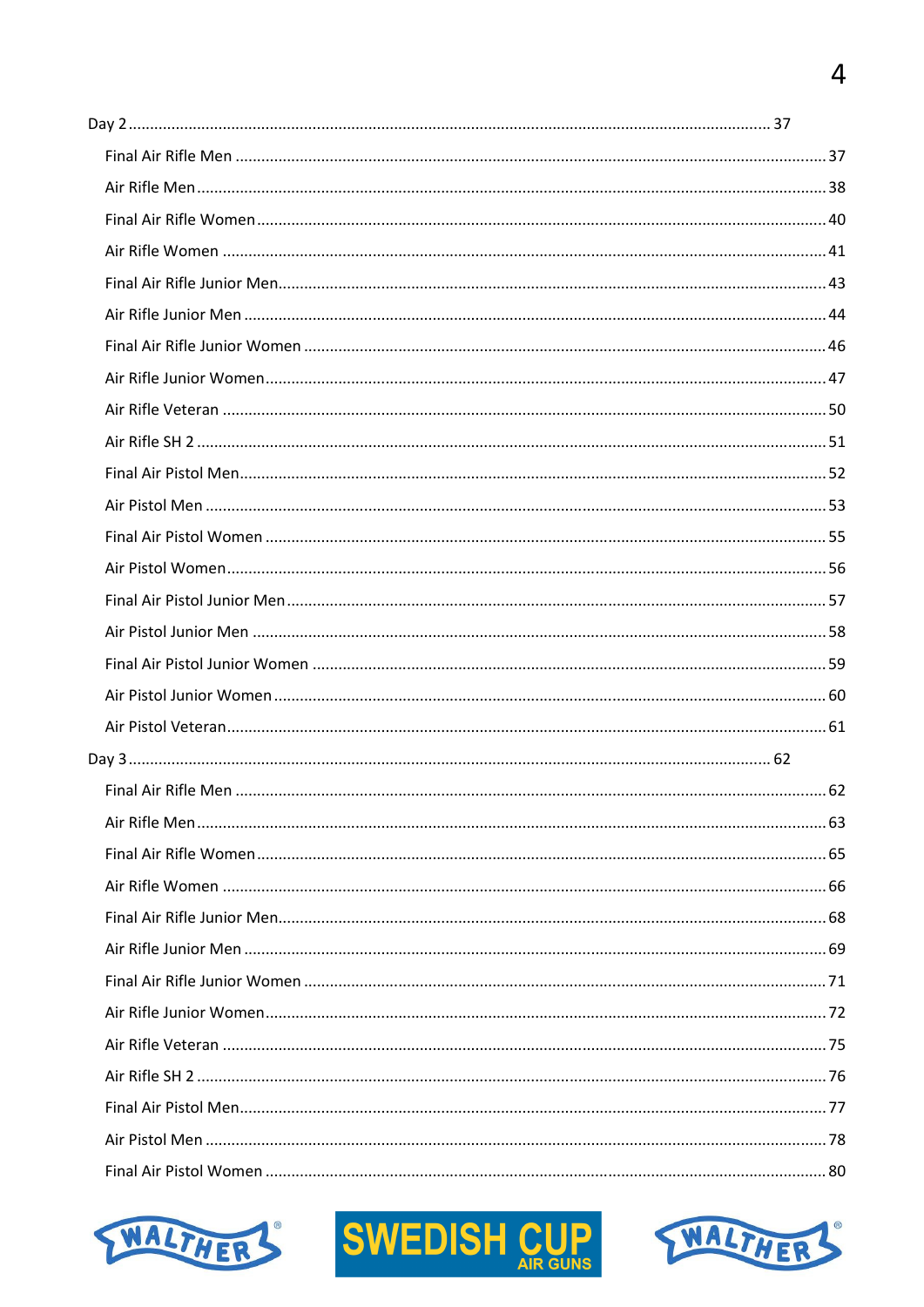# 





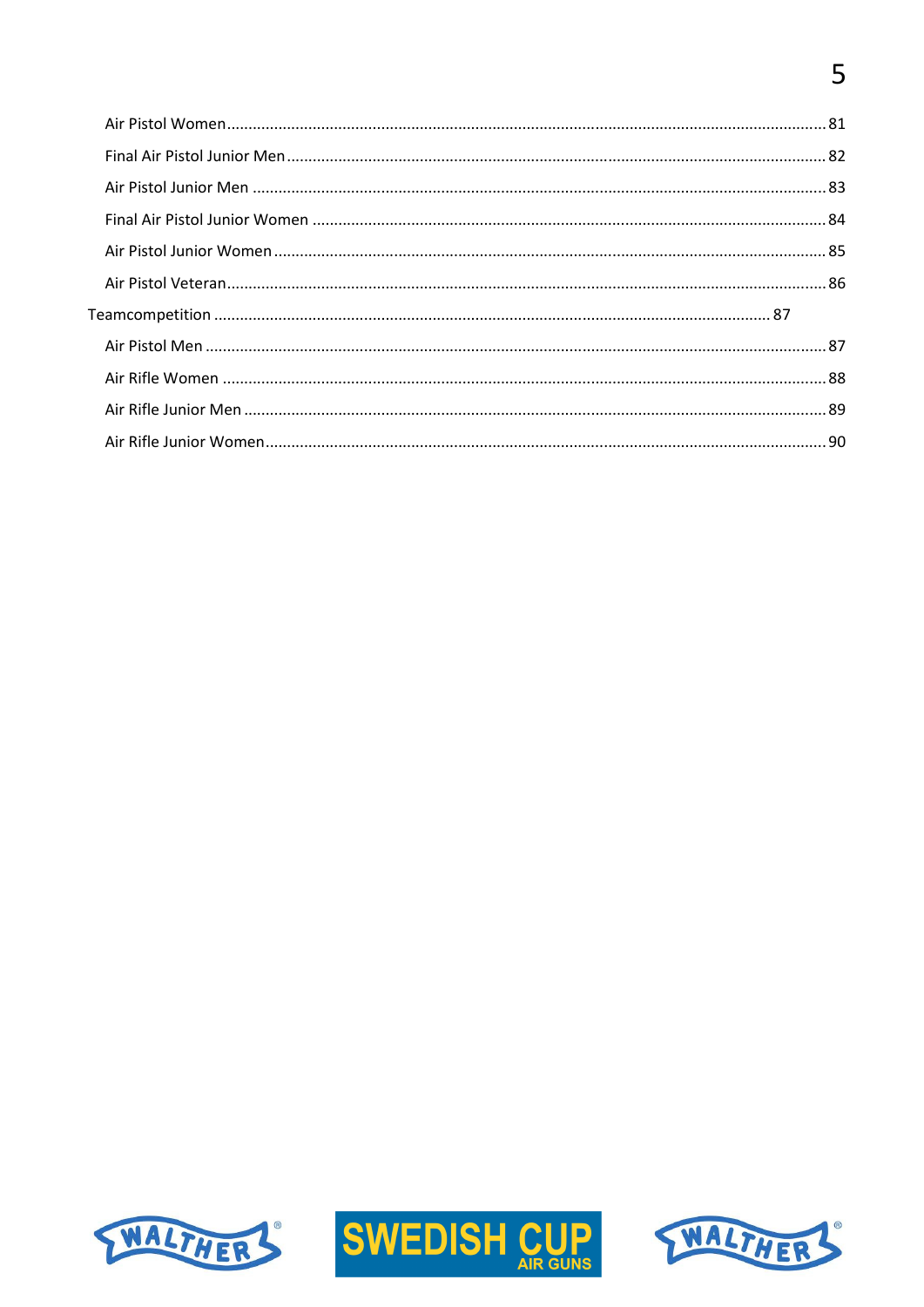## **Best Pistol Shooter**

|                           | Comp           | Fin  | Sum              |
|---------------------------|----------------|------|------------------|
| <b>LARSEN Frederik</b>    | 14             | 15   | 29               |
| <b>JOHANSSON Josefine</b> | 15             | 12   | 27               |
| <b>NILSSON Oscar</b>      | 11             | 10   | 21               |
| <b>KAARO Kirsti</b>       | 12             | 8,5  | 20,5             |
| <b>JOHANSSON Daniel</b>   | 6              | 12   | 18               |
| <b>TURUNEN Karri</b>      | 7              | 10,5 | 17,5             |
| SöRENSSON Vendela         | $\overline{7}$ | 9,5  | 16,5             |
| <b>THORSEN Dorte</b>      | 9              | 5,5  | 14,5             |
| <b>PALMGREN Magnus</b>    | 10             | 4,5  | 14,5             |
| <b>LAWNER Stina</b>       | 4              | 8,5  | 12,5             |
| <b>AHLBECK Johan</b>      | 6              | 6,5  | 12,5             |
| <b>RUNDQVIST Monica</b>   | 8              | 4    | 12 <sup>12</sup> |
| <b>JAHNSSON Kai</b>       | 6              | 6    | 12 <sup>12</sup> |
| <b>HERMANSSON Molly</b>   | 1              | 10,5 | 11,5             |
| <b>GRAN Ingeborg</b>      | 7              | 3,5  | 10,5             |
| <b>ANTTILA Anna</b>       | 5              | 5,5  | 10,5             |
| <b>NORBERG Joackim</b>    | 5              | 4    | 9                |
| <b>OLSSON Pontus</b>      | 6              | 2,5  | 8,5              |
| LAWNER Julia              | 0              | 8,5  | 8,5              |
| <b>JOHANSEN Trude</b>     | 3              | 5    | 8                |
| ROSLUND Johan             | 3              | 5    | 8                |
| PRANDL-NORRGÅRD Maria     | 4              | 4    | 8                |
| <b>NUMMINEN Emma</b>      | $\overline{2}$ | 5    | 7                |
| NILSSON Kristina          | 4              | 2,5  | 6,5              |
| FLøRLI Aina E             | 4              | 2,5  | 6, 5             |





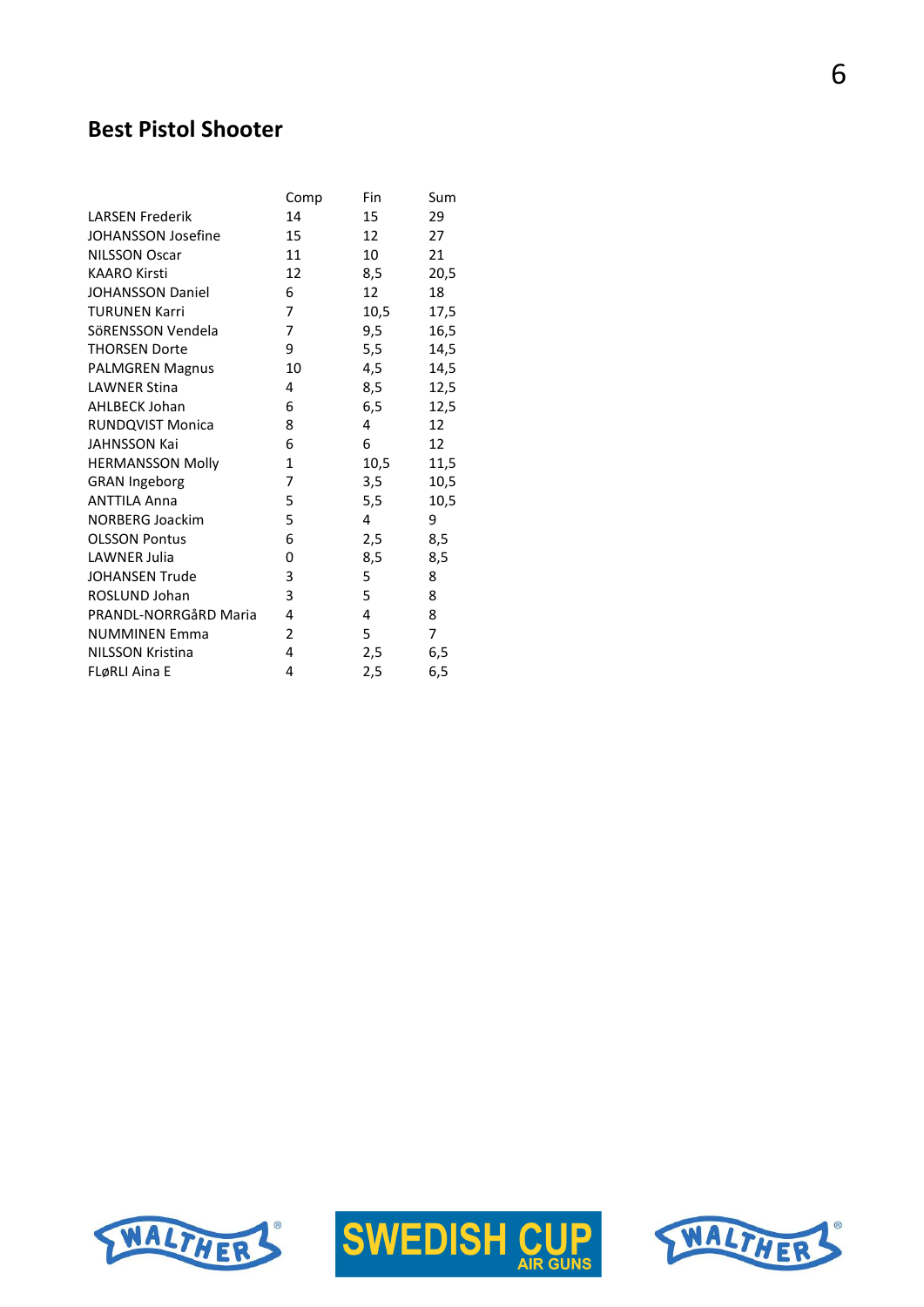#### **Best Air Pistol Men**

|                                | Comp         | Fin  | Sum          |
|--------------------------------|--------------|------|--------------|
| <b>JOHANSSON Daniel</b>        | 6            | 12   | 18           |
| <b>TURUNEN Karri</b>           | 7            | 10,5 | 17,5         |
| <b>AHLBECK Johan</b>           | 6            | 6,5  | 12,5         |
| <b>JAHNSSON Kai</b>            | 6            | 6    | 12           |
| <b>NORBERG Joackim</b>         | 5            | 4    | 9            |
| <b>OLSSON Pontus</b>           | 6            | 2,5  | 8,5          |
| <b>HANSEN Jonas</b>            | 4            | 1,5  | 5,5          |
| SALO Jarmo                     | 2            | 3,5  | 5,5          |
| <b>ALPENHOFF Bernt</b>         | 2            | 3    | 5            |
| HEMBRE Pål                     | 2            | 3    | 5            |
| <b>HUHTAMÄKI Ari</b>           | $\mathbf{1}$ | 3    | 4            |
| SJÖBERG Kristian               | 2            | 1,5  | 3,5          |
| <b>LINDH Rickard</b>           | $\mathbf{1}$ | 0    | $\mathbf{1}$ |
| HåKANSSON Tobias               | $\mathbf{1}$ | 0    | $\mathbf{1}$ |
| PETTERSSON Alexander           | 1            | 0    | $\mathbf{1}$ |
| <b>SANDBERG Carl</b>           | 1            | 0    | $\mathbf{1}$ |
| UNGSGåRD Björn                 | 1            | 0    | $\mathbf{1}$ |
| <b>SAHAKIAN Gagik</b>          | 1            | 0    | 1            |
| <b>HAARBERG Johan Nicholay</b> | 1            | 0    | $\mathbf{1}$ |
| TURJA Jyrki                    | 1            | 0    | 1            |

## **Best Air Pistol Women**

|                         | Comp | Fin           | Sum  |
|-------------------------|------|---------------|------|
| KAARO Kirsti            | 12   | 8,5           | 20,5 |
| SöRENSSON Vendela       | 7    | 9,5           | 16,5 |
| <b>THORSEN Dorte</b>    | 9    | 5,5           | 14,5 |
| <b>LAWNER Stina</b>     | 4    | 8,5           | 12,5 |
| <b>RUNDQVIST Monica</b> | 8    | 4             | 12   |
| <b>GRAN Ingeborg</b>    | 7    | 3,5           | 10,5 |
| PRANDL-NORRGåRD Maria   | 4    | 4             | 8    |
| NILSSON Kristina        | 4    | 2,5           | 6,5  |
| FLøRLI Aina E           | 4    | 2,5           | 6,5  |
| RÖNNQVIST Kirsi         | 3    | 3             | 6    |
| SæTEREN Anne Mette      | 2    | 2             | 4    |
| <b>LINDAHL Sara</b>     | 1    | $\mathcal{P}$ | 3    |
| <b>IHALAINEN Sanna</b>  | 2    | 0             | 2    |
| <b>ENOCSSON Lisa</b>    | 1    | 0             | 1    |
| HøJFELDT Laila          | 1    | O             | 1    |





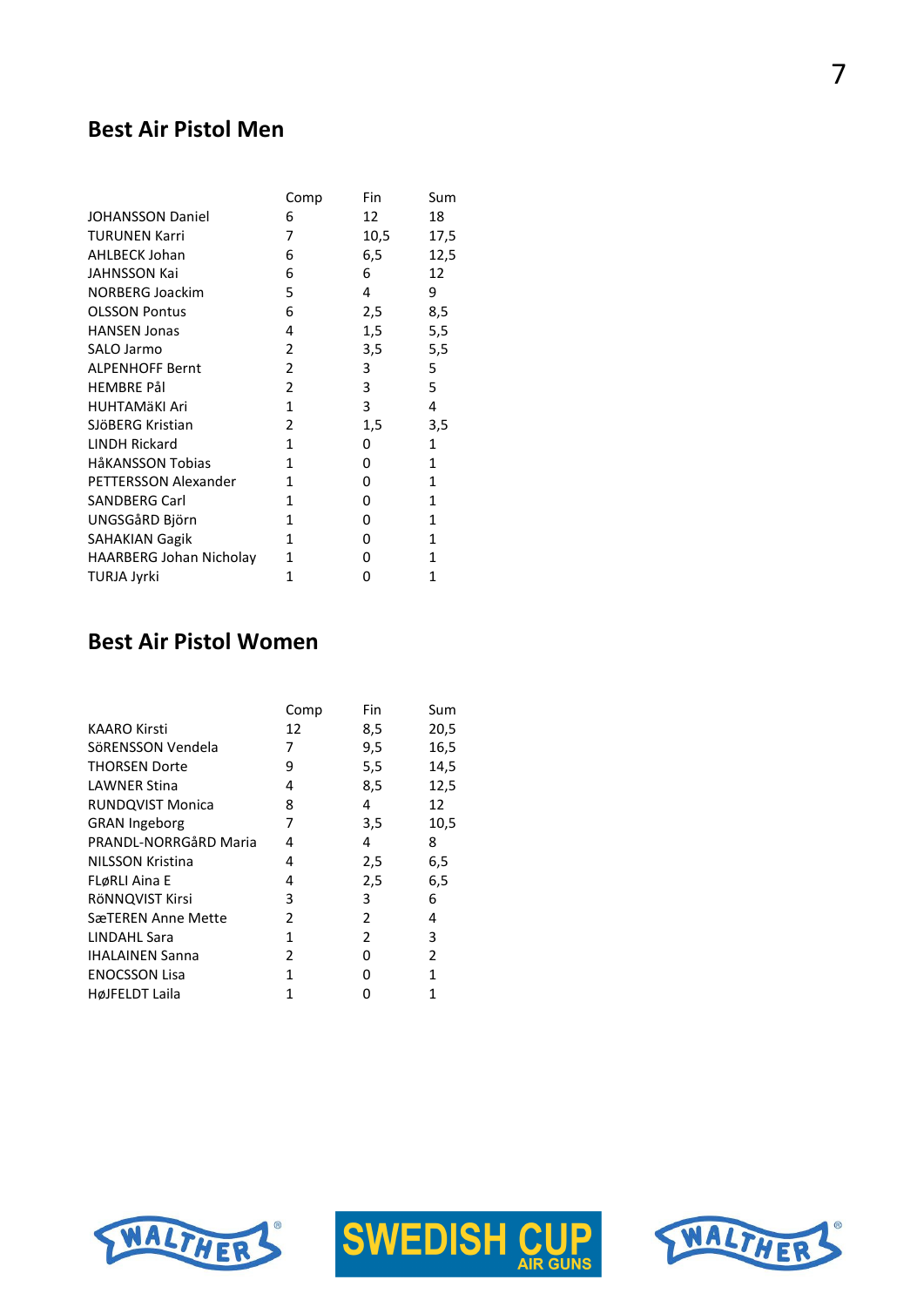#### **Best Air Pistol Junior Men**

|                               | Comp          | Fin | Sum  |
|-------------------------------|---------------|-----|------|
| <b>LARSEN Frederik</b>        | 14            | 15  | 29   |
| <b>NILSSON Oscar</b>          | 11            | 10  | 21   |
| <b>PALMGREN Magnus</b>        | 10            | 4,5 | 14,5 |
| ROSLUND Johan                 | 3             | 5   | 8    |
| ANDREASSON Pär                | 0             | 6   | 6    |
| ROOS Niko                     | 2             | 3,5 | 5,5  |
| <b>LARSSON Carl</b>           | $\mathcal{P}$ | 3   | 5    |
| <b>VIKEBY Jon Even</b>        | 0             | 4   | 4    |
| SIRéN Leevi                   | 0             | 3   | 3    |
| <b>ENGEN Kristian</b>         | 0             | 1,5 | 1,5  |
| <b>HOVD Christoffer Robin</b> | O             | 1   | 1    |

#### **Best Air Pistol Junior Women**

|                                 | Comp          | Fin  | Sum  |
|---------------------------------|---------------|------|------|
| <b>JOHANSSON Josefine</b>       | 15            | 12   | 27   |
| <b>HERMANSSON Molly</b>         | 1             | 10,5 | 11,5 |
| <b>ANTTILA Anna</b>             | 5             | 5,5  | 10,5 |
| LAWNER Julia                    | 0             | 8,5  | 8,5  |
| <b>JOHANSEN Trude</b>           | 3             | 5    | 8    |
| <b>NUMMINEN Emma</b>            | $\mathcal{P}$ | 5    | 7    |
| <b>VAN ELZELINGEN Christina</b> | 0             | 5    | 5    |
| <b>HAARBERG Thea Christine</b>  | U             | 4    | 4    |
| STAMNESTRø Sara Eline           | 2             | 1    | 3    |
| <b>GUNNARSSON Linh</b>          | ი             | 0.5  | 0.5  |

#### **Best Air Pistol Veteran**

|                        | Comp |
|------------------------|------|
| <b>FKBLAD Rolf</b>     | q    |
| <b>BREDMARK Johan</b>  | 8    |
| VALø Ole Morten        | 6    |
| <b>PERSSON Krister</b> | 5    |
| AAS Odd Willy          | 5    |
| ÖHMAN Juhani           | 3    |
| <b>MIRANDA Arturo</b>  | 2    |





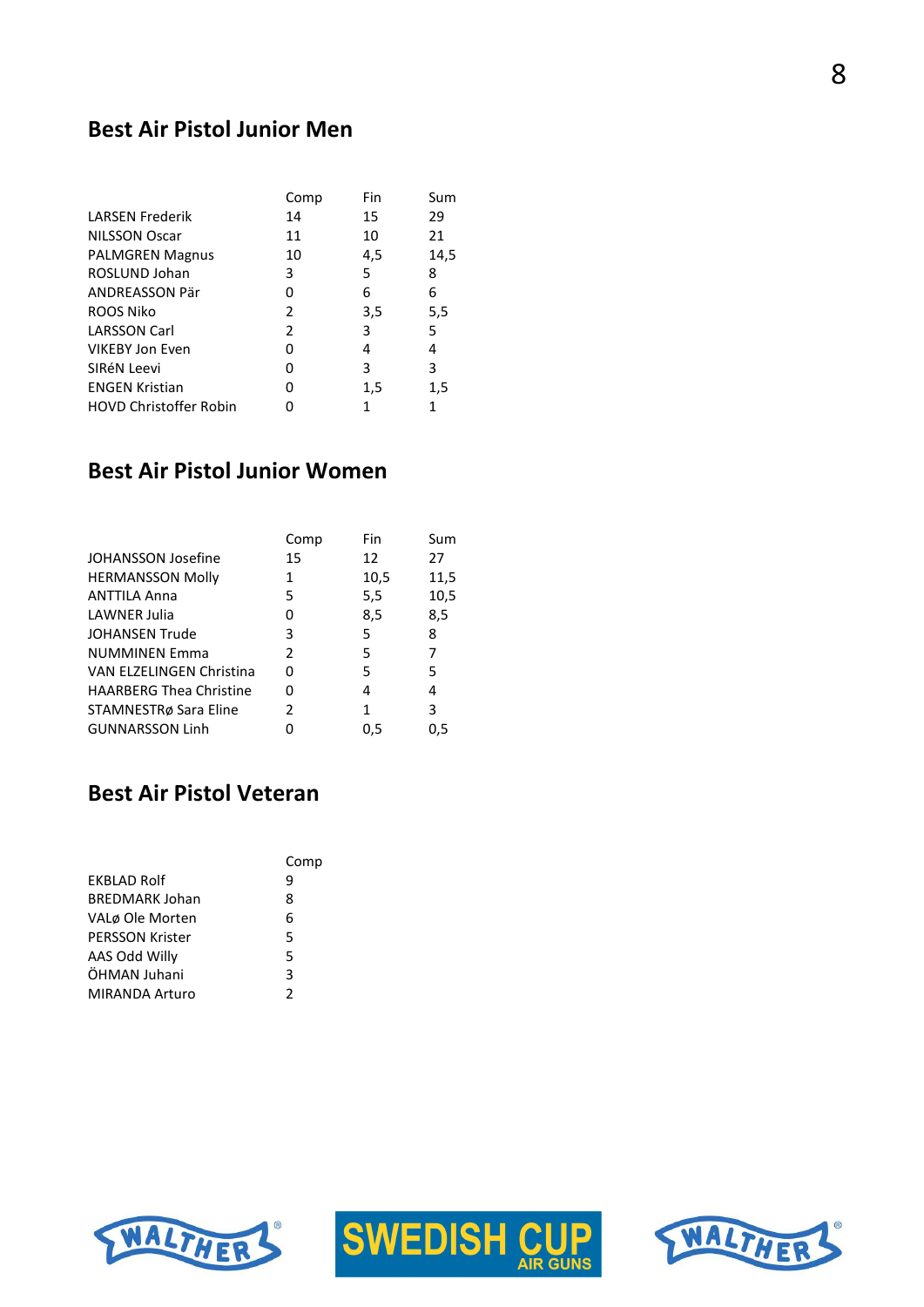## **Best Rifle Shooter**

|                                  | Comp           | Fin  | Sum  |
|----------------------------------|----------------|------|------|
| <b>OLSEN Steffen</b>             | 13             | 9    | 22   |
| <b>KURKI Juho</b>                | 12             | 7    | 19   |
| <b>BJäREHäLL Nina</b>            | 9              | 9    | 18   |
| <b>SVENSSON Mikael</b>           | 8              | 9,5  | 17,5 |
| JÖNSSON Karl-Johan               | 7              | 10   | 17   |
| <b>BJøRNSTAD Magnus</b>          | 6              | 11   | 17   |
| NIELSEN Camilla Birch            | 6              | 10,5 | 16,5 |
| <b>BOSCHMAN Dick</b>             | 8              | 4,5  | 12,5 |
| <b>MADSEN Marcus</b>             | 5              | 7    | 12   |
| SVENSSON Linnéa                  | 5              | 6,5  | 11,5 |
| <b>BéDOIRE Emilia</b>            | 4              | 6    | 10   |
| <b>KARLSEN Benjamin Tingsrud</b> | 0              | 10   | 10   |
| FLATLA Øyvind Solbrekken         | 10             | 0    | 10   |
| <b>SCHLOTTERBECK Yvonne</b>      | 6              | 3    | 9    |
| <b>NESHEIM Regine</b>            | 5              | 3,5  | 8,5  |
| LåNGSTRöM Sebastian              | 0              | 7,5  | 7,5  |
| <b>PETERMANN Line</b>            | 4              | 3,5  | 7,5  |
| <b>JAKOBSEN Esben</b>            | 2              | 5    | 7    |
| <b>HYYTIäINEN Nathalie</b>       | 4              | 3    | 7    |
| <b>GöRANSSON Emma</b>            | 2              | 5    | 7    |
| HäGGLUND Maria                   | 4              | 2,5  | 6,5  |
| <b>LANGHOFF Kathrine</b>         | 4              | 2,5  | 6,5  |
| <b>THOMSEN Kristian</b>          | 0              | 6,5  | 6,5  |
| FRANZÉN WALLBERG Andrea          | 0              | 6    | 6    |
| <b>HAGELUND Endre</b>            | $\overline{2}$ | 3    | 5    |





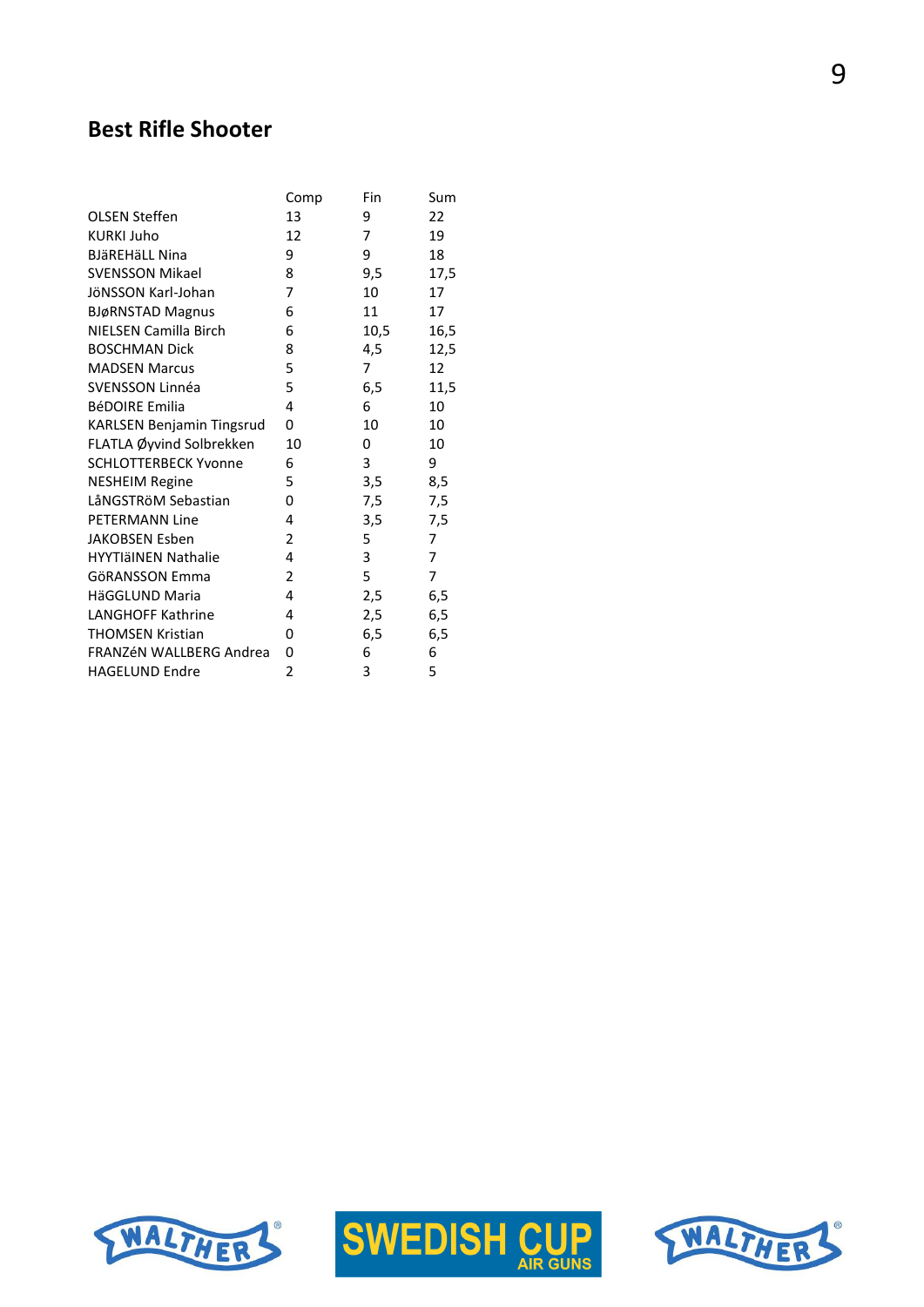#### **Best Air Rifle Men**

|                               | Comp          | Fin | Sum            |
|-------------------------------|---------------|-----|----------------|
| <b>OLSEN Steffen</b>          | 13            | 9   | 22             |
| <b>KURKI Juho</b>             | 12            | 7   | 19             |
| <b>SVENSSON Mikael</b>        | 8             | 9,5 | 17,5           |
| JöNSSON Karl-Johan            | 7             | 10  | 17             |
| <b>BOSCHMAN Dick</b>          | 8             | 4,5 | 12,5           |
| <b>MADSEN Marcus</b>          | 5             | 7   | 12             |
| FLATLA Øyvind Solbrekken      | 10            | 0   | 10             |
| <b>JAKOBSEN Esben</b>         | $\mathcal{P}$ | 5   | 7              |
| <b>HAGELUND Endre</b>         | $\mathcal{P}$ | 3   | 5              |
| PERSSON Jörgen                | 1             | 3,5 | 4,5            |
| <b>LINDBERG Robin</b>         | 1             | 2   | 3              |
| BJÖRKBACKA Jaakko             | 1             | 1   | $\overline{2}$ |
| <b>KOLSTAD CLAUSSEN Simon</b> | 1             | 0,5 | 1,5            |
| <b>SKOVMAND Erik</b>          | 1             | 0   | 1              |

#### **Best Air Rifle Women**

|                                 | Comp | Fin            | Sum |
|---------------------------------|------|----------------|-----|
| <b>SCHLOTTERBECK Yvonne</b>     | 6    | 3              | 9   |
| <b>PETERMANN Line</b>           | 4    | 3,5            | 7,5 |
| GöRANSSON Emma                  | 2    | 5              | 7   |
| HäGGLUND Maria                  | 4    | 2,5            | 6,5 |
| FRANZÉN WALLBERGAndrea0         |      | 6              | 6   |
| <b>JOHANSSON Lotten</b>         | ი    | 5              | 5   |
| <b>STEFFENSEN Astrid</b>        | 2    | 2,5            | 4,5 |
| <b>KARLSSON Elin</b>            | 0    | 3,5            | 3,5 |
| <b>LANDIS Martina</b>           | 1    | $\overline{2}$ | 3   |
| <b>GUIGNARD Silvia</b>          | 2    | 1              | 3   |
| MæNG Rikke                      | 2    | 0,5            | 2,5 |
| <b>HENRIKSEN Diana</b>          | 0    | 2,5            | 2,5 |
| <b>FRILANDER-SOINI Pauliina</b> | 0    | 2,5            | 2,5 |
| <b>HELMERSSON Irené</b>         | 2    | 0              | 2   |
| <b>BUSK Sina</b>                | 1    | 0,5            | 1,5 |
| <b>HANSEN Karoline</b>          | O    | 0,5            | 0,5 |

## **Best Air Rifle SH2**

|                            | Comp |
|----------------------------|------|
| SøRLIE-ROGNE Heidi         | 81   |
| JÖNSSON Philip             | 30   |
| AXELSSON-VAUGHN Ellinor 11 |      |





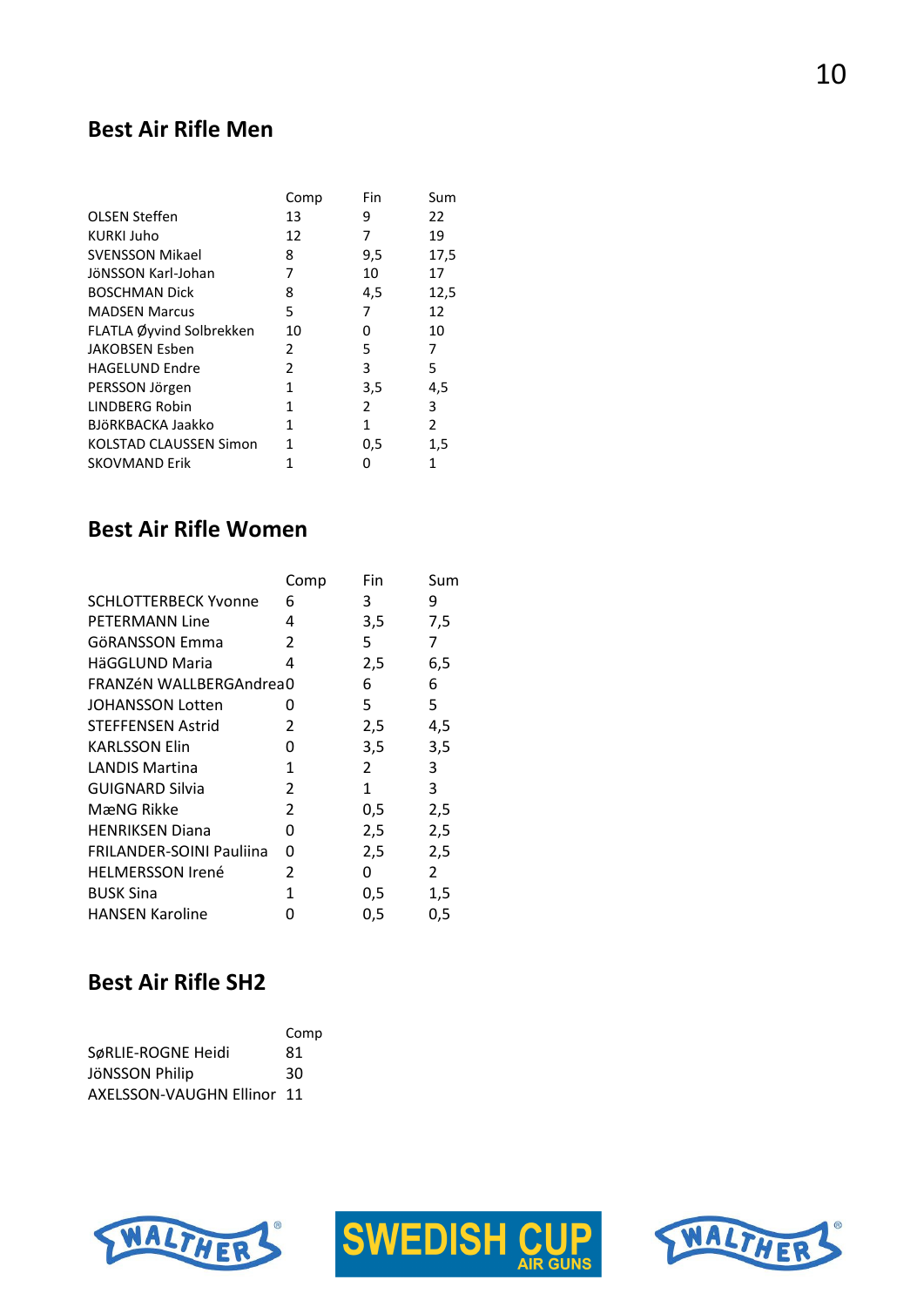#### **Best Air Rifle Junior Men**

|                                  | Comp | Fin | Sum            |
|----------------------------------|------|-----|----------------|
| <b>BJøRNSTAD Magnus</b>          | 6    | 11  | 17             |
| <b>KARLSEN Benjamin Tingsrud</b> | 0    | 10  | 10             |
| LåNGSTRöM Sebastian              | 0    | 7,5 | 7,5            |
| <b>THOMSEN Kristian</b>          | 0    | 6,5 | 6,5            |
| LARSEN Henrik                    | 0    | 4   | 4              |
| <b>HANSEN Mads</b>               | 0    | 4   | 4              |
| <b>WALLBERG Daniel</b>           | 0    | 3,5 | 3,5            |
| <b>EFRAIMSSON Christoffer</b>    | 0    | 2,5 | 2,5            |
| <b>HOLMGAARD NISSEN Jens</b>     | ŋ    | 2   | $\overline{2}$ |
| <b>SUNDQVIST Erik</b>            | 0    | 1,5 | 1,5            |
| <b>WESTBERG Kevin</b>            | 0    | 1,5 | 1,5            |
| <b>BJäREHäLL Emil</b>            | 0    | 1,5 | 1,5            |
| MäKELä Niklas                    | ŋ    | 1   | 1              |
| JERLSTRÖM Timmy                  | ი    | 0,5 | 0,5            |

#### **Best Air Rifle Junior Women**

|                            | Comp | Fin            | Sum            |
|----------------------------|------|----------------|----------------|
| <b>BJäREHäLL Nina</b>      | 9    | 9              | 18             |
| NIELSEN Camilla Birch      | 6    | 10,5           | 16,5           |
| SVENSSON Linnéa            | 5    | 6,5            | 11,5           |
| <b>BéDOIRE Emilia</b>      | 4    | 6              | 10             |
| <b>NESHEIM Regine</b>      | 5    | 3,5            | 8,5            |
| <b>HYYTIäINEN Nathalie</b> | 4    | 3              | 7              |
| <b>LANGHOFF Kathrine</b>   | 4    | 2,5            | 6,5            |
| <b>PALO Marianne</b>       | 2    | 3              | 5              |
| <b>KARLSSON Hanna</b>      | 1    | 2,5            | 3,5            |
| TATTARI Saana              | 0    | 3,5            | 3,5            |
| <b>HAUGEN June</b>         | 1    | 2              | 3              |
| NYFLøT Victoria B.         | 1    | $\overline{2}$ | 3              |
| <b>PELTONEN Saana</b>      | 1    | 1,5            | 2,5            |
| NIELSEN Anna Skade         | 1    | 1              | $\overline{2}$ |
| SJöSTRöM Mathilda          | 1    | 0,5            | 1,5            |

## **Best Air Rifle Veteran**

|                          | Comp |
|--------------------------|------|
| <b>SAHLBRING Martin</b>  | 21   |
| <b>BAKKEN Knut</b>       | 15   |
| <b>BUSK Terje</b>        | 9    |
| <b>LAUSTE Lauri</b>      | 8    |
| <b>HELLESKOV Bent</b>    | 7    |
| PERSSON Håkan            | 6    |
| <b>JOHANSSON Lisbeth</b> | 1    |
| <b>ANDRé Lennart</b>     | 1    |
| <b>ANDERSSON Mikael</b>  | 1    |
|                          |      |





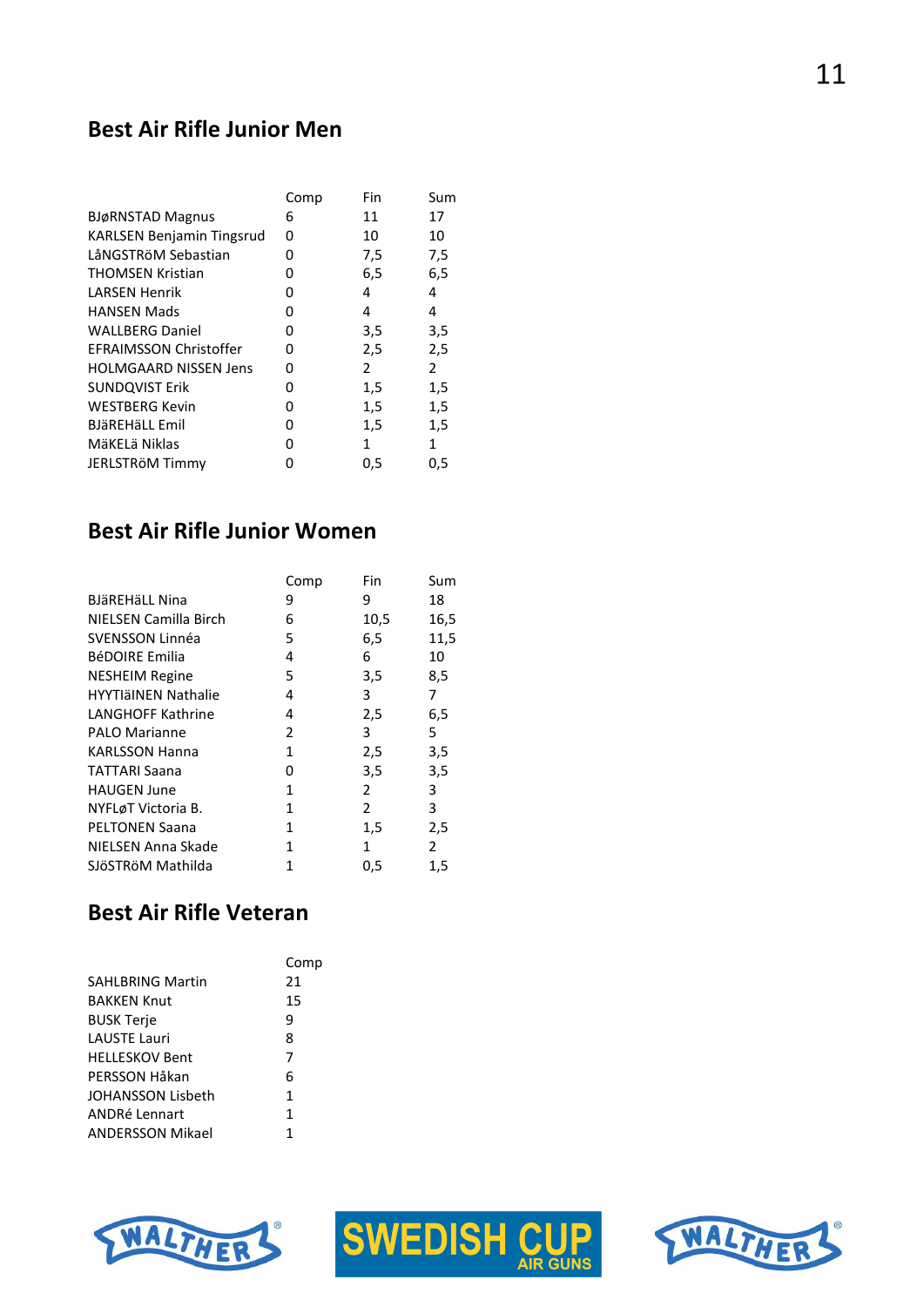## **Day 1**

## **Final Air Rifle Men**

| 1              | JÖNSSON<br>Karl-Johan<br>SWE, Kvibergs Skytteförening | 32.1<br>10.7<br>10.5<br>10.9 | 63.8<br>10.4<br>10.5<br>10.8 | 83.1<br>9.5<br>9.8   | 10.5<br>10.6                | 10.7<br>10.6                            | 10.1<br>10.7 | 104.2 125.5 146.3 167.0 187.2<br>10.1<br>10.6 | 10.7<br>9.5  | 9.4<br>9.2  | 205.8 |
|----------------|-------------------------------------------------------|------------------------------|------------------------------|----------------------|-----------------------------|-----------------------------------------|--------------|-----------------------------------------------|--------------|-------------|-------|
| $\overline{2}$ | <b>OLSEN</b><br>Steffen<br>DEN, DanskSkytteUnion      | 30.3<br>10.6<br>10.6<br>9.1  | 61.2<br>10.3<br>10.7<br>9.9  | 81.3<br>10.4<br>9.7  | 10.5<br>10.6                | 9.8<br>10.3                             | 10.9<br>9.9  | 102.4 122.5 143.3 163.8 184.9<br>10.7<br>9.8  | 10.7<br>10.4 | 10.4<br>9.3 | 204.6 |
| 3              | <b>KURKI</b><br>Juho<br>FIN, Kankaanpään Ampujat      | 31.1<br>10.3<br>10.1<br>10.7 | 61.8<br>10.5<br>9.9<br>10.3  | 82.7<br>10.7<br>10.2 | 10.2<br>10.0                | 102.9 123.5 144.1 163.1<br>10.3<br>10.3 | 10.4<br>10.2 | 9.6<br>9.4                                    | 9.6<br>10.3  |             | 183.0 |
| 4              | SVENSSON<br>Mikael<br>SWE, AspöSkytteförening         | 31.6<br>10.8<br>10.5<br>10.3 | 62.8<br>10.1<br>10.6<br>10.5 | 83.2<br>10.4<br>10.0 | 10.0<br>9.8                 | 103.0 122.7 142.2<br>9.6<br>10.1        | 9.2<br>10.3  | 10.6<br>10.2                                  |              |             | 163.0 |
| 5              | HAGELUND<br>Endre<br>NOR, KleppMSL                    | 30.4<br>10.1<br>10.1<br>10.2 | 61.0<br>10.1<br>10.6<br>9.9  | 80.8<br>9.9<br>9.9   | 101.7 122.0<br>10.5<br>10.4 | 10.4<br>9.9                             | 9.9<br>9.6   |                                               |              |             | 141.5 |
| 6              | <b>BOSCHMAN</b><br><b>Dick</b><br>NED, Apeldoorn      | 30.4<br>10.0<br>9.8<br>10.6  | 59.7<br>9.8<br>9.3<br>10.2   | 80.6<br>10.7<br>10.2 | 100.9<br>9.6<br>10.7        | 10.5<br>9.7                             |              |                                               |              |             | 121.1 |
| 7              | BJÖRKBACKA<br>Jaakko<br>FIN, LehA                     | 29.9<br>9.6<br>10.2<br>10.1  | 59.5<br>9.4<br>9.7<br>10.5   | 79.5<br>10.8<br>9.2  | 10.6<br>10.0                |                                         |              |                                               |              |             | 100.1 |
| 8              | KOLSTADCLAUSSEN<br>Simon<br>NOR, KisenMSL             | 29.1<br>10.7<br>9.1<br>9.3   | 59.4<br>10.1<br>10.4<br>9.8  | 10.0<br>10.0         |                             |                                         |              |                                               |              |             | 79.4  |





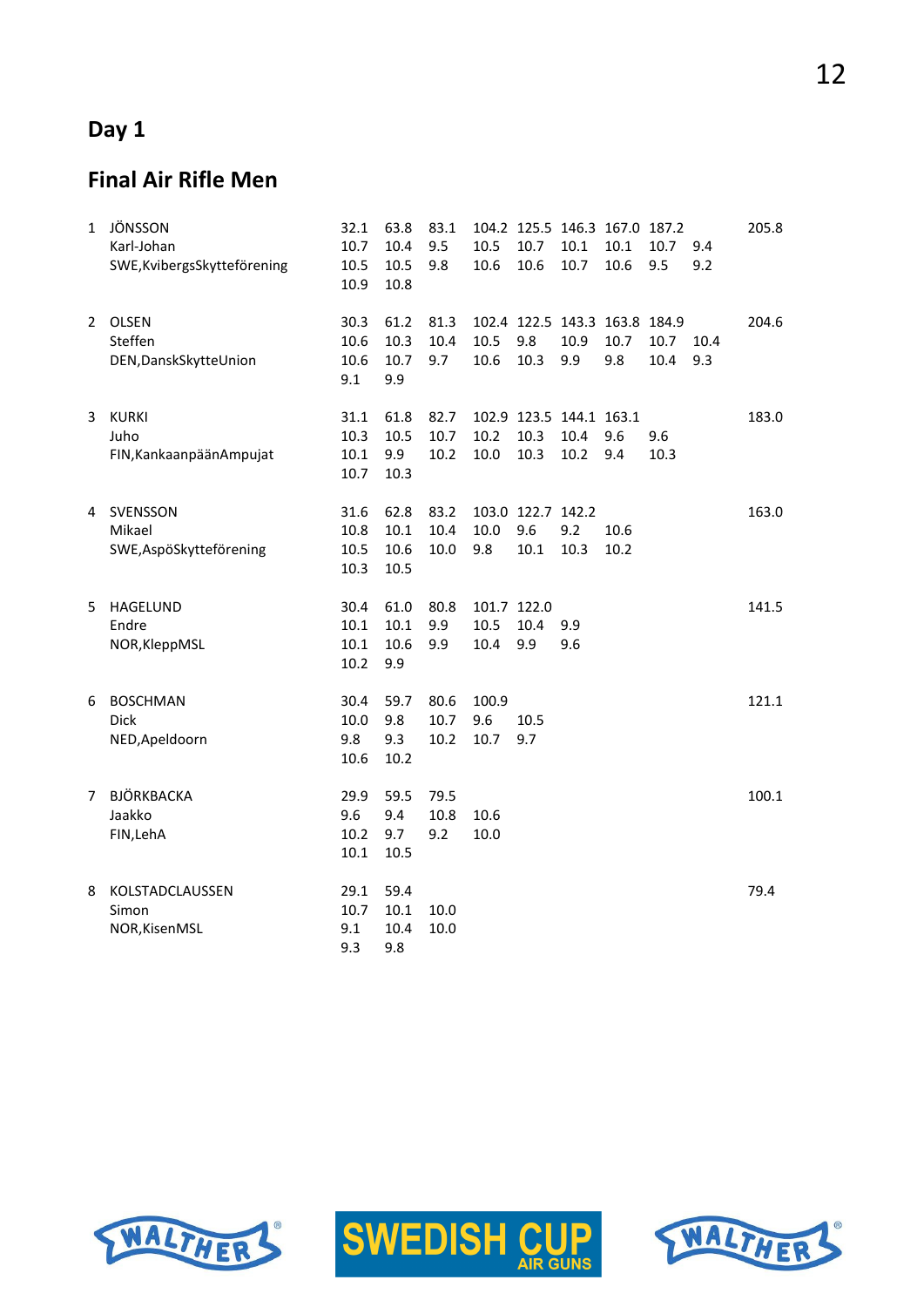## **Air Rifle Men**

| 1  | <b>OLSEN Steffen</b>          | DEN, Dansk Skytte Union                           |            | 103.2 103.7 104.2 104.9 104.5 104.7 625.2 |                  |      |                                     |                   |       |
|----|-------------------------------|---------------------------------------------------|------------|-------------------------------------------|------------------|------|-------------------------------------|-------------------|-------|
| 2  | <b>BOSCHMAN Dick</b>          | NED, Apeldoorn                                    |            | 104.0 102.4 103.4 105.2 105.0 103.5 623.5 |                  |      |                                     |                   |       |
| 3  | <b>KURKI Juho</b>             | FIN, Kankaanpään Ampujat                          |            | 103.3 104.0 103.7 104.5 103.0 104.8 623.3 |                  |      |                                     |                   |       |
| 4  | JöNSSON Karl-Johan            | SWE, Kvibergs Skytteförening                      |            | 103.6 103.3 104.5 104.5 103.0 103.6 622.5 |                  |      |                                     |                   |       |
| 5  | <b>SVENSSON Mikael</b>        | SWE, Aspö Skytteförening                          |            | 102.4 104.6 103.5 103.5 103.1 103.1 620.2 |                  |      |                                     |                   |       |
| 6  | <b>KOLSTAD CLAUSSEN Simon</b> | NOR, Kisen MSL                                    |            | 104.6 103.2 103.7 102.7 103.1 102.6 619.9 |                  |      |                                     |                   |       |
| 7  | <b>HAGELUND Endre</b>         | NOR, Klepp MSL                                    |            | 102.6 102.9 101.8 101.9 105.3 104.7 619.2 |                  |      |                                     |                   |       |
| 8  | BJÖRKBACKA Jaakko             | FIN, LehA                                         |            | 103.3 103.1 104.3 101.5 102.4 104.1 618.7 |                  |      |                                     |                   |       |
| 9  | <b>MADSEN Marcus</b>          | SWE, Linköpings Skytteförening                    |            | 104.6 103.3 102.2 102.5 103.0 102.3 617.9 |                  |      |                                     |                   |       |
| 10 | <b>FRIMAN André</b>           | SWE, Trelleborgs Sportskyttekl                    |            | 102.8 102.4 103.9 104.3 101.6 102.7 617.7 |                  |      |                                     |                   |       |
| 11 | BERGSTRöM Björn               | SWE, Krokeks Skytteförening                       |            | 102.0 102.6 103.1 103.2 105.1 101.3 617.3 |                  |      |                                     |                   |       |
| 12 | AARSKOG Jan Tore              | <b>NOR, Kisen MSL</b>                             |            | 103.3 102.4 102.3 104.1 102.0 102.9 617.0 |                  |      |                                     |                   |       |
| 13 | <b>OLSSON Karl</b>            | SWE, Eskilstuna Skytteförening                    |            | 102.8 102.9 103.1 104.5 101.9 101.5 616.7 |                  |      |                                     |                   |       |
| 14 | <b>TROUIN Dennis</b>          | SWE, Gullabo Skytteförening                       |            | 103.2 102.6 102.8 103.1 102.0 103.0 616.7 |                  |      |                                     |                   |       |
| 15 | PETTERSSON Tim                | SWE,I 16/LV 6 Skytteförening                      |            | 100.4 104.9 101.7 102.0 103.1 103.7 615.8 |                  |      |                                     |                   |       |
| 16 | <b>JAKOBSEN Esben</b>         | DEN, Særslev Skf                                  |            | 100.6 102.7 102.0 103.1 104.4 102.8 615.6 |                  |      |                                     |                   |       |
| 17 | ØRUM Lars                     |                                                   |            | 101.9 102.6 101.6 101.6 105.4 102.5 615.6 |                  |      |                                     |                   |       |
| 18 | FLATLA Øyvind Solbrekken      | DEN, Aalborg Skyttekreds<br><b>NOR, Kisen MSL</b> |            | 103.2 100.2 100.7 101.7 104.3 105.3 615.4 |                  |      |                                     |                   |       |
|    |                               |                                                   |            |                                           |                  |      |                                     |                   |       |
| 19 | STENSTRöM Joni                | FIN, Raseborgs Skytter                            |            | 103.6 102.5 103.9 102.5 101.7 101.1 615.3 |                  |      |                                     |                   |       |
| 20 | <b>HäLL Martin</b>            | SWE, Eskilstuna Skytteförening                    |            | 101.9 103.0 103.6 102.5 102.3 101.4 614.7 |                  |      |                                     |                   |       |
| 21 | PERSSON Jörgen                | SWE, Fältjägarnas Skytteföreni                    |            | 100.1 103.1 103.4 101.9 103.7 102.4 614.6 |                  |      |                                     |                   |       |
| 22 | <b>GUSTAFSSON Håkan</b>       | SWE, Skee Skyttegille                             | 98.5       |                                           |                  |      | 102.5 104.4 103.0 102.5 102.8 613.7 |                   |       |
| 23 | <b>ANDERSSON Sam</b>          | SWE, Kävlinge Sportskytteklubb                    |            | 102.9 103.5 102.1 101.2 101.4 102.3 613.4 |                  |      |                                     |                   |       |
| 24 | <b>PUISTO Timo</b>            | FIN, Finnish Shooting Sport Fe                    |            | 100.7 102.9 103.3 101.4 102.8 102.1 613.2 |                  |      |                                     |                   |       |
| 25 | SøRLI Håkon                   | <b>NOR, Kisen MSL</b>                             |            | 100.5 101.7 104.6 102.4 103.4 100.3 612.9 |                  |      |                                     |                   |       |
| 26 | <b>AXELSSON Tom</b>           | SWE, Linköpings Skytteförening                    |            | 103.5 103.8 100.9 99.5                    |                  |      |                                     | 103.0 102.0 612.7 |       |
| 27 | <b>DAHL Jonas</b>             | NOR, Kisen MSL                                    |            | 101.0 103.4 102.2 101.1 103.4 101.4 612.5 |                  |      |                                     |                   |       |
| 28 | <b>LINDBERG Robin</b>         | SWE, Gefle Frivilliga Skarpsky                    |            | 101.0 103.6 102.2 101.2 101.6 102.9 612.5 |                  |      |                                     |                   |       |
| 29 | <b>WALLBERG Eric</b>          | SWE, Kvibergs Skytteförening                      | 99.5       |                                           |                  |      | 101.8 102.0 104.6 102.4 102.2 612.5 |                   |       |
| 30 | <b>HELLESKOV Alexander</b>    | DEN, Talentcenter Vest                            |            | 102.5 101.7 100.4 103.2 102.0 101.8 611.6 |                  |      |                                     |                   |       |
| 31 | ALEKSI Leppä                  | FIN, HAS                                          |            | 100.1 104.8 101.9 101.4 103.1 99.9        |                  |      |                                     |                   | 611.2 |
| 32 | SOINI Juha                    | FIN, JjA                                          |            | 100.4 101.6 102.0 101.6 100.8 104.7 611.1 |                  |      |                                     |                   |       |
| 33 | MøBERG Alex                   | DEN,ÅRK                                           |            | 102.4 101.2 99.9                          |                  |      | 103.1 101.6 102.8 611.0             |                   |       |
| 34 | <b>CHRISTENSSON Johan</b>     | SWE, Vellinge Sportskytteklubb                    |            | 101.1 101.3 103.8 102.3 100.8 101.7 611.0 |                  |      |                                     |                   |       |
| 35 | <b>SKOVMAND Erik</b>          | DEN, Viborg Skytteforening                        |            | 103.5 103.8 98.4                          |                  | 99.8 |                                     | 104.4 100.7 610.6 |       |
| 36 | <b>CHRISTENSEN Michael</b>    | DEN, Aalborg Skyttekreds                          |            | 102.4 100.5 102.7 101.2 101.9 101.2 609.9 |                  |      |                                     |                   |       |
| 37 | STENSTRÖM Robin               | FIN, Raseborgs Skytter                            |            | 100.7 100.2 102.8 104.4 104.1 97.3        |                  |      |                                     |                   | 609.5 |
| 38 | <b>HAHL Olli</b>              | FIN, Finnish Shooting Sport Fe                    |            | 102.5 102.2 100.6 100.0 101.5 102.4 609.2 |                  |      |                                     |                   |       |
| 39 | <b>OHLSSON Martin</b>         | SWE, Gullabo Skytteförening                       |            | 100.6 100.6 101.5 101.2 102.4 102.7 609.0 |                  |      |                                     |                   |       |
| 40 | LAMMINTAUSTA Aleksi           | FIN, Kankaanpään Ampujat                          |            | 101.2 102.5 100.6 101.9 101.8 100.9 608.9 |                  |      |                                     |                   |       |
| 41 | <b>JARVA Aleksi</b>           | FIN, PAS                                          | 102.3 99.2 |                                           | 102.6 99.5       |      |                                     | 101.8 102.0 607.4 |       |
| 42 | ÖSTLUND Sonny                 | SWE, Uddevalla Skyttegille                        |            | 102.3 103.5 99.7                          |                  |      | 100.5 100.8 100.6 607.4             |                   |       |
| 43 | <b>WALLENTIN Anton</b>        | SWE, Trelleborgs Sportskyttekl                    |            | 100.1 101.2 101.7 100.3 101.8 101.2 606.3 |                  |      |                                     |                   |       |
| 44 | AUTIO Juho                    | FIN, OMAS                                         | 99.3       |                                           | 102.9 100.4 99.9 |      | 103.4 99.4                          |                   | 605.3 |
| 45 | SUNDSTRöM Joacim              | SWE, Sunne-Rottneros Skytteför                    | 98.3       | 102.8 98.5                                |                  |      | 101.7 102.5 101.1 604.9             |                   |       |
| 46 | YNGVESON Johan                | SWE, Gammalstorps Skytteföreni                    | 98.3       |                                           |                  |      | 101.4 100.8 100.3 101.9 101.0 603.7 |                   |       |
| 47 | AARSKOG Kjell                 | NOR, Kisen MSL                                    | 97.1       |                                           |                  |      | 102.8 100.5 102.0 100.8 100.2 603.4 |                   |       |
| 48 | SJÖSTRÖM Mathias              | SWE, Vimmerby Skytteförening                      | 100.3 98.4 |                                           | 102.3 99.9       |      |                                     | 100.4 101.6 602.9 |       |
| 49 | <b>TVENGSBERG Henrik</b>      | NOR, Fredrikstad MSL                              |            | 101.8 100.1 99.3                          |                  |      | 100.3 102.0 98.8                    |                   | 602.3 |
| 50 | LARSSON Fredrik               | SWE, Forsa Skytteförening                         |            | 102.1 100.8 95.2                          |                  |      | 102.6 100.6 100.8 602.1             |                   |       |
| 51 | SALOMONSSON Stefan            | SWE, Norrköpings Skytteförenin                    | 103.0 97.1 |                                           | 100.6 99.7       |      | 101.1 99.9                          |                   | 601.4 |
| 52 | ØVRUM Lars David              | NOR, Kisen MSL                                    | 99.7       | 99.2                                      |                  |      | 100.1 101.6 100.2 100.3 601.1       |                   |       |
| 53 | <b>ANDERSSON Rune</b>         | SWE, Gunnebo Skytteförening                       |            | 100.0 100.6 103.2 100.2 98.0              |                  |      |                                     | 99.0              | 601.0 |
| 54 | <b>HED Tomas</b>              | SWE, Forsa Skytteförening                         |            | 100.9 100.9 101.4 99.5                    |                  |      | 98.9                                | 99.3              | 600.9 |
|    |                               |                                                   |            |                                           |                  |      |                                     |                   |       |







I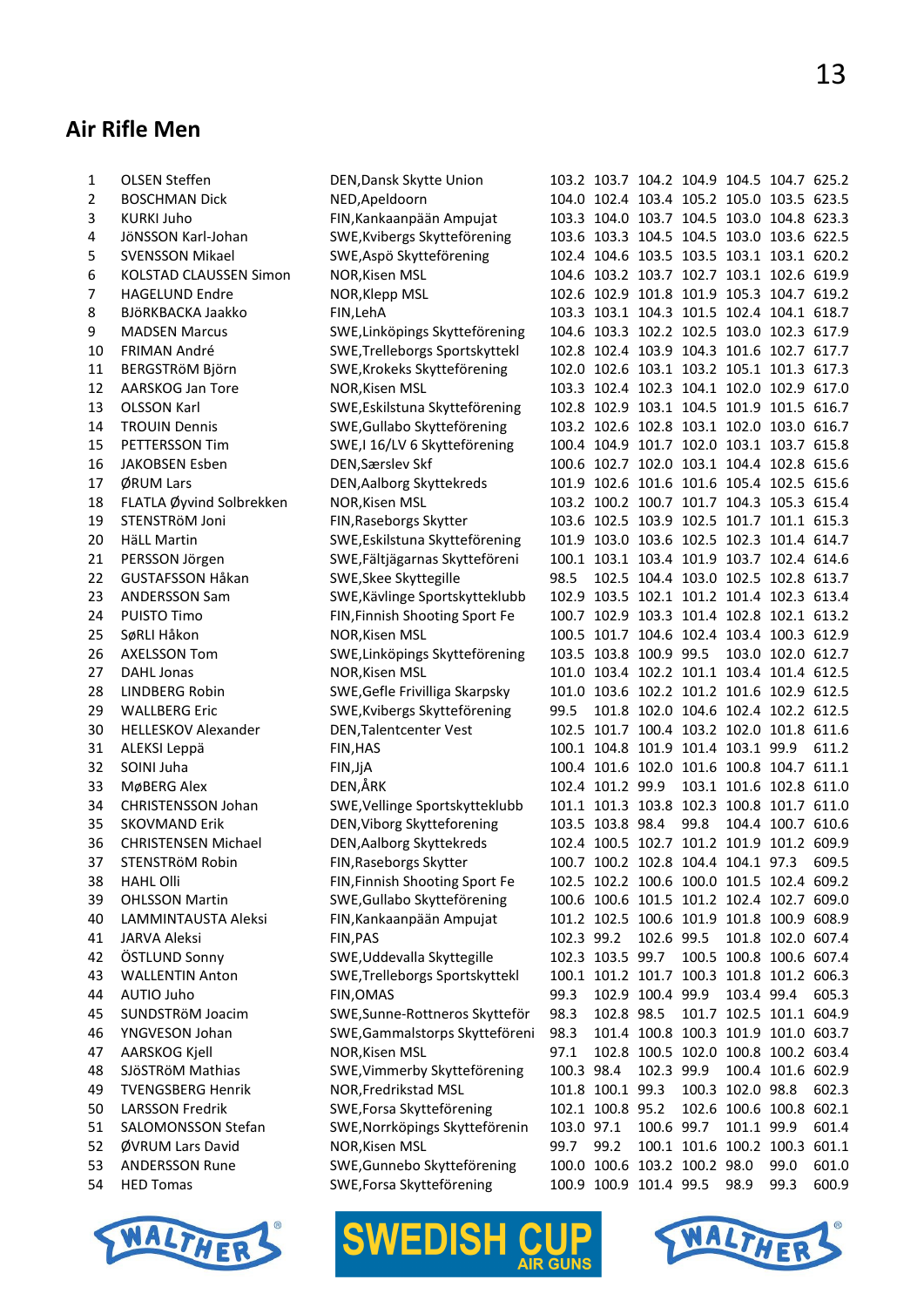| 55 | FAGERSTRöM Herman           | SWE, Ka 2 Skytteförening       |            | 100.3 100.0 99.2 |       | 98.1  | 98.2       |             | 101.0 596.8 |
|----|-----------------------------|--------------------------------|------------|------------------|-------|-------|------------|-------------|-------------|
| 56 | <b>ERIKSSON Kalle</b>       | SWE, Vellinge Sportskytteklubb | 102.1 99.6 |                  | 99.5  | 97.5  | 99.8       | 98.1        | 596.6       |
| 57 | SøRLI Daniel                | <b>NOR.Kisen MSL</b>           | 98.0       | 101.8 98.2       |       | 98.5  | 99.8       | 100.1       | 596.4       |
| 58 | LöFGREN Jonas               | SWE, Aspö Skytteförening       | 97.3       | 100.3            | 101.8 | 100.6 | 101.6 94.5 |             | 596.1       |
| 59 | <b>KAIKKONEN Eemil</b>      | SWE, Kärda Skytteförening      | 99.5       | 95.2             | 99.1  | 98.3  |            | 101.4 100.2 | 593.7       |
| 60 | <b>HAGEN Ole-Anders</b>     | NOR,Ådal Sportskytterklubb     | 100.8      | 98.5             | 99.6  | 96.5  | 98.4       | 99.8        | 593.6       |
| 61 | <b>FORSMAN Mattias</b>      | SWE, Botkyrka Skytteförening   | 99.0       | 101.2            | 99.5  | 98.6  | 97.6       | 96.2        | 592.1       |
| 62 | <b>ELMLUND Rikard</b>       | SWE, Ka 2 Skytteförening       | 100.1      | 96.0             | 98.4  | 100.0 | 98.1       | 99.4        | 592.0       |
| 63 | <b>ERLANDSSON Christian</b> | SWE, Sjuhäradsbygdens SSK      | 99.3       | 99.8             | 96.2  | 97.9  | 99.0       | 99.6        | 591.8       |
| 64 | <b>HOFF Johan</b>           | SWE, Roasjö Skytteförening     | 96.7       | 94.5             | 99.5  | 101.0 | 101.9      | 97.9        | 591.5       |
| 65 | <b>NILSSON Fredrick</b>     | SWE,Föreningen Malmöskyttarna  | 100.7      | 98.9             | 98.9  | 96.2  | 98.0       | 98.5        | 591.2       |
| 66 | <b>LINDMARK Niklas</b>      | SWE, By Skytteförening         | 98.7       | 96.7             | 99.2  | 99.8  | 96.4       | 96.9        | 587.7       |
| 67 | <b>TROUIN Jonathan</b>      | SWE, Gullabo Skytteförening    | 93.6       | 98.3             | 99.1  | 98.1  | 98.4       | 99.8        | 587.3       |
| 68 | KRISTENSEN Jörgen           | SWE, Anderstorps Skytteförenin | 95.5       | 99.1             | 100.2 | 93.0  | 97.0       | 99.6        | 584.4       |
| 69 | KOSKELA Sami                | FIN, Satakunnan Ampujat        | 95.4       | 94.7             | 99.4  | 98.9  | 96.2       | 99.3        | 583.9       |
| 70 | <b>HAAL Marcus</b>          | SWE, Jönköpings Skyttegille    | 96.5       | 99.5             | 96.4  | 95.1  | 95.8       | 98.5        | 581.8       |
| 71 | LILJEBERG Jan               | FIN, Kyrkslätt Skf             | 95.3       | 97.4             | 96.3  | 95.3  | 95.2       | 96.4        | 575.9       |
| 72 | <b>PETTERSSON Tomas</b>     | SWE, Anderstorps Skytteförenin | 94.0       | 95.5             | 98.5  | 94.5  | 94.4       | 96.9        | 573.8       |
| 73 | <b>THULINSSON Fredrik</b>   | SWE,Össjö Skytteförening       | 91.6       | 95.0             | 96.7  | 95.9  | 98.2       | 94.0        | 571.4       |
| 74 | <b>ALRIKSSON Mattias</b>    | SWE, Roasjö Skytteförening     | 92.6       | 96.6             | 94.3  | 92.7  | 93.5       | 90.6        | 560.3       |
| 75 | <b>JOHANSSON Fredrik</b>    | SWE, Anderstorps Skytteförenin | 96.0       | 97.5             | 89.8  | 93.3  | 92.6       | 91.0        | 560.2       |
| 76 | ÅRMAN Martin                | SWE, Uddevalla Skyttegille     | 92.2       | 91.6             | 97.5  | 97.6  | 90.7       | 89.0        | 558.6       |
| 77 | <b>GUSTAFSSON Mikael</b>    | SWE, Trosa-Hölebo Skytteföreni | 89.9       | 94.2             | 91.6  | 92.1  | 94.0       | 91.8        | 553.6       |
| 78 | <b>TROUIN Thomas</b>        | SWE, Djurö Skyttesportförening | 85.8       | 89.8             | 91.5  | 95.3  | 86.5       | 90.8        | 539.7       |
| 79 | <b>BONDE John</b>           | SWE,Föreningen Malmöskyttarna  | 93.9       | 91.3             | 85.3  | 84.0  | 81.9       | 90.0        | 526.4       |





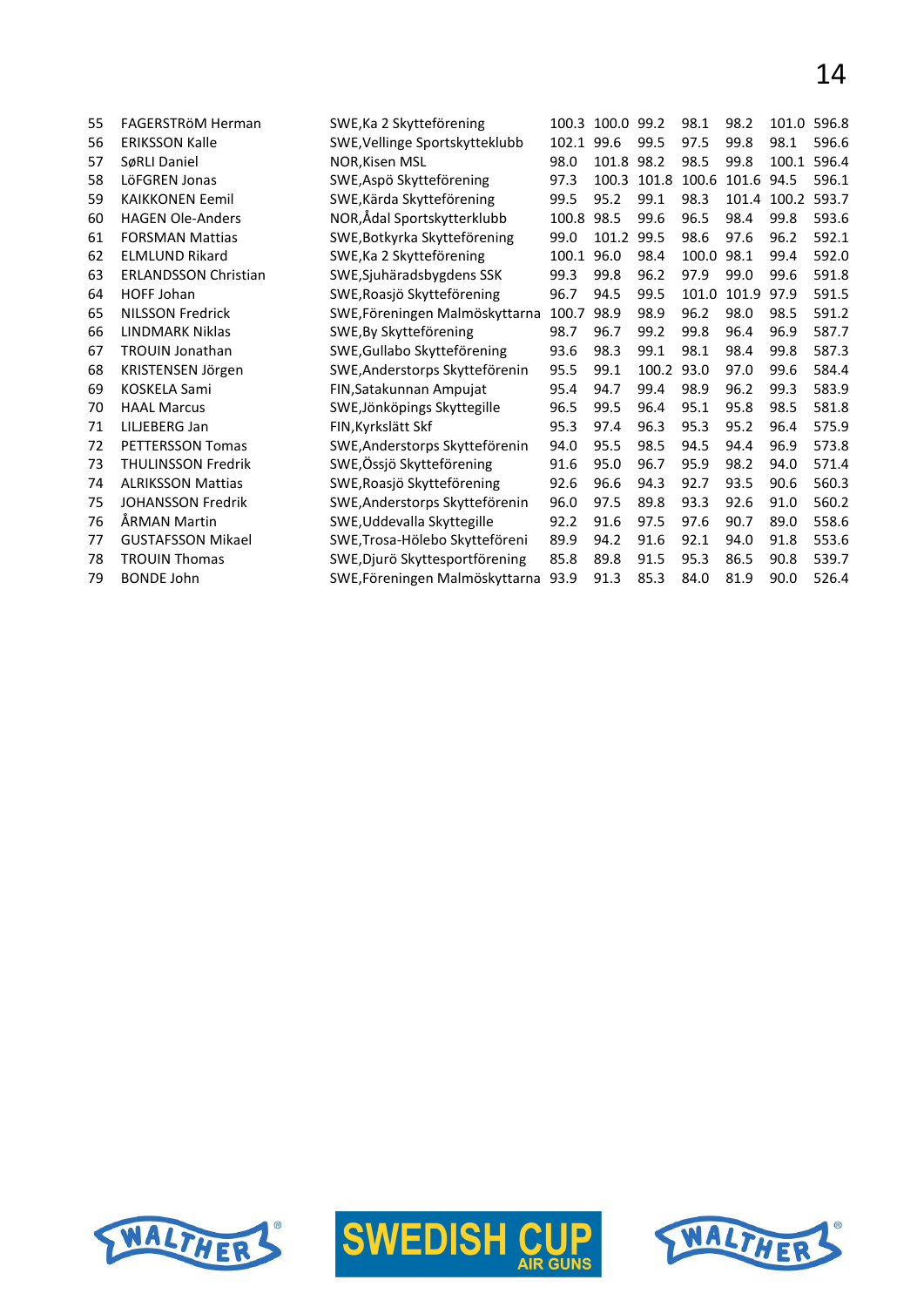#### **Final Air Rifle Women**

| $\mathbf{1}$ | FRANZÉN<br>Andrea<br>SWE, Kvibergs Skytteförening | 31.8<br>10.5<br>10.5 | 62.7<br>10.6<br>10.1 | 83.6<br>10.3<br>10.6 | 10.5<br>9.5 | 10.8<br>10.3      | 103.6 124.7 144.8 166.1 186.9<br>10.0<br>10.1 | 10.7<br>10.6 | 10.1<br>10.7 | 9.2<br>10.6 | 206.7 |
|--------------|---------------------------------------------------|----------------------|----------------------|----------------------|-------------|-------------------|-----------------------------------------------|--------------|--------------|-------------|-------|
|              |                                                   | 10.8                 | 10.2                 |                      |             |                   |                                               |              |              |             |       |
| $\mathbf{2}$ | GÖRANSSON                                         | 29.8                 | 60.3                 | 81.4                 |             |                   | 101.6 122.3 143.4 164.7 185.1                 |              |              |             | 204.9 |
|              | Emma                                              | 9.8                  | 10.0                 | 10.7                 | 10.4        | 10.8              | 10.7                                          | 10.8         | 10.3         | 10.7        |       |
|              | SWE, Skoga-Ekshärads Skytteför                    | 9.6<br>10.4          | 10.0<br>10.5         | 10.4                 | 9.8         | 9.9               | 10.4                                          | 10.5         | 10.1         | 9.1         |       |
| 3            | SCHLOTTERBECK                                     | 30.1                 | 61.8                 | 82.0                 |             |                   | 102.4 123.2 143.5 164.0                       |              |              |             | 184.1 |
|              | Yvonne                                            | 10.6                 | 10.2                 | 10.3                 | 10.1        | 10.6              | 10.4                                          | 10.3         | 10.7         |             |       |
|              | GER, Feinwerkbau                                  | 9.5                  | 10.8                 | 9.9                  | 10.3        | 10.2              | 9.9                                           | 10.2         | 9.4          |             |       |
|              |                                                   | 10.0                 | 10.7                 |                      |             |                   |                                               |              |              |             |       |
| 4            | <b>HENRIKSEN</b>                                  | 29.6                 | 60.7                 | 79.8                 |             | 100.4 121.9 143.4 |                                               |              |              |             | 163.0 |
|              | Diana                                             | 10.2                 | 10.4                 | 9.5                  | 9.9         | 10.7              | 10.9                                          | 10.2         |              |             |       |
|              | DEN, Dansk Skytte Union                           | 9.9                  | 10.4                 | 9.6                  | 10.7        | 10.8              | 10.6                                          | 9.4          |              |             |       |
|              |                                                   | 9.5                  | 10.3                 |                      |             |                   |                                               |              |              |             |       |
| 5            | <b>JOHANSSON</b>                                  | 31.2                 | 60.8                 | 81.7                 | 102.3 122.2 |                   |                                               |              |              |             | 143.3 |
|              | Lotten                                            | 10.6                 | 10.2                 | 10.2                 | 10.0        | 10.4              | 10.5                                          |              |              |             |       |
|              | SWE, Ramselefors Skytteförenin                    | 9.9                  | 8.9                  | 10.7                 | 10.6        | 9.5               | 10.6                                          |              |              |             |       |
|              |                                                   | 10.7                 | 10.5                 |                      |             |                   |                                               |              |              |             |       |
| 6            | PETERMANN                                         | 30.8                 | 62.6                 | 82.9                 | 103.0       |                   |                                               |              |              |             | 121.8 |
|              | Line                                              | 9.7                  | 10.3                 | 10.1                 | 10.0        | 8.8               |                                               |              |              |             |       |
|              | DEN, RibeSkyttekreds                              | 10.3                 | 10.8                 | 10.2                 | 10.1        | 10.0              |                                               |              |              |             |       |
|              |                                                   | 10.8                 | 10.7                 |                      |             |                   |                                               |              |              |             |       |
| 7            | <b>GUIGNARD</b>                                   | 30.6                 | 60.6                 | 80.2                 |             |                   |                                               |              |              |             | 100.2 |
|              | Silvia                                            | 9.8                  | 10.3                 | 9.0                  | 10.3        |                   |                                               |              |              |             |       |
|              | SUI,SGZürich                                      | 10.1                 | 9.7                  | 10.6                 | 9.7         |                   |                                               |              |              |             |       |
|              |                                                   | 10.7                 | 10.0                 |                      |             |                   |                                               |              |              |             |       |
| 8            | <b>HANSEN</b>                                     | 30.1                 | 58.4                 |                      |             |                   |                                               |              |              |             | 79.0  |
|              | Karoline                                          | 10.3                 | 9.3                  | 10.3                 |             |                   |                                               |              |              |             |       |
|              | NOR, MeråkerIR                                    | 9.5                  | 9.4                  | 10.3                 |             |                   |                                               |              |              |             |       |
|              |                                                   | 10.3                 | 9.6                  |                      |             |                   |                                               |              |              |             |       |





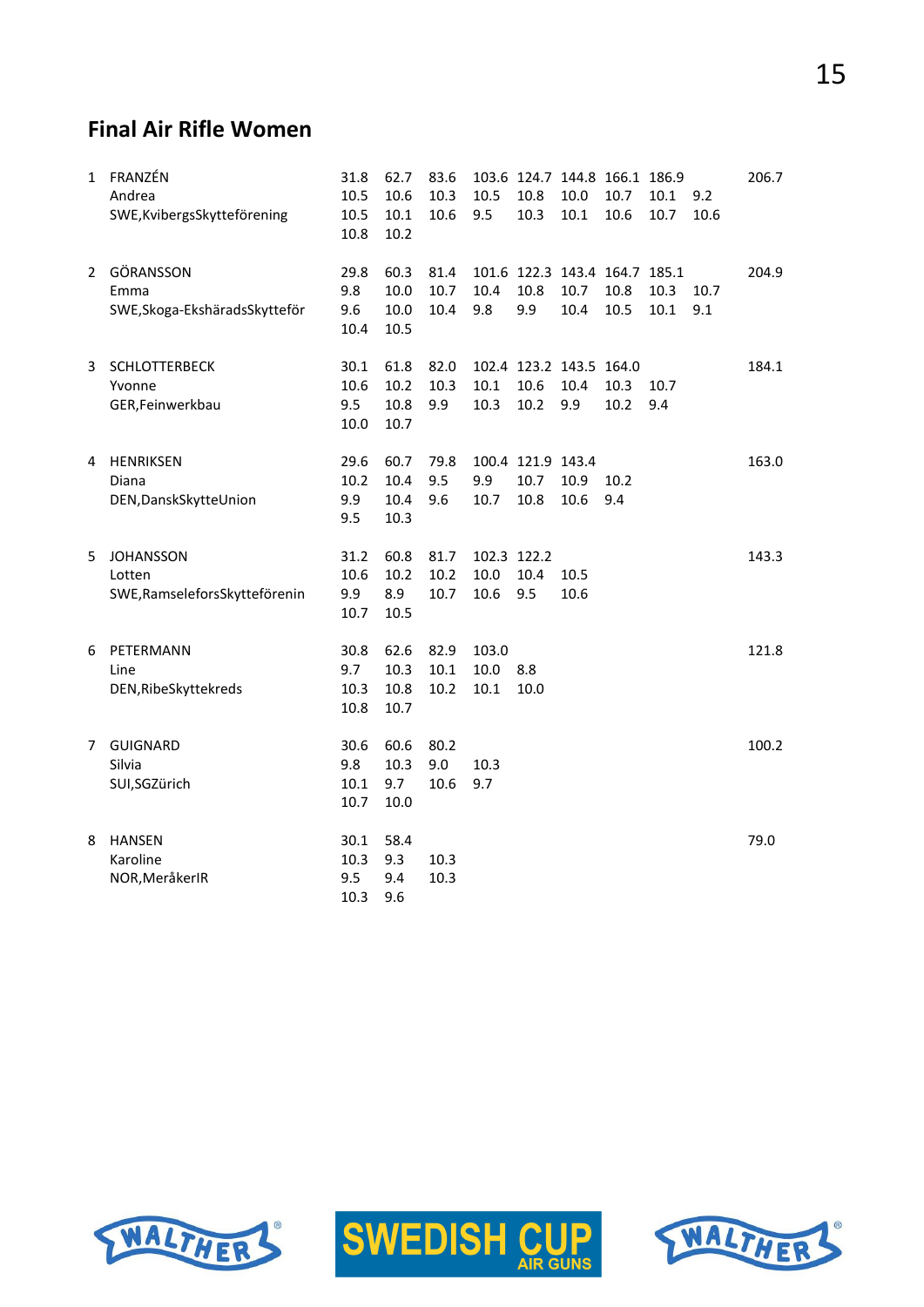#### **Air Rifle Women**

| 1        | <b>SCHLOTTERBECK Yvonne</b>      | GER, Feinwerkbau                          |            |                  | 102.4 104.4 105.5 104.5 |             | 416.8 |
|----------|----------------------------------|-------------------------------------------|------------|------------------|-------------------------|-------------|-------|
| 2        | PETERMANN Line                   | DEN, Ribe Skyttekreds                     |            |                  | 103.0 103.5 104.2 102.5 |             | 413.2 |
| 3        | GöRANSSON Emma                   | SWE, Skoga-Ekshärads Skytteför            |            |                  | 102.1 104.8 101.8 104.4 |             | 413.1 |
| 4        | <b>GUIGNARD Silvia</b>           | SUI,SG Zürich                             |            |                  | 102.3 103.4 103.4 103.6 |             | 412.7 |
| 5        | <b>HENRIKSEN Diana</b>           | DEN, Dansk Skytte Union                   |            |                  | 103.8 103.1 103.3 101.8 |             | 412.0 |
| 6        | FRANZÉN WALLBERG Andrea          | SWE, Kvibergs Skytteförening              |            |                  | 102.8 101.3 104.2 103.6 |             | 411.9 |
| 7        | <b>JOHANSSON Lotten</b>          | SWE, Ramselefors Skytteförenin            |            |                  | 103.2 101.0 103.1 103.5 |             | 410.8 |
| 8        | <b>HANSEN Karoline</b>           | NOR, Meråker IR                           |            | 102.2 104.6 99.9 |                         | 103.7       | 410.4 |
| 9        | PITKäNEN Hanna                   | FIN, Turun Seudan Ampujat                 |            |                  | 103.1 102.5 103.9 100.8 |             | 410.3 |
| 10       | ARVIDSSON Michaela               | SWE, Skillingaryds Ungdomsskyt            |            |                  | 103.6 100.4 103.0 103.0 |             | 410.0 |
| 11       | <b>KARLSSON Elin</b>             | SWE, Gullabo Skytteförening               |            |                  | 102.9 104.3 102.0 100.8 |             | 410.0 |
| 12       | LINDBERG Cecilia                 | SWE, Aspö Skytteförening                  |            |                  | 102.6 102.8 102.7 101.7 |             | 409.8 |
| 13       | <b>HELMERSSON Irené</b>          | SWE, Kvibergs Skytteförening              |            |                  | 103.5 103.1 101.2 101.6 |             | 409.4 |
| 14       | FAGERSTRöM Emelie                | SWE, Ka 2 Skytteförening                  |            |                  | 101.8 101.7 102.7 102.9 |             | 409.1 |
| 15       | FRILANDER-SOINI Pauliina         | FIN, PiekSA                               |            |                  | 103.0 103.9 101.9 100.0 |             | 408.8 |
| 16       | HäGGLUND Maria                   | SWE, Ramselefors Skytteförenin            |            |                  | 100.3 100.9 103.0 103.9 |             | 408.1 |
| 17       | JöNSSON Fredrika                 | SWE, Kvibergs Skytteförening              |            |                  | 101.6 102.7 102.9 100.9 |             | 408.1 |
| 18       | <b>BERGLUND Lisa</b>             | SWE, Borås Luftgevärsklubb                |            |                  | 100.9 102.7 101.4 102.9 |             | 407.9 |
| 19       | <b>BUSK Sina</b>                 | NOR, Kisen MSL                            |            |                  | 102.9 103.2 101.7 99.8  |             | 407.6 |
| 20       | <b>STEHN Mimmi</b>               | SWE, Christianstads Skyttesäll            |            |                  | 101.0 102.7 102.5 101.3 |             | 407.5 |
| 21       | LEPPäNEN Jenni                   | FIN, Vakka-Suomen Ampujat                 | 98.4       |                  | 103.6 101.2 104.3       |             | 407.5 |
| 22       | <b>NORDAHL May Elisabeth</b>     | NOR, Nordstrand sportsskyttere            |            |                  | 102.6 103.6 100.2 100.9 |             | 407.3 |
| 23       | BISSø Nanna                      | DEN,ÅRK                                   |            |                  | 101.7 103.5 102.5 99.2  |             | 406.9 |
| 24       | <b>DRAMSTAD Siw Anita</b>        | NOR, NTG Lillehammer                      |            |                  | 102.2 100.0 101.9 102.7 |             | 406.8 |
| 25       | <b>LANDIS Martina</b>            | SUI,SG Zürich                             |            | 102.3 102.5 99.7 |                         | 102.3       | 406.8 |
| 26       | <b>ANNIKA Sihvonen</b>           | FIN, SMAS                                 |            | 101.9 100.7 99.9 |                         | 104.0       | 406.5 |
| 27       | MæNG Rikke                       | DEN, Talentcenter Vest                    |            |                  | 102.0 103.9 100.8 99.7  |             | 406.4 |
| 28       | <b>LUND Katrine</b>              | NOR, Numedal Sportskytterlag              |            |                  | 100.8 101.9 100.7 102.9 |             | 406.3 |
| 29       | PERSSON Lina                     | SWE, Skoga-Ekshärads Skytteför            | 103.1 99.1 |                  |                         | 101.9 102.1 | 406.2 |
| 30       | YLI-KIIKKA Marjo                 | FIN, FIN national team                    |            |                  | 101.4 102.0 100.1 102.7 |             | 406.2 |
| 31       | <b>HALLéN Emelie</b>             | SWE, Trosa-Hölebo Skytteföreni            |            |                  | 103.7 101.3 103.2 97.9  |             | 406.1 |
| 32       | <b>STEFFENSEN Astrid</b>         | DEN, Dansk Skytte Union                   |            |                  | 103.3 100.9 101.1 100.8 |             | 406.1 |
| 33       | <b>WICK Andrea</b>               | NOR, Kisen MSL                            | 103.8 99.6 |                  | 103.4 99.0              |             | 405.8 |
| 34       | <b>JOHANSSON Emma</b>            | SWE, Jönköpings Skyttegille               | 102.0 98.9 |                  |                         | 103.8 101.0 | 405.7 |
| 35       | <b>MORTENSEN Siri</b>            | NOR, Kisen MSL                            |            |                  | 100.2 103.7 102.3 99.3  |             | 405.5 |
| 36       | <b>MIETTINEN Gisela</b>          | <b>FIN, KAMS</b>                          | 99.9       |                  | 100.6 101.0 103.5       |             | 405.0 |
| 37       | <b>JANNESSON Marie</b>           | SWE, Össjö Skytteförening                 |            |                  | 101.0 100.0 102.7 100.7 |             | 404.4 |
| 38       | LåNGSTRöM Katarina               | FIN, Kyrkslätt Skf                        | 98.6       |                  | 103.0 101.6 101.2       |             | 404.4 |
|          | <b>OIKARINEN Marika</b>          |                                           | 99.5       |                  | 100.0 101.9 102.8       |             | 404.2 |
| 39<br>40 | <b>BLOM Karin</b>                | FIN, KoiLA<br>SWE, Jönköpings Skyttegille |            |                  | 100.7 100.3 101.1 102.1 |             | 404.2 |
|          |                                  | SWE, Kvibergs Skytteförening              | 102.0 99.9 |                  |                         | 101.8 100.2 | 403.9 |
| 41       | <b>JOHANSSON Fanny</b>           |                                           |            |                  | 100.4 101.0 100.5 101.7 |             | 403.6 |
| 42       | ROSANDER Zandra                  | SWE, Anderstorps Skytteförenin            |            |                  |                         |             |       |
| 43       | LARSSON Linn                     | SWE, Gullabo Skytteförening               | 99.8       |                  | 100.8 102.1 100.5       |             | 403.2 |
| 44       | <b>DUFVELIN Erika</b>            | FIN, Kyrkslätt Skf                        | 101.7 98.5 |                  |                         | 100.5 102.1 | 402.8 |
| 45       | <b>HEMTMAN JOHANSSON Cecilia</b> | SWE, Ununge Skytteförening                | 98.8       |                  | 103.0 100.2 100.3       |             | 402.3 |
| 46       | LILJEBERG Petra                  | FIN, Kyrkslätt Skf                        |            | 101.1 102.0 99.6 |                         | 99.2        | 401.9 |
| 47       | PARVIAINEN Riikka                | FIN, SMAS                                 | 101.7 97.6 |                  |                         | 101.2 100.6 | 401.1 |
| 48       | SKåRNER Amanda                   | SWE, Aspö Skytteförening                  | 97.9       |                  | 100.6 103.0 99.6        |             | 401.1 |
| 49       | <b>FAGERLUND Sabina</b>          | SWE, Söraby Skytteförening                | 99.1       |                  | 101.1 100.8 100.0       |             | 401.0 |
| 50       | <b>GUGGENHEIM Marsha</b>         | SUI,SG Zürich                             |            | 101.5 101.4 98.5 |                         | 99.6        | 401.0 |
| 51       | <b>ERICSSON Susanne</b>          | SWE, Kvibergs Skytteförening              | 100.5 98.9 |                  | 99.5                    | 101.3       | 400.2 |
| 52       | ÅKESSON Sofia                    | SWE,Åkarps Sportskyttar                   |            | 100.0 101.0 98.4 |                         | 100.0       | 399.4 |
| 53       | <b>NILSSON Sarah</b>             | SWE, Ystads Skyttegille                   | 99.6       | 99.3             | 98.4                    | 100.6       | 397.9 |
| 54       | <b>NORMANN Anna</b>              | SWE, I 16/LV 6 Skytteförening             | 98.7       | 98.8             | 100.3 99.7              |             | 397.5 |





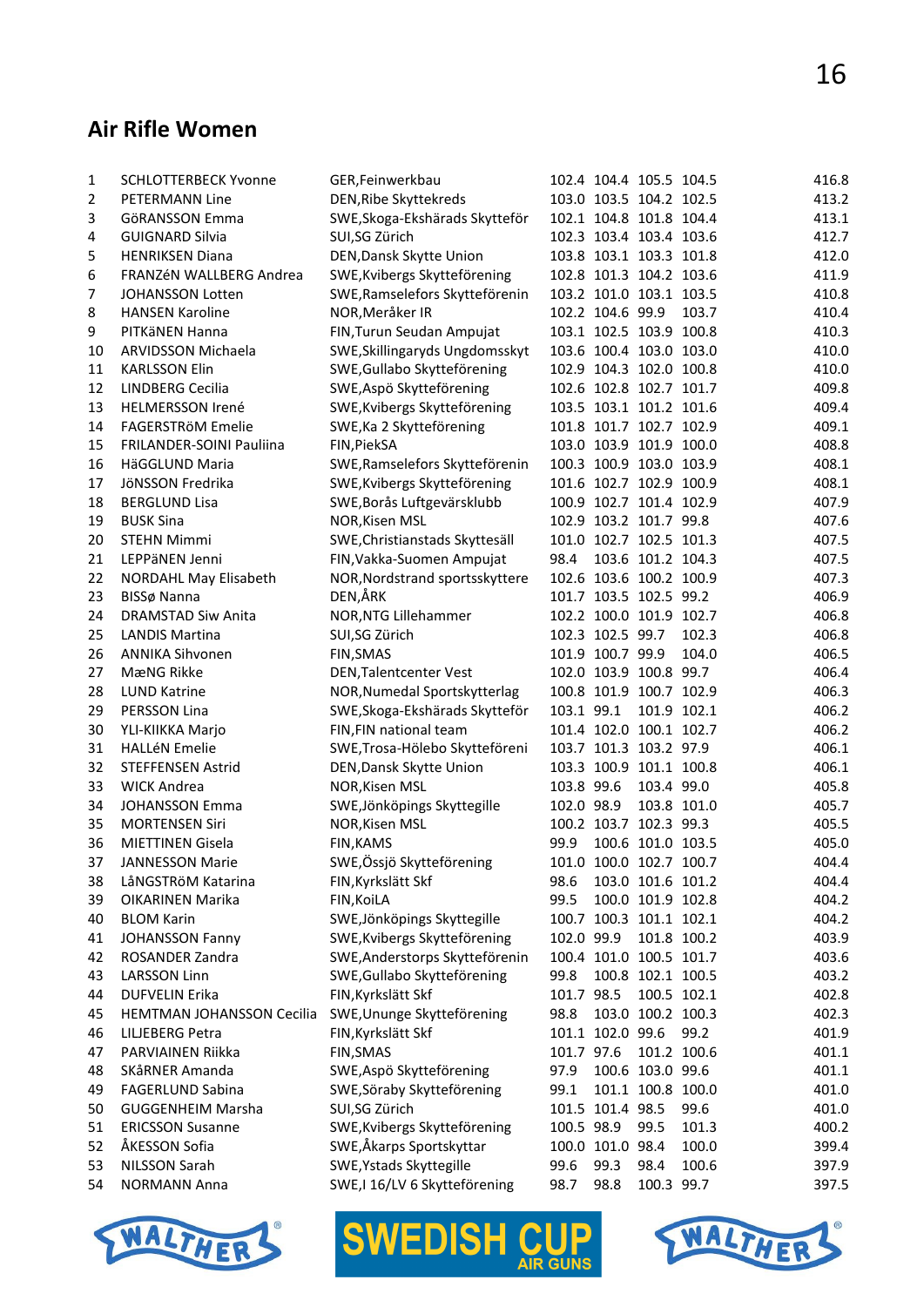17

| 55 | <b>ZLIOBAITE Indre</b>       | FIN, Esbo skytteförening            | 100.1 99.2 |       | 98.9  | 99.0  | 397.2 |
|----|------------------------------|-------------------------------------|------------|-------|-------|-------|-------|
| 56 | <b>GUSTAFSSON Eva-Lotta</b>  | SWE,I 16/LV 6 Skytteförening        | 97.4       | 96.5  | 102.6 | 100.4 | 396.9 |
| 57 | MåNSSON Emma                 | SWE, Aspö Skytteförening            | 99.1       | 101.2 | 97.8  | 98.2  | 396.3 |
| 58 | <b>KARLSSON Jessica</b>      | SWE, Mjölby Ungdomsskyttefören      | 100.9      | 99.1  | 98.3  | 97.2  | 395.5 |
| 59 | LIEWENDAHL Elin              | FIN,Ålands Ssf                      | 100.2      | 97.1  | 101.6 | 96.2  | 395.1 |
| 60 | <b>ULBERGET Marte</b>        | <b>NOR, Kisen MSL</b>               | 97.5       | 98.4  | 99.4  | 99.6  | 394.9 |
| 61 | <b>MIEBACH Sara</b>          | SWE,I 16/LV 6 Skytteförening        | 98.1       | 97.3  | 99.2  | 99.9  | 394.5 |
| 62 | ANDERSSON Åsa                | SWE, Össjö Skytteförening           | 98.2       | 96.8  | 99.8  | 99.2  | 394.0 |
| 63 | <b>GULLBERG Johanna</b>      | SWE, Anderstorps Skytteförenin      | 97.2       | 95.0  | 98.9  | 100.4 | 391.5 |
| 64 | <b>BERGLUND Sara</b>         | SWE, Borås Luftgevärsklubb          | 97.4       | 99.1  | 98.3  | 96.6  | 391.4 |
| 65 | <b>HANSSON Sara</b>          | SWE, Eslövs Skyttegille             | 99.1       | 99.4  | 97.5  | 95.1  | 391.1 |
| 66 | <b>HOFBERG Linnéa</b>        | SWE, Heby Skytteförening            | 97.9       | 94.2  | 99.6  | 98.6  | 390.3 |
| 67 | RAMSING Lolo                 | SWE, Kvibergs Skytteförening        | 97.0       | 97.9  | 96.8  | 97.8  | 389.5 |
| 68 | <b>BENGTSSON Malin</b>       | SWE, Gullabo Skytteförening         | 97.4       | 96.6  | 94.0  | 99.0  | 387.0 |
| 69 | SIMMERSTRÖM Tina             | SWE, Uddevalla Skyttegille          | 96.6       | 96.3  | 97.0  | 96.2  | 386.1 |
| 70 | <b>LINDAHL Emelie</b>        | SWE, Föreningen Malmöskyttarna      | 97.0       | 96.9  | 97.5  | 94.6  | 386.0 |
| 71 | <b>JOHANSSON AnnChristin</b> | SWE, Anderstorps Skytteförenin      | 92.4       | 97.6  | 98.4  | 97.0  | 385.4 |
| 72 | HEDSTRöM Ingrid              | SWE, Mjölby Ungdomsskyttefören 96.9 |            | 96.0  | 93.5  | 94.6  | 381.0 |
| 73 | <b>NORDAHL Beth</b>          | NOR, Nordstrand sportsskyttere      | 84.2       | 97.5  | 95.7  | 91.4  | 368.8 |





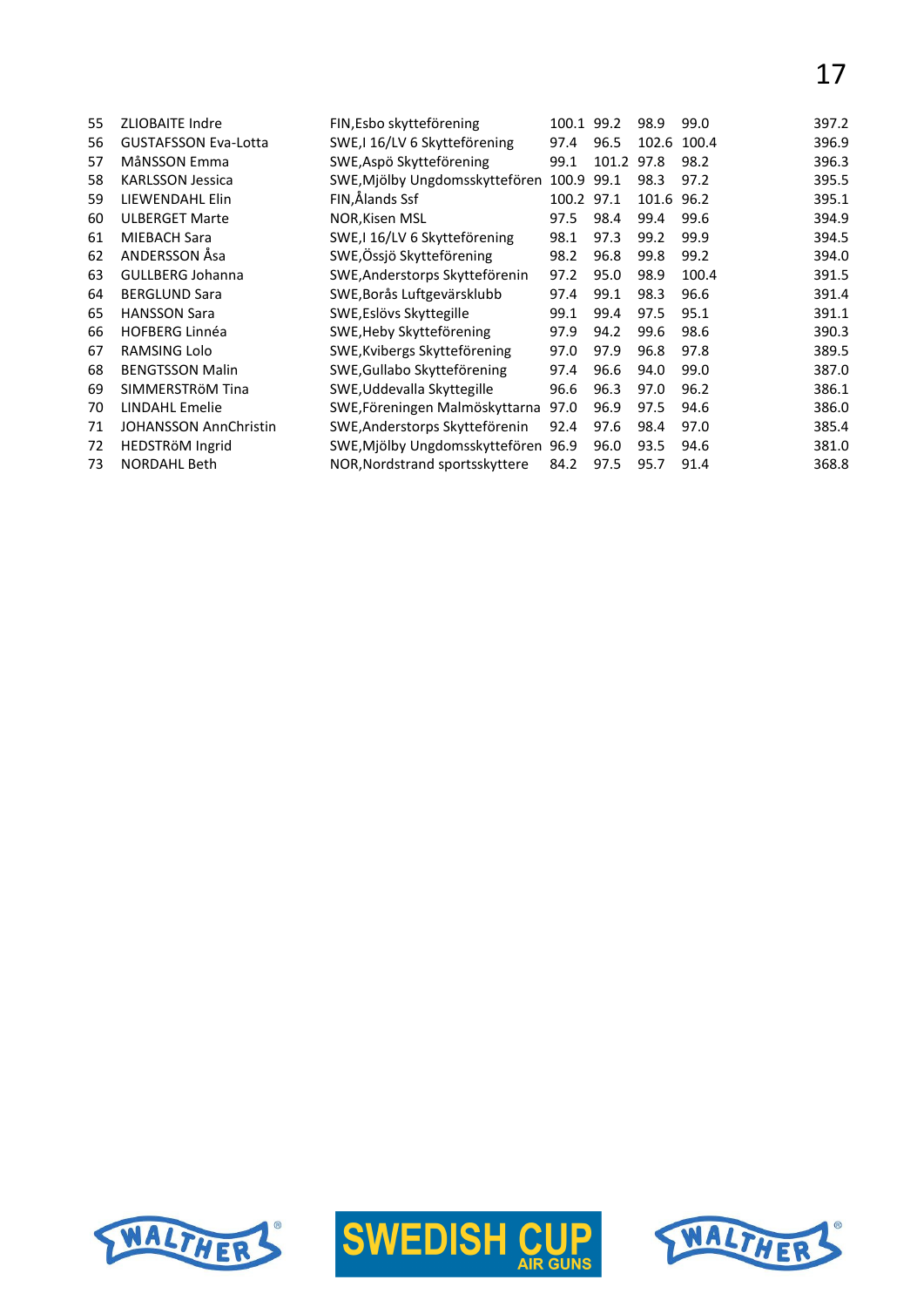## **Final Air Rifle Junior Men**

| $\mathbf{1}$ | <b>BJØRNSTAD</b><br>Magnus<br>NOR, Elverum Rifleklubb | 30.2<br>9.8<br>9.7<br>10.7     | 60.6<br>9.5<br>10.6<br>10.3  | 81.7<br>10.8<br>10.3 | 10.4<br>10.5         | 10.7<br>9.4                      | 9.6<br>10.3                       | 102.6 122.7 142.6 163.3 183.6<br>10.8<br>9.9  | 10.6<br>9.7  | 8.9<br>10.5 | 203.0 |
|--------------|-------------------------------------------------------|--------------------------------|------------------------------|----------------------|----------------------|----------------------------------|-----------------------------------|-----------------------------------------------|--------------|-------------|-------|
| 2            | WALLBERG<br>Daniel<br>SWE,LoosSkytteförening          | 29.8<br>9.5<br>9.7<br>10.6     | 61.0<br>10.1<br>10.6<br>10.5 | 81.3<br>10.3<br>10.0 | 9.8<br>10.7          | 9.7<br>10.1                      | 10.3<br>9.2                       | 101.8 121.6 141.1 161.7 182.6<br>10.0<br>10.6 | 10.3<br>10.6 | 9.7<br>8.9  | 201.2 |
| 3            | <b>THOMSEN</b><br>Kristian<br>DEN, Dansk Skytte Union | 28.8<br>9.3<br>9.4<br>$10.1\,$ | 59.7<br>10.4<br>10.6<br>9.9  | 79.2<br>10.0<br>9.5  | 99.9<br>10.6<br>10.1 | 10.1<br>10.3                     | 120.3 141.0 161.5<br>10.7<br>10.0 | 10.4<br>10.1                                  | 8.8<br>10.2  |             | 180.5 |
| 4            | EFRAIMSSON<br>Christoffer<br>SWE, Malung Skyttegille  | 29.6<br>9.4<br>10.0<br>10.2    | 60.1<br>10.0<br>10.0<br>10.5 | 80.9<br>10.5<br>10.3 | 10.6<br>9.8          | 101.3 121.3 141.2<br>9.6<br>10.4 | 10.0<br>9.9                       | 10.2<br>10.0                                  |              |             | 161.4 |
| 5.           | HOLMGAARDNISSEN<br>Jens<br>DEN, Dansk Skytte Union    | 31.0<br>10.2<br>10.5<br>10.3   | 60.1<br>10.2<br>9.0<br>9.9   | 80.2<br>9.8<br>10.3  | 99.7<br>10.4<br>9.1  | 120.2<br>10.2<br>10.3            | 9.5<br>10.8                       |                                               |              |             | 140.5 |
| 6            | LÅNGSTRÖM<br>Sebastian<br>FIN, Kyrkslätt Skf          | 29.7<br>10.1<br>9.7<br>9.9     | 59.4<br>10.0<br>9.7<br>10.0  | 80.1<br>10.1<br>10.6 | 100.0<br>10.5<br>9.4 | 10.2<br>8.9                      |                                   |                                               |              |             | 119.1 |
| 7            | MÄKELÄ<br><b>Niklas</b><br>FIN, NoSA                  | 30.5<br>10.6<br>10.4<br>9.5    | 60.7<br>9.4<br>10.3<br>10.5  | 79.8<br>9.8<br>9.3   | 10.0<br>9.1          |                                  |                                   |                                               |              |             | 98.9  |
| 8            | <b>HANSEN</b><br>Mads<br>DEN, Dansk Skytte Union      | 28.2<br>9.3<br>9.8<br>9.1      | 56.6<br>8.6<br>9.6<br>10.2   | 10.7<br>9.6          |                      |                                  |                                   |                                               |              |             | 76.9  |





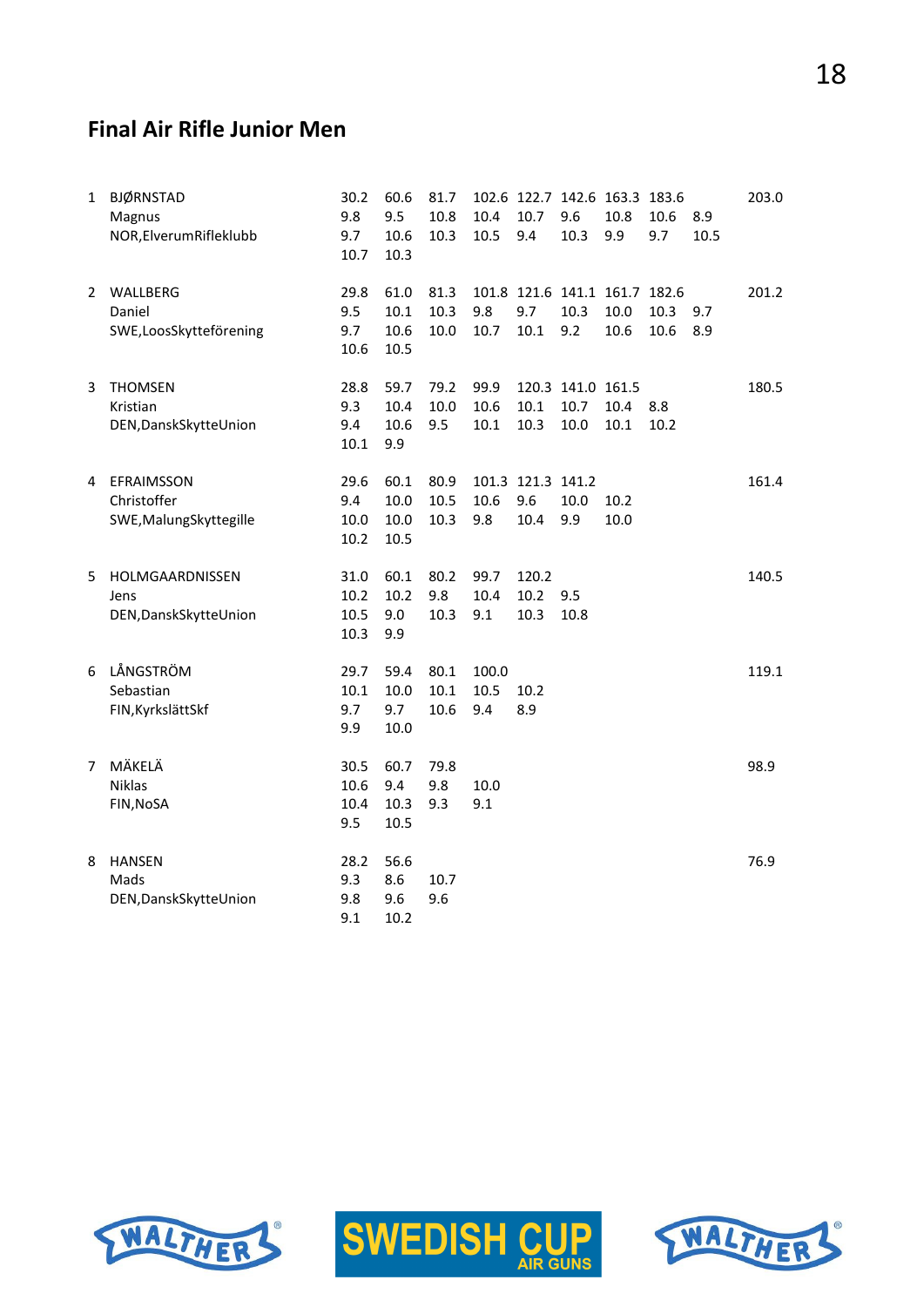## **Air Rifle Junior Men**

| 1  | <b>BJøRNSTAD Magnus</b>                          | NOR, Elverum Rifleklubb        |            |                        |                  |                              | 104.6 104.1 102.2 104.2 102.2 102.8 620.1 |                   |             |
|----|--------------------------------------------------|--------------------------------|------------|------------------------|------------------|------------------------------|-------------------------------------------|-------------------|-------------|
| 2  | <b>WALLBERG Daniel</b>                           | SWE, Loos Skytteförening       |            |                        |                  |                              | 102.9 101.7 100.5 101.9 102.0 101.1 610.1 |                   |             |
| 3  | <b>THOMSEN Kristian</b>                          | DEN, Dansk Skytte Union        | 98.2       |                        |                  |                              | 101.4 102.2 103.3 101.7 102.5 609.3       |                   |             |
| 4  | LåNGSTRöM Sebastian                              | FIN, Kyrkslätt Skf             |            |                        |                  |                              | 100.7 100.9 101.1 103.9 100.4 102.0 609.0 |                   |             |
| 5  | EFRAIMSSON Christoffer                           | SWE, Malung Skyttegille        |            | 100.3 102.1 98.6       |                  |                              | 101.1 102.2 103.2 607.5                   |                   |             |
| 6  | MäKELä Niklas                                    | FIN, NoSA                      | 99.3       |                        |                  |                              | 100.5 101.4 102.2 100.6 102.7 606.7       |                   |             |
| 7  | <b>HANSEN Mads</b>                               | DEN, Dansk Skytte Union        | 97.9       |                        | 101.1 102.2 99.0 |                              |                                           | 103.3 102.5 606.0 |             |
| 8  | <b>HOLMGAARD NISSEN Jens</b>                     | DEN, Dansk Skytte Union        |            | 101.8 100.0 102.2 99.8 |                  |                              | 99.9                                      |                   | 102.0 605.7 |
| 9  | <b>NAGYSSON Andreas</b>                          | SWE, Sjuhäradsbygdens SSK      |            | 101.2 101.3 98.1       |                  |                              | 101.4 101.2 101.8 605.0                   |                   |             |
| 10 | <b>ERIKSSON Oscar</b>                            | SWE, Stenkumla Skyttegille     | 98.5       |                        |                  |                              | 101.6 100.6 100.1 102.6 99.6              |                   | 603.0       |
| 11 | <b>ARNSETH Kristian</b>                          | NOR, Krapfoss SSL              | 100.0 98.8 |                        |                  |                              | 101.7 101.7 101.5 98.9                    |                   | 602.6       |
| 12 | <b>JOGMARK Mattias</b>                           | SWE, Eslövs Skyttegille        | 100.9 99.3 |                        |                  | 101.6 101.8 99.7             |                                           | 99.1              | 602.4       |
| 13 | <b>KARLSEN Benjamin Tingsrud</b>                 | NOR, Kisen MSL                 | 100.5 99.5 |                        | 99.6             | 99.8                         |                                           | 100.7 101.8 601.9 |             |
| 14 | <b>BJäREHäLL Emil</b>                            | SWE,I 16/LV 6 Skytteförening   |            |                        |                  | 100.6 101.7 101.1 101.1 97.3 |                                           | 99.8              | 601.6       |
| 15 | WäSSMAN Oscar                                    | SWE, Björksta Ungdomsskytteför | 99.9       | 99.8                   | 102.2 97.4       |                              |                                           | 101.3 101.0 601.6 |             |
| 16 | <b>FRIMAN Cristian</b>                           | FIN, Esbo skytteförening       | 99.5       | 98.8                   |                  |                              | 101.9 102.1 100.8 98.4                    |                   | 601.5       |
| 17 | CEDERLÖW Jonatan                                 | SWE, Ramsjö Skytteförening     | 101.9 99.1 |                        |                  | 101.7 100.4 97.2             |                                           | 100.8 601.1       |             |
| 18 | <b>NORUP BERTELSEN Casper</b>                    | DEN, Talentcenter Vest         |            | 102.4 101.7 102.9 99.0 |                  |                              | 95.8                                      | 99.0              | 600.8       |
| 19 | <b>JOHANSSON Saul</b>                            | SWE, Ramselefors Skytteförenin | 99.1       |                        | 102.0 100.7 99.0 |                              | 101.4 98.6                                |                   | 600.8       |
| 20 | <b>LARSEN Henrik</b>                             | NOR, NTG Kongsvinger           |            | 102.3 100.2 98.6       |                  | 100.6 96.9                   |                                           | 102.0 600.6       |             |
| 21 | <b>MAGNOR Samuel</b>                             | SWE, Eda Skyttegille           | 97.7       |                        | 100.2 103.4 98.4 |                              | 98.5                                      | 101.6 599.8       |             |
| 22 | <b>SOLBERG Erling</b>                            | NOR, NTG Kongsvinger           | 98.7       | 101.6 99.4             |                  | 96.9                         |                                           | 102.4 100.7 599.7 |             |
| 23 | <b>SUNDQVIST Erik</b>                            | SWE, Berga Ungdomsskytteföreni | 101.4 97.0 |                        | 100.5 96.5       |                              |                                           | 101.2 102.4 599.0 |             |
| 24 | <b>VOLCK HYBHOLT Thobias</b>                     | DEN, Talentcenter Vest         |            | 101.0 103.0 98.7       |                  | 99.7                         | 98.5                                      | 97.6              | 598.5       |
| 25 | LUNDELL Mikael                                   | SWE, Rasbo Skytteförening      | 99.8       | 99.5                   | 100.6 97.0       |                              | 101.7 99.8                                |                   | 598.4       |
| 26 | <b>BERGSTRAND Fredrik</b>                        | SWE, Ludvika Skytteförening    | 101.2 96.9 |                        | 101.1 98.2       |                              | 99.7                                      | 101.3 598.4       |             |
| 27 | JOHANSSON Mikael                                 | SWE, Sjuhäradsbygdens SSK      | 99.2       | 99.9                   | 100.7 98.3       |                              | 99.5                                      | 100.5 598.1       |             |
| 28 | PETTERSSON Mattias                               | SWE, Ingelstad Skytteklubb     | 96.3       | 100.2 98.8             |                  |                              | 101.7 100.5 100.3 597.8                   |                   |             |
| 29 | <b>KARLSSON Joar</b>                             | SWE, Söderala Allmänna Idrotts | 100.5      | 101.4 101.8 97.9       |                  |                              | 98.5                                      | 97.3              | 597.4       |
| 30 | KRISTENSEN Nickolai Malte                        | DEN, Talentcenter Ballerup     | 95.9       |                        | 100.1 101.2 97.7 |                              |                                           | 101.0 101.2 597.1 |             |
| 31 | ALEXANDERSSON Albin                              | SWE, Gullabo Skytteförening    | 100.9      |                        | 100.3 104.6 97.7 |                              | 96.3                                      | 96.8              | 596.6       |
| 32 | JERLSTRÖM Timmy                                  | SWE,Åkarps Sportskyttar        | 98.1       | 99.8                   |                  | 100.9 100.3 98.7             |                                           | 98.5              | 596.3       |
| 33 | VARJO Mika                                       | FIN, Finnish Shooting Sport Fe | 98.7       | 99.3                   | 100.5 99.3       |                              | 97.1                                      | 100.2 595.1       |             |
| 34 | <b>KOSKELA Riku</b>                              | FIN, Satakunnan Ampujat        | 100.9      | 100.2 99.7             |                  | 95.6                         | 99.4                                      | 99.3              | 595.1       |
| 35 | GäFVERT Felix                                    | SWE, Fagersta Ungdomsskytteför | 99.2       | 99.0                   | 100.6 99.3       |                              | 99.4                                      | 97.6              | 595.1       |
| 36 | LåNG Jone                                        | FIN, Kankaanpään Ampujat       | 97.6       | 98.2                   | 99.2             | 100.5 99.3                   |                                           |                   | 100.1 594.9 |
| 37 | <b>JOHANSSON Albin</b>                           | SWE, Lekvattnet-Torsby Skyttef | 96.8       | 99.4                   | 97.8             | 100.8 98.9                   |                                           | 100.9 594.6       |             |
| 38 | JÖNSSON PETTERSSON Johan                         | SWE, Sjuhäradsbygdens SSK      | 100.5 99.5 |                        | 101.4 98.0       |                              | 98.1                                      | 96.7              | 594.2       |
| 39 | <b>MYHRE Simen</b>                               | NOR, NTG Lillehammer           | 99.2       | 98.5                   | 98.7             | 99.5                         | 97.5                                      |                   | 100.7 594.1 |
| 40 | <b>FAUERBY PEDERSEN Matias</b>                   | <b>DEN, Talentcenter Vest</b>  | 98.0       | 98.1                   | 100.0 98.2       |                              | 99.8                                      | 99.9              | 594.0       |
| 41 | ÅSHEIM Thomas                                    | NOR, Meråker IR                | 96.9       | 100.5 97.1             |                  | 97.9                         | 99.8                                      |                   | 101.6 593.8 |
| 42 | LAUMANN SøNDERGAARD Claus DEN, Talentcenter Vest |                                | 100.4 97.1 |                        | 97.8             |                              | 101.3 100.8 95.8                          |                   | 593.2       |
| 43 | SöDERLUND Emanuel                                | SWE, Kristinehamns Skyttefören | 101.2 97.7 |                        | 99.9             | 100.0 96.7                   |                                           | 95.9              | 591.4       |
| 44 | WäSSMAN Ludwig                                   | SWE, Björksta Ungdomsskytteför |            | 100.2 100.8 100.8 97.0 |                  |                              | 94.0                                      | 98.2              | 591.0       |
| 45 | ASPLUND Jacob                                    | SWE, Linköpings Skytteförening | 97.9       | 99.4                   | 99.7             | 100.2 99.3                   |                                           | 94.1              | 590.6       |
| 46 | FERDING Joanthan                                 | SWE, Aspö Skytteförening       | 99.5       | 100.1 93.2             |                  | 98.3                         | 100.8 97.5                                |                   | 589.4       |
| 47 | PEDERSEN Birger                                  | NOR, NTG Kongsvinger           | 98.8       | 99.0                   | 97.9             | 97.6                         | 96.8                                      | 99.1              | 589.2       |
| 48 | POHJOISAHO Roope                                 | FIN, Finnish Shooting Sport Fe | 97.3       | 98.3                   | 100.0 97.2       |                              | 100.0 96.2                                |                   | 589.0       |
| 49 | <b>MAGNUSSON Johannes</b>                        | SWE,Ålems Skytteförening       | 98.0       | 99.7                   | 100.1 99.5       |                              | 95.5                                      | 95.8              | 588.6       |
| 50 | JACOBSSON Oscar                                  | SWE, Ramselefors Skytteförenin | 101.0      | 98.1                   | 100.0 98.3       |                              | 99.7                                      | 90.9              | 588.0       |
| 51 | <b>CHRISTENSSON Andreas</b>                      | SWE, Vellinge Sportskytteklubb | 98.9       | 86.9                   | 99.5             | 98.5                         | 101.0                                     | 102.1             | 586.9       |
| 52 | <b>WESTBERG Kevin</b>                            | SWE, Söderala Allmänna Idrotts | 102.7      | 98.3                   | 96.8             | 100.2 97.3                   |                                           | 91.3              | 586.6       |
| 53 | LåNG Jimi                                        | FIN, Kankaanpään Ampujat       | 97.8       | 97.0                   | 98.8             | 98.7                         | 95.0                                      | 98.6              | 585.9       |
| 54 | PIIPPONEN Mika                                   | FIN, Finnish Shooting Sport Fe | 93.5       | 97.3                   | 97.5             | 102.1 94.8                   |                                           |                   | 100.5 585.7 |
|    |                                                  |                                |            |                        |                  |                              |                                           |                   |             |





I

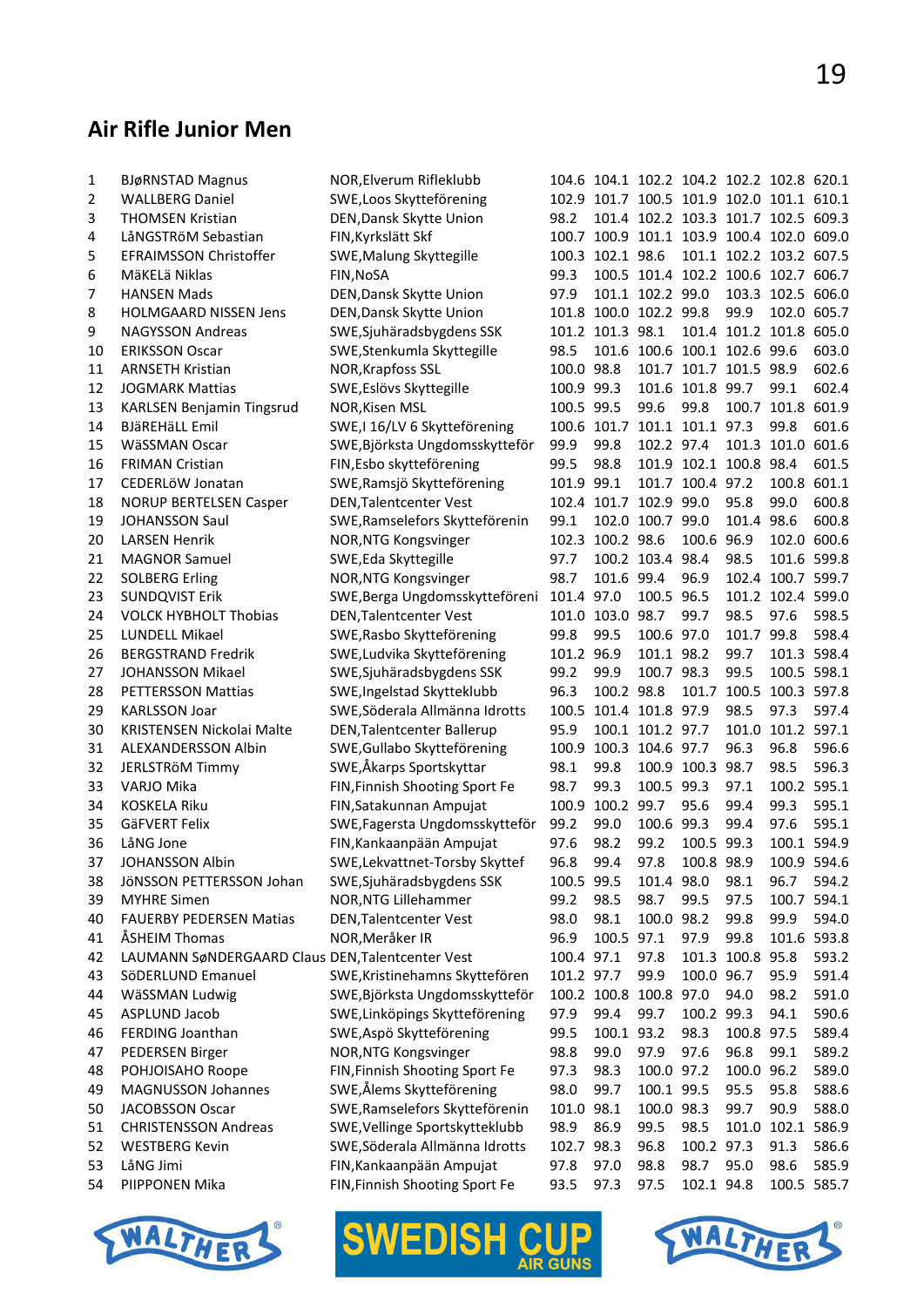| 55 | KATAJAMAA Juho                | FIN, NOSA                         | 93.5 | 99.9       | 98.3 | 96.4  | 94.3  | 102.9 | 585.3 |
|----|-------------------------------|-----------------------------------|------|------------|------|-------|-------|-------|-------|
| 56 | FRIMAN Björn                  | FIN, Esbo skytteförening          | 96.9 | 96.8       | 95.6 | 98.1  | 99.0  | 96.9  | 583.3 |
| 57 | LANGBAKK Sebastian            | NOR, NTG Kongsvinger              | 94.9 | 98.4       | 99.3 | 96.8  | 96.3  | 96.4  | 582.1 |
| 58 | <b>PEDERSEN Kasper</b>        | <b>DEN, Talentcenter Ballerup</b> | 96.5 | 94.9       | 99.5 | 98.6  | 97.5  | 94.6  | 581.6 |
| 59 | <b>JOHANSEN Nils Kristian</b> | NOR, NTG Lillehammer              | 93.6 | 96.3       | 98.5 | 98.2  | 96.4  | 98.2  | 581.2 |
| 60 | <b>DANIELSSON Erik</b>        | SWE, Ludvika Skytteförening       | 97.3 | 100.3 94.5 |      | 99.4  | 92.9  | 95.5  | 579.9 |
| 61 | <b>KLEMMEDSSON Oscar</b>      | SWE, Christianstads Skyttesäll    | 98.5 | 100.6      | 95.2 | 99.2  | 96.2  | 89.2  | 578.9 |
| 62 | HäGGLUND Emil                 | SWE, Ludvika Skytteförening       | 98.8 | 94.2       | 93.9 | 95.1  | 100.3 | 95.6  | 577.9 |
| 63 | <b>OLSEN Henrik Johan</b>     | <b>NOR, Krapfoss SSL</b>          | 94.7 | 91.2       | 96.9 | 96.9  | 97.9  | 99.4  | 577.0 |
| 64 | <b>TOLLSTERN Simon</b>        | SWE, Söraby Skytteförening        | 93.8 | 96.0       | 93.6 | 97.0  | 98.5  | 98.1  | 577.0 |
| 65 | <b>KRONBERG Martin</b>        | SWE, Filipstads Skyttegille       | 91.4 | 97.8       | 97.3 | 99.5  | 95.4  | 95.3  | 576.7 |
| 66 | <b>PALM Karl</b>              | SWE, Mjölby Ungdomsskyttefören    | 93.5 | 95.4       | 99.4 | 91.8  | 98.0  | 94.9  | 573.0 |
| 67 | <b>JOHNSEN Mikael</b>         | NOR, Krapfoss SSL                 | 94.6 | 97.2       | 96.8 | 91.5  | 99.4  | 93.1  | 572.6 |
| 68 | <b>BILLINGTON Fredrik</b>     | NOR, Krapfoss SSL                 | 92.6 | 96.7       | 94.0 | 92.8  | 98.4  | 97.0  | 571.5 |
| 69 | <b>JOGMARK Niklas</b>         | SWE, Eslövs Skyttegille           | 94.6 | 94.0       | 94.7 | 95.5  | 95.6  | 97.0  | 571.4 |
| 70 | <b>BLADH Samuel</b>           | SWE, Ka 2 Skytteförening          | 87.1 | 97.9       | 95.3 | 100.1 | 96.5  | 93.2  | 570.1 |
| 71 | KäCK Arvid                    | SWE, Sjuhäradsbygdens SSK         | 96.3 | 96.1       | 92.0 | 98.3  | 94.7  | 89.1  | 566.5 |
| 72 | <b>ERIKSSON HEIGE Viktor</b>  | SWE, Anderstorps Skytteförenin    | 96.5 | 92.8       | 91.6 | 90.1  | 95.8  | 97.5  | 564.3 |
| 73 | <b>SUND Adam</b>              | NOR, NTG Kongsvinger              | 93.9 | 95.5       | 97.2 | 89.0  | 92.0  | 94.7  | 562.3 |
| 74 | <b>KLEMMEDSSON Viktor</b>     | SWE, Christianstads Skyttesäll    | 95.4 | 94.3       | 90.4 | 97.6  | 92.3  | 91.2  | 561.2 |
| 75 | <b>HANSKI Mathias</b>         | NOR, Krapfoss SSL                 | 93.3 | 93.7       | 92.4 | 94.8  | 91.9  | 94.7  | 560.8 |
| 76 | <b>HEISKANEN Sami</b>         | FIN, Finnish Shooting Sport Fe    | 93.3 | 89.6       | 91.4 | 94.2  | 90.9  | 100.5 | 559.9 |
| 77 | <b>JOHANSSON Eddie</b>        | SWE, Värnamo Skytteförening       | 93.3 | 97.4       | 93.7 | 89.2  | 91.1  | 93.6  | 558.3 |
| 78 | <b>JOHANSSON Villiam</b>      | SWE, Sjuhäradsbygdens SSK         | 96.8 | 93.0       | 95.3 | 89.6  | 89.7  | 89.9  | 554.3 |
| 79 | KøHL Christian                | NOR, NTG Kongsvinger              | 91.9 | 93.1       | 93.7 | 88.0  | 96.4  | 90.0  | 553.1 |
| 80 | <b>G HOLMGREN Nichlas</b>     | SWE, Föreningen Malmöskyttarna    | 89.9 | 96.5       | 92.1 | 87.8  | 92.0  | 92.1  | 550.4 |
| 81 | <b>GRAHN David</b>            | SWE, Aspö Skytteförening          | 93.3 | 88.1       | 89.9 | 95.6  | 91.0  | 91.7  | 549.6 |
| 82 | FESSé Simon                   | SWE, Gefle Frivilliga Skarpsky    | 98.2 | 92.1       | 90.9 | 86.5  | 93.7  | 87.6  | 549.0 |
| 83 | JOHANSSON Viktor              | SWE, Värnamo Skytteförening       | 90.4 | 93.7       | 91.7 | 86.0  | 94.7  | 88.9  | 545.4 |
| 84 | MARKSTRÖM Oscar               | SWE, Trosa-Hölebo Skytteföreni    | 84.4 | 89.0       | 95.6 | 91.4  | 94.8  | 88.5  | 543.7 |
| 85 | <b>ALMGREN Filip</b>          | SWE, Värnamo Skytteförening       | 89.0 | 84.8       | 94.1 | 93.2  | 83.0  | 83.6  | 527.7 |
| 86 | <b>LINANDER Eddie</b>         | SWE, Gefle Frivilliga Skarpsky    | 82.1 | 84.0       | 88.1 | 91.3  | 85.8  | 85.9  | 517.2 |
| 87 | <b>ERICSSON Adam</b>          | SWE, Kvibergs Skytteförening      | 82.3 | 81.6       | 81.5 | 86.2  | 80.6  | 91.5  | 503.7 |
| 88 | <b>DALENLUND Axel</b>         | SWE, Gefle Frivilliga Skarpsky    | 82.7 | 81.1       | 88.0 | 86.0  | 83.2  | 72.2  | 493.2 |
| 89 | <b>SEIP Vilhelm</b>           | NOR, NTG Kongsvinger              | 72.5 | 78.8       | 72.9 | 72.6  | 70.1  | 74.0  | 440.9 |
|    |                               |                                   |      |            |      |       |       |       |       |





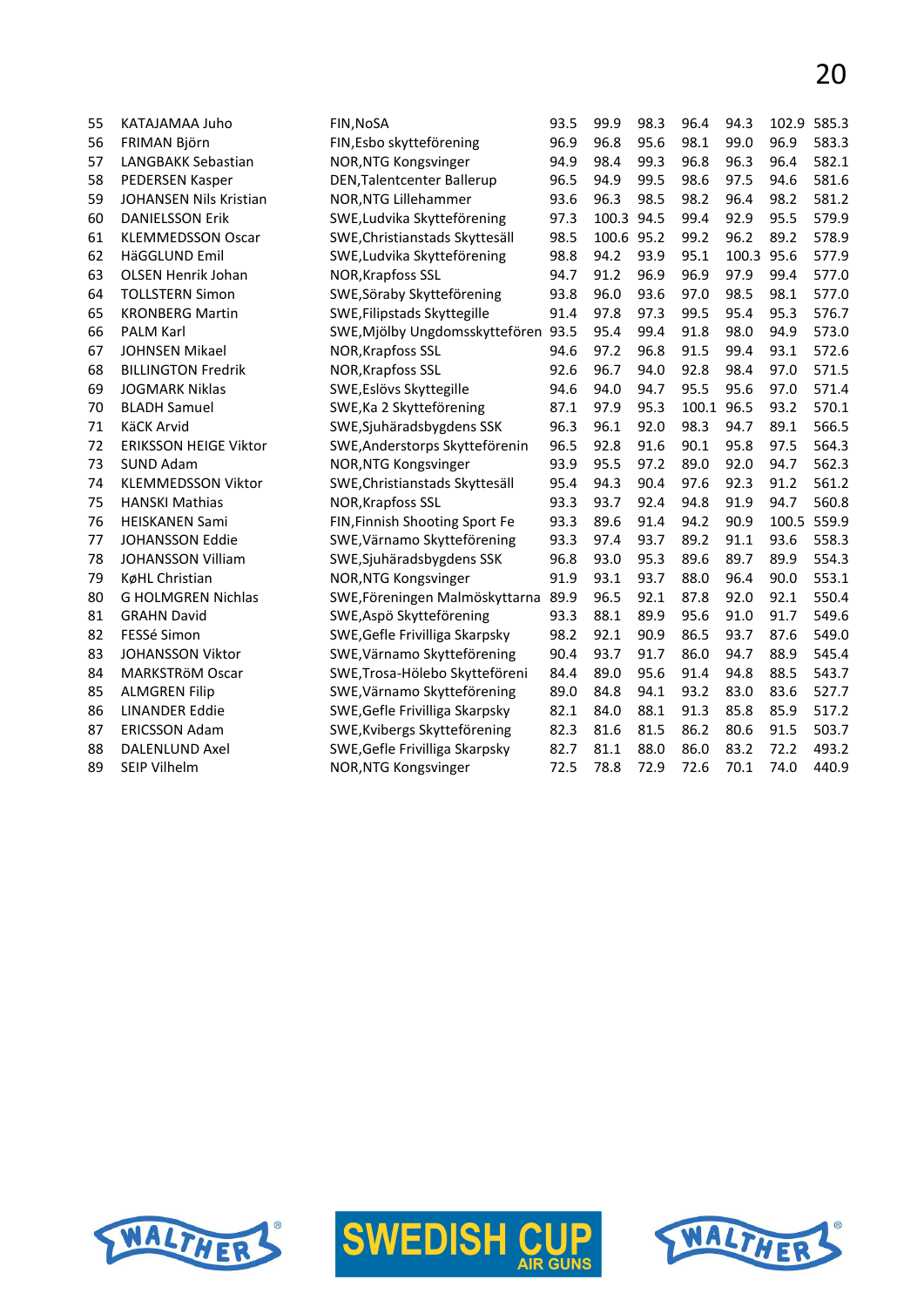## **Final Air Rifle Junior Women**

| $\mathbf{1}$ | BJÄREHÄLL<br>Nina<br>SWE, I16/LV6Skytteförening           | 30.5<br>10.0<br>10.3<br>10.2 | 61.2<br>9.9<br>10.4<br>10.4  | 81.9<br>10.6<br>10.1     | 10.4<br>10.2         | 10.5<br>10.1                      | 102.5 123.1 143.5 163.9 184.7<br>9.8<br>10.6  | 10.0<br>10.4 | 10.2<br>10.6 | 9.8<br>10.0  | 204.5<br>S.O.(10,7) |
|--------------|-----------------------------------------------------------|------------------------------|------------------------------|--------------------------|----------------------|-----------------------------------|-----------------------------------------------|--------------|--------------|--------------|---------------------|
| 2            | <b>TATTARI</b><br>Saana<br>FIN, HIAS                      | 31.2<br>10.3<br>10.5<br>10.4 | 61.0<br>9.7<br>9.9<br>10.2   | 81.9<br>10.2<br>10.7     | 9.6<br>10.1          | 10.5<br>10.6                      | 101.6 122.7 143.1 164.1 184.3<br>10.2<br>10.2 | 10.3<br>10.7 | 9.7<br>10.5  | 10.2<br>10.0 | 204.5<br>S.O.(9,4)  |
| 3            | SVENSSON<br>Linnéa<br>SWE, Skillingaryds Ungdomsskyt      | 30.9<br>10.0<br>10.3<br>10.6 | 61.7<br>10.6<br>9.7<br>10.5  | 82.8<br>10.3<br>10.8     | 10.1<br>8.9          | 10.2<br>9.8                       | 101.8 121.8 143.0 163.5<br>10.3<br>10.9       | 10.1<br>10.4 | 10.0<br>9.9  |              | 183.4               |
| 4            | HYYTIÄINEN<br>Nathalie<br>SWE, VirsboUngdomsskyttefören   | 29.2<br>8.9<br>10.1<br>10.2  | 59.2<br>10.1<br>9.9<br>10.0  | 80.1<br>10.7<br>10.2     | 10.5<br>10.6         | 101.2 121.8 141.6<br>10.4<br>10.2 | 9.5<br>10.3                                   | 10.6<br>10.1 |              |              | 162.3               |
| 5            | <b>HAUGEN</b><br>June<br>NOR, NTGKongsvinger              | 30.0<br>9.9<br>9.4<br>10.7   | 59.8<br>9.8<br>10.0<br>10.0  | 80.2<br>$10.0\,$<br>10.4 | 10.5<br>10.6         | 101.3 121.3<br>10.2<br>9.8        | 9.7<br>$10.1\,$                               |              |              |              | 141.1               |
| 6            | NESHEIM<br>Regine<br>NOR, NTGLillehammer                  | 30.1<br>9.8<br>9.8<br>10.5   | 60.7<br>10.2<br>10.1<br>10.3 | 80.9<br>10.2<br>10.0     | 100.3<br>10.0<br>9.4 | 10.2<br>10.2                      |                                               |              |              |              | 120.7               |
| 7            | LANGHOFF<br>Kathrine<br>DEN, Dansk Skytte Union           | 31.0<br>10.5<br>10.1<br>10.4 | 61.2<br>9.7<br>10.3<br>10.2  | 80.5<br>10.6<br>8.7      | 9.6<br>8.6           |                                   |                                               |              |              |              | 98.7                |
| 8            | <b>NIELSEN</b><br>CamillaBirch<br>DEN, Danish Junior Team | 30.0<br>9.8<br>10.2<br>10.0  | 59.7<br>10.5<br>10.0<br>9.2  | 10.6<br>9.6              |                      |                                   |                                               |              |              |              | 79.9                |





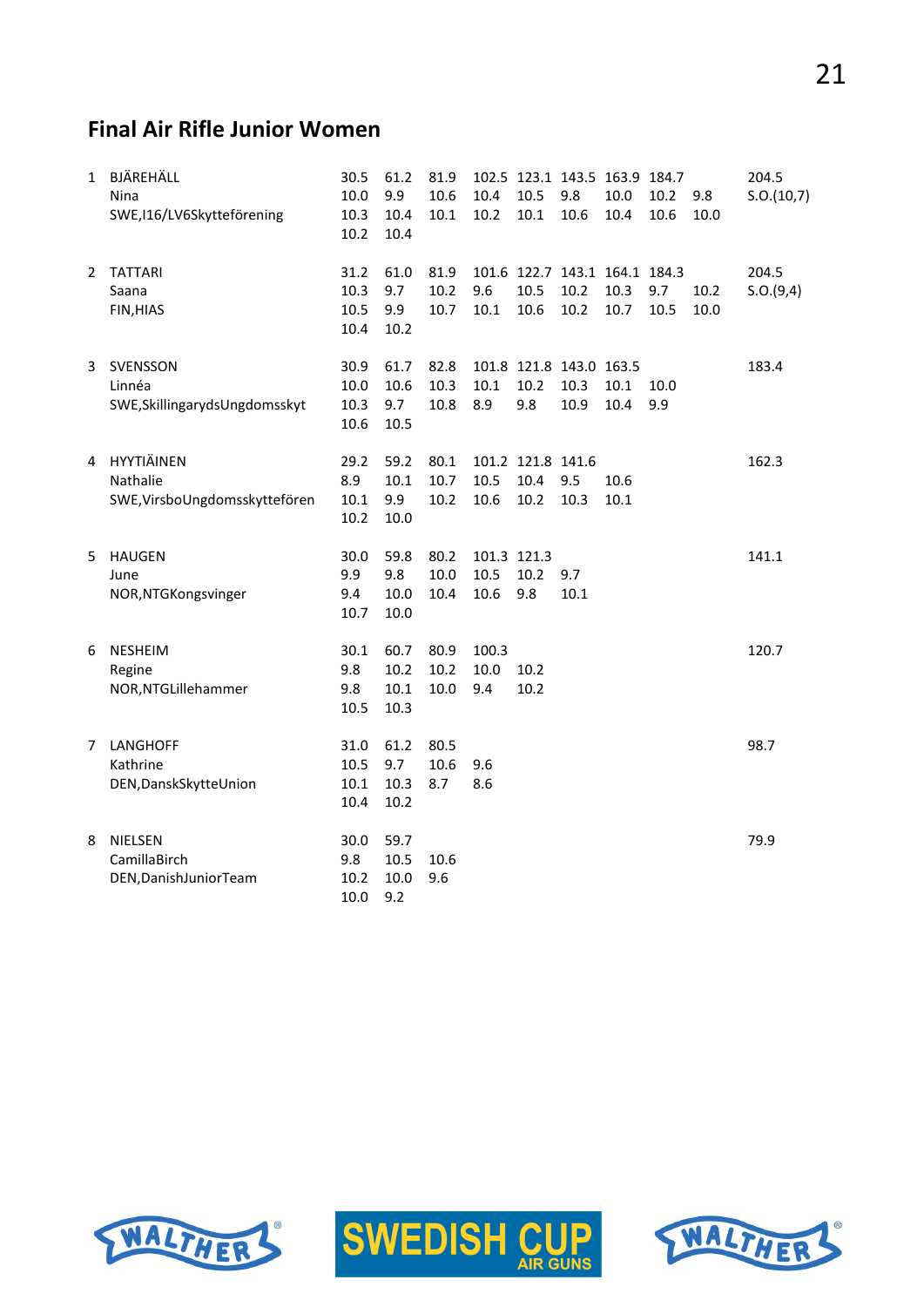#### **Air Rifle Junior Women**

| 1              | <b>BJäREHäLL Nina</b>      | SWE, I 16/LV 6 Skytteförening                          |            |                  | 103.8 103.4 104.6 101.3 |             | 413.1          |
|----------------|----------------------------|--------------------------------------------------------|------------|------------------|-------------------------|-------------|----------------|
| $\overline{2}$ | <b>HYYTIäINEN Nathalie</b> | SWE, Virsbo Ungdomsskyttefören 102.2 103.9 103.9 102.6 |            |                  |                         |             | 412.6          |
| 3              | NIELSEN Camilla Birch      | DEN, Dansk Skytte Union                                |            |                  | 101.9 103.8 102.5 103.4 |             | 411.6          |
| 4              | SVENSSON Linnéa            | SWE, Skillingaryds Ungdomsskyt                         |            |                  | 101.8 104.0 101.9 103.6 |             | 411.3          |
| 5              | <b>NESHEIM Regine</b>      | NOR, NTG Lillehammer                                   |            |                  | 104.3 101.3 101.5 104.0 |             | 411.1          |
| 6              | <b>HAUGEN June</b>         | NOR, NTG Kongsvinger                                   |            |                  | 102.8 103.7 101.7 102.4 |             | 410.6          |
| 7              | LANGHOFF Kathrine          | DEN, Dansk Skytte Union                                | 103.4 99.4 |                  |                         | 103.2 103.1 | 409.1          |
| 8              | <b>TATTARI Saana</b>       | FIN, HIAS                                              |            |                  | 102.3 103.2 103.1 100.3 |             | 408.9          |
| 9              | NIELSEN Anna Skade         | DEN, Særslev Skf                                       |            |                  | 103.2 102.8 100.8 101.7 |             | 408.5          |
| 10             | <b>KARLSSON Hilde</b>      | SWE, Ramselefors Skytteförenin                         |            |                  | 102.8 101.7 101.6 102.1 |             | 408.2          |
| 11             | SJÖSTRÖM Mathilda          | SWE, Vimmerby Skytteförening                           |            |                  | 102.7 103.4 101.0 101.0 |             | 408.1          |
| 12             | <b>PELTONEN Saana</b>      | FIN, KeuSA                                             | 99.6       |                  | 104.0 100.3 103.8       |             | 407.7          |
| 13             | <b>NILSSON Louise</b>      | SWE, Sjuhäradsbygdens SSK                              | 102.9 99.8 |                  |                         | 102.8 102.1 | 407.6          |
| 14             | <b>JONSSON Emilia</b>      | SWE, Forsa Skytteförening                              | 99.7       |                  | 102.0 102.1 103.6       |             | 407.4          |
| 15             | KUISMA Jenna               | FIN, PAS                                               |            |                  | 102.5 102.2 100.2 102.2 |             | 407.1          |
| 16             | <b>STETTE Trine</b>        | NOR, NTG Kongsvinger                                   |            |                  | 100.4 100.5 103.8 102.2 |             | 406.9          |
| 17             | <b>VOLEHAUGEN Helene</b>   | NOR, NTG Lillehammer                                   |            |                  | 101.3 100.6 101.8 103.0 |             | 406.7          |
| 18             | <b>PALO Marianne</b>       | FIN, Isonkyrön Metsästys ja Am                         |            |                  | 102.8 102.6 101.2 100.1 |             | 406.7          |
| 19             | <b>VILJANEN Henna</b>      | FIN, PAS                                               | 99.5       |                  | 103.3 103.1 100.6       |             | 406.5          |
| 20             | ARVIDSSON Johanna          | SWE, Skillingaryds Ungdomsskyt                         |            |                  | 100.6 100.0 103.4 102.5 |             | 406.5          |
| 21             | NYFLøT Victoria B.         | NOR, NTG Lillehammer                                   |            |                  | 101.8 102.1 101.4 101.0 |             | 406.3          |
| 22             | <b>JONSSON Johanna</b>     | SWE, Gullabo Skytteförening                            | 99.5       |                  | 102.3 103.4 100.9       |             | 406.1          |
| 23             | <b>SVENSSON Caroline</b>   | SWE, Aspö Skytteförening                               |            |                  | 102.8 102.2 100.0 101.0 |             | 406.0          |
| 24             |                            |                                                        |            | 102.1 102.0 98.7 |                         | 103.1       | 405.9          |
|                | <b>GROMSRUD Eirin</b>      | NOR, Kisen MSL                                         |            |                  |                         |             |                |
| 25<br>26       | <b>BUCHHOLDT Natasja</b>   | DEN, Talentcenter Ballerup                             | 101.7 99.4 |                  | 102.0 102.5             |             | 405.6<br>405.4 |
|                | <b>NIELSEN Jessica</b>     | DEN, Talentcenter Ballerup                             |            |                  | 102.7 102.1 101.6 99.0  |             |                |
| 27             | <b>INKA Havukainen</b>     | FIN, Kiteen ampujat ry, KitA                           |            |                  | 102.4 100.5 101.5 100.9 |             | 405.3          |
| 28             | <b>B NISJA Marte</b>       | NOR, Meråker IR                                        |            | 103.7 101.7 99.3 |                         | 100.5       | 405.2          |
| 29             | LINDAHL Sara               | SWE, Föreningen Malmöskyttarna                         |            | 102.2 101.9 99.3 |                         | 101.8       | 405.2          |
| 30             | <b>ERIKSSON Frida</b>      | SWE, Stenkumla Skyttegille                             |            |                  | 100.3 101.6 102.1 101.0 |             | 405.0          |
| 31             | <b>VATNE Jenny</b>         | NOR, NTG Kongsvinger                                   |            | 101.1 102.2 99.2 |                         | 102.4       | 404.9          |
| 32             | <b>JOHANSSON Emelie</b>    | SWE, Veddige Ungdomsskytteföre 102.3 101.5 100.1 101.0 |            |                  |                         |             | 404.9          |
| 33             | <b>KORHOLA Satu</b>        | FIN, Finnish Shooting Sport Fe                         |            |                  | 100.3 100.2 102.4 102.0 |             | 404.9          |
| 34             | <b>BéDOIRE Emilia</b>      | SWE, Filipstads Skyttegille                            | 99.7       |                  | 101.1 101.4 102.7       |             | 404.9          |
| 35             | FJäLLSTRöM Emma            | SWE, Gällivare Skytteförening                          |            |                  | 100.6 100.2 101.6 102.4 |             | 404.8          |
| 36             | <b>MATTILA Jasmin</b>      | FIN, SodA                                              |            |                  | 100.3 103.7 101.0 99.5  |             | 404.5          |
| 37             | <b>B OPPEDAL Idun</b>      | NOR, Meråker IR                                        | 98.3       |                  | 103.7 101.6 100.9       |             | 404.5          |
| 38             | KIVI Aina                  | FIN, Kyrkslätt Skf                                     |            | 101.8 100.4 98.8 |                         | 102.8       | 403.8          |
| 39             | HYRKäS Emmi                | FIN, Simpeleen Hahlo                                   |            |                  | 101.1 100.9 101.7       | 100.1       | 403.8          |
| 40             | <b>BENGTSSON Maria</b>     | SWE, Ludvika Skytteförening                            |            | 100.4 101.1 99.1 |                         | 103.0       | 403.6          |
| 41             | KJøLGåRD Kristina          | NOR, NTG Lillehammer                                   |            | 100.7 100.2 98.4 |                         | 104.3       | 403.6          |
| 42             | STAKE Ida H.               | NOR, NTG Lillehammer                                   |            |                  | 100.4 100.6 101.9 100.3 |             | 403.2          |
| 43             | <b>OPPEDAL Benedikte</b>   | NOR, Meråker IR                                        |            | 100.1 101.9 99.7 |                         | 101.3       | 403.0          |
| 44             | <b>EDMAN Isabelle</b>      | SWE, Jönköpings Skyttegille                            |            | 104.5 102.2 97.9 |                         | 98.4        | 403.0          |
| 45             | <b>DANIELS Erika</b>       | SWE, Malung Skyttegille                                | 98.7       |                  | 101.4 102.7 100.1       |             | 402.9          |
| 46             | <b>HEDBERG Ida</b>         | SWE, Ludvika Skytteförening                            | 99.7       |                  | 102.2 100.5 100.4       |             | 402.8          |
| 47             | <b>KATARIINA Laine</b>     | FIN, HIAS                                              | 95.7       |                  | 103.3 100.2 103.4       |             | 402.6          |
| 48             | ANDERSSON Ida              | SWE, Dalstorps Skytteförening                          | 99.9       |                  | 101.2 101.5 99.9        |             | 402.5          |
| 49             | JOHANSSON Gabriella        | SWE, Gullabo Skytteförening                            | 99.0       |                  | 100.8 101.7 100.8       |             | 402.3          |
| 50             | <b>KARLSSON Hanna</b>      | SWE, Ramselefors Skytteförenin                         |            |                  | 100.5 100.5 100.4 100.8 |             | 402.2          |
| 51             | STAFåS Malin               | SWE, Skoga-Ekshärads Skytteför                         |            | 100.8 103.3 98.2 |                         | 99.7        | 402.0          |
| 52             | KäCK Emma                  | SWE, Sjuhäradsbygdens SSK                              | 102.4 99.8 |                  | 99.5                    | 100.2       | 401.9          |
| 53             | ROBERTSEN Magdalena S      | NOR, Meråker IR                                        | 102.8 99.5 |                  | 100.3 99.1              |             | 401.7          |
| 54             | <b>ERKKI Isabella</b>      | SWE, Axvalls Skytteförening                            |            | 101.6 101.0 98.2 |                         | 100.8       | 401.6          |





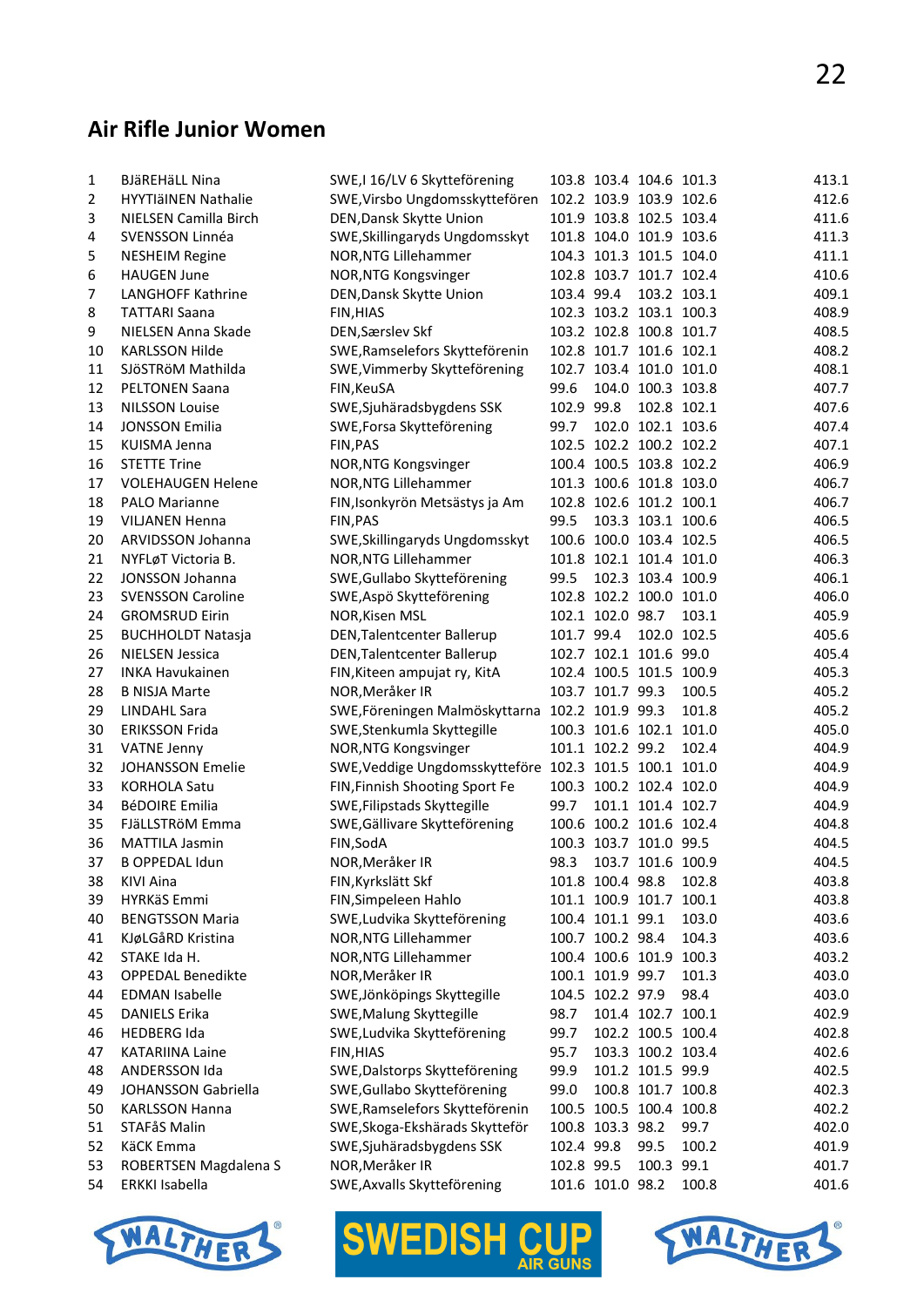| 55  | HäKKINEN Armi               | FIN, Finnish Shooting Sport Fe    | 101.3 98.5 |                  |                  | 100.7 100.7 | 401.2 |
|-----|-----------------------------|-----------------------------------|------------|------------------|------------------|-------------|-------|
| 56  | <b>OJANEN Mira</b>          | FIN, Punkalaitumen Kunto          | 99.9       | 100.7            | 100.2 100.1      |             | 400.9 |
| 57  | <b>ARSKANS Michelle</b>     | SWE, Klinte Skyttegille           | 99.8       | 99.1             |                  | 100.9 101.1 | 400.9 |
| 58  | <b>STORENES Helene</b>      | NOR, NTG Kongsvinger              | 99.7       | 99.7             | 98.7             | 102.7       | 400.8 |
| 59  | ALEXANDERSSON Mikaela       | SWE, Gullabo Skytteförening       | 103.1 97.9 |                  | 100.7 99.0       |             | 400.7 |
| 60  | <b>HJORTSKULL Rebecca</b>   | SWE, Söraby Skytteförening        |            | 102.6 100.5 96.8 |                  | 100.8       | 400.7 |
| 61  | <b>ANDERSSON Elin</b>       | SWE, Ludvika Skytteförening       | 102.5 99.6 |                  | 98.9             | 99.6        | 400.6 |
| 62  | <b>BONDESSON Maria</b>      | SWE, Gullabo Skytteförening       | 101.1 98.3 |                  | 100.8 99.8       |             | 400.0 |
| 63  | <b>WIMMERGREN Annie</b>     | SWE, Gullabo Skytteförening       |            | 101.8 101.6 99.8 |                  | 96.4        | 399.6 |
| 64  | ØYNEBRåTEN Julie Ulrikke    | NOR, Meråker IR                   | 99.2       |                  | 100.6 101.2 98.6 |             | 399.6 |
| 65  | <b>KNUTSSON Maria</b>       | SWE, Sjuhäradsbygdens SSK         | 97.5       |                  | 100.4 103.2 98.5 |             | 399.6 |
| 66  | NIELSEN Henriette Hylsebeck | DEN, Dansk Skytte Union           | 98.6       | 98.5             |                  | 101.3 100.9 | 399.3 |
| 67  | LINDMARK Moa                |                                   | 98.9       | 100.0            | 100.5 99.7       |             | 399.1 |
|     |                             | SWE, By Skytteförening            |            |                  |                  |             |       |
| 68  | <b>HVIDBERG Sara</b>        | DEN, Talentcenter Ballerup        | 95.8       | 99.0             |                  | 101.9 102.3 | 399.0 |
| 69  | <b>ANDERSSON Cecilia</b>    | SWE, Trelleborgs Sportskyttekl    | 101.3 98.9 |                  | 98.8             | 99.8        | 398.8 |
| 70  | <b>SIIVONEN Anna-Maria</b>  | FIN, Rauma                        | 101.4 98.3 |                  | 99.7             | 99.4        | 398.8 |
| 71  | NILSSON Mirjam              | SWE, Ramselefors Skytteförenin    | 97.5       | 99.1             | 103.0 99.2       |             | 398.8 |
| 72  | <b>EDBERG Beatrice</b>      | SWE, Ludvika Skytteförening       | 100.0 96.5 |                  |                  | 101.8 100.5 | 398.8 |
| 73  | <b>HENRIKSSON My</b>        | SWE, Ringamåla Skytteförening     | 98.8       | 99.1             | 100.9 99.4       |             | 398.2 |
| 74  | PERSSON Malin               | SWE, I 16/LV 6 Skytteförening     | 100.0 96.2 |                  | 102.1 99.8       |             | 398.1 |
| 75  | <b>ANDERSSON Angelica</b>   | SWE, Trollhättebygdens Sportsk    | 94.3       | 99.8             |                  | 101.9 101.6 | 397.6 |
| 76  | LøVSETH Oda                 | NOR, Elverum Rifleklubb           | 97.6       |                  | 100.1 101.3 98.6 |             | 397.6 |
| 77  | <b>FORSBERG Emelie</b>      | SWE, Gullabo Skytteförening       | 98.1       | 98.5             | 99.6             | 100.9       | 397.1 |
| 78  | <b>STENE Jenny</b>          | NOR, Kisen MSL                    | 98.8       | 92.6             |                  | 101.8 103.6 | 396.8 |
| 79  | MäKELä Mira                 | FIN, Lappajärven Ampujat Ry       | 98.8       | 99.2             | 99.3             | 99.1        | 396.4 |
| 80  | FELDT Johanna               | SWE, Trelleborgs Sportskyttekl    | 99.4       | 102.5 99.6       |                  | 94.8        | 396.3 |
| 81  | <b>WESTMAN Sofie</b>        | SWE, Vellinge Sportskytteklubb    | 98.0       | 98.9             | 98.9             | 100.4       | 396.2 |
|     |                             |                                   |            |                  |                  |             |       |
| 82  | <b>GRANBACK Nathalie</b>    | SWE, Mönsterås Skytteförening     | 99.5       | 101.0 97.9       |                  | 97.8        | 396.2 |
| 83  | <b>ENGDAHL Louise</b>       | SWE, Botkyrka Skytteförening      | 98.6       | 101.3 96.5       |                  | 99.7        | 396.1 |
| 84  | YLIPää Linnéa               | SWE, Gällivare Skytteförening     | 98.1       | 101.0 99.6       |                  | 97.4        | 396.1 |
| 85  | NORDHAGEN Gyda              | NOR, NTG Lillehammer              | 96.3       | 100.0 99.8       |                  | 99.9        | 396.0 |
| 86  | JOHANSSON Isabelle          | SWE, Anderstorps Skytteförenin    | 101.2 99.0 |                  | 94.1             | 101.7       | 396.0 |
| 87  | SIITONEN Sonja              | FIN, Finnish Shooting Sport Fe    | 103.3 96.5 |                  | 97.4             | 98.4        | 395.6 |
| 88  | GRUNDSøE Stephanie          | <b>DEN, Talentcenter Ballerup</b> | 100.1 97.4 |                  | 99.0             | 98.9        | 395.4 |
| 89  | <b>CARLSSON Amanda</b>      | SWE, Gullabo Skytteförening       | 99.2       | 97.4             | 100.8 97.7       |             | 395.1 |
| 90  | <b>MAURITZSON Linn</b>      | SWE, Berga Ungdomsskytteföreni    | 96.7       | 101.7 98.2       |                  | 98.5        | 395.1 |
| 91  | <b>VINDAL Stine</b>         | NOR, NTG Kongsvinger              | 98.8       | 96.6             | 98.3             | 101.1       | 394.8 |
| 92  | <b>FORSBERG Ebba</b>        | SWE, Gullabo Skytteförening       | 100.9 95.4 |                  | 100.4 97.5       |             | 394.2 |
| 93  | EKLÖF Anna                  | SWE, Storfors Skytteförening      | 98.7       | 98.6             | 96.8             | 99.3        | 393.4 |
| 94  | <b>KLEMMEDSSON Johanna</b>  | SWE, Christianstads Skyttesäll    | 95.5       | 100.9            | 97.5             | 98.7        | 392.6 |
| 95  | YLIPää Sanna                | SWE, Gällivare Skytteförening     | 98.7       | 96.8             | 99.2             | 97.7        | 392.4 |
| 96  | LINDQVIST Gisela            | SWE, Delsbo-Bjuråker Skytteför    | 98.3       | 99.8             | 96.8             | 97.3        | 392.2 |
| 97  | <b>BRYLLE Sarah</b>         | DEN, Ribe Skyttekreds             | 96.4       | 97.2             | 100.3 98.2       |             | 392.1 |
| 98  | <b>MAUNO Tiia</b>           | FIN, Finnish Shooting Sport Fe    | 96.9       | 97.2             | 99.3             | 98.4        | 391.8 |
|     |                             |                                   |            |                  |                  |             | 391.6 |
| 99  | JÖNSSON PETTERSSON Zandra   | SWE, Roasjö Skytteförening        | 99.1       | 96.0             | 95.9             | 100.6       |       |
| 100 | LINDSTRÖM Lina              | SWE, Gefle Frivilliga Skarpsky    | 97.0       | 100.6            | 95.3             | 98.1        | 391.0 |
| 101 | <b>LAITINEN Essi</b>        | FIN, Turun Seudan Ampujat         | 97.4       | 98.6             | 96.4             | 98.5        | 390.9 |
|     | 102 FRANSSON Salli          | SWE, Aspö Skytteförening          | 97.1       | 98.8             | 96.4             | 98.0        | 390.3 |
|     | 103 JOHANSSON Linnéa        | SWE, Skövde Skyttegille           | 98.3       | 95.1             | 97.8             | 96.8        | 388.0 |
|     | 104 ALFSEN Nina             | NOR, NTG Kongsvinger              | 98.4       | 96.7             | 94.8             | 98.1        | 388.0 |
| 105 | PEKKANEN Emmi               | FIN, Finnish Shooting Sport Fe    | 99.2       | 94.7             | 98.8             | 95.3        | 388.0 |
|     | 106 VORBAU Linda            | SWE, Trelleborgs Sportskyttekl    | 97.7       | 96.3             | 99.4             | 93.8        | 387.2 |
| 107 | HJELM Mathilda              | SWE, Kalmar/Läckeby Skytteklub    | 94.3       | 95.3             | 98.6             | 98.9        | 387.1 |
| 108 | <b>NIINA Saarinen</b>       | <b>FIN, SMAS</b>                  | 95.7       | 94.5             | 101.0 95.3       |             | 386.5 |
|     | 109 GUSTAVSSON Frida        | SWE, Mjölby Ungdomsskyttefören    | 94.8       | 95.5             | 97.4             | 96.1        | 383.8 |
| 110 | <b>B PERSSON Thea</b>       | SWE, Christianstads Skyttesäll    | 94.7       | 96.1             | 94.9             | 98.0        | 383.7 |
|     | 111 CARLSSON Johanna        | SWE, Gullabo Skytteförening       | 96.9       | 97.7             | 95.1             | 92.3        | 382.0 |
|     |                             |                                   |            |                  |                  |             |       |





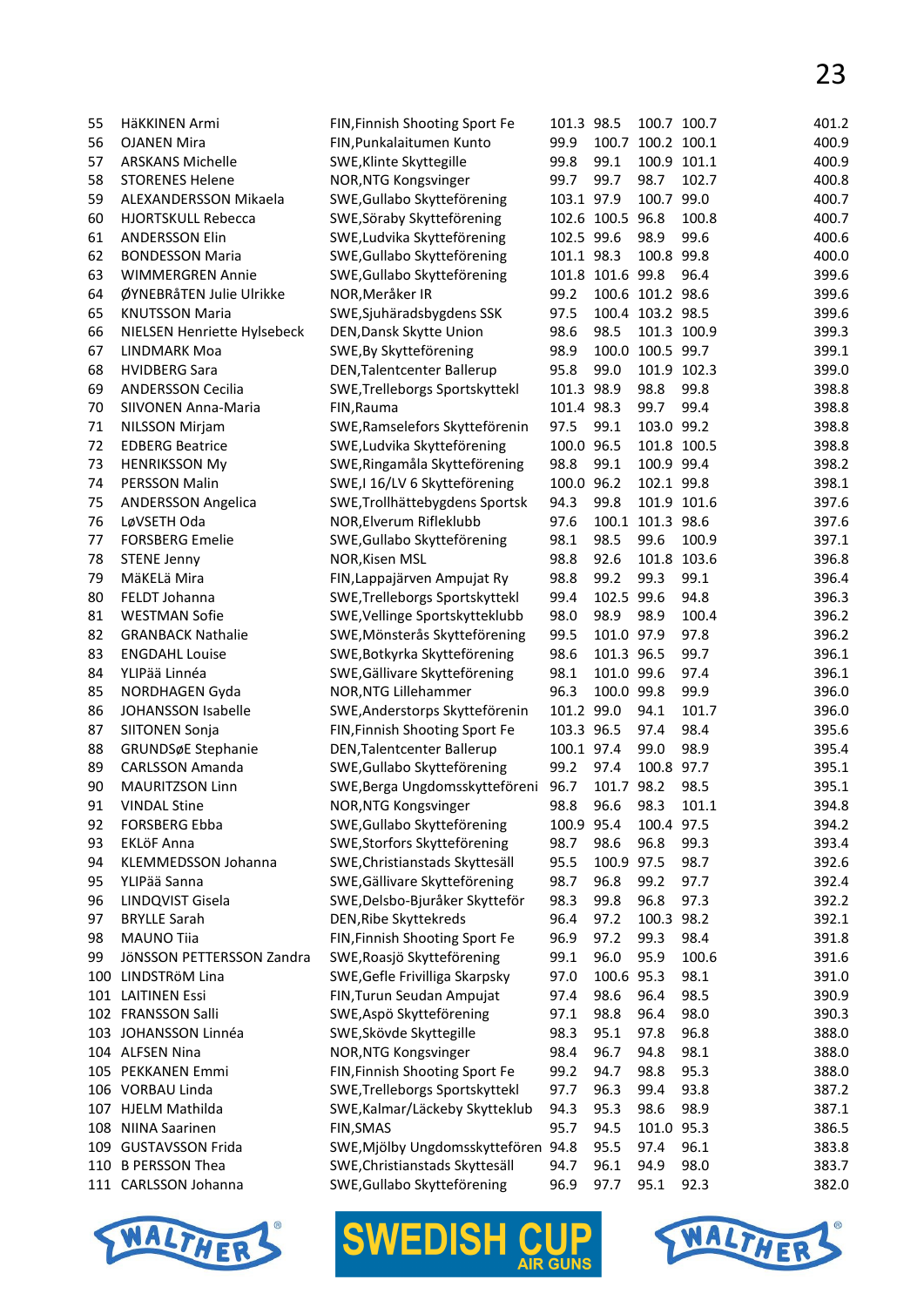# 24

| 112 | <b>HANSEN Heidi</b>      | NOR, NTG Kongsvinger           | 89.8 | 96.6 | 100.1 95.4 |      | 381.9 |
|-----|--------------------------|--------------------------------|------|------|------------|------|-------|
| 113 | NYENGEN Eilen            | NOR, NTG Kongsvinger           | 92.0 | 97.6 | 97.3       | 94.9 | 381.8 |
|     | 114 LARSSON Lovisa       | SWE, I 16/LV 6 Skytteförening  | 96.1 | 93.1 | 96.0       | 96.3 | 381.5 |
| 115 | <b>ARNESEN Elin</b>      | SWE, Eda Skyttegille           | 91.6 | 96.6 | 97.7       | 95.4 | 381.3 |
|     | 116 RASMUSSEN Cecilie K  | DEN, Korsør                    | 92.5 | 95.0 | 96.8       | 95.7 | 380.0 |
| 117 | <b>ENGLUND Nina</b>      | SWE, Gefle Frivilliga Skarpsky | 95.0 | 92.4 | 95.8       | 96.7 | 379.9 |
|     | 118 JOSEFSSON Elise      | SWE, Anderstorps Skytteförenin | 94.1 | 93.6 | 96.4       | 93.7 | 377.8 |
| 119 | <b>BLOM Elin</b>         | SWE, Tvååkers Skyttegille      | 96.3 | 89.7 | 94.2       | 97.3 | 377.5 |
| 120 | <b>FRANSSON Madelene</b> | SWE, Falköpings Skyttegille    | 97.5 | 94.4 | 94.5       | 90.9 | 377.3 |
|     | 121 OKKONEN lida         | FIN, Finnish Shooting Sport Fe | 91.9 | 92.7 | 96.5       | 96.1 | 377.2 |
|     | 122 JOSEFSSON Sofie      | SWE, Anderstorps Skytteförenin | 92.8 | 92.5 | 94.3       | 96.3 | 375.9 |
|     | 123 GAHNE Jennifer       | SWE, Stenkumla Skyttegille     | 92.9 | 93.9 | 94.7       | 92.6 | 374.1 |
| 124 | <b>BERG Sofia</b>        | SWE, Roasjö Skytteförening     | 94.4 | 97.0 | 92.4       | 87.3 | 371.1 |
| 125 | <b>JANSSON Malin</b>     | SWE, Bogsta Skyttegille        | 87.2 | 90.2 | 95.7       | 92.8 | 365.9 |
| 126 | KOLJONEN Oona            | FIN, Finnish Shooting Sport Fe | 88.0 | 89.0 | 86.7       | 91.6 | 355.3 |





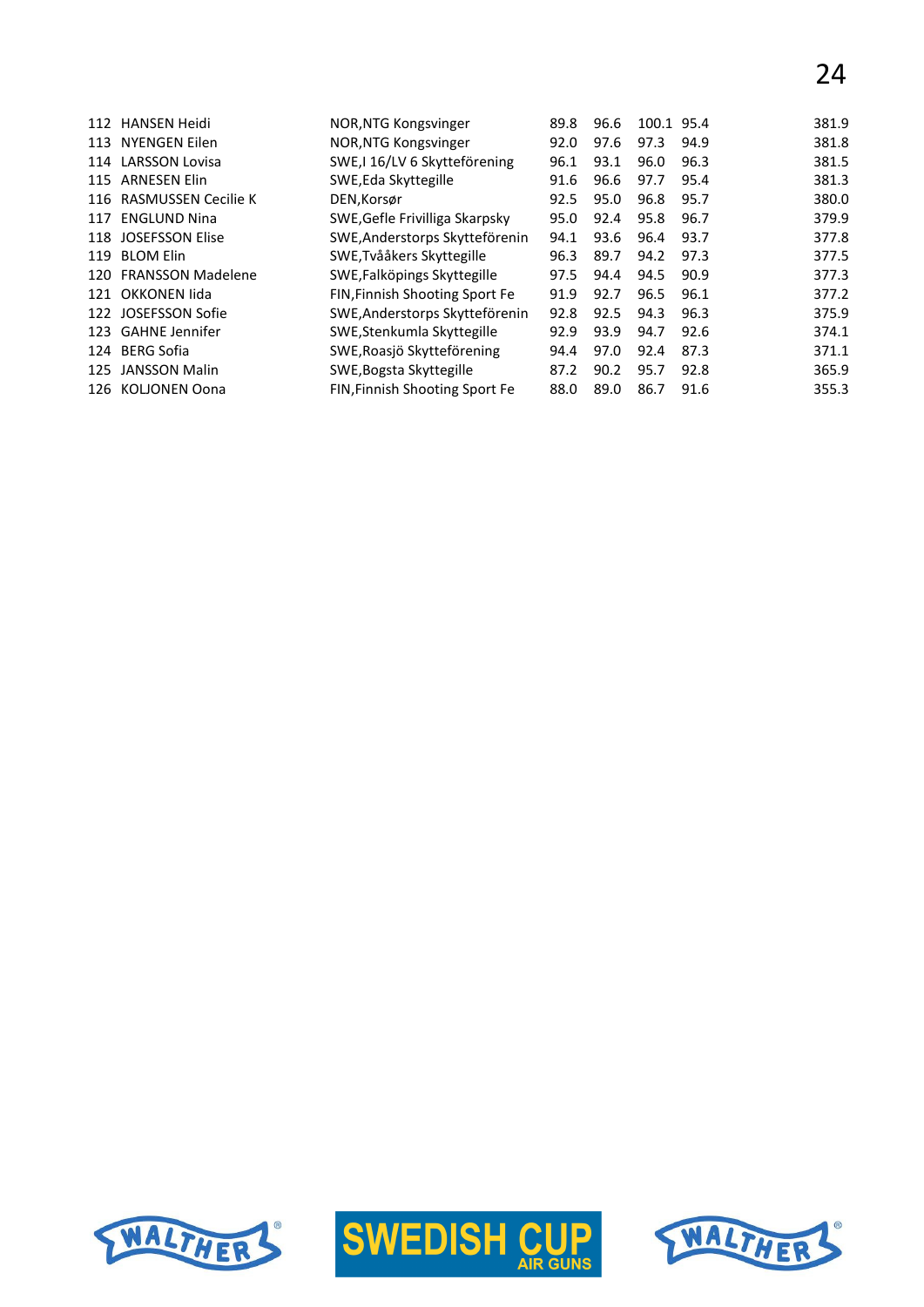## **Air Rifle Veteran**

| 1  | <b>SAHLBRING Martin</b>       | SWE, Uddevalla Skyttegille     | 103.1 98.2 |            |                  | 100.8 102.0 | 404.1 |
|----|-------------------------------|--------------------------------|------------|------------|------------------|-------------|-------|
| 2  | <b>BUSK Terje</b>             | <b>NOR, Kisen MSL</b>          | 98.8       | 101.7      | 99.7             | 101.3       | 401.5 |
| 3  | <b>LAUSTE Lauri</b>           | FIN, Satakunnan Ampujat        | 101.0      | 96.6       | 102.0 100.3      |             | 399.9 |
| 4  | <b>BAKKEN Knut</b>            | NOR, Meråker IR                | 96.4       |            | 102.0 102.2 98.4 |             | 399.0 |
| 5  | <b>HELLESKOV Bent</b>         | <b>DEN, Talentcenter Vest</b>  | 99.0       | 100.0 99.8 |                  | 99.6        | 398.4 |
| 6  | PERSSON Håkan                 | SWE, Björksta Ungdomsskytteför | 98.9       |            | 100.5 100.0      | 98.0        | 397.4 |
| 7  | <b>ANDERSSON Mikael</b>       | SWE, Gamleby Skyttegille       | 96.3       | 101.6 98.6 |                  | 99.0        | 395.5 |
| 8  | <b>JOHANSSON Mikael</b>       | SWE, Jönköpings Skyttegille    | 99.3       | 99.0       | 102.4 94.2       |             | 394.9 |
| 9  | <b>JOHANSSON Lisbeth</b>      | SWE, Veddige Ungdomsskytteföre | 98.2       | 95.9       | 102.0            | 98.5        | 394.6 |
| 10 | <b>NORMANN Michael</b>        | SWE,I 16/LV 6 Skytteförening   | 95.1       | 99.7       | 98.6             | 98.9        | 392.3 |
| 11 | WäSSMAN Ragnar                | SWE, Björksta Ungdomsskytteför | 98.9       | 97.0       | 98.0             | 97.1        | 391.0 |
| 12 | <b>GUSTAFSSON Tommy</b>       | SWE, Strömsnäsbruk Skyttefören | 98.3       | 97.6       | 100.1 93.7       |             | 389.7 |
| 13 | <b>ERIKSSON Göran</b>         | SWE, Linköpings Skytteförening | 97.4       | 97.3       | 97.1             | 96.0        | 387.8 |
| 14 | <b>HALL Ingemar</b>           | SWE, Vellinge Sportskytteklubb | 93.7       | 99.5       | 96.9             | 97.5        | 387.6 |
| 15 | <b>ANDERSEN Jette Faurbye</b> | DEN, Viborg Skytteforening     | 96.7       | 96.1       | 98.5             | 95.1        | 386.4 |
| 16 | <b>BENGTSSON Stefan</b>       | SWE, Ludvika Skytteförening    | 98.8       | 95.0       | 92.1             | 98.8        | 384.7 |
| 17 | <b>WAHLSTEDT Marina</b>       | SWE, Sjuhäradsbygdens SSK      | 94.8       | 95.1       | 96.5             | 95.2        | 381.6 |
| 18 | <b>AXBERG Conny</b>           | SWE, Linköpings Skytteförening | 95.2       | 93.3       | 96.5             | 96.3        | 381.3 |
| 19 | <b>JOHANSSON Per</b>          | SWE, Sjuhäradsbygdens SSK      | 94.7       | 96.5       | 95.0             | 93.1        | 379.3 |
| 20 | ANDRé Lennart                 | SWE, Ludvika Skytteförening    | 98.2       | 95.0       | 92.2             | 93.7        | 379.1 |
| 21 | <b>BERGDAHL Lars</b>          | SWE, Värnamo Skytteförening    | 97.4       | 97.6       | 90.4             | 92.7        | 378.1 |
| 22 | NYFLøT Bjørn Olav             | NOR, NTG Lillehammer           | 95.3       | 93.8       | 89.5             | 97.8        | 376.4 |
| 23 | KJøLGåRD Rune                 | NOR, NTG Lillehammer           | 94.2       | 95.9       | 93.0             | 93.1        | 376.2 |
| 24 | <b>FAGERSTRÖM Mats</b>        | SWE, Ka 2 Skytteförening       | 96.0       | 87.4       | 96.4             | 92.3        | 372.1 |
| 25 | <b>CARLSSON Göran</b>         | SWE, Össjö Skytteförening      | 91.7       | 89.8       | 99.9             | 89.5        | 370.9 |
| 26 | JOHNSSON Christer             | SWE, Sjuhäradsbygdens SSK      | 88.7       | 94.3       | 94.0             | 90.5        | 367.5 |
| 27 | <b>VORBAU Anett</b>           | SWE, Trelleborgs Sportskyttekl | 90.5       | 93.4       | 89.3             | 94.1        | 367.3 |
| 28 | <b>JOHANSSON Göran</b>        | SWE, Mjölby Ungdomsskyttefören | 90.3       | 92.0       | 78.8             | 86.9        | 348.0 |





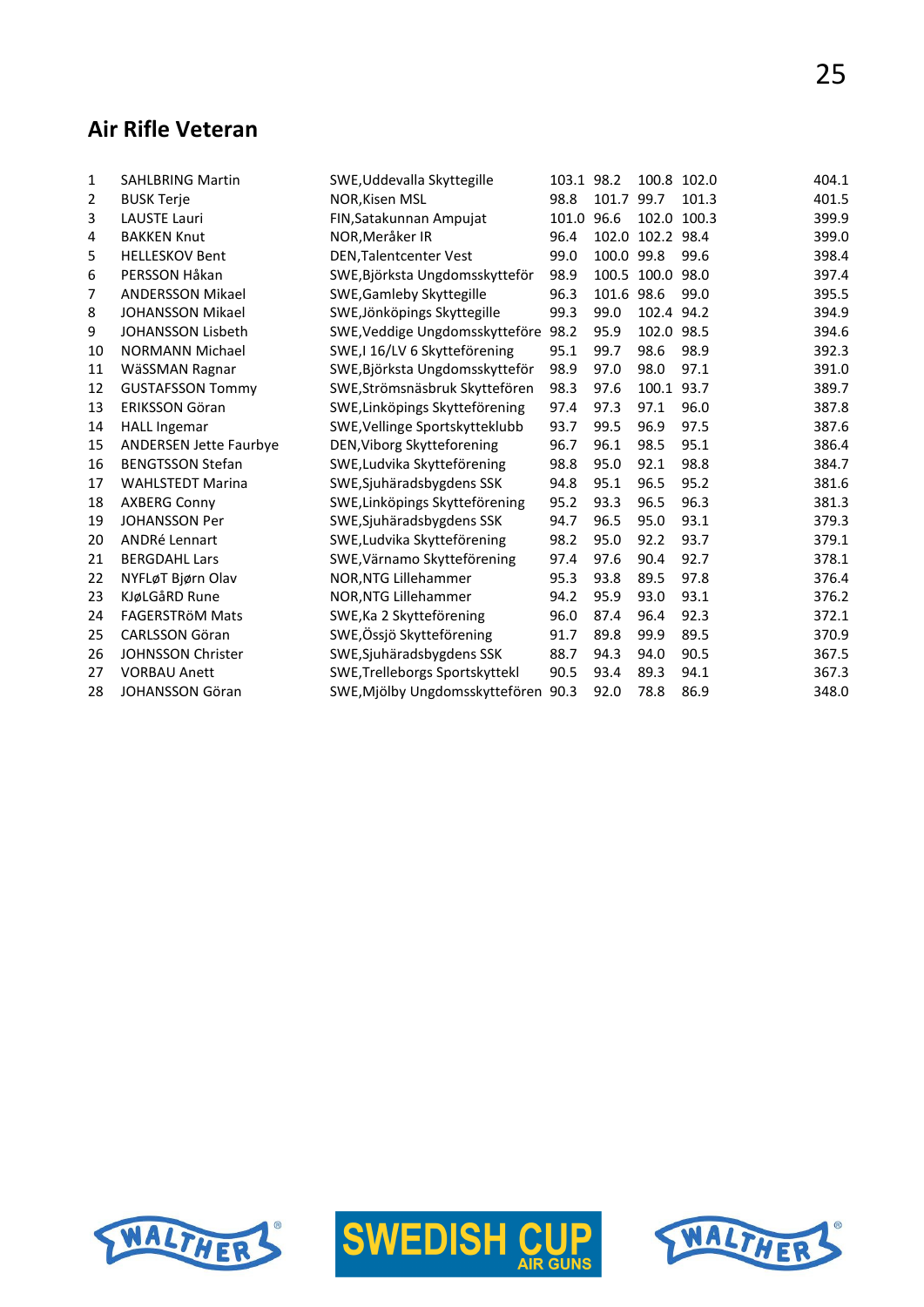## **Air Rifle SH 2**

| 1              | JöNSSON Philip          | SWE, Mariestads Skyttegille    |  | 106.0 105.9 105.1 104.6 104.7 106.2 632.5 |  |  |
|----------------|-------------------------|--------------------------------|--|-------------------------------------------|--|--|
| 2              | SøRLIE-ROGNE Heidi      | NOR,Kisen MSL                  |  | 104.2 105.5 105.7 106.0 105.2 105.9 632.5 |  |  |
| 3              | AXELSSON-VAUGHN Ellinor | SWE, Eskilstuna Skytteförening |  | 104.7 105.2 103.3 105.1 104.0 103.5 625.8 |  |  |
| $\overline{4}$ | URBAN STRIDH Urban      | SWE, Krokeks Skytteförening    |  | 99.9 102.0 98.6 97.7 97.9 103.9 600.0     |  |  |





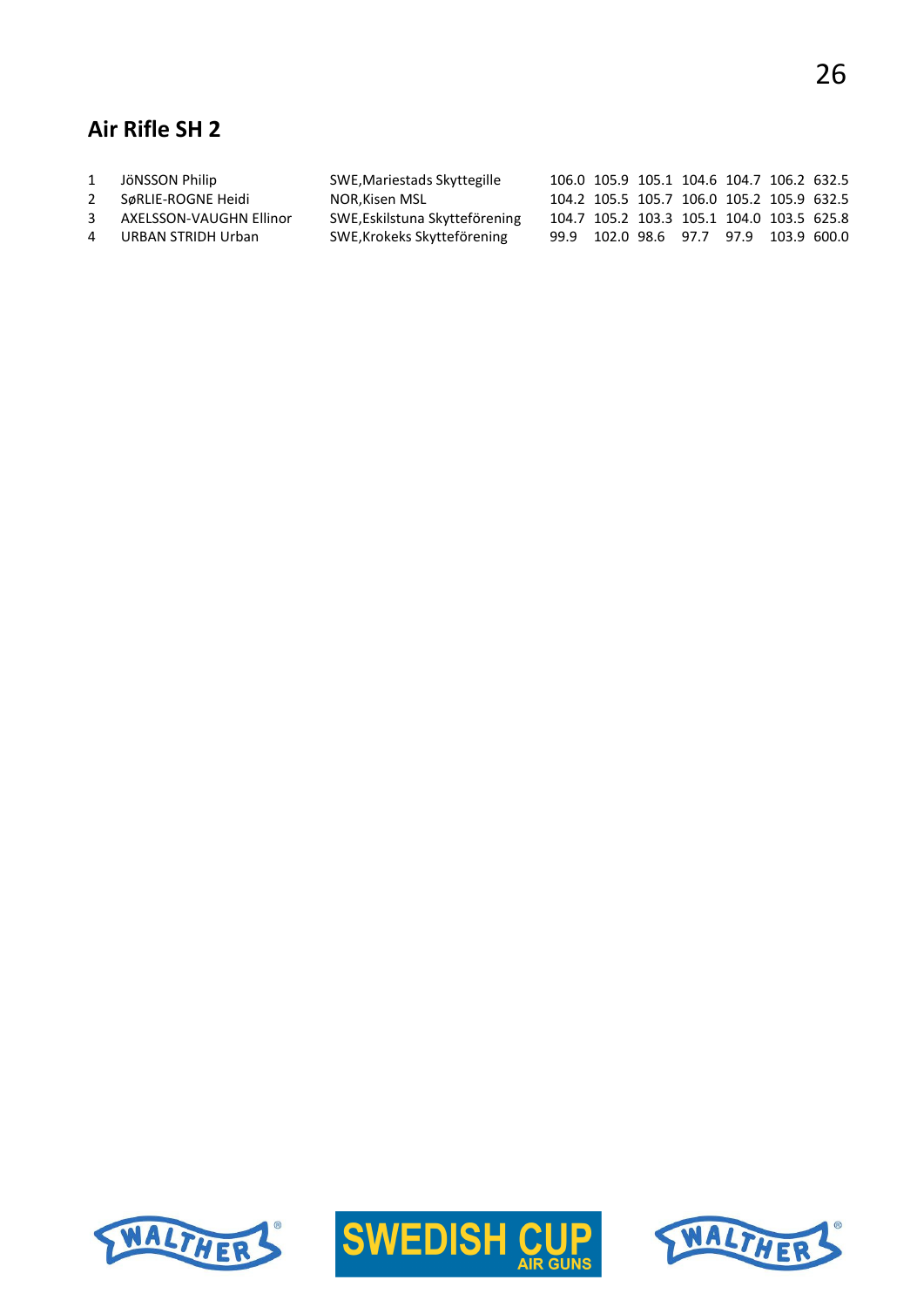## **Final Air Pistol Men**

| $\mathbf{1}$ | <b>TURUNEN</b><br>Karri<br>FIN, Nurmeksen Ampumaseura     | 29.7<br>9.8<br>10.5<br>9.4  | 61.3<br>10.7<br>10.4<br>10.5 | 81.0<br>10.8<br>8.9  | 9.8<br>10.4          | 10.4<br>9.0                | 10.4<br>10.7                     | 101.2 120.6 141.7 160.5 180.6<br>9.8<br>9.0 | 9.4<br>10.7 | 10.6<br>8.4 | 199.6 |
|--------------|-----------------------------------------------------------|-----------------------------|------------------------------|----------------------|----------------------|----------------------------|----------------------------------|---------------------------------------------|-------------|-------------|-------|
| 2            | <b>NORBERG</b><br>Joackim<br>SWE, AtlasCopcoPistolskyttek | 28.0<br>9.6<br>8.9<br>9.5   | 57.0<br>9.9<br>9.6<br>9.5    | 77.3<br>9.6<br>10.7  | 97.6<br>10.0<br>10.3 | 9.5<br>9.8                 | 8.9<br>9.8                       | 116.9 135.6 154.6 174.8<br>9.5<br>9.5       | 9.5<br>10.7 | 9.1<br>10.2 | 194.1 |
| 3            | HUHTAMÄKI<br>Ari<br>FIN, RSA                              | 28.0<br>9.4<br>9.3<br>9.3   | 56.8<br>10.2<br>9.0<br>9.6   | 77.3<br>9.8<br>10.7  | 96.7<br>10.3<br>9.1  | 10.2<br>9.6                | 116.5 136.1 155.1<br>10.3<br>9.3 | 9.3<br>9.7                                  | 9.7<br>10.0 |             | 174.8 |
| 4            | <b>HEMBRE</b><br>Pål<br>NOR, Bærum PK                     | 26.9<br>9.1<br>8.2<br>9.6   | 57.0<br>9.5<br>10.0<br>10.6  | 77.7<br>10.5<br>10.2 | 96.8<br>9.4<br>9.7   | 117.0 136.8<br>10.3<br>9.9 | 10.5<br>9.3                      | 9.4<br>7.9                                  |             |             | 154.1 |
| 5.           | <b>JOHANSSON</b><br>Daniel<br>SWE, UpsalaSportskytteklubb | 30.9<br>10.6<br>10.5<br>9.8 | 61.2<br>10.4<br>9.3<br>10.6  | 81.0<br>9.4<br>10.4  | 98.3<br>9.2<br>8.1   | 116.1<br>8.6<br>9.2        | 8.8<br>10.4                      |                                             |             |             | 135.3 |
| 6            | AHLBECK<br>Johan<br>SWE, Torna-HällestadsPSK              | 27.4<br>8.3<br>8.6<br>10.5  | 57.0<br>9.6<br>10.5<br>9.5   | 75.7<br>9.6<br>9.1   | 95.1<br>9.1<br>10.3  | 9.7<br>10.3                |                                  |                                             |             |             | 115.1 |
| 7            | <b>JAHNSSON</b><br>Kai<br>FIN, PAS                        | 26.4<br>8.4<br>8.8<br>9.2   | 54.8<br>8.3<br>9.9<br>10.2   | 72.7<br>9.1<br>8.8   | 9.1<br>10.4          |                            |                                  |                                             |             |             | 92.2  |
| 8            | <b>HANSEN</b><br>Jonas<br>DEN, Vejleskf                   | 27.1<br>9.2<br>9.4<br>8.5   | 49.1<br>7.6<br>5.8<br>8.6    | 10.2<br>9.5          |                      |                            |                                  |                                             |             |             | 68.8  |





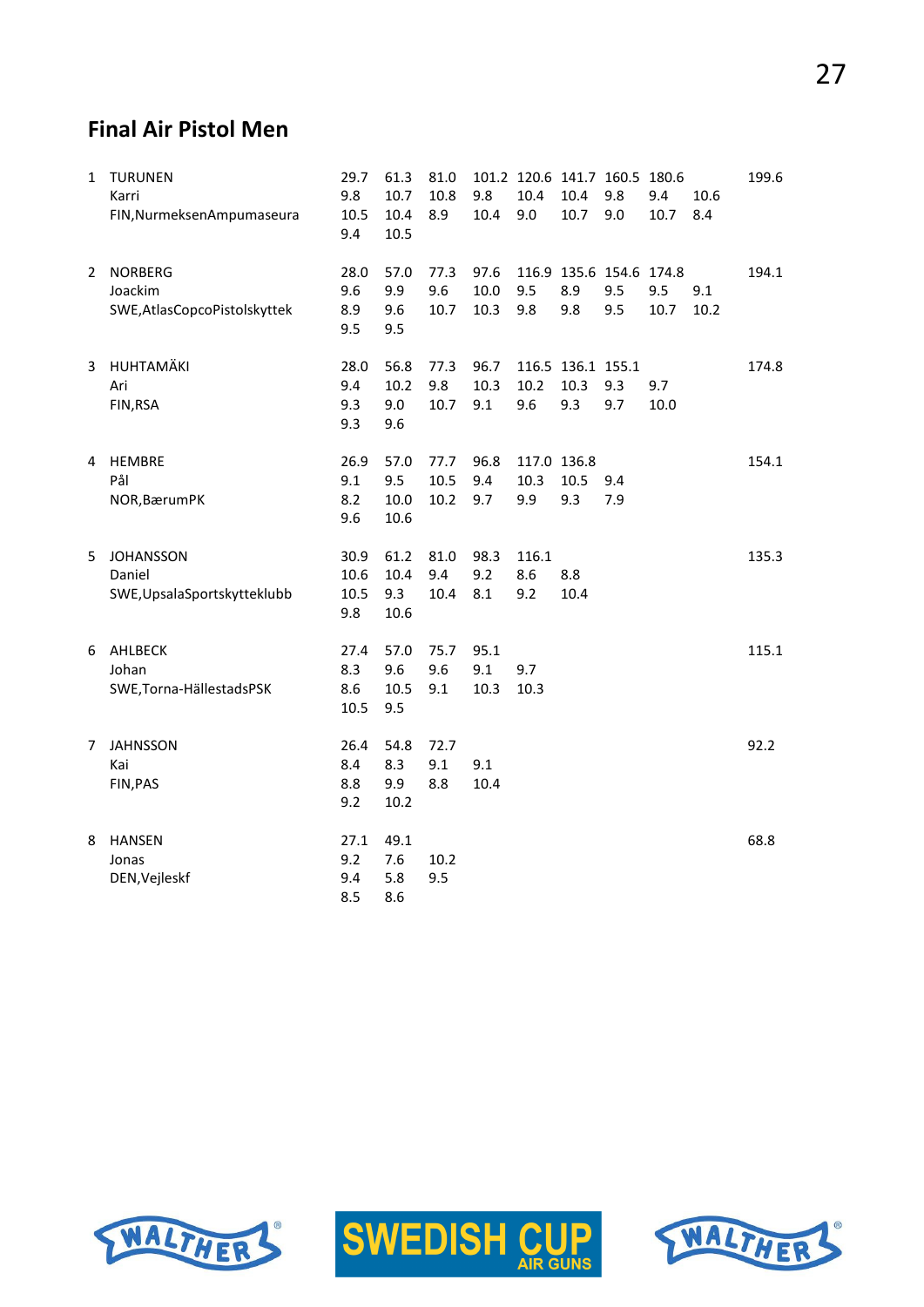#### **Air Pistol Men**

| 1              | <b>HANSEN Jonas</b>            | DEN, Vejle skf                    | 94 | 93 | 94 | 97 | 97       | 94 | 569        |
|----------------|--------------------------------|-----------------------------------|----|----|----|----|----------|----|------------|
| $\overline{2}$ | <b>TURUNEN Karri</b>           | FIN, Nurmeksen Ampumaseura        | 98 | 95 | 93 | 93 | 96       | 94 | 569        |
| 3              | AHLBECK Johan                  | SWE, Torna-Hällestads PSK         | 94 | 93 | 97 | 96 | 93       | 95 | 568        |
| 4              | JOHANSSON Daniel               | SWE, Upsala Sportskytteklubb      | 95 | 92 | 95 | 92 | 97       | 96 | 567        |
| 5              | JAHNSSON Kai                   | FIN, PAS                          | 95 | 97 | 99 | 91 | 91       | 93 | 566        |
| 6              | NORBERG Joackim                | SWE, Atlas Copco Pistolskyttek    | 91 | 95 | 96 | 97 | 94       | 93 | 566        |
| 7              | <b>HEMBRE Pål</b>              | NOR, Bærum PK                     | 97 | 89 | 95 | 95 | 96       | 94 | 566        |
| 8              | HAARBERG Johan Nicholay        | NOR, Sportsforeningen Ørn         | 96 | 92 | 94 | 96 | 94       | 93 | 565        |
| 9              | SANDBERG Carl                  | SWE, Öckerö Skytteförening        | 93 | 96 | 96 | 92 | 93       | 95 | 565        |
| 10             | <b>HUHTAMÄKI Ari</b>           | FIN, Finnish Shooting Sport Fe    | 93 | 92 | 97 | 95 | 95       | 93 | 565        |
| 11             | <b>OLSSON Pontus</b>           | <b>SWE, PSKF Magnus Stenbock</b>  | 92 | 96 | 93 | 96 | 94       | 93 | 564        |
| 12             | <b>HOVD Lasse</b>              | NOR, Aron Sk                      | 95 | 90 | 97 | 96 | 92       | 93 | 563        |
| 13             | <b>JOHANNESSON Mats</b>        | SWE, Mälarhöjdens Pistolskytta    | 91 | 94 | 95 | 90 | 96       | 97 | 563        |
| 14             | LINDH Rickard                  | <b>SWE, PSKF Magnus Stenbock</b>  | 90 | 92 | 96 | 92 | 97       | 96 | 563        |
| 15             | HåKANSSON Tobias               | SWE, Ronneby F 17 Pistolskytte    | 92 | 94 | 97 | 93 | 93       | 94 | 563        |
| 16             | <b>EKBLAD Oskar</b>            | SWE, Göteborgs Pistol och Spor    | 94 | 93 | 95 | 93 | 93       | 94 | 562        |
| 17             | DANIELSSON Jan Olof            | SWE, Älvdalens Pistolklubb        | 93 | 93 | 96 | 96 | 90       | 94 | 562        |
| 18             | SJÖBERG Kristian               | SWE, Torna-Hällestads PSK         | 93 | 93 | 95 | 92 | 91       | 97 | 561        |
| 19             | <b>ALPENHOFF Bernt</b>         | SWE, Malmö Pistolklubb            | 94 | 94 | 91 | 94 | 94       | 94 | 561        |
| 20             | STRÖMBERG Joakim               | SWE, Linköpings Skytteförening    | 95 | 92 | 94 | 94 | 96       | 90 | 561        |
|                |                                | SWE, Mjölby Pistolklubb           |    | 96 |    |    |          |    |            |
| 21             | JOHANSSON Roger                | SWE, Dala-Floda Pistolskyttefö    | 90 |    | 95 | 93 | 92<br>95 | 94 | 560<br>559 |
| 22             | <b>LETH Urban</b>              |                                   | 94 | 93 | 97 | 90 |          | 90 |            |
| 23             | <b>TURJA Jyrki</b>             | FIN,LSA                           | 93 | 94 | 94 | 92 | 94       | 91 | 558        |
| 24             | <b>BUNES Morgan</b>            | NOR, Bærum PK                     | 94 | 91 | 95 | 94 | 92       | 92 | 558        |
| 25             | <b>LAHTI Teemu</b>             | FIN, Finnish Shooting Sport Fe    | 92 | 96 | 89 | 95 | 96       | 90 | 558        |
| 26             | <b>FRIGÅRD Hannes</b>          | FIN, Satakunnan Ampujat           | 93 | 95 | 92 | 92 | 94       | 91 | 557        |
| 27             | <b>EKEBERG Eirik Sjemmedal</b> | NOR, Aron Sk                      | 93 | 95 | 92 | 90 | 93       | 94 | 557        |
| 28             | PETTERSSON Alexander           | SWE, Karlshamns Ungdomspistols    | 94 | 95 | 93 | 94 | 91       | 90 | 557        |
| 29             | <b>MARTINSON Fredrik</b>       | SWE, Trollhättans Pistolklubb     | 93 | 93 | 95 | 89 | 91       | 95 | 556        |
| 30             | SALO Jarmo                     | FIN,LSA                           | 92 | 94 | 97 | 90 | 90       | 93 | 556        |
| 31             | <b>FYRPIHL Jonas</b>           | SWE, Aleholms Skytteförening      | 95 | 94 | 91 | 94 | 92       | 90 | 556        |
| 32             | <b>OLSSON Erik</b>             | SWE, Dala-Floda Pistolskyttefö    | 89 | 90 | 92 | 95 | 91       | 98 | 555        |
| 33             | <b>FRIBERG Mats</b>            | SWE, Ljungbyheds Pistolklubb      | 91 | 97 | 93 | 92 | 92       | 90 | 555        |
| 34             | <b>MAGNUSSON Anders</b>        | SWE, Aleholms Skytteförening      | 91 | 93 | 97 | 93 | 92       | 89 | 555        |
| 35             | UNGSGåRD Björn                 | SWE, Aleholms Skytteförening      | 95 | 92 | 91 | 93 | 91       | 93 | 555        |
| 36             | <b>SAHAKIAN Gagik</b>          | DEN, Vejle skf                    | 93 | 91 | 91 | 91 | 94       | 95 | 555        |
| 37             | <b>WOLL Ingar</b>              | NOR, Oslo Pistolklubb             | 90 | 97 | 92 | 92 | 90       | 94 | 555        |
| 38             | <b>CARLSSON Lennart</b>        | SWE, Kungl Värmlands Regemente 89 |    | 93 | 94 | 94 | 90       | 94 | 554        |
| 39             | <b>KRABB Niklas</b>            | SWE, Jönköpings Pistolskyttekl    | 94 | 92 | 92 | 87 | 94       | 94 | 553        |
| 40             | <b>PALMGREN Lars</b>           | SWE, Kungl Värmlands Regemente 91 |    | 93 | 90 | 95 | 92       | 91 | 552        |
| 41             | <b>RINALDO Pontus</b>          | SWE, Göteborgs Pistol och Spor    | 90 | 95 | 90 | 90 | 96       | 91 | 552        |
| 42             | <b>FOUGNER Frank</b>           | DEN, Vejle skf                    | 91 | 93 | 93 | 91 | 93       | 91 | 552        |
| 43             | <b>HINDOV Raul</b>             | SWE, Torna-Hällestads PSK         | 94 | 93 | 90 | 89 | 91       | 94 | 551        |
| 44             | <b>NILSSON Aron</b>            | SWE, Kungliga Flottans Idrotts    | 92 | 92 | 91 | 91 | 93       | 92 | 551        |
| 45             | <b>JOHANSSON Per-Erik</b>      | SWE, Trollhättans Pistolklubb     | 90 | 93 | 95 | 91 | 94       | 88 | 551        |
| 46             | MATTSSON LöWGREN Anthon        | SWE, Ljungbyheds Pistolklubb      | 93 | 93 | 92 | 91 | 93       | 88 | 550        |
| 47             | <b>HEMBRE Roar</b>             | NOR, Trondhjems Pk                | 93 | 91 | 91 | 94 | 90       | 91 | 550        |
| 48             | <b>ENOCSSON Per</b>            | SWE, Jönköpings Pistolskyttekl    | 88 | 94 | 90 | 94 | 91       | 93 | 550        |
| 49             | <b>HELGESSON Per-Henrik</b>    | SWE, Upsala Sportskytteklubb      | 88 | 86 | 95 | 91 | 92       | 97 | 549        |
| 50             | <b>SCHAADT Stefan</b>          | SWE, Linköpings Skytteförening    | 91 | 92 | 92 | 90 | 91       | 93 | 549        |
| 51             | PIRTTIMÄKI Aleksi              | FIN, PAS                          | 90 | 91 | 93 | 91 | 94       | 90 | 549        |
| 52             | FäLT Mikael                    | SWE, Sportskytteklubben Norra     | 94 | 88 | 91 | 94 | 92       | 89 | 548        |
| 53             | ÅLANDER Patrik                 | SWE, Atlas Copco Pistolskyttek    | 91 | 88 | 90 | 91 | 95       | 93 | 548        |
| 54             | <b>WITT Kurt</b>               | DEN, Værløse Skf                  | 90 | 91 | 95 | 93 | 87       | 91 | 547        |





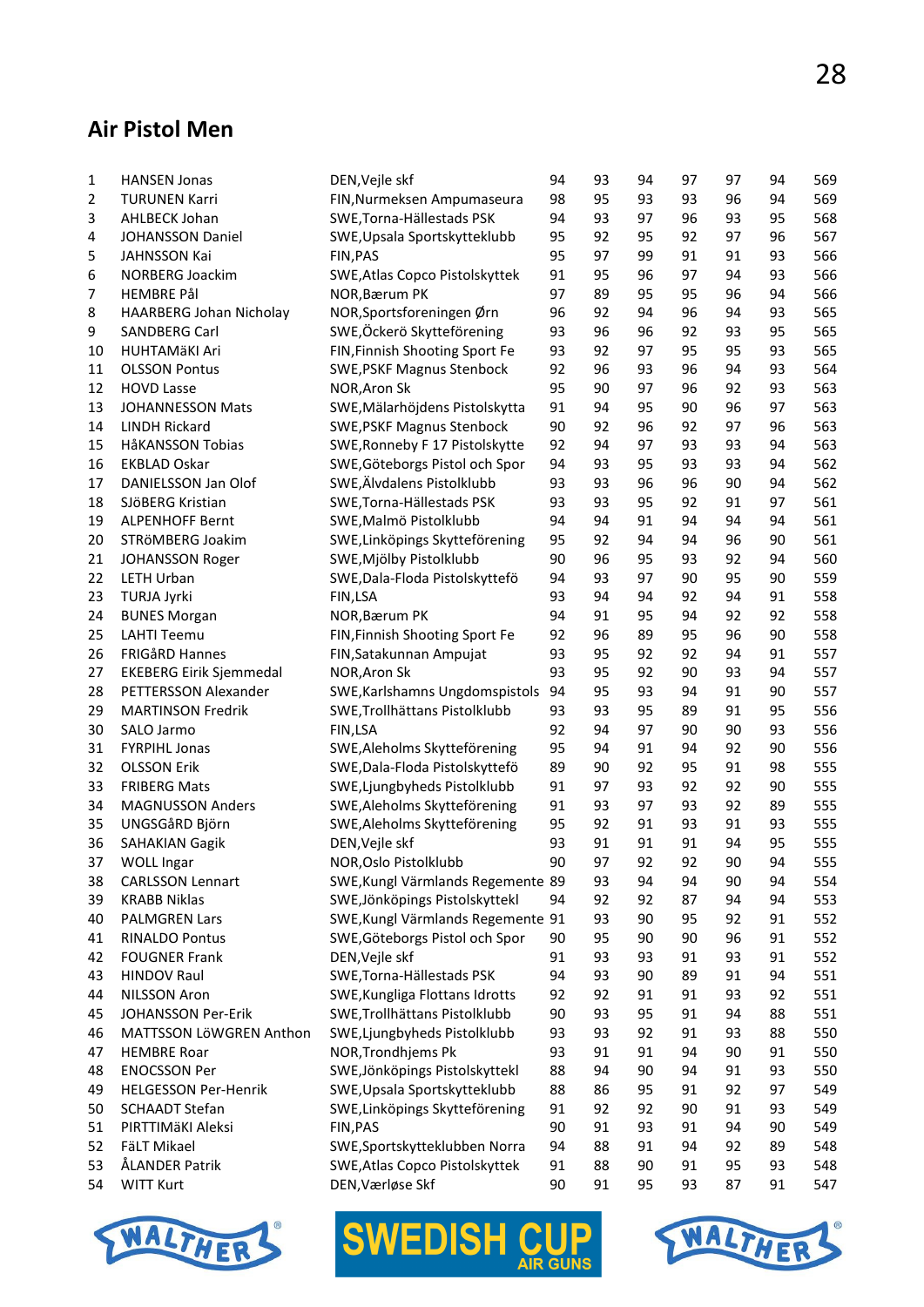| 55       | SöDERHOLM Mikael                       | <b>SWE, PSKF Magnus Stenbock</b>           | 92 | 91 | 90 | 92 | 89 | 92 | 546 |
|----------|----------------------------------------|--------------------------------------------|----|----|----|----|----|----|-----|
| 56       | SKöLD Håkan                            | SWE, Djurö Skyttesportförening             | 88 | 94 | 92 | 93 | 89 | 90 | 546 |
| 57       | <b>NILSSON Bertil</b>                  | SWE, Sjöormens Pistolklubb                 | 89 | 88 | 93 | 91 | 92 | 93 | 546 |
| 58       | <b>MURBRECK Tord Esten</b>             | NOR, Hamar IL, pistolgruppa                | 86 | 93 | 92 | 92 | 93 | 90 | 546 |
| 59       | <b>BREINER Torben</b>                  | DEN, Hem Skytteforening                    | 88 | 91 | 94 | 90 | 93 | 90 | 546 |
| 60       | <b>MELLBERG Tommy</b>                  | SWE, Stockholmspolisens SF                 | 95 | 92 | 91 | 91 | 90 | 87 | 546 |
| 61       | <b>LIEN Frank</b>                      | NOR, Ringerike Pistolklubb                 | 90 | 94 | 92 | 90 | 87 | 92 | 545 |
| 62       | <b>BARDH Hans</b>                      | SWE, Göteborgs Pistol och Spor             | 89 | 91 | 91 | 91 | 90 | 92 | 544 |
| 63       | <b>HAUME Sami</b>                      | FIN, NoSA                                  | 94 | 88 | 92 | 92 | 89 | 89 | 544 |
| 64       | <b>MEINANDER Ari</b>                   | FIN, Finnish Shooting Sport Fe             | 93 | 92 | 94 | 89 | 88 | 87 | 543 |
| 65       | ÖST Roger                              | SWE, Borlänge Pistolklubb                  | 86 | 90 | 93 | 92 | 89 | 89 | 539 |
| 66       | <b>LETH Staffan</b>                    | SWE, Dala-Floda Pistolskyttefö             | 88 | 92 | 86 | 92 | 89 | 91 | 538 |
| 67       | <b>SELLERING Tommy</b>                 | SWE, Göteborgs Pistol och Spor             | 85 | 90 | 96 | 89 | 87 | 91 | 538 |
| 68       | <b>ANDERSEN Niels Dalhoff</b>          | DEN, Karlslunde Skytteforening             | 92 | 90 | 89 | 90 | 88 | 89 | 538 |
| 69       | <b>BJUHR Lars Erik</b>                 | SWE, Öckerö Skytteförening                 | 89 | 88 | 88 | 92 | 88 | 90 | 535 |
| 70       | SJÖBERGH Anders                        | <b>SWE, PSKF Magnus Stenbock</b>           | 87 | 86 | 89 | 89 | 92 | 91 | 534 |
| 71       | <b>SUURONEN Otto</b>                   | FIN, Finnish Shooting Sport Fe             | 92 | 89 | 90 | 88 | 87 | 88 | 534 |
| 72       | <b>BERTHELSEN Mogens</b>               | DEN, Hem Skytteforening                    | 94 | 90 | 82 | 92 | 87 | 89 | 534 |
| 73       | <b>BACKMAN Stefan</b>                  | SWE, Klippans Pistolklubb                  | 86 | 90 | 90 | 90 | 86 | 91 | 533 |
| 74       | <b>THÖRESSON Magnus</b>                | SWE, Kungl Värmlands Regemente 89          |    | 89 | 87 | 84 | 89 | 95 | 533 |
| 75       | <b>TERVO Antti</b>                     | FIN, Satakunnan Ampujat                    | 95 | 89 | 85 | 87 | 88 | 89 | 533 |
| 76       | <b>HEIKKA Olli</b>                     | FIN, PAS                                   | 91 | 92 | 86 | 87 | 87 | 89 | 532 |
| 77       | AURSTAD Øyvind                         | NOR, Steinkjer Pistolklubb                 | 89 | 86 | 88 | 90 | 91 | 88 | 532 |
| 78       | <b>LOPONEN Kimmo</b>                   | FIN, Finnish Shooting Sport Fe             | 91 | 89 | 88 | 87 | 93 | 83 | 531 |
| 79       | MIHKELSAAR Leif                        | SWE, Djurö Skyttesportförening             | 86 | 89 | 87 | 90 | 92 | 85 | 529 |
| 80       | <b>AXELSSON Mats</b>                   | <b>SWE, PSKF Magnus Stenbock</b>           | 90 | 90 | 87 | 89 | 87 | 86 | 529 |
| 81       | <b>AXELSSON Roger</b>                  | SWE, Roasjö Skytteförening                 | 87 | 88 | 88 | 84 | 93 | 88 | 528 |
| 82       | ØSTER-JøRGENSEN Claus                  | DEN, DSB/ASF                               | 90 | 91 | 89 | 87 | 81 | 89 | 527 |
| 83       | WESTERBERG Bengt-Åke                   | SWE, Djurö Skyttesportförening             | 85 | 87 | 87 | 89 | 89 | 88 | 525 |
| 84       | <b>OLAUSSON Magnus</b>                 | SWE,Öckerö Skytteförening                  | 83 | 85 | 89 | 87 | 89 | 90 | 523 |
| 85       | NILSSON Jan                            | SWE, Trollhättans Pistolklubb              | 86 | 90 | 87 | 84 | 88 | 88 | 523 |
| 86       | <b>KEMPPI Vesa</b>                     | FIN, Finnish Shooting Sport Fe             | 89 | 86 | 85 | 86 | 89 | 85 | 520 |
| 87       | <b>HAKOLA Seppo</b>                    | SWE, Upsala Sportskytteklubb               | 86 | 86 | 84 | 86 | 84 | 93 | 519 |
| 88       | CARLSON Johan                          | SWE,Luleå Sportskytteklubb                 | 82 | 88 | 79 | 83 | 93 | 93 | 518 |
| 89       | <b>HERMANSSON Tobias</b>               | SWE, Sportskytteklubben Norra              | 84 | 88 | 87 | 80 | 88 | 89 | 516 |
| 90       | PEKOLA Harri                           | FIN, Turun Seudan Ampujat                  | 82 | 81 | 93 | 84 | 90 | 84 | 514 |
| 91       | JOHANSSON Curt                         | SWE, Torna-Hällestads PSK                  | 84 | 89 | 85 | 82 | 88 | 86 | 514 |
| 92       | PIRTTIMÄKI Kari                        |                                            | 84 | 91 | 86 | 85 | 83 | 82 | 511 |
| 93       | BäCKSTEDT Mikael                       | FIN, JjA<br>SWE, Kungliga Flottans Idrotts | 83 | 90 | 80 | 86 | 83 | 84 | 506 |
|          | <b>ANDERSSON Jens</b>                  | SWE, Karlshamns Ungdomspistols             | 84 | 85 | 86 | 89 | 78 | 83 | 505 |
| 94<br>95 | <b>AXELSSON Simon</b>                  | <b>SWE, PSKF Magnus Stenbock</b>           | 80 | 90 | 83 | 82 | 82 | 85 | 502 |
|          | <b>NILSSON Mattias</b>                 |                                            |    | 88 | 80 | 81 | 83 | 85 | 502 |
| 96       |                                        | SWE, Karlshamns Ungdomspistols 85          |    |    |    |    |    |    |     |
| 97       | MARIBOE Bjørn Johan<br>PERSSON Göran   | NOR, Modum PK                              | 78 | 83 | 84 | 89 | 83 | 84 | 501 |
| 98       |                                        | SWE, Öckerö Skytteförening                 | 85 | 88 | 89 | 84 | 78 | 71 | 495 |
| 99       | <b>QVARFORDT Bengt</b>                 | SWE, Borlänge Pistolklubb                  | 81 | 82 | 78 | 84 | 84 | 83 | 492 |
|          | 100 TULOKAS Timo<br>101 AMNESTåL Lasse | FIN, Finnish Shooting Sport Fe             | 74 | 80 | 82 | 86 | 86 | 82 | 490 |
|          |                                        | SWE, Klippans Pistolklubb                  | 83 | 80 | 78 | 83 | 70 | 80 | 474 |
|          | 102 LEWENSJö Åke                       | SWE, Göteborgs Pistol och Spor             | 74 | 64 | 71 | 77 | 80 | 75 | 441 |
|          | 103 ANDERSSON Stig                     | SWE, Ljungbyheds Pistolklubb               | 64 | 79 | 81 | 69 | 67 | 66 | 426 |





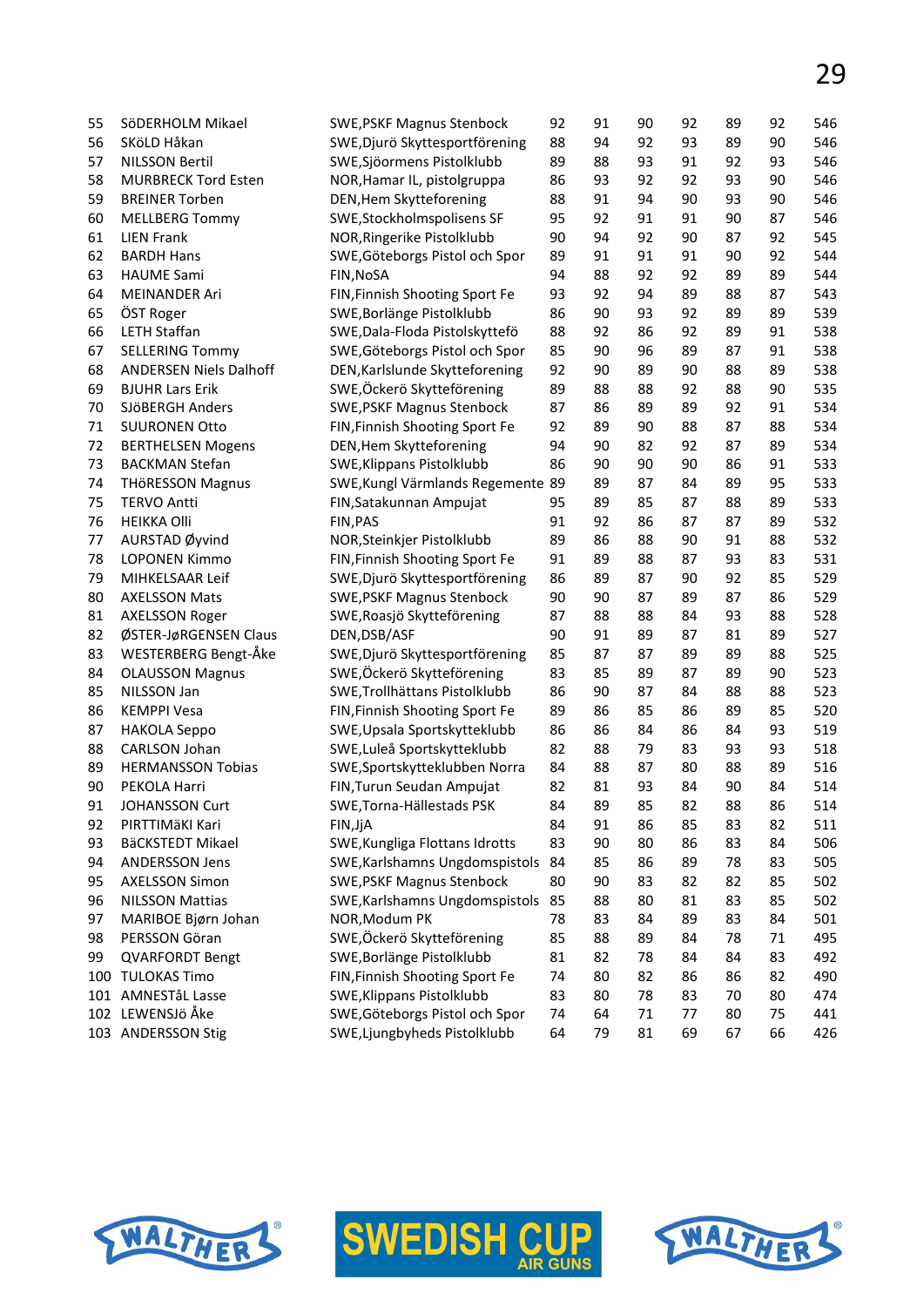# 30

#### **Final Air Pistol** W**omen**

| $\mathbf{1}$ | SÖRENSSON<br>Vendela<br>SWE,ÖckeröSkytteförening         | 30.5<br>10.4<br>10.1<br>10.0 | 60.0<br>9.9<br>10.1<br>9.5     | 80.6<br>10.4<br>10.2 | 99.5<br>9.3<br>9.6  | 9.8<br>10.0               | 9.6<br>10.2                     | 119.3 139.1 158.1 177.7<br>10.1<br>8.9 | 9.8<br>9.8  | 9.9<br>10.0  | 197.6 |
|--------------|----------------------------------------------------------|------------------------------|--------------------------------|----------------------|---------------------|---------------------------|---------------------------------|----------------------------------------|-------------|--------------|-------|
| 2            | <b>KAARO</b><br>Kirsti<br>FIN, Finnish Shooting Sport Fe | 28.0<br>9.0<br>9.7<br>9.3    | 56.3<br>9.8<br>8.6<br>9.9      | 76.1<br>10.2<br>9.6  | 95.6<br>9.6<br>9.9  | 10.2<br>9.2               | 10.7<br>9.5                     | 115.0 135.2 153.9 173.8<br>10.1<br>8.6 | 10.7<br>9.2 | 10.5<br>10.1 | 194.4 |
| 3            | RUNDQVIST<br>Monica<br>SWE, Trollhättans Pistolklubb     | 26.5<br>9.4<br>8.8<br>8.3    | 57.1<br>10.4<br>10.3<br>9.9    | 75.0<br>9.3<br>8.6   | 94.6<br>10.2<br>9.4 | 8.9<br>10.0               | 113.5 132.4 151.3<br>9.3<br>9.6 | 9.0<br>9.9                             | 8.4<br>9.9  |              | 169.6 |
|              | 4 FLØRLI<br>AinaE<br>NOR, Sandnes Pk                     | 27.5<br>10.2<br>8.7<br>8.6   | 55.6<br>8.6<br>8.8<br>10.7     | 75.0<br>9.6<br>9.8   | 94.8<br>10.3<br>9.5 | 113.6 132.5<br>9.9<br>8.9 | 10.4<br>8.5                     | 7.8<br>8.9                             |             |              | 149.2 |
| 5            | <b>NILSSON</b><br>Kristina<br>SWE, Sjöormens Pistolklubb | 28.0<br>8.3<br>9.4<br>10.3   | 57.9<br>10.0<br>10.1<br>9.8    | 76.9<br>9.9<br>9.1   | 94.8<br>9.4<br>8.5  | 114.2<br>10.0<br>9.4      | 8.7<br>8.6                      |                                        |             |              | 131.5 |
| 6            | PRANDL-NORRGÅRD<br>Maria<br>SWE, Salems Pistolklubb      | 27.8<br>9.9<br>9.0<br>8.9    | 55.7<br>9.0<br>9.7<br>9.2      | 75.2<br>9.1<br>10.4  | 94.9<br>10.1<br>9.6 | 9.4<br>8.7                |                                 |                                        |             |              | 113.0 |
| 7            | <b>GRAN</b><br>Ingeborg<br>NOR, Steinkjer Pistolklubb    | 28.0<br>6.9<br>10.5<br>10.6  | 55.1<br>9.5<br>$7.1\,$<br>10.5 | 74.1<br>9.9<br>9.1   | 10.4<br>8.7         |                           |                                 |                                        |             |              | 93.2  |
| 8            | <b>THORSEN</b><br>Dorte<br>DEN, IFK                      | 28.2<br>9.4<br>9.7<br>9.1    | 55.4<br>10.2<br>8.9<br>8.1     | 9.1<br>9.6           |                     |                           |                                 |                                        |             |              | 74.1  |





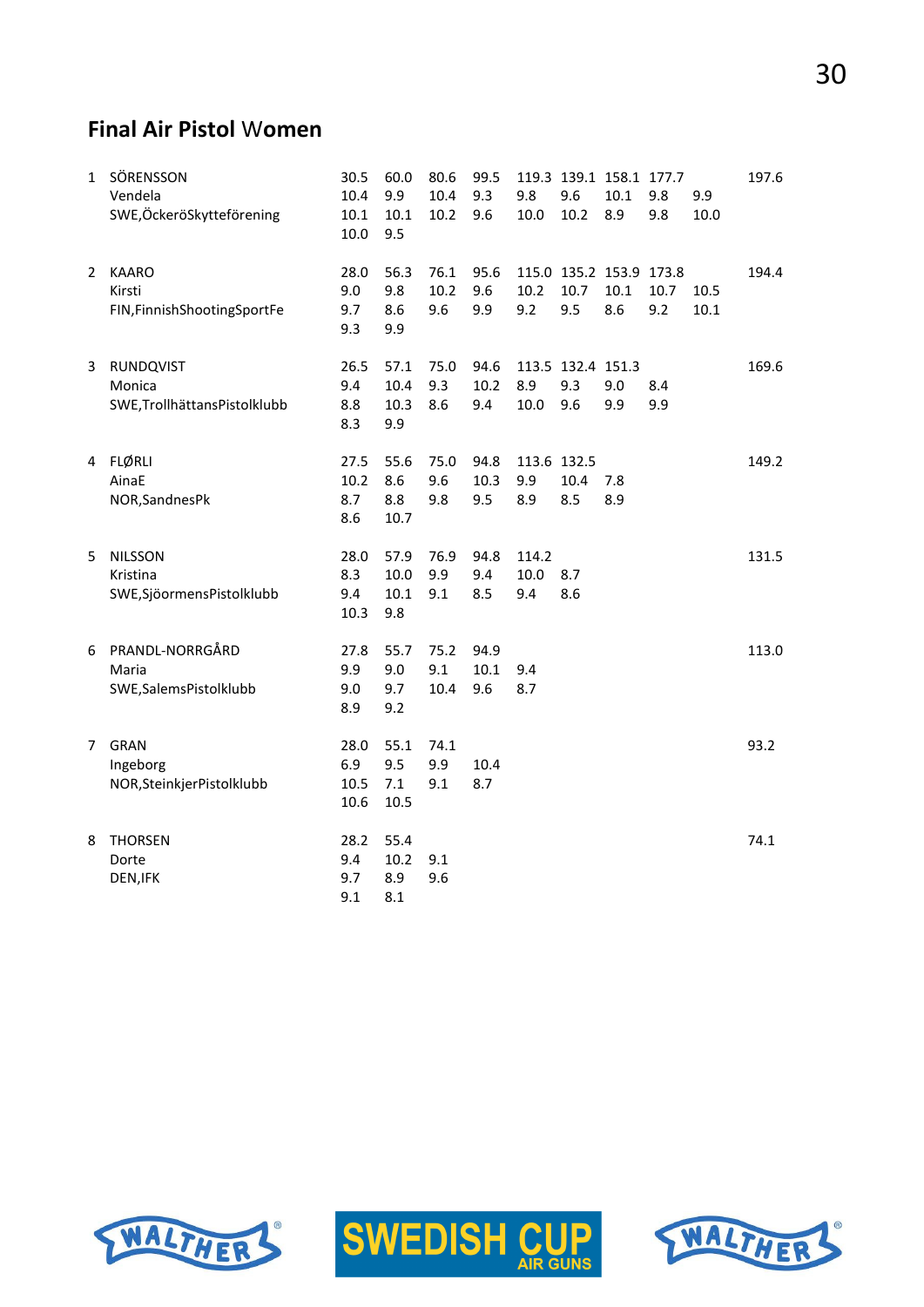#### **Air Pistol** W**omen**

| 1  | FLøRLI Aina E              | NOR, Sandnes Pk                   | 95 | 91 | 99 | 89 | 374 |
|----|----------------------------|-----------------------------------|----|----|----|----|-----|
| 2  | <b>THORSEN Dorte</b>       | DEN, IFK                          | 90 | 95 | 95 | 94 | 374 |
| 3  | <b>KAARO Kirsti</b>        | FIN, Finnish Shooting Sport Fe    | 93 | 94 | 95 | 92 | 374 |
| 4  | <b>GRAN Ingeborg</b>       | NOR, Steinkjer Pistolklubb        | 91 | 93 | 95 | 94 | 373 |
| 5  | <b>NILSSON Kristina</b>    | SWE, Sjöormens Pistolklubb        | 90 | 93 | 94 | 93 | 370 |
| 6  | SöRENSSON Vendela          | SWE, Öckerö Skytteförening        | 91 | 93 | 92 | 94 | 370 |
| 7  | <b>RUNDQVIST Monica</b>    | SWE, Trollhättans Pistolklubb     | 87 | 94 | 90 | 96 | 367 |
| 8  | <b>VILLEMOES Pia</b>       | DEN, Værløse Skf                  | 94 | 91 | 92 | 90 | 367 |
| 9  | PRANDL-NORRGåRD Maria      | SWE, Salems Pistolklubb           | 94 | 94 | 88 | 91 | 367 |
| 10 | <b>LINDAHL Sara</b>        | SWE, Hörby Pistolskytteklubb      | 92 | 93 | 92 | 89 | 366 |
| 11 | <b>BJÖRNHOLM Sari</b>      | FIN, Finnish Shooting Sport Fe    | 92 | 91 | 92 | 91 | 366 |
| 12 | ROS'EN Julia               | SWE, Trollhättans Pistolklubb     | 93 | 89 | 90 | 93 | 365 |
| 13 | <b>LAWNER Stina</b>        | SWE, Falu Sport- & Pistolskytt    | 90 | 92 | 92 | 90 | 364 |
| 14 | RÖNNQVIST Kirsi            | FIN, Kyrkslätt Skf                | 89 | 89 | 95 | 89 | 362 |
| 15 | SæTEREN Anne Mette         | NOR, Bærum PK                     | 89 | 92 | 90 | 90 | 361 |
| 16 | HøJFELDT Laila             | DEN, Vejle skf                    | 94 | 86 | 90 | 90 | 360 |
| 17 | SUNDBERG Sofia             | SWE, Luleå Sportskytteklubb       | 89 | 90 | 90 | 88 | 357 |
| 18 | PALMGREN Ingeborg          | SWE, Kungl Värmlands Regemente 91 |    | 91 | 88 | 86 | 356 |
| 19 | <b>ENOCSSON Lisa</b>       | SWE, Jönköpings Pistolskyttekl    | 87 | 92 | 90 | 86 | 355 |
| 20 | CARLSSON Johanna           | SWE, Kungl Värmlands Regemente 89 |    | 88 | 86 | 91 | 354 |
| 21 | <b>AXELSSON Malin</b>      | SWE, Habo Pistolskytteklubb       | 90 | 84 | 89 | 91 | 354 |
| 22 | <b>EDVARDSEN Ingunn</b>    | NOR, Greipstad Pistolklubb        | 86 | 88 | 92 | 88 | 354 |
| 23 | STøLE Reidun Ann           | NOR, Sandnes Pk                   | 83 | 88 | 91 | 91 | 353 |
| 24 | SAARTO Maija               | FIN, Turun Seudan Ampujat         | 85 | 90 | 90 | 88 | 353 |
| 25 | KRÖCKEL Lena               | SWE, Salems Pistolklubb           | 87 | 88 | 87 | 90 | 352 |
| 26 | <b>JANSSON Ann-Kristin</b> | SWE, Håtuna Pistol & SSK          | 86 | 89 | 88 | 89 | 352 |
| 27 | ÅKESSON Cecilia            | SWE, Malmö Pistolklubb            | 87 | 79 | 90 | 93 | 349 |
| 28 | <b>IHALAINEN Sanna</b>     | FIN, Finnish Shooting Sport Fe    | 86 | 84 | 86 | 90 | 346 |
| 29 | AXELSSON Jenny             | <b>SWE, PSKF Magnus Stenbock</b>  | 88 | 86 | 81 | 91 | 346 |
| 30 | MäKELä Heli                | FIN, Finnish Shooting Sport Fe    | 81 | 89 | 84 | 86 | 340 |
| 31 | AX Åsa                     | SWE, Salems Pistolklubb           | 93 | 74 | 86 | 85 | 338 |
| 32 | <b>ROMLIN Maria</b>        | SWE, Salems Pistolklubb           | 87 | 86 | 83 | 82 | 338 |
| 33 | <b>HOVING Karin</b>        | SWE, Unnaryds Pistolskytteklub    | 79 | 85 | 81 | 85 | 330 |
| 34 | <b>BJUHR Zenitha</b>       | SWE,Öckerö Skytteförening         | 84 | 78 | 76 | 74 | 312 |





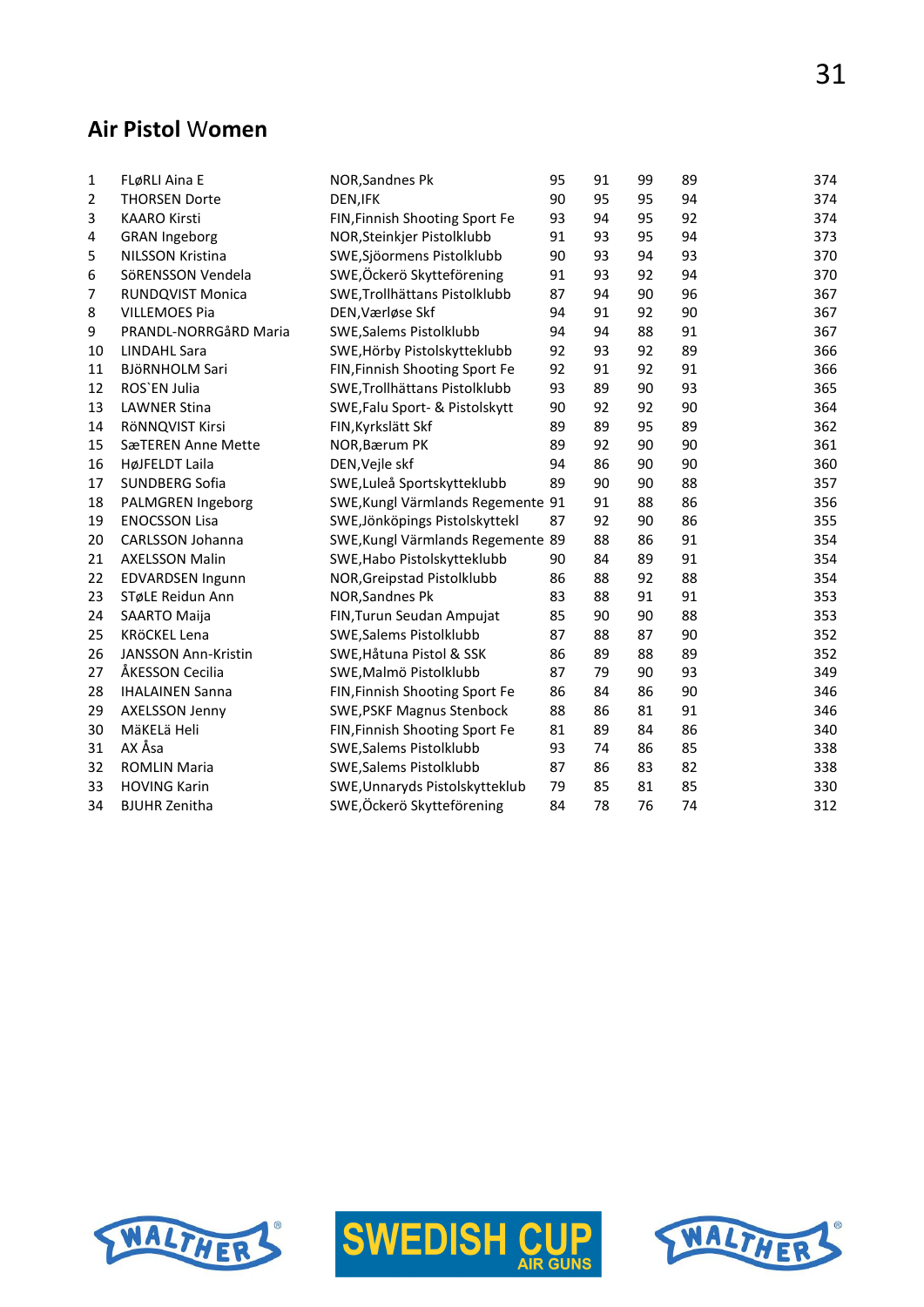## **Final Air Pistol Junior Men**

| $\mathbf{1}$ | LARSEN<br>Frederik<br>DEN, DSB/ASF                       | 29.4<br>9.8<br>9.7<br>9.9    | 58.0<br>10.4<br>9.7<br>8.5 | 79.1<br>10.5<br>10.6    | 10.3<br>10.6         | 100.0 121.2 140.4<br>10.7<br>10.5           | 9.9<br>9.3                       | 160.9 181.2<br>10.5<br>10.0 | 10.4<br>9.9 | 10.0<br>10.4 | 201.6 |
|--------------|----------------------------------------------------------|------------------------------|----------------------------|-------------------------|----------------------|---------------------------------------------|----------------------------------|-----------------------------|-------------|--------------|-------|
| $\mathbf{2}$ | ANDREASSON<br>Pär<br>SWE, Kungliga FlottansIdrotts       | 30.7<br>10.2<br>10.5<br>10.0 | 59.2<br>9.6<br>9.6<br>9.3  | 79.7<br>10.1<br>10.4    | 10.8<br>9.9          | 100.4 119.9 139.2 159.2 179.3<br>9.7<br>9.8 | 9.9<br>9.4                       | 9.7<br>10.3                 | 10.5<br>9.6 | 9.1<br>9.8   | 198.2 |
| 3            | <b>NILSSON</b><br>Oscar<br>SWE,LönsbodaSportskytteklubb  | 30.5<br>10.1<br>10.1<br>10.3 | 59.6<br>9.8<br>9.8<br>9.5  | 78.4<br>8.3<br>10.5     | 99.0<br>10.2<br>10.4 | 10.3<br>10.2                                | 119.5 138.7 159.0<br>10.1<br>9.1 | 9.7<br>10.6                 | 9.0<br>9.4  |              | 177.4 |
| 4            | <b>ROOS</b><br>Niko<br>FIN, Rauma                        | 31.5<br>10.8<br>9.9<br>10.8  | 59.3<br>10.5<br>7.7<br>9.6 | 77.1<br>10.1<br>7.7     | 96.1<br>10.4<br>8.6  | 9.3<br>10.5                                 | 115.9 135.0<br>9.6<br>9.5        | 9.4<br>10.0                 |             |              | 154.4 |
| 5            | <b>VIKEBY</b><br>JonEven<br>NOR, Mysen Pistollag         | 28.2<br>8.8<br>9.4<br>10.0   | 55.5<br>9.5<br>8.7<br>9.1  | 74.4<br>9.0<br>9.9      | 94.9<br>10.3<br>10.2 | 114.5<br>9.6<br>10.0                        | 9.9<br>7.5                       |                             |             |              | 131.9 |
| 6            | <b>ROSLUND</b><br>Johan<br>SWE, Kungliga FlottansIdrotts | 30.1<br>10.7<br>9.6<br>9.8   | 56.8<br>8.8<br>8.4<br>9.5  | 76.0<br>$10.0\,$<br>9.2 | 96.3<br>10.1<br>10.2 | 8.5<br>9.1                                  |                                  |                             |             |              | 113.9 |
| 7            | PALMGREN<br>Magnus<br>SWE, KunglVärmlands Regemente      | 28.8<br>9.1<br>9.9<br>9.8    | 55.8<br>7.8<br>9.4<br>9.8  | 74.8<br>10.3<br>8.7     | 9.2<br>10.2          |                                             |                                  |                             |             |              | 94.2  |
| 8            | LARSSON<br>Carl<br>SWE, Västjämtens Pistolskyttek        | 26.8<br>8.8<br>9.9<br>8.1    | 56.1<br>9.5<br>10.5<br>9.3 | 8.5<br>9.4              |                      |                                             |                                  |                             |             |              | 74.0  |





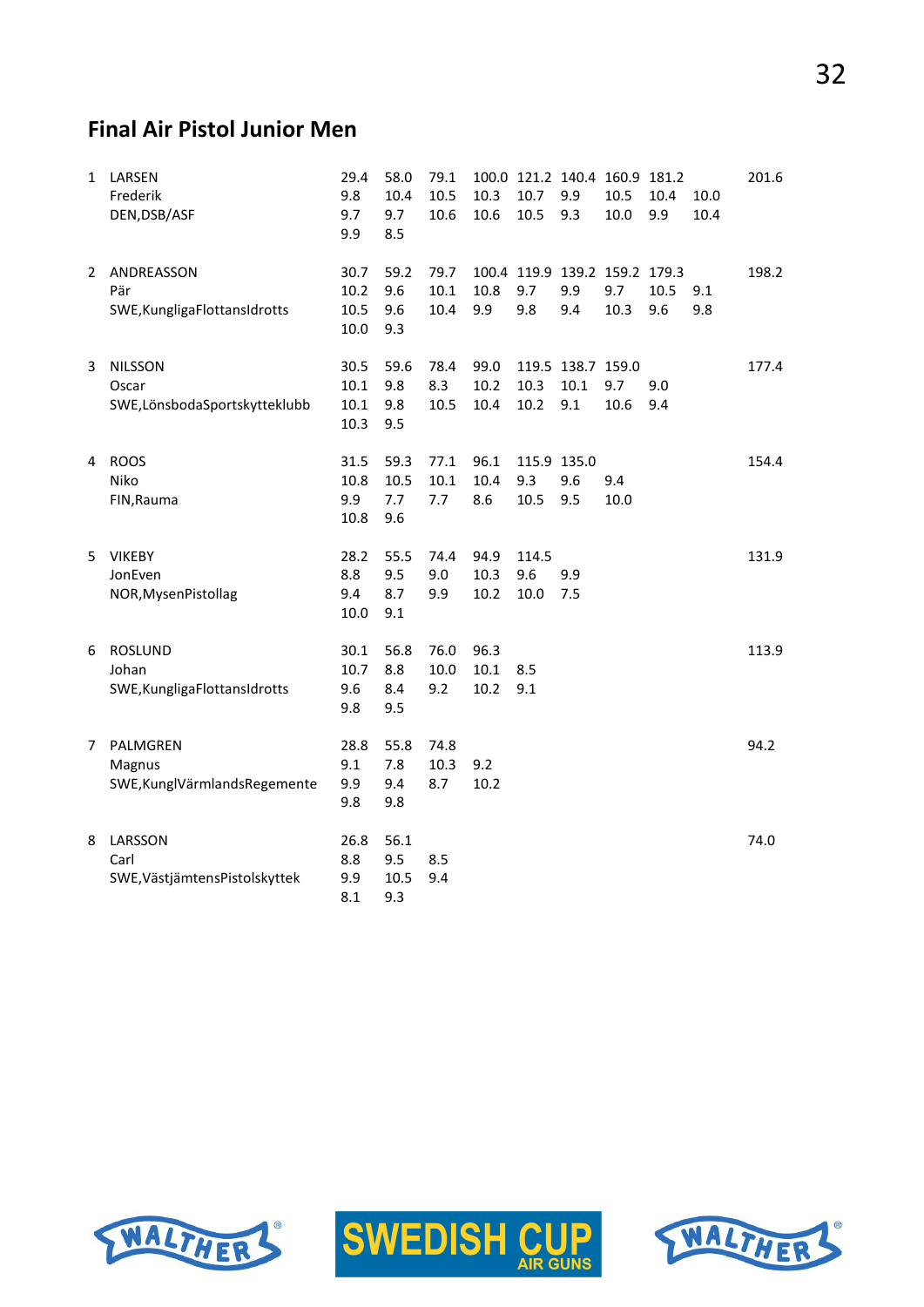#### **Air Pistol Junior Men**

| $\mathbf{1}$ | <b>LARSEN Frederik</b>        | DEN, DSB/ASF                      | 94 | 96 | 98 | 93 | 96 | 95 | 572 |
|--------------|-------------------------------|-----------------------------------|----|----|----|----|----|----|-----|
| 2            | <b>NILSSON Oscar</b>          | SWE, Lönsboda Sportskytteklubb    | 94 | 94 | 95 | 95 | 95 | 93 | 566 |
| 3            | <b>PALMGREN Magnus</b>        | SWE, Kungl Värmlands Regemente 96 |    | 94 | 94 | 94 | 91 | 95 | 564 |
| 4            | <b>ROOS Niko</b>              | FIN, Rauma                        | 91 | 93 | 95 | 94 | 95 | 94 | 562 |
| 5            | ROSLUND Johan                 | SWE, Kungliga Flottans Idrotts    | 93 | 93 | 98 | 89 | 94 | 94 | 561 |
| 6            | ANDREASSON Pär                | SWE, Kungliga Flottans Idrotts    | 96 | 89 | 96 | 93 | 92 | 89 | 555 |
| 7            | <b>LARSSON Carl</b>           | SWE, Västjämtens Pistolskyttek    | 91 | 88 | 91 | 90 | 91 | 89 | 540 |
| 8            | <b>VIKEBY Jon Even</b>        | NOR, Mysen Pistollag              | 89 | 94 | 89 | 83 | 90 | 92 | 537 |
| 9            | <b>ENGEN Kristian</b>         | NOR, Mysen Pistollag              | 89 | 91 | 91 | 89 | 92 | 84 | 536 |
| 10           | <b>HOVD Christoffer Robin</b> | NOR, Aron Sk                      | 89 | 86 | 91 | 86 | 90 | 93 | 535 |
| 11           | <b>IHALAINEN Arttu</b>        | FIN, Finnish Shooting Sport Fe    | 89 | 87 | 87 | 89 | 91 | 91 | 534 |
| 12           | SIRéN Leevi                   | FIN, Turun Seudan Ampujat         | 83 | 89 | 90 | 88 | 89 | 94 | 533 |
| 13           | <b>FALK-HEDBERG Pelle</b>     | SWE, Mariestads Pistolklubb       | 86 | 88 | 87 | 92 | 91 | 89 | 533 |
| 14           | <b>MAJVALL Martin</b>         | SWE, Malmö Pistolklubb            | 85 | 95 | 94 | 88 | 86 | 82 | 530 |
| 15           | AAS Georg                     | NOR, Sarpsborg Pistolklubb        | 90 | 80 | 88 | 90 | 88 | 91 | 527 |
| 16           | <b>FRIBERG Thomas</b>         | SWE, Saab Pistolklubb             | 86 | 87 | 92 | 83 | 86 | 87 | 521 |
| 17           | <b>JOHANSSON Alexander</b>    | SWE, Mjölby Pistolklubb           | 83 | 88 | 84 | 84 | 87 | 88 | 514 |
| 18           | <b>AHLQVIST Isac</b>          | SWE, Lönsboda Sportskytteklubb    | 78 | 88 | 87 | 86 | 86 | 87 | 512 |
| 19           | <b>VALL Simon</b>             | SWE, Mjölby Pistolklubb           | 83 | 83 | 80 | 89 | 86 | 88 | 509 |
| 20           | <b>ANDERSSON WANG Jonas</b>   | SWE, Ljungbyheds Pistolklubb      | 84 | 82 | 88 | 79 | 90 | 83 | 506 |
| 21           | <b>SVENSSON Erik</b>          | SWE, Mjölby Pistolklubb           | 85 | 84 | 82 | 88 | 82 | 83 | 504 |
| 22           | <b>GRAN Adrian</b>            | NOR, Steinkjer Pistolklubb        | 87 | 83 | 81 | 85 | 78 | 84 | 498 |
| 23           | <b>EDGREN Johnatan</b>        | SWE, Öckerö Skytteförening        | 78 | 86 | 87 | 80 | 88 | 75 | 494 |
| 24           | <b>BERLIN Carl</b>            | SWE, Karlshamns Ungdomspistols    | 79 | 82 | 77 | 74 | 83 | 88 | 483 |
| 25           | <b>BERLIN Eric</b>            | SWE, Karlshamns Ungdomspistols    | 76 | 87 | 76 | 75 | 73 | 86 | 473 |
| 26           | RUSTAD Jørgen                 | NOR, Oslo Pistolklubb             | 68 | 67 | 78 | 85 | 71 | 73 | 442 |
| 27           | <b>JOHANSEN Roy Gunnar</b>    | NOR, Mysen Pistollag              | 70 | 66 | 71 | 71 | 72 | 68 | 418 |





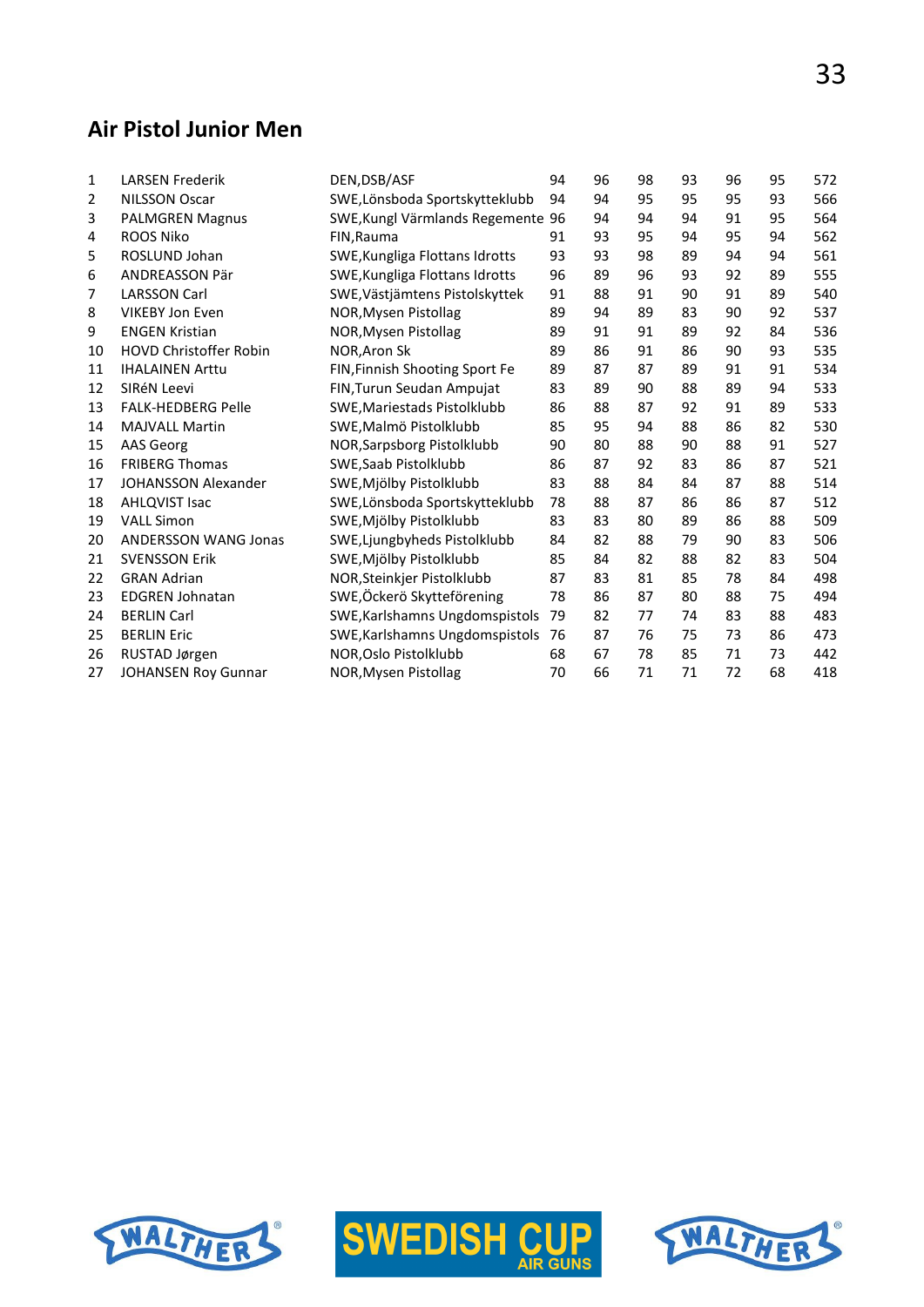#### **Final Air Pistol Junior Women**

| 1 | <b>JOHANSSON</b><br>Josefine<br>SWE, Föreningen Frövi-Lindesbe | 28.3<br>8.8<br>10.5<br>9.0     | 56.7<br>9.9<br>8.8<br>9.7  | 77.8<br>10.3<br>10.8 | 95.0<br>8.5<br>8.7  | 9.6<br>10.1               | 10.3<br>9.5                      | 114.7 134.5 154.8 172.4<br>10.7<br>9.6 | 9.7<br>7.9  | 9.7<br>8.5 | 190.6 |
|---|----------------------------------------------------------------|--------------------------------|----------------------------|----------------------|---------------------|---------------------------|----------------------------------|----------------------------------------|-------------|------------|-------|
| 2 | LAWNER<br>Julia<br>SWE, FaluSport-& Pistolskytt                | 28.5<br>10.5<br>8.8<br>9.2     | 54.5<br>8.6<br>9.7<br>7.7  | 73.8<br>9.5<br>9.8   | 91.7<br>9.7<br>8.2  | 10.0<br>10.4              | 10.5<br>8.9                      | 112.1 131.5 151.2 169.3<br>10.0<br>9.7 | 9.1<br>9.0  | 9.9<br>9.6 | 188.8 |
| 3 | HERMANSSON<br>Molly<br>SWE,ÖckeröSkytteförening                | 25.9<br>8.7<br>10.2<br>7.0     | 54.0<br>8.1<br>10.7<br>9.3 | 72.0<br>9.5<br>8.5   | 91.5<br>10.0<br>9.5 | 9.4<br>9.2                | 110.1 130.1 147.7<br>9.9<br>10.1 | 9.0<br>8.6                             | 7.4<br>10.2 |            | 165.3 |
| 4 | <b>HAARBERG</b><br>TheaChristine<br>NOR, SportsforeningenØrn   | 29.9<br>9.1<br>10.3<br>10.5    | 58.7<br>10.1<br>8.9<br>9.8 | 76.8<br>7.9<br>10.2  | 94.0<br>8.4<br>8.8  | 113.3 129.9<br>9.5<br>9.8 | 8.8<br>7.8                       | 8.6<br>7.6                             |             |            | 146.1 |
| 5 | <b>JOHANSEN</b><br>Trude<br>NOR, Mysen Pistollag               | 28.1<br>9.4<br>8.7<br>$10.0\,$ | 56.9<br>9.2<br>9.5<br>10.1 | 74.1<br>10.2<br>7.0  | 92.2<br>9.7<br>8.4  | 111.5<br>8.9<br>10.4      | 9.7<br>7.2                       |                                        |             |            | 128.4 |
| 6 | <b>NUMMINEN</b><br>Emma<br>FIN, Kyrkslätt Skf                  | 26.4<br>9.1<br>8.2<br>9.1      | 54.6<br>9.4<br>9.2<br>9.6  | 72.3<br>7.8<br>9.9   | 91.3<br>10.1<br>8.9 | 8.1<br>9.7                |                                  |                                        |             |            | 109.1 |
| 7 | VANELZELINGEN<br>Christina<br>DEN, Særslev Skf                 | 26.8<br>9.3<br>7.6<br>9.9      | 54.8<br>8.9<br>8.8<br>10.3 | 74.4<br>9.3<br>10.3  | 6.8<br>9.6          |                           |                                  |                                        |             |            | 90.8  |
| 8 | STAMNESTRØ<br>SaraEline<br>NOR, Mysen Pistollag                | 26.0<br>8.5<br>9.5<br>8.0      | 52.8<br>7.4<br>10.1<br>9.3 | 9.9<br>7.9           |                     |                           |                                  |                                        |             |            | 70.6  |





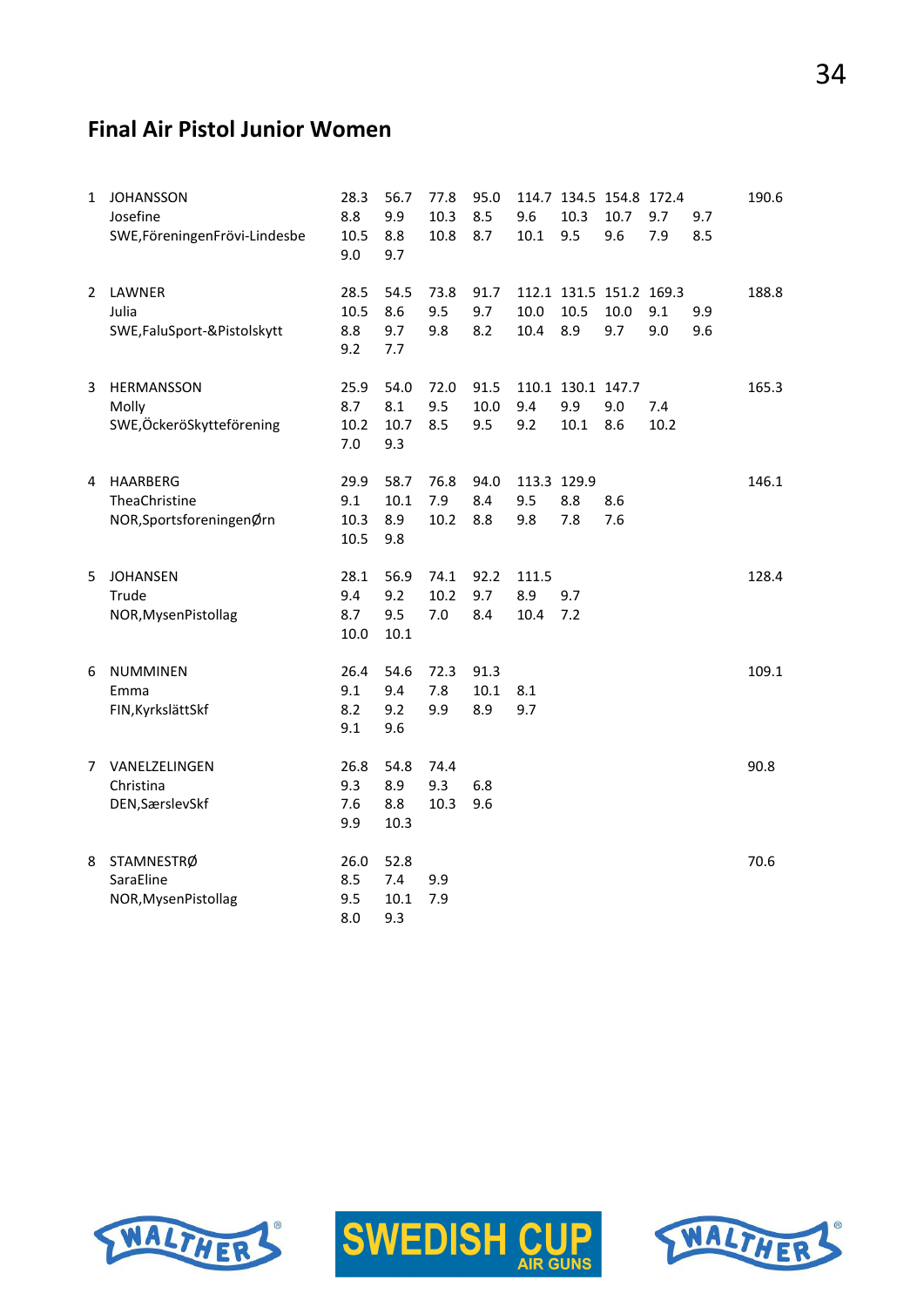#### **Air Pistol Junior Women**

| 1  | JOHANSSON Josefine             | SWE, Föreningen Frövi-Lindesbe    | 91 | 96 | 91 | 88 | 366 |
|----|--------------------------------|-----------------------------------|----|----|----|----|-----|
| 2  | STAMNESTRø Sara Eline          | NOR, Mysen Pistollag              | 95 | 91 | 88 | 92 | 366 |
| 3  | VAN ELZELINGEN Christina       | DEN, Særslev Skf                  | 92 | 88 | 92 | 92 | 364 |
| 4  | <b>JOHANSEN Trude</b>          | NOR, Mysen Pistollag              | 90 | 94 | 88 | 92 | 364 |
| 5  | <b>NUMMINEN Emma</b>           | FIN, Kyrkslätt Skf                | 93 | 94 | 88 | 89 | 364 |
| 6  | LAWNER Julia                   | SWE, Falu Sport- & Pistolskytt    | 90 | 92 | 88 | 92 | 362 |
| 7  | <b>HERMANSSON Molly</b>        | SWE,Öckerö Skytteförening         | 90 | 91 | 92 | 87 | 360 |
| 8  | <b>GUNNARSSON Linh</b>         | SWE, Töreboda Pistolskytteklub    | 90 | 92 | 88 | 89 | 359 |
| 9  | <b>HAARBERG Thea Christine</b> | NOR, Sportsforeningen Ørn         | 87 | 92 | 91 | 89 | 359 |
| 10 | <b>EKERUP Maria</b>            | SWE, Ronneby F 17 Pistolskytte    | 89 | 88 | 91 | 89 | 357 |
| 11 | <b>PALMGREN Julia</b>          | FIN, Finnish Shooting Sport Fe    | 92 | 84 | 90 | 91 | 357 |
| 12 | <b>EKERUP Sara</b>             | SWE, Ronneby F 17 Pistolskytte    | 87 | 87 | 86 | 94 | 354 |
| 13 | <b>NIEMI Essi</b>              | FIN, Satakunnan Ampujat           | 84 | 95 | 88 | 87 | 354 |
| 14 | ROSIN Julia                    | SWE, Töreboda Pistolskytteklub    | 86 | 89 | 87 | 88 | 350 |
| 15 | <b>TOIVONEN Sandra</b>         | FIN, PAS                          | 90 | 84 | 88 | 87 | 349 |
| 16 | <b>ABRAHAMSSON Ida</b>         | SWE,Öckerö Skytteförening         | 86 | 95 | 82 | 86 | 349 |
| 17 | <b>THISTRUP LARSEN Simone</b>  | DEN, Særslev Skf                  | 90 | 79 | 89 | 91 | 349 |
| 18 | SöBERG-BROMS Sarah             | SWE, Upsala Sportskytteklubb      | 87 | 88 | 86 | 87 | 348 |
| 19 | <b>KUISMA Essi</b>             | FIN, PAS                          | 90 | 83 | 86 | 82 | 341 |
| 20 | PEKOLA Ada                     | FIN, Turun Seudan Ampujat         | 81 | 90 | 84 | 85 | 340 |
| 21 | <b>ANTTILA Essi</b>            | FIN, SodA                         | 84 | 88 | 85 | 82 | 339 |
| 22 | <b>PALMGREN Sara</b>           | SWE, Kungl Värmlands Regemente 84 |    | 84 | 82 | 86 | 336 |
| 23 | ANDERSSON Jenny                | SWE,Öckerö Skytteförening         | 84 | 85 | 90 | 75 | 334 |
| 24 | <b>OLAUSSON Andrea</b>         | SWE,Öckerö Skytteförening         | 78 | 81 | 77 | 85 | 321 |
| 25 | <b>MARTINSON Caroline</b>      | SWE, Trollhättans Pistolklubb     | 78 | 81 | 77 | 85 | 321 |
| 26 | <b>ANDREASEN Alma</b>          | SWE, Töreboda Pistolskytteklub    | 90 | 80 | 82 | 69 | 321 |
| 27 | <b>RIPATTI Elina</b>           | FIN, Finnish Shooting Sport Fe    | 76 | 81 | 80 | 83 | 320 |
| 28 | <b>FäLT Emelie</b>             | SWE, Sportskytteklubben Norra     | 81 | 83 | 80 | 75 | 319 |
| 29 | <b>ANTTILA Anna</b>            | FIN, PAS                          | 92 | 94 | 87 | 40 | 313 |
| 30 | <b>JANSSON Michaela</b>        | SWE, Håtuna Pistol & SSK          | 86 | 73 | 79 | 70 | 308 |





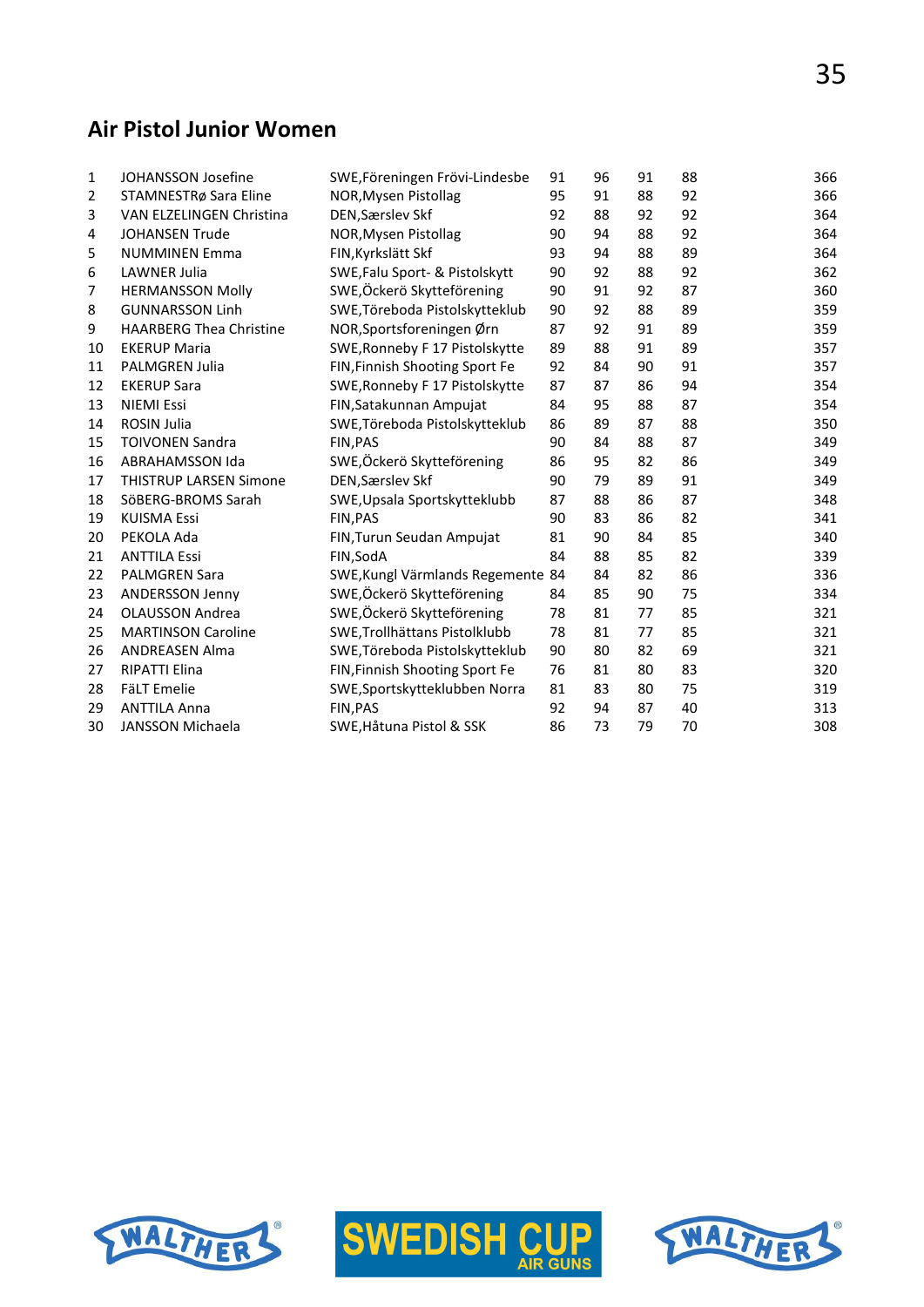#### **Air Pistol Veteran**

|                | <b>PERSSON Krister</b> | SWE, Ljungbyheds Pistolklubb    | 90 | 91 | 90 | 96 | 367 |
|----------------|------------------------|---------------------------------|----|----|----|----|-----|
| $\overline{2}$ | <b>BREDMARK Johan</b>  | SWE, Malmö Pistolklubb          | 93 | 85 | 91 | 92 | 361 |
| 3              | <b>EKBLAD Rolf</b>     | SWE, Göteborgs Pistol och Spor  | 92 | 91 | 85 | 90 | 358 |
| 4              | VALø Ole Morten        | NOR, Askim PK                   | 86 | 87 | 85 | 92 | 350 |
|                | ÖHMAN Juhani           | FIN, Finnish Shooting Sport Fe  | 82 | 88 | 81 | 87 | 338 |
| 6              | MIRANDA Arturo         | SWE, Atlas Copco Pistolskyttek  | 85 | 86 | 84 | 78 | 333 |
| 7              | <b>LAMHAUGE Poul</b>   | DEN, Gundsølille Skytteforening | 81 | 84 | 78 | 87 | 330 |
| 8              | AAS Odd Willy          | NOR, Sarpsborg Pistolklubb      | 86 | 86 | 78 | 80 | 330 |
| 9              | SALO Sami              | FIN, Finnish Shooting Sport Fe  | 70 | 65 | 66 | 80 | 281 |
|                |                        |                                 |    |    |    |    |     |





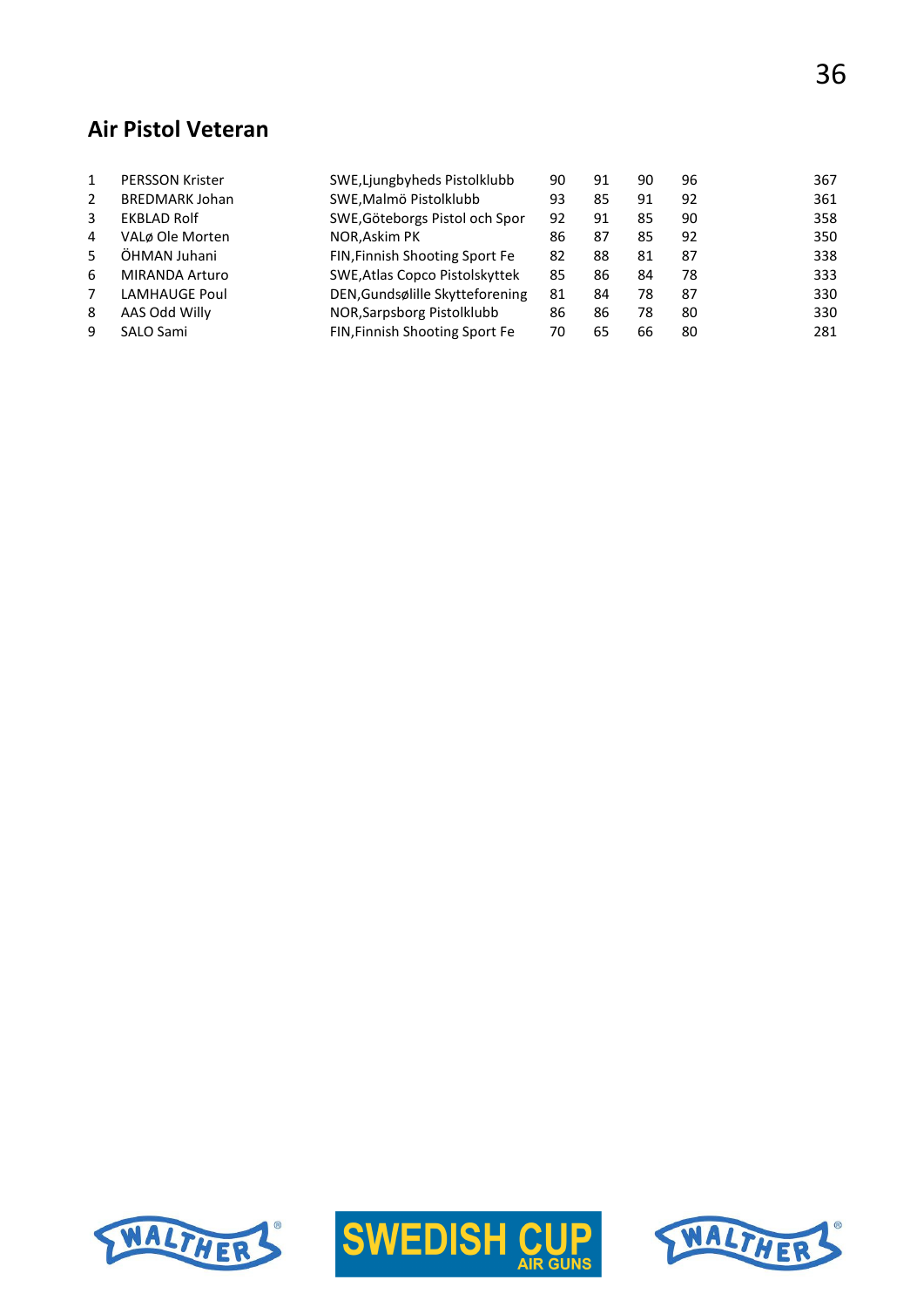# **Day 2**

# **Final Air Rifle Men**

| 1  | JÖNSSON<br>Karl-Johan<br>SWE, Kvibergs Skytteförening     | 31.2<br>10.2<br>10.6<br>10.4 | 61.6<br>10.2<br>9.6<br>10.6  | 82.0<br>10.2<br>10.2 | 10.5<br>10.5               | 10.4<br>10.3                      | 103.0 123.7 145.0 165.4 186.0<br>10.5<br>10.8 | 10.3<br>10.1 | 10.1<br>10.5 | 10.4<br>10.3 | 206.7 |
|----|-----------------------------------------------------------|------------------------------|------------------------------|----------------------|----------------------------|-----------------------------------|-----------------------------------------------|--------------|--------------|--------------|-------|
| 2  | <b>MADSEN</b><br>Marcus<br>SWE, Linköpings Skytteförening | 31.0<br>10.0<br>10.6<br>10.4 | 62.7<br>10.6<br>10.8<br>10.3 | 83.8<br>10.5<br>10.6 | 10.2<br>9.7                | 10.8<br>10.7                      | 103.7 125.2 145.7 166.4 186.2<br>10.9<br>9.6  | 10.6<br>10.1 | 9.8<br>10.0  | 10.3<br>9.5  | 206.0 |
| 3  | <b>BOSCHMAN</b><br><b>Dick</b><br>NED, Apeldoorn          | 31.1<br>9.9<br>10.7<br>10.5  | 61.2<br>10.4<br>10.2<br>9.5  | 81.6<br>9.7<br>10.7  | 9.6<br>10.6                | 10.7<br>10.3                      | 101.8 122.8 143.3 164.7<br>9.9<br>10.6        | 10.8<br>10.6 | 10.7<br>10.3 |              | 185.7 |
| 4  | OLSEN<br>Steffen<br>DEN, Dansk Skytte Union               | 30.8<br>9.7<br>10.8<br>10.3  | 60.8<br>9.6<br>10.2<br>10.2  | 81.6<br>10.4<br>10.4 | 10.4<br>9.9                | 101.9 122.4 142.8<br>10.5<br>10.0 | 9.9<br>10.5                                   | 9.9<br>9.8   |              |              | 162.5 |
| 5. | SVENSSON<br>Mikael<br>SWE, Aspö Skytteförening            | 30.9<br>10.3<br>10.2<br>10.4 | 61.8<br>10.4<br>9.6<br>10.9  | 83.0<br>10.7<br>10.5 | 103.0 122.7<br>10.2<br>9.8 | 9.7<br>10.0                       | 10.2<br>9.8                                   |              |              |              | 142.7 |
| 6  | <b>KURKI</b><br>Juho<br>FIN, Kankaanpään Ampujat          | 30.9<br>10.3<br>10.6<br>10.0 | 61.2<br>9.7<br>10.2<br>10.4  | 81.4<br>10.2<br>10.0 | 101.2<br>$10.0\,$<br>9.8   | 10.6<br>10.3                      |                                               |              |              |              | 122.1 |
| 7  | <b>HAGELUND</b><br>Endre<br>NOR, Klepp MSL                | 30.3<br>9.9<br>9.7<br>10.7   | 60.6<br>9.6<br>10.5<br>10.2  | 80.1<br>9.8<br>9.7   | 9.9<br>9.9                 |                                   |                                               |              |              |              | 99.9  |
| 8  | SOLBREKKEN FLATLA<br>Øyvind<br>NOR, Kisen MSL             | 29.9<br>9.7<br>10.2<br>10.0  | 59.6<br>9.2<br>10.3<br>10.2  | 9.9<br>10.6          |                            |                                   |                                               |              |              |              | 80.1  |





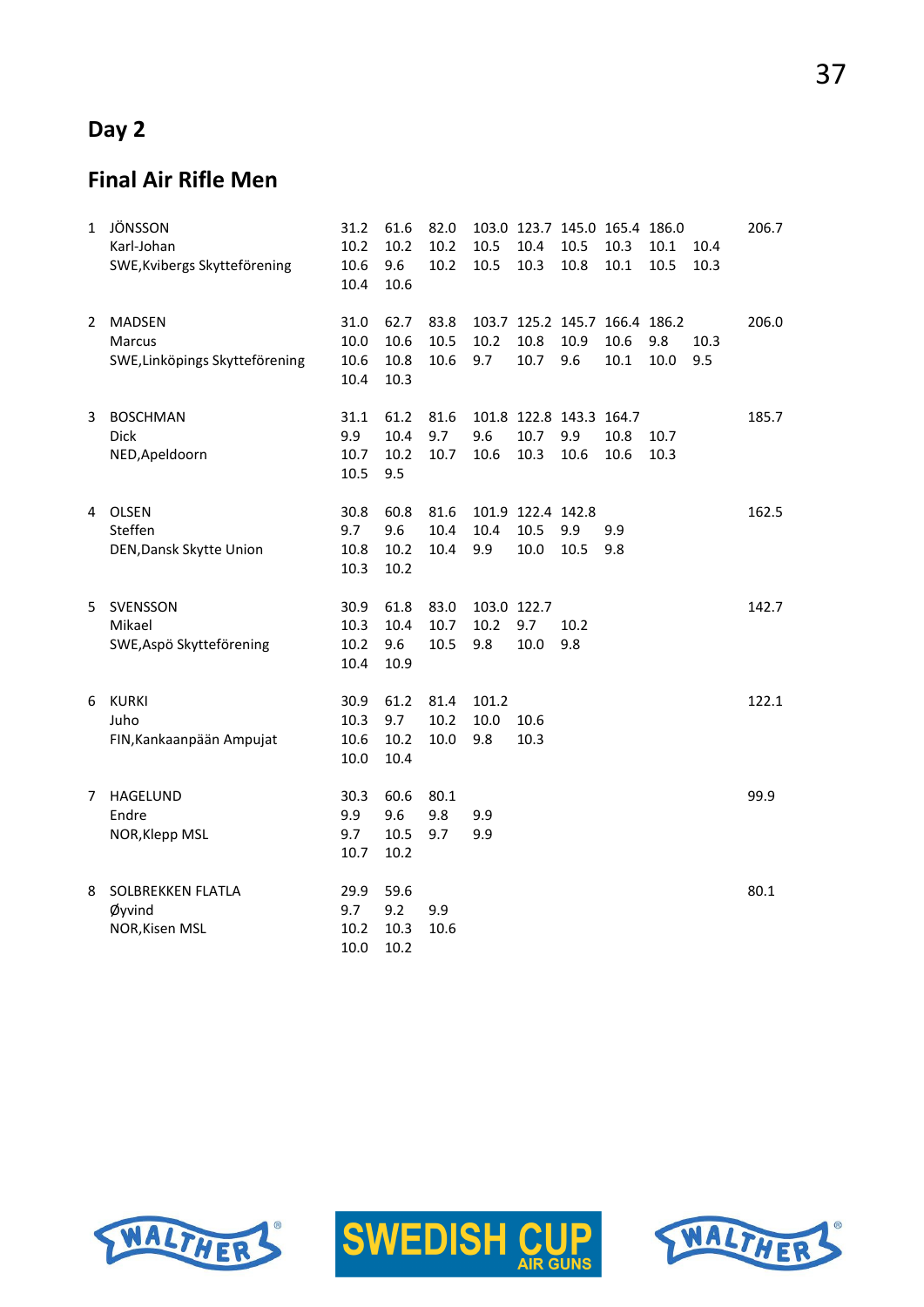# **Air Rifle Men**

| 1  | FLATLA Øyvind Solbrekken   | NOR, Kisen MSL                      |            |                        |      | 103.9 104.0 104.1 104.1 106.3 104.6 627.0 |                             |                   |             |
|----|----------------------------|-------------------------------------|------------|------------------------|------|-------------------------------------------|-----------------------------|-------------------|-------------|
| 2  | <b>KURKI Juho</b>          | FIN, Kankaanpään Ampujat            |            |                        |      | 103.9 104.7 105.1 103.9 104.3 102.8 624.7 |                             |                   |             |
| 3  | <b>SVENSSON Mikael</b>     | SWE, Aspö Skytteförening            |            |                        |      | 105.3 103.6 104.1 102.4 104.3 105.0 624.7 |                             |                   |             |
| 4  | <b>MADSEN Marcus</b>       | SWE, Linköpings Skytteförening      |            |                        |      | 101.8 103.0 105.5 105.7 104.0 103.8 623.8 |                             |                   |             |
| 5  | JöNSSON Karl-Johan         | SWE, Kvibergs Skytteförening        |            |                        |      | 105.7 103.9 103.1 104.5 103.2 103.1 623.5 |                             |                   |             |
|    | <b>BOSCHMAN Dick</b>       |                                     |            |                        |      | 104.1 101.5 102.6 105.4 104.7 104.8 623.1 |                             |                   |             |
| 6  |                            | NED, Apeldoorn                      |            |                        |      |                                           |                             |                   |             |
| 7  | <b>OLSEN Steffen</b>       | DEN, Dansk Skytte Union             |            |                        |      | 103.5 101.9 104.1 104.6 104.3 103.4 621.8 |                             |                   |             |
| 8  | <b>HAGELUND Endre</b>      | NOR, Klepp MSL                      |            |                        |      | 104.2 102.7 104.7 104.1 101.7 102.4 619.8 |                             |                   |             |
| 9  | <b>SKOVMAND Erik</b>       | DEN, Viborg Skytteforening          |            |                        |      | 102.4 103.6 105.3 102.5 103.3 101.9 619.0 |                             |                   |             |
| 10 | PERSSON Jörgen             | SWE, Fältjägarnas Skytteföreni      |            |                        |      | 103.3 101.6 103.8 103.3 104.5 101.6 618.1 |                             |                   |             |
| 11 | BJÖRKBACKA Jaakko          | FIN, LehA                           |            |                        |      | 102.9 102.1 102.4 104.2 102.5 103.8 617.9 |                             |                   |             |
| 12 | <b>HELLESKOV Alexander</b> | DEN, Talentcenter Vest              |            |                        |      | 101.4 103.8 103.1 102.5 103.7 103.3 617.8 |                             |                   |             |
| 13 | <b>PUISTO Timo</b>         | FIN, Finnish Shooting Sport Fe      |            |                        |      | 101.8 102.5 104.7 103.0 102.0 103.1 617.1 |                             |                   |             |
| 14 | AARSKOG Jan Tore           | NOR, Kisen MSL                      |            |                        |      | 104.4 103.4 103.1 102.9 103.2 100.1 617.1 |                             |                   |             |
| 15 | KOLSTAD CLAUSSEN Simon     | NOR, Kisen MSL                      |            |                        |      | 101.8 102.7 103.2 104.4 101.2 103.7 617.0 |                             |                   |             |
| 16 | <b>JAKOBSEN Esben</b>      | DEN, Særslev Skf                    |            |                        |      | 102.0 101.5 103.0 105.0 103.1 102.3 616.9 |                             |                   |             |
| 17 | <b>WALLBERG Eric</b>       | SWE, Kvibergs Skytteförening        |            |                        |      | 101.1 102.3 103.7 103.6 101.2 104.4 616.3 |                             |                   |             |
| 18 | <b>LINDBERG Robin</b>      | SWE, Gefle Frivilliga Skarpsky      |            |                        |      | 101.1 104.5 103.1 100.6 104.5 102.1 615.9 |                             |                   |             |
| 19 | <b>OLSSON Karl</b>         | SWE, Eskilstuna Skytteförening      |            |                        |      | 102.3 104.2 100.4 103.5 103.2 102.1 615.7 |                             |                   |             |
| 20 | STENSTRÖM Joni             | FIN, Raseborgs Skytter              |            |                        |      | 103.1 103.3 103.8 100.2 101.3 103.1 614.8 |                             |                   |             |
| 21 | ØRUM Lars                  | DEN, Aalborg Skyttekreds            |            |                        |      | 103.6 101.4 103.8 102.7 100.3 103.0 614.8 |                             |                   |             |
| 22 | <b>GUSTAFSSON Håkan</b>    | SWE, Skee Skyttegille               |            |                        |      | 103.1 102.3 101.5 102.8 102.4 102.1 614.2 |                             |                   |             |
| 23 | ALEKSI Leppä               | FIN, HAS                            |            |                        |      | 102.1 101.0 102.5 102.7 104.1 101.8 614.2 |                             |                   |             |
| 24 | SøRLI Håkon                | NOR, Kisen MSL                      |            |                        |      | 103.3 102.6 101.8 101.7 101.0 103.4 613.8 |                             |                   |             |
| 25 | <b>JARVA Aleksi</b>        | FIN, PAS                            |            |                        |      | 102.1 101.2 103.6 102.1 102.2 102.3 613.5 |                             |                   |             |
| 26 | <b>CHRISTENSEN Michael</b> | DEN, Aalborg Skyttekreds            |            |                        |      | 103.1 101.5 103.1 100.9 102.6 102.0 613.2 |                             |                   |             |
| 27 | <b>AXELSSON Tom</b>        | SWE, Linköpings Skytteförening      |            |                        |      | 101.9 102.1 100.9 102.5 102.7 102.8 612.9 |                             |                   |             |
| 28 | FRIMAN André               | SWE, Trelleborgs Sportskyttekl      |            |                        |      | 101.1 102.9 100.7 102.7 102.3 101.8 611.5 |                             |                   |             |
| 29 | <b>HäLL Martin</b>         | SWE, Eskilstuna Skytteförening      |            |                        |      | 101.8 102.6 100.7 102.1 101.2 102.5 610.9 |                             |                   |             |
| 30 | <b>ANDERSSON Sam</b>       | SWE, Kävlinge Sportskytteklubb      |            |                        |      | 101.8 100.2 102.7 101.8 103.0 101.1 610.6 |                             |                   |             |
| 31 | <b>TVENGSBERG Henrik</b>   | NOR, Fredrikstad MSL                |            |                        |      | 100.8 102.3 100.5 101.8 104.2 100.5 610.1 |                             |                   |             |
| 32 | AARSKOG Kjell              | NOR, Kisen MSL                      |            |                        |      | 100.6 100.4 101.4 101.4 103.3 102.1 609.2 |                             |                   |             |
| 33 | STENSTRÖM Robin            | FIN, Raseborgs Skytter              | 99.0       |                        |      | 101.0 103.2 100.3 103.2 102.3 609.0       |                             |                   |             |
| 34 | AUTIO Juho                 | FIN, OMAS                           |            |                        |      | 102.2 100.7 101.2 100.1 102.5 102.3 609.0 |                             |                   |             |
| 35 | <b>HED Tomas</b>           | SWE, Forsa Skytteförening           |            |                        |      | 100.3 100.6 103.4 101.0 100.4 101.8 607.5 |                             |                   |             |
| 36 | <b>CHRISTENSSON Johan</b>  | SWE, Vellinge Sportskytteklubb      |            |                        |      | 100.7 101.7 100.7 101.4 101.6 100.8 606.9 |                             |                   |             |
| 37 | ÖSTLUND Sonny              | SWE, Uddevalla Skyttegille          | 98.8       |                        |      | 102.3 101.3 100.5 102.7 101.2 606.8       |                             |                   |             |
|    | LAMMINTAUSTA Aleksi        | FIN, Kankaanpään Ampujat            | 99.4       |                        |      | 102.5 101.6 99.7                          |                             |                   |             |
| 38 |                            |                                     |            |                        |      |                                           |                             | 101.1 102.3 606.6 |             |
| 39 | <b>TROUIN Dennis</b>       | SWE, Gullabo Skytteförening         | 100.8 98.7 |                        |      | 102.3 102.8 97.5                          |                             |                   | 103.8 605.9 |
| 40 | <b>OHLSSON Martin</b>      | SWE, Gullabo Skytteförening         |            | 102.8 101.2 99.9       |      | 100.3 103.2 100.8 101.8 100.9 605.5       | 100.5 101.1 100.1 605.6     |                   |             |
| 41 | <b>HAHL Olli</b>           | FIN, Finnish Shooting Sport Fe      | 98.5       |                        |      |                                           |                             |                   |             |
| 42 | SøRLI Daniel               | NOR, Kisen MSL                      |            |                        |      | 103.5 101.1 100.0 102.6 101.1 96.7        |                             |                   | 605.0       |
| 43 | <b>WALLENTIN Anton</b>     | SWE, Trelleborgs Sportskyttekl      |            | 101.3 103.4 101.8 99.3 |      |                                           | 97.0                        |                   | 102.2 605.0 |
| 44 | SOINI Juha                 | FIN, JjA                            | 100.2 96.9 |                        |      | 102.4 100.7 101.1 103.6 604.9             |                             |                   |             |
| 45 | SUNDSTRöM Joacim           | SWE, Sunne-Rottneros Skytteför      |            | 101.2 100.1 99.1       |      |                                           | 100.5 100.9 102.7 604.5     |                   |             |
| 46 | SJÖSTRÖM Mathias           | SWE, Vimmerby Skytteförening        |            | 100.7 102.3 98.5       |      |                                           | 101.4 100.5 100.8 604.2     |                   |             |
| 47 | MøBERG Alex                | DEN,ÅRK                             | 100.5 99.9 |                        |      | 100.8 100.9 102.1 99.8                    |                             |                   | 604.0       |
| 48 | LöFGREN Jonas              | SWE, Aspö Skytteförening            | 97.5       | 103.0 99.1             |      |                                           | 102.8 100.3 101.2 603.9     |                   |             |
| 49 | <b>ANDERSSON Rune</b>      | SWE, Gunnebo Skytteförening         |            | 101.5 102.0 100.7 96.7 |      |                                           |                             | 102.9 99.7        | 603.5       |
| 50 | PETTERSSON Tim             | SWE, I 16/LV 6 Skytteförening       |            |                        |      | 100.4 102.2 102.8 101.7 94.0              |                             | 102.2 603.3       |             |
| 51 | DAHL Jonas                 | NOR, Kisen MSL                      |            | 101.6 100.0 97.2       |      |                                           | 100.3 102.3 100.3 601.7     |                   |             |
| 52 | YNGVESON Johan             | SWE, Gammalstorps Skytteföreni      | 101.3 99.8 |                        |      | 100.7 101.7 99.1                          |                             | 99.1              | 601.7       |
| 53 | <b>HAGEN Ole-Anders</b>    | NOR,Ådal Sportskytterklubb          | 99.9       | 99.7                   | 99.1 | 97.6                                      |                             | 100.9 101.3 598.5 |             |
| 54 | <b>NILSSON Fredrick</b>    | SWE, Föreningen Malmöskyttarna 99.9 |            |                        |      |                                           | 101.7 100.2 102.4 98.6 95.0 |                   | 597.8       |





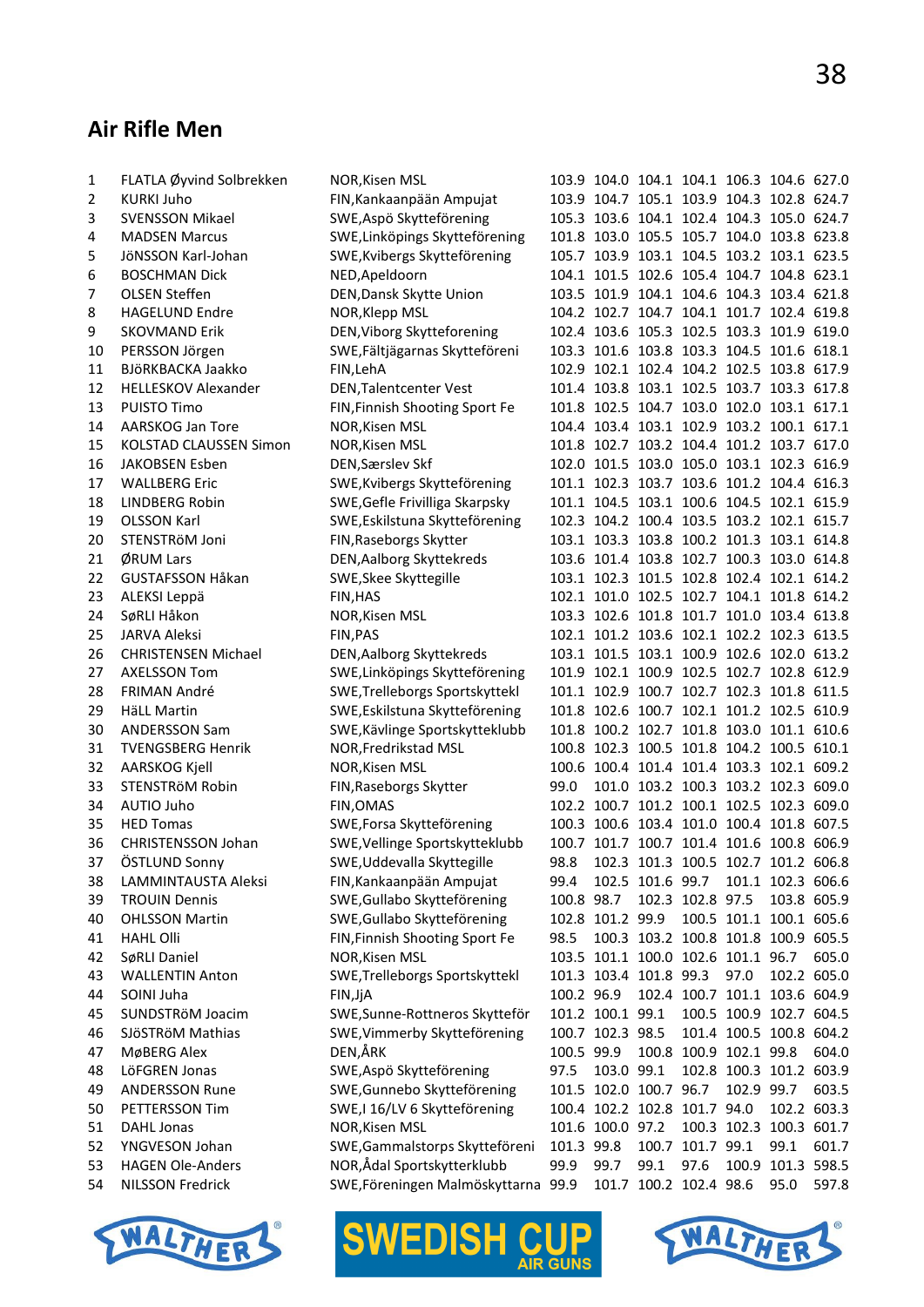| 55 | FAGERSTRöM Herman           | SWE, Ka 2 Skytteförening       | 100.4 98.8 |       | 99.7       | 100.5 | 97.7  | 97.6  | 594.7 |
|----|-----------------------------|--------------------------------|------------|-------|------------|-------|-------|-------|-------|
| 56 | ØVRUM Lars David            | <b>NOR, Kisen MSL</b>          | 96.3       | 99.9  | 103.2      | 96.6  | 99.6  | 99.0  | 594.6 |
| 57 | <b>ERIKSSON Kalle</b>       | SWE, Vellinge Sportskytteklubb | 101.2      | 99.4  | 99.9       | 95.1  | 100.0 | 98.6  | 594.2 |
| 58 | <b>SALOMONSSON Stefan</b>   | SWE, Norrköpings Skytteförenin | 98.3       | 98.2  | 98.1       | 100.4 | 99.5  | 99.4  | 593.9 |
| 59 | HOFF Johan                  | SWE, Roasjö Skytteförening     | 99.6       | 99.3  | 100.4      | 98.6  | 96.4  | 98.8  | 593.1 |
| 60 | <b>TROUIN Jonathan</b>      | SWE, Gullabo Skytteförening    | 99.0       | 98.2  | 99.8       | 98.7  | 98.6  | 98.0  | 592.3 |
| 61 | <b>ERLANDSSON Christian</b> | SWE, Sjuhäradsbygdens SSK      | 98.9       | 98.5  | 97.8       | 98.3  | 99.6  | 98.5  | 591.6 |
| 62 | <b>HAAL Marcus</b>          | SWE, Jönköpings Skyttegille    | 98.6       | 98.4  | 97.3       | 99.2  | 97.8  | 100.1 | 591.4 |
| 63 | <b>LARSSON Fredrik</b>      | SWE, Forsa Skytteförening      | 100.1      | 96.9  | 98.3       | 95.0  | 101.1 | 99.6  | 591.0 |
| 64 | LINDMARK Niklas             | SWE, By Skytteförening         | 98.7       | 100.2 | 99.6       | 94.9  | 98.2  | 98.3  | 589.9 |
| 65 | <b>KOSKELA Sami</b>         | FIN, Satakunnan Ampujat        | 99.6       | 95.2  | 100.6 97.9 |       | 99.0  | 96.3  | 588.6 |
| 66 | <b>KAIKKONEN Eemil</b>      | SWE, Kärda Skytteförening      | 97.1       | 95.7  | 102.0      | 97.0  | 97.8  | 98.6  | 588.2 |
| 67 | KRISTENSEN Jörgen           | SWE, Anderstorps Skytteförenin | 94.1       | 96.9  | 99.3       | 98.5  | 99.3  | 96.7  | 584.8 |
| 68 | <b>ELMLUND Rikard</b>       | SWE, Ka 2 Skytteförening       | 94.0       | 96.9  | 98.2       | 97.6  | 97.4  | 100.2 | 584.3 |
| 69 | <b>THULINSSON Fredrik</b>   | SWE, Össjö Skytteförening      | 94.9       | 96.0  | 96.9       | 101.1 | 95.5  | 96.2  | 580.6 |
| 70 | PETTERSSON Tomas            | SWE, Anderstorps Skytteförenin | 97.5       | 98.6  | 95.9       | 95.1  | 94.0  | 97.9  | 579.0 |
| 71 | LILJEBERG Jan               | FIN, Kyrkslätt Skf             | 96.3       | 97.5  | 93.7       | 96.6  | 97.6  | 97.1  | 578.8 |
| 72 | <b>GUSTAFSSON Mikael</b>    | SWE, Trosa-Hölebo Skytteföreni | 92.2       | 98.7  | 96.8       | 96.0  | 97.1  | 97.7  | 578.5 |
| 73 | <b>FORSMAN Mattias</b>      | SWE, Botkyrka Skytteförening   | 94.9       | 96.9  | 97.7       | 97.8  | 96.7  | 93.6  | 577.6 |
| 74 | <b>JOHANSSON Fredrik</b>    | SWE, Anderstorps Skytteförenin | 95.9       | 92.9  | 97.3       | 97.0  | 94.6  | 93.8  | 571.5 |
| 75 | ÅRMAN Martin                | SWE, Uddevalla Skyttegille     | 96.2       | 95.5  | 95.7       | 92.6  | 89.7  | 92.0  | 561.7 |
| 76 | <b>ALRIKSSON Mattias</b>    | SWE, Roasjö Skytteförening     | 90.8       | 90.7  | 94.9       | 89.3  | 92.9  | 95.3  | 553.9 |
| 77 | <b>TROUIN Thomas</b>        | SWE, Djurö Skyttesportförening | 91.9       | 93.4  | 81.4       | 92.3  | 92.1  | 94.1  | 545.2 |
| 78 | <b>BONDE John</b>           | SWE, Föreningen Malmöskyttarna | 86.7       | 83.3  | 87.7       | 87.9  | 92.4  | 81.7  | 519.7 |
|    |                             |                                |            |       |            |       |       |       |       |





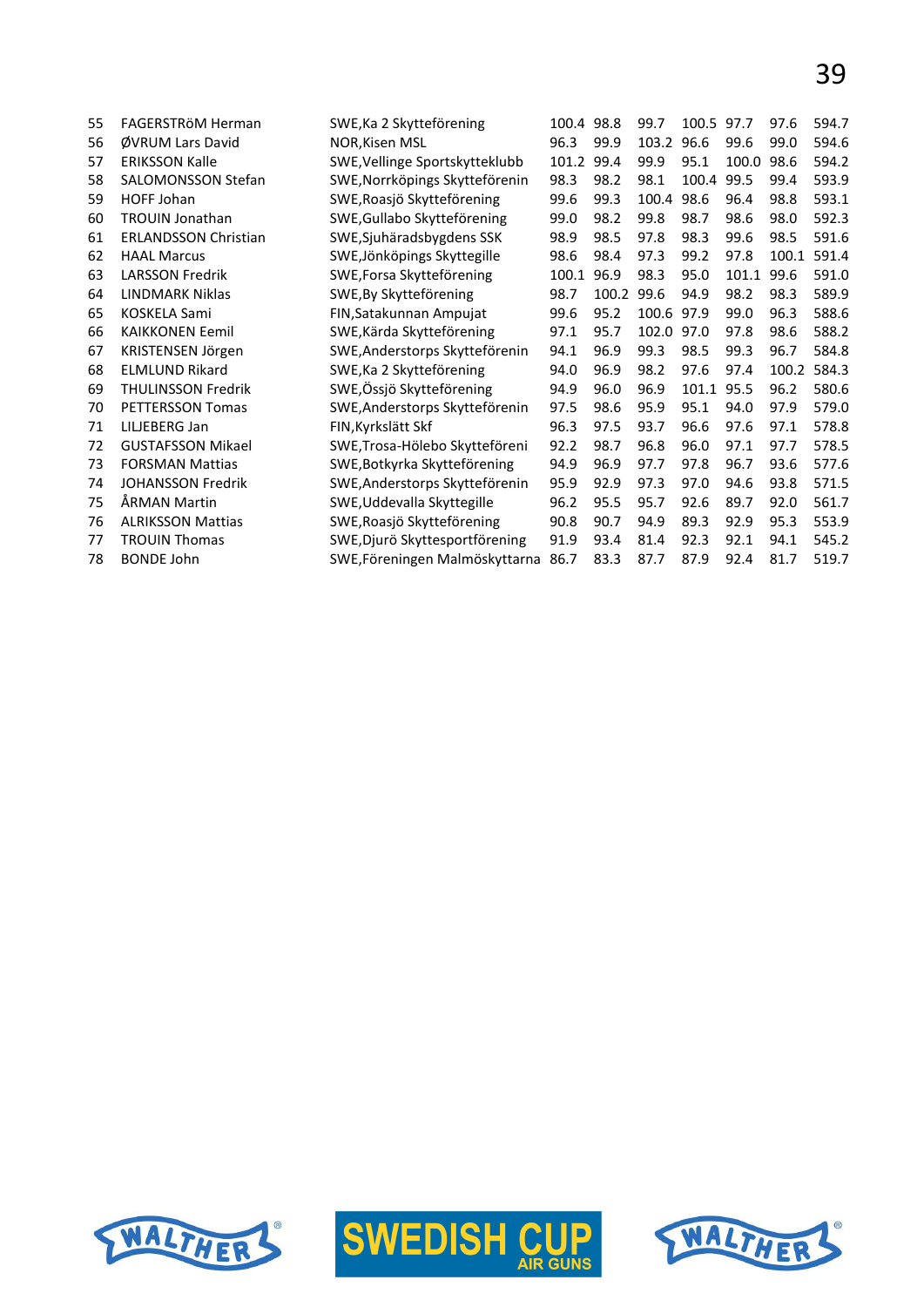# 40

#### **Final Air Rifle Women**

| 1 | <b>HELMERSON</b><br>Irené<br>SWE, Kvibergs Skytteförening    | 31.6<br>10.6<br>10.5<br>10.5 | 61.3<br>9.4<br>9.7<br>10.6   | 81.9<br>10.5<br>10.1 | 10.0<br>10.7               | 102.6 123.6 143.6 164.4 184.1<br>10.9<br>10.1 | 9.8<br>10.2  | 10.6<br>10.2 | 10.2<br>9.5 | 9.5<br>10.7 | 204.3 |
|---|--------------------------------------------------------------|------------------------------|------------------------------|----------------------|----------------------------|-----------------------------------------------|--------------|--------------|-------------|-------------|-------|
| 2 | <b>KARLSSON</b><br>Elin<br>SWE, Gullabo Skytteförening       | 31.1<br>10.4<br>10.6<br>10.1 | 61.3<br>9.5<br>9.9<br>10.8   | 82.0<br>10.3<br>10.4 | 9.5<br>9.7                 | 101.2 122.2 143.1 164.2 183.9<br>10.3<br>10.7 | 10.4<br>10.5 | 10.4<br>10.7 | 10.2<br>9.5 | 10.1<br>9.9 | 203.9 |
| 3 | <b>JOHANSSON</b><br>Lotten<br>SWE, Ramselefors Skytteförenin | 30.4<br>9.8<br>10.1<br>10.5  | 60.9<br>9.9<br>9.8<br>10.8   | 81.5<br>10.4<br>10.2 | 10.6<br>10.6               | 102.7 123.6 143.6 163.2<br>10.8<br>$10.1\,$   | 10.2<br>9.8  | 9.7<br>9.9   | 9.8<br>10.1 |             | 183.1 |
| 4 | FRILANDER-SOINI<br>Pauliina<br>FIN, PiekSA                   | 30.0<br>9.5<br>10.0<br>10.5  | 59.7<br>9.9<br>9.4<br>10.4   | 80.6<br>10.7<br>10.2 | 9.9<br>10.5                | 101.0 120.9 141.3<br>10.0<br>9.9              | 10.1<br>10.3 | 9.9<br>10.4  |             |             | 161.6 |
| 5 | PETERMANN<br>Line<br>DEN, Ribe Skyttekreds                   | 30.4<br>9.8<br>10.1<br>10.5  | 60.7<br>10.1<br>10.4<br>9.8  | 81.5<br>10.8<br>10.0 | 100.8 121.5<br>10.0<br>9.3 | 9.9<br>10.8                                   | 10.1<br>9.6  |              |             |             | 141.2 |
| 6 | HÄGGLUND<br>Maria<br>SWE, Ramselefors Skytteförenin          | 29.7<br>9.8<br>10.0<br>9.9   | 59.6<br>10.7<br>9.8<br>9.4   | 80.2<br>10.0<br>10.6 | 100.4<br>10.4<br>9.8       | 9.5<br>10.7                                   |              |              |             |             | 120.6 |
| 7 | FRANZÉN WALLBERG<br>Andrea<br>SWE, Kvibergs Skytteförening   | 29.8<br>9.8<br>10.1<br>9.9   | 60.5<br>10.5<br>10.5<br>9.7  | 80.7<br>10.6<br>9.6  | 10.0<br>9.6                |                                               |              |              |             |             | 100.3 |
| 8 | <b>BUSK</b><br>Sina<br>NOR, Kisen MSL                        | 29.9<br>9.6<br>10.5<br>9.8   | 61.1<br>10.0<br>10.7<br>10.5 | 9.3<br>9.8           |                            |                                               |              |              |             |             | 80.2  |





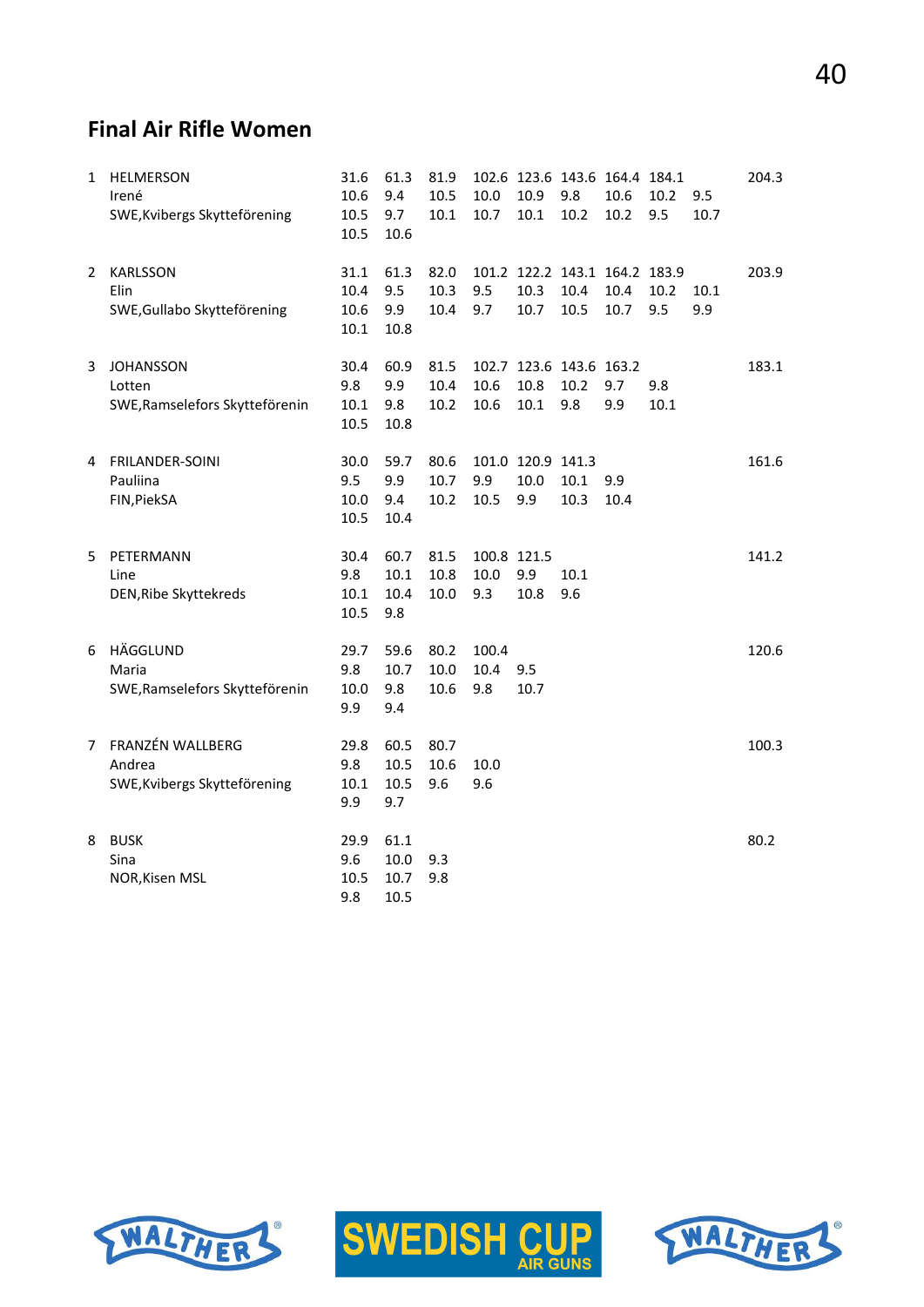#### **Air Rifle Women**

| 1        | PETERMANN Line              | DEN, Ribe Skyttekreds               |            | 102.5 104.0 105.4 102.8                     |                   |             | 414.7          |
|----------|-----------------------------|-------------------------------------|------------|---------------------------------------------|-------------------|-------------|----------------|
| 2        | <b>HELMERSSON Irené</b>     | SWE, Kvibergs Skytteförening        |            | 102.0 102.7 105.9 102.9                     |                   |             | 413.5          |
| 3        | <b>BUSK Sina</b>            | NOR, Kisen MSL                      |            | 102.4 103.4 103.1 104.4                     |                   |             | 413.3          |
| 4        | HäGGLUND Maria              | SWE, Ramselefors Skytteförenin      |            | 103.2 103.6 101.9 103.6                     |                   |             | 412.3          |
| 5        | FRANZÉN WALLBERG Andrea     | SWE, Kvibergs Skytteförening        |            | 103.6 102.3 102.6 103.7                     |                   |             | 412.2          |
| 6        | <b>KARLSSON Elin</b>        | SWE, Gullabo Skytteförening         |            | 103.3 103.6 102.6 102.6                     |                   |             | 412.1          |
| 7        | FRILANDER-SOINI Pauliina    | FIN, PiekSA                         |            | 101.7 105.4 102.3 102.7                     |                   |             | 412.1          |
| 8        | <b>JOHANSSON Lotten</b>     | SWE, Ramselefors Skytteförenin      |            | 104.2 101.9 101.5 103.0                     |                   |             | 410.6          |
| 9        | <b>STEHN Mimmi</b>          | SWE, Christianstads Skyttesäll      |            | 103.1 103.1 101.4 102.8                     |                   |             | 410.4          |
| 10       | <b>GUIGNARD Silvia</b>      | SUI,SG Zürich                       |            | 104.9 100.9 101.2 103.2                     |                   |             | 410.2          |
| 11       | <b>FAGERSTRÖM Emelie</b>    | SWE, Ka 2 Skytteförening            |            | 103.2 102.2 102.3 102.5                     |                   |             | 410.2          |
| 12       | <b>WICK Andrea</b>          | NOR, Kisen MSL                      |            | 101.6 102.2 103.9 102.5                     |                   |             | 410.2          |
| 13       | MæNG Rikke                  | DEN, Talentcenter Vest              |            | 102.6 103.4 101.2 102.3                     |                   |             | 409.5          |
| 14       | <b>STEFFENSEN Astrid</b>    | DEN, Dansk Skytte Union             |            | 101.7 102.8 100.8 103.9                     |                   |             | 409.2          |
| 15       | <b>LANDIS Martina</b>       | SUI,SG Zürich                       |            | 103.3 104.9 102.5 98.5                      |                   |             | 409.2          |
| 16       | <b>SCHLOTTERBECK Yvonne</b> | GER, Feinwerkbau                    |            | 100.7 102.8 102.4 103.0                     |                   |             | 408.9          |
| 17       | <b>HALLéN Emelie</b>        | SWE, Trosa-Hölebo Skytteföreni      |            | 102.3 101.7 103.4 100.9                     |                   |             | 408.3          |
| 18       | <b>ANNIKA Sihvonen</b>      | FIN, SMAS                           |            | 103.5 102.3 101.9 100.5                     |                   |             | 408.2          |
| 19       | ARVIDSSON Michaela          | SWE, Skillingaryds Ungdomsskyt      | 98.5       |                                             | 104.7 102.5 102.5 |             | 408.2          |
| 20       | <b>HANSEN Karoline</b>      | NOR, Meråker IR                     |            | 101.5 103.8 102.0 100.5                     |                   |             | 407.8          |
| 21       | DRAMSTAD Siw Anita          | NOR, NTG Lillehammer                |            | 101.6 101.6 103.5 101.1                     |                   |             | 407.8          |
| 22       | <b>JOHANSSON Emma</b>       | SWE, Jönköpings Skyttegille         |            | 101.2 101.7 103.1 101.6                     |                   |             | 407.6          |
| 23       | NORDAHL May Elisabeth       | NOR, Nordstrand sportsskyttere      |            | 100.5 102.2 103.0 101.9                     |                   |             | 407.6          |
| 24       | <b>BLOM Karin</b>           | SWE, Jönköpings Skyttegille         |            | 100.1 102.9 104.2 100.4                     |                   |             | 407.6          |
| 25       | LINDBERG Cecilia            | SWE, Aspö Skytteförening            |            | 101.1 100.9 103.3 102.3                     |                   |             | 407.6          |
| 26       | PARVIAINEN Riikka           | FIN, SMAS                           |            | 101.6 103.0 102.7 100.1                     |                   |             | 407.4          |
| 27       | <b>HENRIKSEN Diana</b>      | DEN, Dansk Skytte Union             |            | 100.0 102.9 102.4 101.9                     |                   |             | 407.2          |
| 28       | <b>JANNESSON Marie</b>      | SWE, Össjö Skytteförening           |            | 102.9 102.6 101.5 99.7                      |                   |             | 406.7          |
| 29       | PITKäNEN Hanna              | FIN, Turun Seudan Ampujat           |            | 102.1 101.6 101.0 101.6                     |                   |             | 406.3          |
| 30       | <b>KARLSSON Jessica</b>     | SWE, Mjölby Ungdomsskyttefören 99.2 |            |                                             | 100.8 102.4 103.7 |             | 406.1          |
| 31       |                             | SWE, Ununge Skytteförening          |            | 104.4 102.1 99.0                            |                   | 100.6       | 406.1          |
|          | HEMTMAN JOHANSSON Cecilia   |                                     |            |                                             |                   |             |                |
| 32<br>33 | ROSANDER Zandra             | SWE, Anderstorps Skytteförenin      |            | 100.5 100.4 101.4 103.7<br>101.3 101.3 99.8 |                   | 103.5       | 406.0<br>405.9 |
|          | JöNSSON Fredrika            | SWE, Kvibergs Skytteförening        |            |                                             |                   |             |                |
| 34       | GöRANSSON Emma              | SWE, Skoga-Ekshärads Skytteför      | 102.6 99.7 |                                             | 100.5 103.1       |             | 405.9          |
| 35       | ÅKESSON Sofia               | SWE, Åkarps Sportskyttar            |            | 101.5 100.8 103.1 100.3                     |                   |             | 405.7          |
| 36       | <b>LUND Katrine</b>         | NOR, Numedal Sportskytterlag        |            | 101.1 100.6 101.2 102.4                     |                   |             | 405.3          |
| 37       | LEPPäNEN Jenni              | FIN, Vakka-Suomen Ampujat           |            | 101.3 102.3 98.0                            |                   | 103.4       | 405.0          |
| 38       | YLI-KIIKKA Marjo            | FIN, FIN national team              | 99.7       |                                             | 100.7 101.3 102.8 |             | 404.5          |
| 39       | <b>DUFVELIN Erika</b>       | FIN, Kyrkslätt Skf                  | 101.3 99.5 |                                             | 101.1 102.2       |             | 404.1          |
| 40       | <b>BENGTSSON Malin</b>      | SWE, Gullabo Skytteförening         |            | 102.4 101.8 100.2 99.2                      |                   |             | 403.6          |
| 41       | <b>BERGLUND Sara</b>        | SWE, Borås Luftgevärsklubb          |            | 100.6 101.3 99.8                            |                   | 101.8       | 403.5          |
| 42       | PERSSON Lina                | SWE, Skoga-Ekshärads Skytteför      |            | 100.4 101.1 100.1 101.6                     |                   |             | 403.2          |
| 43       | <b>FAGERLUND Sabina</b>     | SWE, Söraby Skytteförening          | 101.6 97.8 |                                             | 99.4              | 104.2       | 403.0          |
| 44       | BISSø Nanna                 | DEN,ÅRK                             | 97.3       |                                             | 100.8 103.3 101.6 |             | 403.0          |
| 45       | <b>GUGGENHEIM Marsha</b>    | SUI,SG Zürich                       | 100.4 99.4 |                                             |                   | 100.5 102.4 | 402.7          |
| 46       | LåNGSTRöM Katarina          | FIN, Kyrkslätt Skf                  |            | 102.4 100.1 101.8 97.9                      |                   |             | 402.2          |
| 47       | <b>HANSSON Sara</b>         | SWE, Eslövs Skyttegille             | 103.9 97.9 |                                             | 98.7              | 101.1       | 401.6          |
| 48       | <b>BERGLUND Lisa</b>        | SWE, Borås Luftgevärsklubb          |            | 100.8 100.5 99.6                            |                   | 100.5       | 401.4          |
| 49       | <b>HOFBERG Linnéa</b>       | SWE, Heby Skytteförening            |            | 101.4 100.1 102.5 97.1                      |                   |             | 401.1          |
| 50       | <b>NORMANN Anna</b>         | SWE, I 16/LV 6 Skytteförening       | 100.4 99.9 |                                             |                   | 100.1 100.0 | 400.4          |
| 51       | LARSSON Linn                | SWE, Gullabo Skytteförening         | 100.8 98.1 |                                             |                   | 100.7 100.5 | 400.1          |
| 52       | <b>JOHANSSON Fanny</b>      | SWE, Kvibergs Skytteförening        | 99.8       | 102.4 98.6                                  |                   | 98.7        | 399.5          |
| 53       | MåNSSON Emma                | SWE, Aspö Skytteförening            | 101.1 98.3 |                                             | 100.4 99.3        |             | 399.1          |
| 54       | <b>ULBERGET Marte</b>       | NOR, Kisen MSL                      | 97.3       | 101.1 99.2                                  |                   | 100.9       | 398.5          |



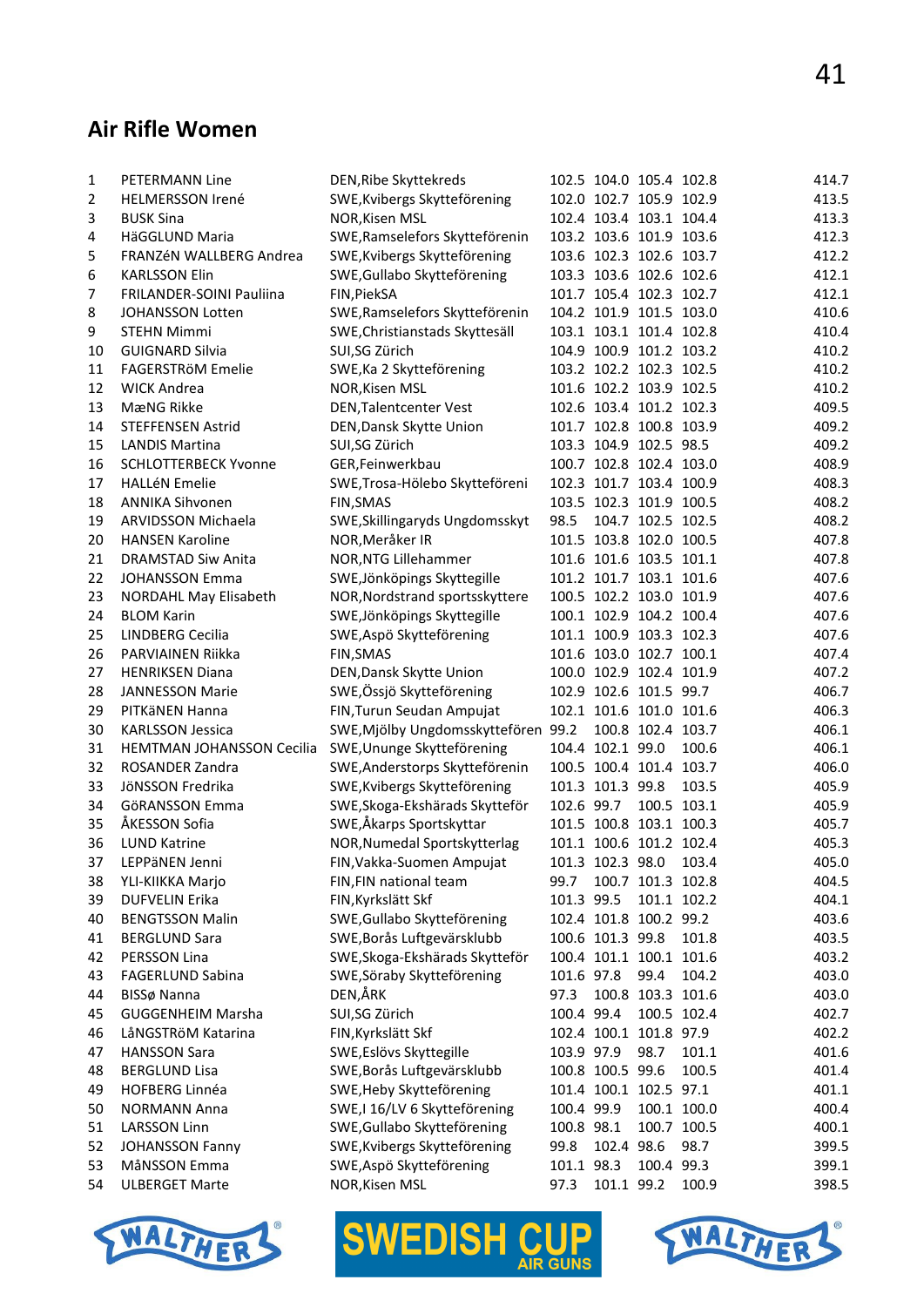| OIKARINEN Marika             | FIN, KoiLA                     | 99.4  | 97.1 |      | 100.9          | 397.8                   |
|------------------------------|--------------------------------|-------|------|------|----------------|-------------------------|
| LILJEBERG Petra              | FIN, Kyrkslätt Skf             | 98.7  | 99.2 | 96.8 | 102.5          | 397.2                   |
| SKåRNER Amanda               | SWE, Aspö Skytteförening       | 101.1 | 99.9 | 98.3 | 97.2           | 396.5                   |
| <b>GUSTAFSSON Eva-Lotta</b>  | SWE, 16/LV 6 Skytteförening    | 98.2  | 98.3 |      | 98.6           | 395.1                   |
| <b>MORTENSEN Siri</b>        | <b>NOR, Kisen MSL</b>          | 97.8  |      | 99.4 | 96.1           | 393.5                   |
| <b>ERICSSON Susanne</b>      | SWE, Kvibergs Skytteförening   | 98.6  | 98.7 | 99.3 | 96.6           | 393.2                   |
| HEDSTRÖM Ingrid              | SWE, Mjölby Ungdomsskyttefören | 98.5  | 97.6 | 98.9 | 98.1           | 393.1                   |
| ANDERSSON Åsa                | SWE, Össjö Skytteförening      | 95.6  |      | 99.7 | 94.6           | 392.9                   |
| <b>ZLIOBAITE Indre</b>       | FIN, Esbo skytteförening       | 96.2  | 97.3 | 97.9 | 99.9           | 391.3                   |
| NILSSON Sarah                | SWE, Ystads Skyttegille        | 97.2  | 97.7 | 98.6 | 97.8           | 391.3                   |
| LINDAHL Emelie               | SWE, Föreningen Malmöskyttarna | 96.4  | 98.2 |      | 95.5           | 390.9                   |
| <b>MIEBACH Sara</b>          | SWE, I 16/LV 6 Skytteförening  | 95.1  | 95.7 | 99.5 | 99.1           | 389.4                   |
| SIMMERSTRÖM Tina             | SWE, Uddevalla Skyttegille     | 97.8  | 95.2 | 95.2 | 98.4           | 386.6                   |
| RAMSING Lolo                 | SWE, Kvibergs Skytteförening   | 93.1  | 98.0 | 94.8 | 98.6           | 384.5                   |
| LIEWENDAHL Elin              | FIN,Ålands Ssf                 | 94.4  | 96.9 | 94.5 | 98.4           | 384.2                   |
| <b>JOHANSSON AnnChristin</b> | SWE, Anderstorps Skytteförenin | 97.4  | 95.8 | 93.6 | 95.0           | 381.8                   |
| <b>GULLBERG Johanna</b>      | SWE, Anderstorps Skytteförenin | 92.7  | 93.9 | 96.3 | 97.3           | 380.2                   |
| <b>NORDAHL Beth</b>          | NOR, Nordstrand sportsskyttere | 93.3  | 93.1 | 91.3 | 93.1           | 370.8                   |
|                              |                                |       |      |      | 100.2<br>103.0 | 100.4<br>100.0<br>100.8 |





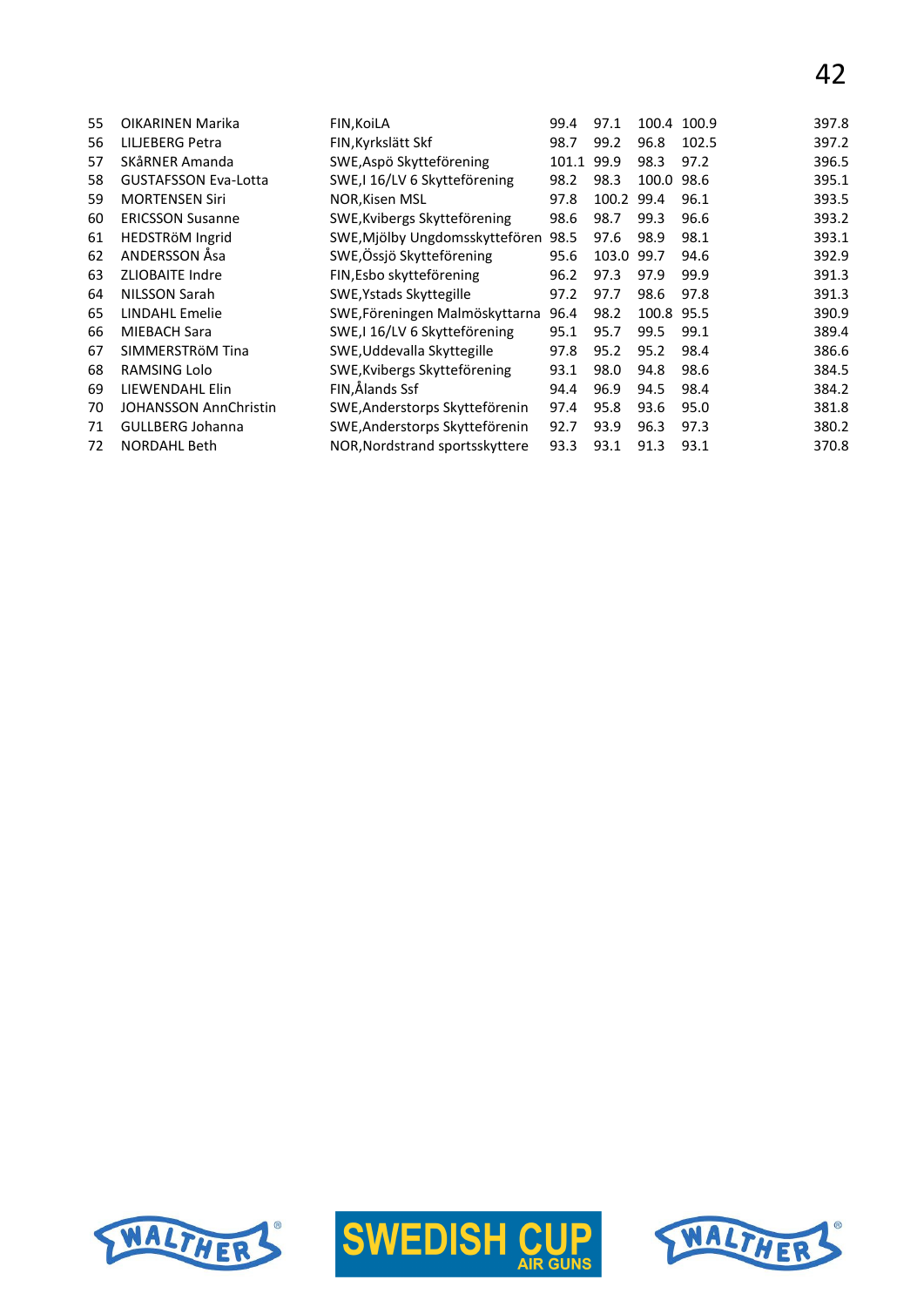# **Final Air Rifle Junior Men**

| $\mathbf{1}$   | <b>KARLSEN</b><br>Benjamin Tingsrud<br>NOR, Kisen MSL | 30.3<br>9.3<br>10.7<br>10.3  | 60.2<br>9.9<br>10.1<br>9.9   | 80.5<br>10.3<br>10.0 | $10.1\,$<br>10.4     | 9.9<br>10.8                 | 10.0<br>10.3                           | 101.0 121.7 142.0 162.6 183.5<br>10.5<br>10.1 | 10.5<br>10.4 | 10.1<br>10.1 | 203.7 |
|----------------|-------------------------------------------------------|------------------------------|------------------------------|----------------------|----------------------|-----------------------------|----------------------------------------|-----------------------------------------------|--------------|--------------|-------|
| 2              | <b>BJØRNSTAD</b><br>Magnus<br>NOR, Elverum Rifleklubb | 32.1<br>10.7<br>10.8<br>10.6 | 62.5<br>9.8<br>10.5<br>10.1  | 83.2<br>10.2<br>10.5 | 9.6<br>10.4          | 9.9<br>10.6                 | 9.5<br>10.5                            | 103.2 123.7 143.7 162.8 183.1<br>9.6<br>9.5   | 10.2<br>10.1 | 10.0<br>10.0 | 203.1 |
| $\overline{3}$ | LÅNGSTRÖM<br>Sebastian<br>FIN, Kyrkslätt Skf          | 31.0<br>10.0<br>10.9<br>10.1 | 62.1<br>10.6<br>10.3<br>10.2 | 82.2<br>10.4<br>9.7  | 9.7<br>10.5          | 10.5<br>10.0                | 102.4 122.9 142.9 163.6<br>9.7<br>10.3 | 10.4<br>10.3                                  | 8.1<br>9.7   |              | 181.4 |
| 4              | <b>THOMSEN</b><br>Kristian<br>DEN, Dansk Skytte Union | 28.5<br>9.6<br>8.8<br>10.1   | 58.8<br>10.4<br>9.8<br>10.1  | 78.7<br>10.0<br>9.9  | 99.3<br>10.2<br>10.4 | 119.7 139.5<br>10.2<br>10.2 | 9.6<br>10.2                            | 10.4<br>10.2                                  |              |              | 160.1 |
| 5.             | LARSEN<br>Henrik<br>NOR, NTG Kongsvinger              | 30.0<br>9.9<br>9.9<br>10.2   | 58.2<br>9.9<br>8.0<br>10.3   | 79.5<br>10.9<br>10.4 | 99.8<br>10.3<br>10.0 | 119.5<br>10.0<br>9.7        | 10.2<br>9.8                            |                                               |              |              | 139.5 |
| 6              | BJÄREHÄLL<br>Emil<br>SWE, I 16/LV 6 Skytteförening    | 29.6<br>10.0<br>9.8<br>9.8   | 56.8<br>7.5<br>10.0<br>9.7   | 78.2<br>10.5<br>10.9 | 98.0<br>10.7<br>9.1  | 9.6<br>10.4                 |                                        |                                               |              |              | 118.0 |
| $\overline{7}$ | SUNDQVIST<br>Erik<br>SWE, Berga Ungdomsskytteföreni   | 28.6<br>9.9<br>9.2<br>9.5    | 56.6<br>10.0<br>9.1<br>8.9   | 76.8<br>10.9<br>9.3  | 10.3<br>10.2         |                             |                                        |                                               |              |              | 97.3  |
| 8              | <b>JERLSTRÖM</b><br>Timmy<br>SWE,Åkarps Sportskyttar  | 28.1<br>9.6<br>9.8<br>8.7    | 58.5<br>9.4<br>10.8<br>10.2  | 9.3<br>8.7           |                      |                             |                                        |                                               |              |              | 76.5  |





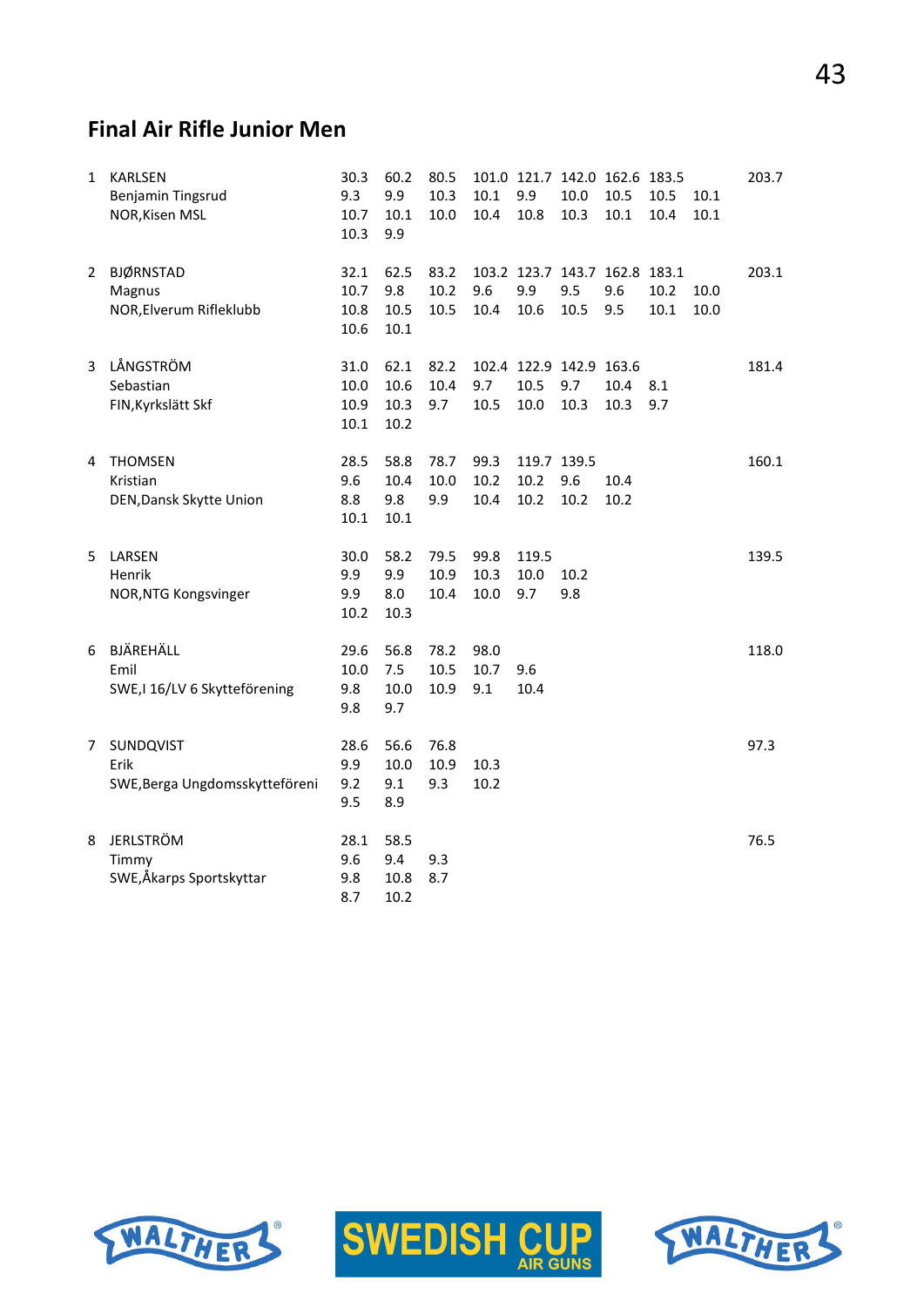# **Air Rifle Junior Men**

| 1        | <b>BJøRNSTAD Magnus</b>                          | NOR, Elverum Rifleklubb           |            | 104.2 103.8 100.6 101.7 104.5 103.0 617.8 |                  |                  |                               |                   |       |
|----------|--------------------------------------------------|-----------------------------------|------------|-------------------------------------------|------------------|------------------|-------------------------------|-------------------|-------|
| 2        | LåNGSTRöM Sebastian                              | FIN, Kyrkslätt Skf                |            | 101.2 104.0 103.7 103.0 102.8 102.2 616.9 |                  |                  |                               |                   |       |
| 3        | <b>KARLSEN Benjamin Tingsrud</b>                 | NOR, Kisen MSL                    |            | 103.8 103.3 101.1 100.0 103.1 101.8 613.1 |                  |                  |                               |                   |       |
| 4        | <b>THOMSEN Kristian</b>                          | DEN, Dansk Skytte Union           |            | 102.7 102.6 101.2 101.1 102.0 103.1 612.7 |                  |                  |                               |                   |       |
| 5        | <b>SUNDQVIST Erik</b>                            | SWE, Berga Ungdomsskytteföreni    |            | 102.9 100.5 102.3 102.2 99.7              |                  |                  |                               | 103.2 610.8       |       |
| 6        | <b>BJäREHäLL Emil</b>                            | SWE,I 16/LV 6 Skytteförening      |            | 101.7 102.6 102.0 101.8 101.3 101.4 610.8 |                  |                  |                               |                   |       |
| 7        | JERLSTRÖM Timmy                                  | SWE,Åkarps Sportskyttar           |            | 102.8 101.8 101.9 102.6 102.1 97.9        |                  |                  |                               |                   | 609.1 |
| 8        | <b>LARSEN Henrik</b>                             | NOR, NTG Kongsvinger              |            | 102.0 103.2 99.7                          |                  | 99.5             |                               | 101.7 102.9 609.0 |       |
| 9        | <b>HANSEN Mads</b>                               | DEN, Dansk Skytte Union           |            | 101.5 100.4 100.8 103.2 104.5 98.0        |                  |                  |                               |                   | 608.4 |
| 10       | <b>FRIMAN Cristian</b>                           | FIN, Esbo skytteförening          |            | 103.6 100.6 100.0 102.7 99.8              |                  |                  |                               | 100.4 607.1       |       |
| 11       | <b>JOHANSSON Saul</b>                            | SWE, Ramselefors Skytteförenin    |            | 100.3 101.7 102.0 100.0 102.7 100.1 606.8 |                  |                  |                               |                   |       |
| 12       | MäKELä Niklas                                    | FIN, NoSA                         |            | 100.3 100.0 99.1                          |                  |                  | 101.9 101.9 102.7 605.9       |                   |       |
| 13       | <b>ARNSETH Kristian</b>                          | NOR, Krapfoss SSL                 |            | 101.3 101.1 99.5                          |                  |                  | 101.4 100.8 101.0 605.1       |                   |       |
| 14       | <b>WALLBERG Daniel</b>                           | SWE, Loos Skytteförening          |            | 100.2 102.4 96.8                          |                  |                  | 103.0 101.6 101.0 605.0       |                   |       |
| 15       | JOHANSSON Albin                                  | SWE, Lekvattnet-Torsby Skyttef    |            | 100.9 100.3 101.9 99.2                    |                  |                  |                               | 101.5 100.5 604.3 |       |
| 16       | ALEXANDERSSON Albin                              | SWE, Gullabo Skytteförening       | 100.2 99.8 |                                           |                  | 102.2 101.0 99.4 |                               | 101.6 604.2       |       |
| 17       | WäSSMAN Ludwig                                   | SWE, Björksta Ungdomsskytteför    | 102.1 99.7 |                                           | 100.4 96.4       |                  |                               | 102.8 101.3 602.7 |       |
|          | <b>CHRISTENSSON Andreas</b>                      | SWE, Vellinge Sportskytteklubb    | 97.7       | 99.6                                      | 99.5             |                  | 101.2 100.7 103.7 602.4       |                   |       |
| 18<br>19 | PETTERSSON Mattias                               |                                   | 99.8       | 100.8 99.5                                |                  | 99.5             |                               | 101.1 100.2 600.9 |       |
|          |                                                  | SWE, Ingelstad Skytteklubb        |            |                                           |                  | 100.5 96.4       |                               |                   |       |
| 20       | EFRAIMSSON Christoffer                           | SWE, Malung Skyttegille           | 103.5 97.1 |                                           | 99.3             |                  |                               | 103.9 600.7       |       |
| 21       | <b>NORUP BERTELSEN Casper</b>                    | DEN, Talentcenter Vest            | 98.7       |                                           | 102.0 100.2 99.6 |                  | 99.3                          | 100.5 600.3       |       |
| 22       | <b>JOGMARK Mattias</b>                           | SWE, Eslövs Skyttegille           | 98.0       |                                           |                  |                  | 100.6 101.5 100.1 100.0       | 100.0 600.2       |       |
| 23       | <b>KARLSSON Joar</b>                             | SWE, Söderala Allmänna Idrotts    | 99.3       | 100.6 99.1                                |                  | 100.5 99.2       |                               | 101.3 600.0       |       |
| 24       | <b>MAGNOR Samuel</b>                             | SWE, Eda Skyttegille              | 100.1      | 100.8 99.0                                |                  |                  | 100.4 100.5 98.8              |                   | 599.6 |
| 25       | JÖNSSON PETTERSSON Johan                         | SWE, Sjuhäradsbygdens SSK         | 99.6       | 101.3 99.5                                |                  | 99.6             | 98.5                          | 101.0 599.5       |       |
| 26       | SöDERLUND Emanuel                                | SWE, Kristinehamns Skyttefören    | 100.2 97.4 |                                           | 99.1             | 99.9             | 99.9                          | 102.8 599.3       |       |
| 27       | VARJO Mika                                       | FIN, Finnish Shooting Sport Fe    | 99.1       |                                           | 100.1 101.3 97.8 |                  | 101.3                         | 99.6              | 599.2 |
| 28       | <b>ERIKSSON Oscar</b>                            | SWE, Stenkumla Skyttegille        | 98.4       | 99.8                                      | 98.5             | 99.8             | 99.8                          | 102.4 598.7       |       |
| 29       | LåNG Jone                                        | FIN, Kankaanpään Ampujat          | 98.8       | 100.9                                     |                  | 100.8 100.5 99.2 |                               | 98.4              | 598.6 |
| 30       | <b>HOLMGAARD NISSEN Jens</b>                     | DEN, Dansk Skytte Union           | 100.9      | 97.9                                      | 100.6 96.0       |                  |                               | 102.2 101.0 598.6 |       |
| 31       | <b>JOHANSSON Mikael</b>                          | SWE, Sjuhäradsbygdens SSK         | 99.6       | 96.9                                      |                  |                  | 101.1 100.3 100.0 100.1 598.0 |                   |       |
| 32       | <b>SOLBERG Erling</b>                            | NOR, NTG Kongsvinger              | 101.3 97.7 |                                           |                  | 101.9 100.5 97.3 |                               | 99.1              | 597.8 |
| 33       | WäSSMAN Oscar                                    | SWE, Björksta Ungdomsskytteför    | 97.9       | 99.8                                      | 99.5             | 98.9             |                               | 101.5 100.2 597.8 |       |
| 34       | ÅSHEIM Thomas                                    | NOR, Meråker IR                   | 97.7       | 96.9                                      | 99.6             |                  | 102.8 102.7 96.9              |                   | 596.6 |
| 35       | <b>NAGYSSON Andreas</b>                          | SWE, Sjuhäradsbygdens SSK         | 100.5      | 100.6 95.4                                |                  | 98.0             | 102.3 99.8                    |                   | 596.6 |
| 36       | PEDERSEN Birger                                  | NOR, NTG Kongsvinger              | 98.7       | 97.4                                      |                  | 101.1 100.2 99.0 |                               | 99.5              | 595.9 |
| 37       | <b>MAGNUSSON Johannes</b>                        | SWE,Ålems Skytteförening          | 100.4 99.1 |                                           | 101.9 98.3       |                  | 94.0                          | 99.0              | 592.7 |
| 38       | <b>KOSKELA Riku</b>                              | FIN, Satakunnan Ampujat           | 98.6       | 97.6                                      | 99.9             | 98.3             | 99.3                          | 98.8              | 592.5 |
| 39       | LAUMANN SøNDERGAARD Claus DEN, Talentcenter Vest |                                   | 98.9       | 99.0                                      | 98.4             | 99.7             | 98.2                          | 98.2              | 592.4 |
| 40       | JACOBSSON Oscar                                  | SWE, Ramselefors Skytteförenin    | 97.9       | 99.3                                      | 97.8             | 97.9             | 98.9                          | 99.5              | 591.3 |
| 41       | PIIPPONEN Mika                                   | FIN, Finnish Shooting Sport Fe    | 98.8       | 93.4                                      | 98.2             | 99.5             | 100.2                         | 101.0 591.1       |       |
| 42       | <b>DANIELSSON Erik</b>                           | SWE, Ludvika Skytteförening       | 98.6       | 97.6                                      | 99.5             | 99.4             | 95.4                          | 100.4 590.9       |       |
| 43       | ASPLUND Jacob                                    | SWE, Linköpings Skytteförening    | 96.5       | 98.3                                      | 98.2             | 99.4             | 99.6                          | 98.7              | 590.7 |
| 44       | HäGGLUND Emil                                    | SWE, Ludvika Skytteförening       | 97.4       | 99.8                                      | 97.8             | 97.8             | 98.4                          | 99.4              | 590.6 |
| 45       | KRISTENSEN Nickolai Malte                        | <b>DEN, Talentcenter Ballerup</b> | 99.4       | 98.3                                      | 97.4             | 96.8             | 100.3 97.9                    |                   | 590.1 |
| 46       | KATAJAMAA Juho                                   | FIN, NoSA                         | 96.7       | 96.5                                      | 97.3             | 97.2             |                               | 101.0 100.5 589.2 |       |
| 47       | LUNDELL Mikael                                   | SWE, Rasbo Skytteförening         | 96.4       | 99.5                                      | 96.2             | 96.8             | 99.6                          | 100.6 589.1       |       |
| 48       | <b>KLEMMEDSSON Oscar</b>                         | SWE, Christianstads Skyttesäll    | 98.7       | 98.8                                      | 97.2             | 98.4             | 94.1                          | 101.6 588.8       |       |
| 49       | <b>FAUERBY PEDERSEN Matias</b>                   | DEN, Talentcenter Vest            | 98.2       | 95.7                                      | 97.8             | 99.7             | 97.7                          | 99.4              | 588.5 |
| 50       | GäFVERT Felix                                    | SWE, Fagersta Ungdomsskytteför    | 99.8       | 94.1                                      | 97.4             | 98.5             | 98.8                          | 99.7              | 588.3 |
| 51       | FRIMAN Björn                                     | FIN, Esbo skytteförening          | 100.4 97.1 |                                           | 95.7             | 96.9             | 101.2 96.9                    |                   | 588.2 |
| 52       | <b>BERGSTRAND Fredrik</b>                        | SWE, Ludvika Skytteförening       | 98.7       | 98.5                                      | 96.0             | 102.5 96.1       |                               | 94.4              | 586.2 |
| 53       | PEDERSEN Kasper                                  | <b>DEN, Talentcenter Ballerup</b> | 96.1       | 99.8                                      | 100.9 96.9       |                  | 97.9                          | 93.3              | 584.9 |
| 54       | <b>VOLCK HYBHOLT Thobias</b>                     | DEN, Talentcenter Vest            | 96.7       | 97.1                                      | 99.2             | 96.2             | 100.7 94.6                    |                   | 584.5 |
|          |                                                  |                                   |            |                                           |                  |                  |                               |                   |       |



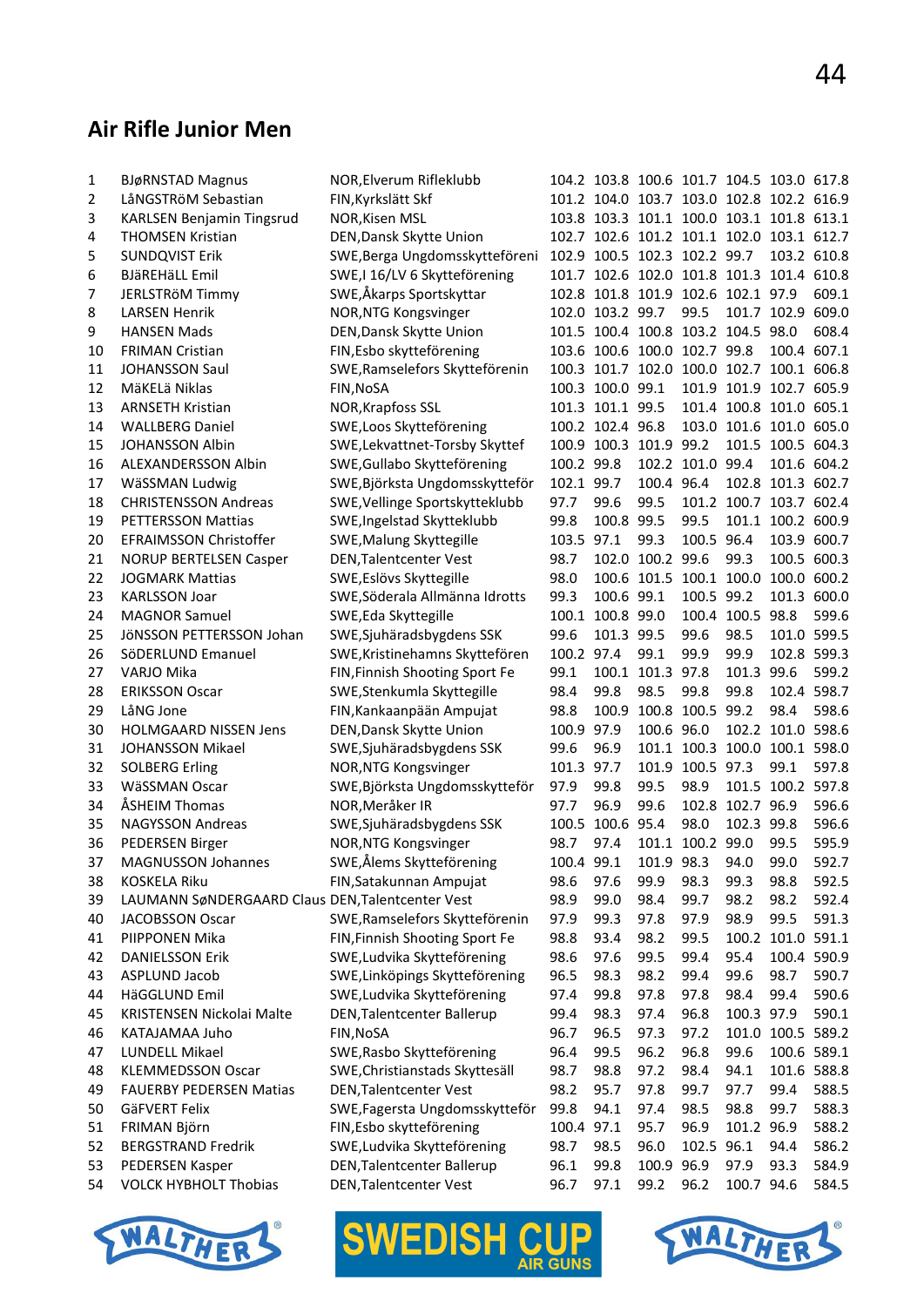| 55 | <b>MYHRE Simen</b>            | NOR, NTG Lillehammer           | 101.1 95.3 |       | 97.2 | 97.5  | 100.3 92.6 |       | 584.0 |
|----|-------------------------------|--------------------------------|------------|-------|------|-------|------------|-------|-------|
| 56 | <b>JOHANSSON Eddie</b>        | SWE, Värnamo Skytteförening    | 93.2       | 96.4  | 99.7 | 97.1  | 99.5       | 96.9  | 582.8 |
| 57 | LåNG Jimi                     | FIN, Kankaanpään Ampujat       | 98.9       | 99.1  | 98.1 | 98.9  | 96.7       | 91.0  | 582.7 |
| 58 | <b>WESTBERG Kevin</b>         | SWE, Söderala Allmänna Idrotts | 97.5       | 100.0 | 99.4 | 98.1  | 92.1       | 95.5  | 582.6 |
| 59 | <b>HEISKANEN Sami</b>         | FIN, Finnish Shooting Sport Fe | 98.9       | 97.0  | 97.6 | 95.3  | 98.4       | 95.2  | 582.4 |
| 60 | CEDERLÖW Jonatan              | SWE, Ramsjö Skytteförening     | 99.0       | 96.2  | 95.6 | 94.7  | 97.8       | 98.5  | 581.8 |
| 61 | PALM Karl                     | SWE, Mjölby Ungdomsskyttefören | 94.9       | 98.1  | 98.4 | 95.1  | 98.6       | 96.1  | 581.2 |
| 62 | FERDING Joanthan              | SWE, Aspö Skytteförening       | 97.1       | 92.4  | 97.5 | 100.2 | 97.2       | 96.3  | 580.7 |
| 63 | POHJOISAHO Roope              | FIN, Finnish Shooting Sport Fe | 96.3       | 96.2  | 99.3 | 94.9  | 93.7       | 99.5  | 579.9 |
| 64 | <b>JOGMARK Niklas</b>         | SWE, Eslövs Skyttegille        | 93.7       | 97.2  | 96.7 | 96.1  | 98.0       | 97.8  | 579.5 |
| 65 | <b>JOHANSEN Nils Kristian</b> | NOR, NTG Lillehammer           | 90.3       | 95.7  | 95.8 | 98.1  | 97.5       | 101.0 | 578.4 |
| 66 | <b>TOLLSTERN Simon</b>        | SWE, Söraby Skytteförening     | 93.9       | 96.4  | 97.3 | 99.3  | 96.7       | 92.8  | 576.4 |
| 67 | <b>OLSEN Henrik Johan</b>     | NOR, Krapfoss SSL              | 98.0       | 96.1  | 93.5 | 96.8  | 96.2       | 95.4  | 576.0 |
| 68 | <b>KLEMMEDSSON Viktor</b>     | SWE, Christianstads Skyttesäll | 94.5       | 98.8  | 93.6 | 99.8  | 97.6       | 91.5  | 575.8 |
| 69 | <b>BILLINGTON Fredrik</b>     | NOR, Krapfoss SSL              | 96.5       | 96.1  | 98.2 | 92.3  | 95.1       | 95.1  | 573.3 |
| 70 | KøHL Christian                | NOR, NTG Kongsvinger           | 95.2       | 94.0  | 94.2 | 95.7  | 101.1 92.2 |       | 572.4 |
| 71 | <b>KRONBERG Martin</b>        | SWE, Filipstads Skyttegille    | 95.5       | 92.1  | 93.0 | 94.9  | 101.0 94.0 |       | 570.5 |
| 72 | JOHNSEN Mikael                | NOR, Krapfoss SSL              | 92.9       | 94.4  | 95.8 | 93.3  | 96.8       | 96.3  | 569.5 |
| 73 | <b>ERIKSSON HEIGE Viktor</b>  | SWE, Anderstorps Skytteförenin | 94.3       | 96.6  | 97.7 | 89.7  | 93.9       | 93.7  | 565.9 |
| 74 | <b>TOLLSTERN Adam</b>         | SWE, Söraby Skytteförening     | 93.8       | 97.7  | 93.1 | 92.4  | 91.9       | 95.4  | 564.3 |
| 75 | <b>GRAHN David</b>            | SWE, Aspö Skytteförening       | 97.5       | 90.1  | 95.3 | 91.7  | 95.6       | 93.7  | 563.9 |
| 76 | <b>HANSKI Mathias</b>         | NOR, Krapfoss SSL              | 94.8       | 91.2  | 95.3 | 96.2  | 92.2       | 93.8  | 563.5 |
| 77 | LANGBAKK Sebastian            | NOR, NTG Kongsvinger           | 88.1       | 92.2  | 94.4 | 93.5  | 97.6       | 96.8  | 562.6 |
| 78 | <b>JOHANSSON Viktor</b>       | SWE, Värnamo Skytteförening    | 93.9       | 96.7  | 96.7 | 95.3  | 91.4       | 88.4  | 562.4 |
| 79 | FESSé Simon                   | SWE, Gefle Frivilliga Skarpsky | 92.5       | 98.4  | 89.0 | 92.2  | 92.3       | 97.9  | 562.3 |
| 80 | KäCK Arvid                    | SWE, Sjuhäradsbygdens SSK      | 96.1       | 93.5  | 92.0 | 90.7  | 98.8       | 90.1  | 561.2 |
| 81 | <b>BLADH Samuel</b>           | SWE, Ka 2 Skytteförening       | 90.6       | 93.6  | 96.9 | 93.0  | 95.5       | 88.9  | 558.5 |
| 82 | <b>SUND Adam</b>              | NOR, NTG Kongsvinger           | 94.7       | 91.6  | 94.4 | 89.1  | 91.5       | 94.5  | 555.8 |
| 83 | MARKSTRÖM Oscar               | SWE, Trosa-Hölebo Skytteföreni | 86.6       | 92.1  | 91.5 | 97.1  | 89.6       | 93.7  | 550.6 |
| 84 | <b>ALMGREN Filip</b>          | SWE, Värnamo Skytteförening    | 92.0       | 95.8  | 90.6 | 92.6  | 89.1       | 84.5  | 544.6 |
| 85 | <b>G HOLMGREN Nichlas</b>     | SWE, Föreningen Malmöskyttarna | 87.8       | 88.8  | 89.2 | 87.7  | 94.2       | 86.5  | 534.2 |
| 86 | <b>JOHANSSON Villiam</b>      | SWE, Sjuhäradsbygdens SSK      | 89.9       | 90.8  | 77.5 | 91.5  | 89.0       | 88.7  | 527.4 |
| 87 | DALENLUND Axel                | SWE, Gefle Frivilliga Skarpsky | 85.4       | 88.4  | 88.0 | 86.7  | 86.5       | 86.2  | 521.2 |
| 88 | <b>LINANDER Eddie</b>         | SWE, Gefle Frivilliga Skarpsky | 89.8       | 89.4  | 84.2 | 86.1  | 86.1       | 74.1  | 509.7 |
| 89 | <b>SEIP Vilhelm</b>           | NOR, NTG Kongsvinger           | 79.7       | 77.5  | 87.8 | 80.9  | 80.8       | 84.6  | 491.3 |
|    |                               |                                |            |       |      |       |            |       |       |





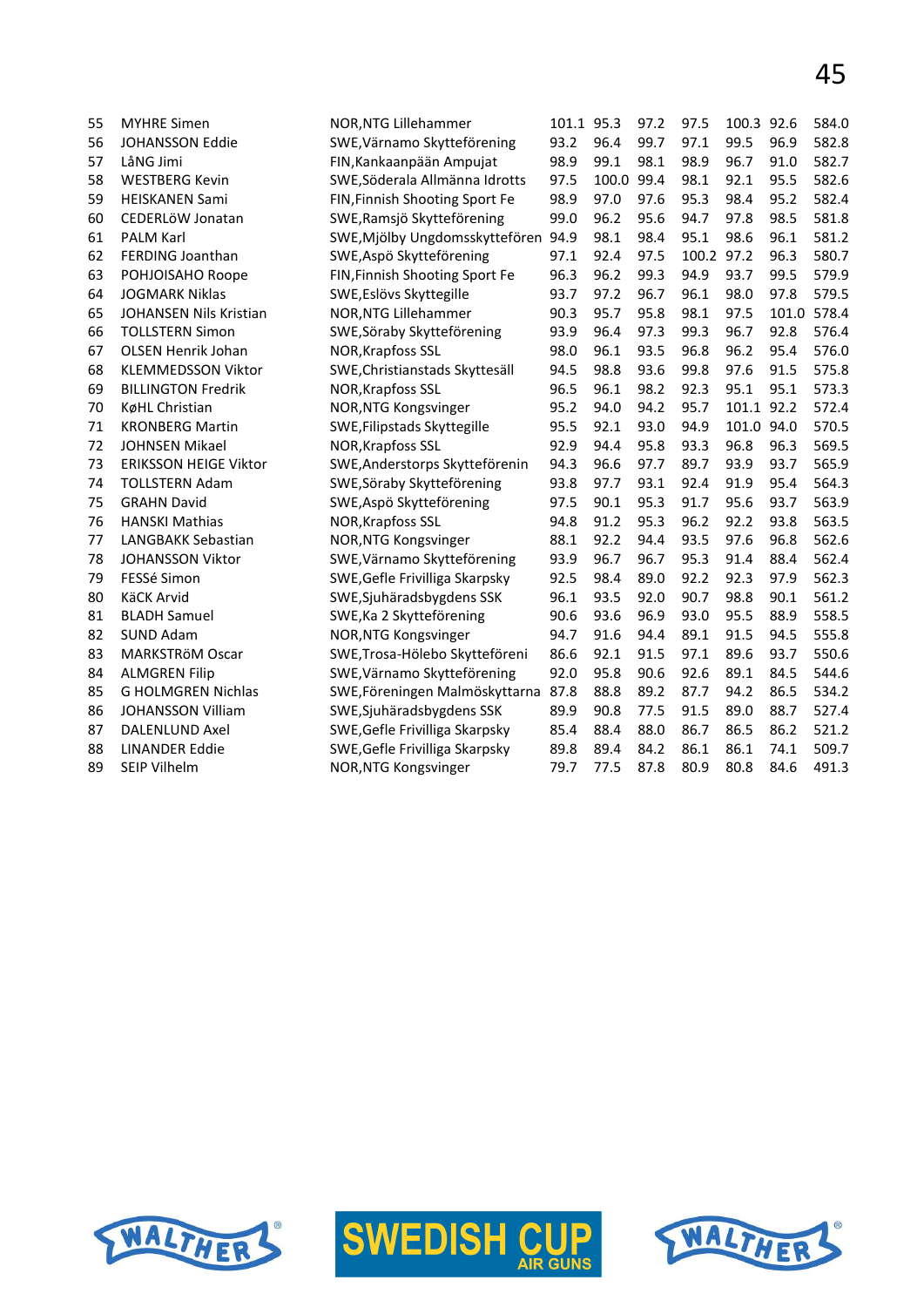## **Final Air Rifle Junior Women**

| 1 | NIELSEN<br>Camilla Birch<br>DEN, Dansk Skytte Union      | 31.7<br>10.5<br>10.6<br>10.6   | 61.8<br>10.1<br>10.1<br>9.9  | 81.7<br>10.7<br>9.2  | 10.3<br>10.2               | 102.2 122.7 143.1 164.4 184.5<br>9.8<br>10.7 | 10.0<br>10.4 | 10.5<br>10.8 | 10.2<br>9.9 | 10.2<br>10.5 | 205.2 |
|---|----------------------------------------------------------|--------------------------------|------------------------------|----------------------|----------------------------|----------------------------------------------|--------------|--------------|-------------|--------------|-------|
| 2 | SVENSSON<br>Linnéa<br>SWE, Skillingaryds Ungdomsskyt     | 29.9<br>9.4<br>9.9<br>10.6     | 61.4<br>10.1<br>10.7<br>10.7 | 81.5<br>10.6<br>9.5  | 10.2<br>10.3               | 102.0 121.7 141.5 161.6 181.7<br>10.3<br>9.4 | 10.0<br>9.8  | 9.8<br>10.3  | 9.8<br>10.3 | 10.4<br>10.6 | 202.7 |
| 3 | BJÄREHÄLL<br>Nina<br>SWE, I 16/LV 6 Skytteförening       | 30.1<br>10.4<br>9.9<br>9.8     | 59.3<br>10.4<br>9.7<br>9.1   | 79.5<br>9.7<br>10.5  | 10.5<br>10.6               | 100.6 120.7 141.2 161.9<br>9.7<br>10.4       | 10.1<br>10.4 | 9.9<br>10.8  | 10.6<br>8.7 |              | 181.2 |
| 4 | <b>BÉDOIRE</b><br>Emilia<br>SWE, Filipstads Skyttegille  | 30.3<br>10.3<br>10.5<br>9.5    | 59.9<br>10.5<br>9.4<br>9.7   | 80.1<br>10.6<br>9.6  | 10.1<br>10.6               | 100.8 121.6 141.4<br>10.7<br>10.1            | 9.6<br>10.2  | 10.0<br>10.0 |             |              | 161.4 |
| 5 | <b>NESHEIM</b><br>Regine<br>NOR, NTG Lillehammer         | 30.0<br>10.1<br>10.5<br>9.4    | 60.0<br>10.8<br>9.5<br>9.7   | 80.4<br>10.9<br>9.5  | 100.4 120.8<br>10.2<br>9.8 | 10.1<br>10.3                                 | 9.2<br>10.1  |              |             |              | 140.1 |
| 6 | PELTONEN<br>Saana<br>FIN, KeuSA                          | 29.6<br>9.4<br>10.5<br>9.7     | 60.8<br>10.5<br>9.9<br>10.8  | 82.0<br>10.5<br>10.7 | 100.7<br>9.2<br>9.5        | 10.2<br>9.8                                  |              |              |             |              | 120.7 |
| 7 | <b>NIELSEN</b><br>Anna Skade<br>DEN, Særslev Skf         | 31.0<br>9.8<br>10.6<br>10.6    | 58.9<br>9.5<br>9.0<br>9.4    | 78.0<br>9.6<br>9.5   | 9.9<br>10.4                |                                              |              |              |             |              | 98.3  |
| 8 | HYYTIÄINEN<br>Nathalie<br>SWE, Virsbo Ungdomsskyttefören | 29.0<br>9.5<br>$10.1\,$<br>9.4 | 58.0<br>9.8<br>9.6<br>9.6    | 9.7<br>9.7           |                            |                                              |              |              |             |              | 77.4  |





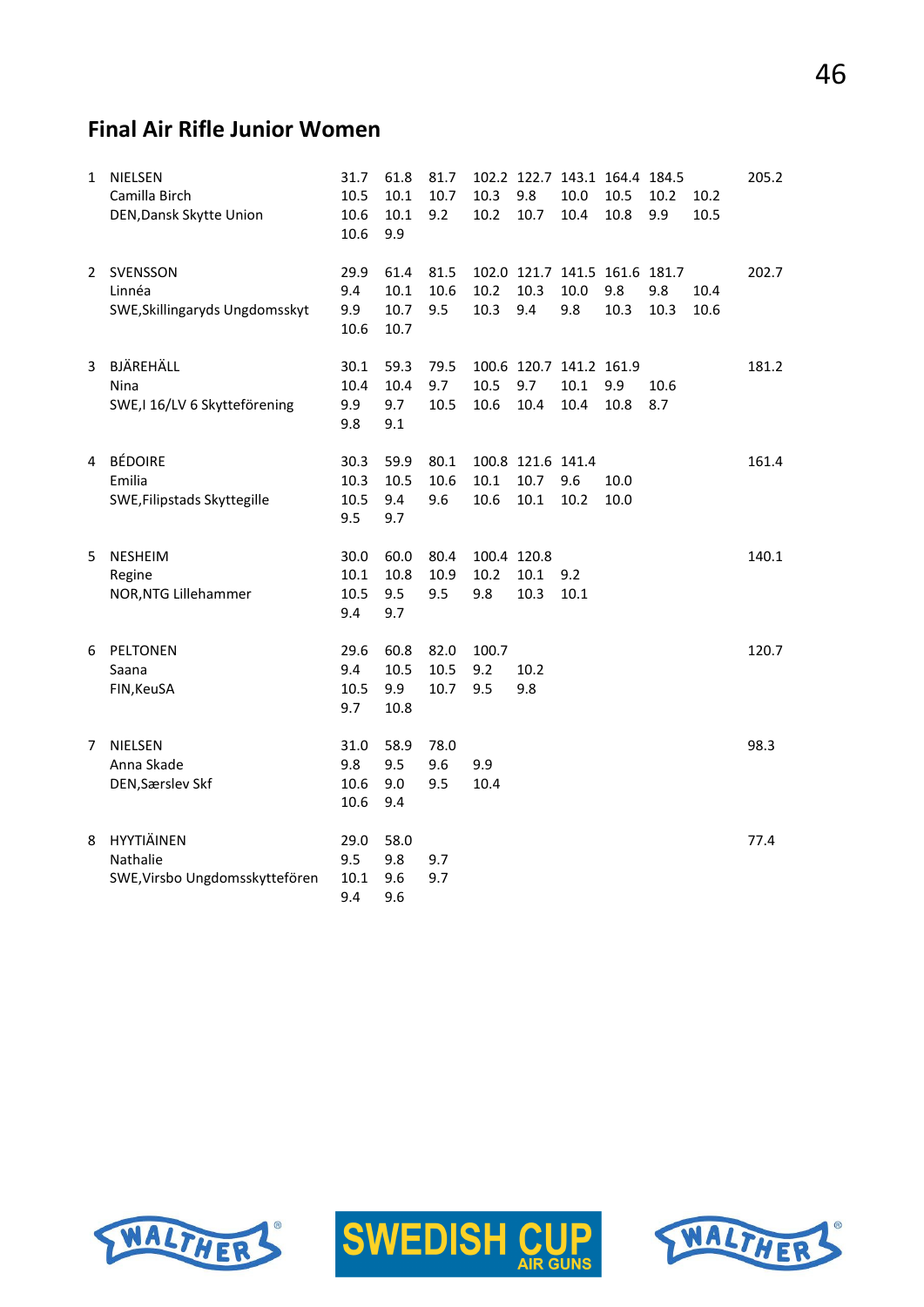#### **Air Rifle Junior Women**

| 1  | <b>BJäREHäLL Nina</b>      | SWE, I 16/LV 6 Skytteförening                          |            | 104.0 101.9 104.3 103.4 |                   |             | 413.6 |
|----|----------------------------|--------------------------------------------------------|------------|-------------------------|-------------------|-------------|-------|
| 2  | <b>NESHEIM Regine</b>      | NOR, NTG Lillehammer                                   |            | 102.7 102.4 102.7 105.0 |                   |             | 412.8 |
| 3  | SVENSSON Linnéa            | SWE, Skillingaryds Ungdomsskyt                         |            | 104.2 102.9 102.9 102.3 |                   |             | 412.3 |
| 4  | NIELSEN Camilla Birch      | DEN, Dansk Skytte Union                                |            | 101.0 104.4 103.9 102.3 |                   |             | 411.6 |
| 5  | <b>BéDOIRE Emilia</b>      | SWE, Filipstads Skyttegille                            |            | 102.1 103.8 104.0 101.5 |                   |             | 411.4 |
| 6  | <b>HYYTIäINEN Nathalie</b> | SWE, Virsbo Ungdomsskyttefören                         |            | 102.7 103.0 101.5 103.6 |                   |             | 410.8 |
| 7  | NIELSEN Anna Skade         | DEN, Særslev Skf                                       |            | 101.0 104.3 102.6 102.4 |                   |             | 410.3 |
| 8  | <b>PELTONEN Saana</b>      | FIN, KeuSA                                             |            | 102.2 102.7 103.6 101.6 |                   |             | 410.1 |
| 9  | <b>ERIKSSON Frida</b>      | SWE, Stenkumla Skyttegille                             |            | 104.6 102.3 100.8 102.3 |                   |             | 410.0 |
| 10 | LANGHOFF Kathrine          | DEN, Dansk Skytte Union                                |            | 103.1 102.8 101.5 102.2 |                   |             | 409.6 |
| 11 | <b>KARLSSON Hilde</b>      | SWE, Ramselefors Skytteförenin                         |            | 101.9 103.1 103.1 101.3 |                   |             | 409.4 |
| 12 | <b>VATNE Jenny</b>         | NOR, NTG Kongsvinger                                   | 98.9       |                         | 103.3 103.2 102.9 |             | 408.3 |
| 13 | <b>NIELSEN Jessica</b>     | DEN, Talentcenter Ballerup                             |            | 100.7 102.7 103.1 101.7 |                   |             | 408.2 |
| 14 | NYFLøT Victoria B.         | NOR, NTG Lillehammer                                   |            | 101.8 102.6 101.4 102.3 |                   |             | 408.1 |
| 15 | <b>STETTE Trine</b>        | NOR, NTG Kongsvinger                                   |            | 103.1 100.3 102.7 101.5 |                   |             | 407.6 |
| 16 | <b>BENGTSSON Maria</b>     | SWE, Ludvika Skytteförening                            |            | 101.9 101.6 100.9 103.1 |                   |             | 407.5 |
| 17 | PALO Marianne              | FIN, Isonkyrön Metsästys ja Am                         | 99.8       |                         | 101.5 103.1 102.7 |             | 407.1 |
| 18 | <b>GROMSRUD Eirin</b>      | NOR, Kisen MSL                                         |            | 102.6 101.5 100.5 102.4 |                   |             | 407.0 |
| 19 | <b>KARLSSON Hanna</b>      | SWE, Ramselefors Skytteförenin                         |            | 101.1 102.6 101.8 101.5 |                   |             | 407.0 |
| 20 | <b>JOHANSSON Emelie</b>    | SWE, Veddige Ungdomsskytteföre 102.0 101.1 102.0 101.6 |            |                         |                   |             | 406.7 |
| 21 | <b>EDMAN Isabelle</b>      | SWE, Jönköpings Skyttegille                            | 102.2 99.8 |                         |                   | 102.8 100.8 | 405.6 |
| 22 | STAKE Ida H.               | NOR, NTG Lillehammer                                   |            | 102.9 100.5 100.7 101.4 |                   |             | 405.5 |
| 23 | FJäLLSTRöM Emma            | SWE, Gällivare Skytteförening                          |            | 102.4 100.5 100.6 101.9 |                   |             | 405.4 |
| 24 | <b>KUISMA Jenna</b>        | FIN, PAS                                               | 102.0 99.9 |                         |                   | 102.4 101.0 | 405.3 |
| 25 | <b>BUCHHOLDT Natasja</b>   | DEN, Talentcenter Ballerup                             |            | 101.9 101.1 101.5 100.7 |                   |             | 405.2 |
| 26 | <b>SVENSSON Caroline</b>   | SWE, Aspö Skytteförening                               |            | 101.0 100.2 102.4 101.5 |                   |             | 405.1 |
| 27 | LøVSETH Oda                | NOR, Elverum Rifleklubb                                |            | 102.3 101.6 100.4 100.6 |                   |             | 404.9 |
| 28 | <b>TATTARI Saana</b>       | FIN, HIAS                                              |            | 102.4 101.5 100.4 100.6 |                   |             | 404.9 |
| 29 | <b>INKA Havukainen</b>     | FIN, Kiteen ampujat ry, KitA                           | 98.3       |                         | 101.1 102.9 102.4 |             | 404.7 |
| 30 | NORDHAGEN Gyda             | NOR, NTG Lillehammer                                   | 100.0 98.9 |                         |                   | 103.4 102.4 | 404.7 |
| 31 | HJORTSKULL Rebecca         | SWE, Söraby Skytteförening                             |            | 100.8 103.9 99.7        |                   | 100.2       | 404.6 |
| 32 | <b>KATARIINA Laine</b>     | FIN, HIAS                                              | 99.6       | 99.7                    |                   | 101.3 103.8 | 404.4 |
| 33 | <b>VILJANEN Henna</b>      | FIN, PAS                                               |            | 100.3 100.9 99.3        |                   | 103.7       | 404.2 |
| 34 | <b>STENE Jenny</b>         | NOR, Kisen MSL                                         |            | 101.8 102.0 99.7        |                   | 100.7       | 404.2 |
| 35 | KIVI Aina                  | FIN, Kyrkslätt Skf                                     | 100.6 99.3 |                         |                   | 102.7 101.6 | 404.2 |
| 36 | <b>KORHOLA Satu</b>        | FIN, Finnish Shooting Sport Fe                         |            | 101.0 102.2 101.4 99.5  |                   |             | 404.1 |
| 37 | JONSSON Johanna            | SWE, Gullabo Skytteförening                            |            | 101.3 103.4 101.3 97.8  |                   |             | 403.8 |
| 38 | SIIVONEN Anna-Maria        | FIN, Rauma                                             |            | 101.2 100.6 101.2 100.6 |                   |             | 403.6 |
| 39 | <b>B OPPEDAL Idun</b>      | NOR, Meråker IR                                        |            | 101.3 101.4 100.7 100.2 |                   |             | 403.6 |
| 40 | <b>BONDESSON Maria</b>     | SWE, Gullabo Skytteförening                            |            | 100.9 100.8 102.0 99.8  |                   |             | 403.5 |
| 41 | <b>KNUTSSON Maria</b>      | SWE, Sjuhäradsbygdens SSK                              |            | 101.3 100.6 102.8 98.6  |                   |             | 403.3 |
| 42 | <b>HAUGEN June</b>         | NOR, NTG Kongsvinger                                   |            | 102.0 100.5 99.9        |                   | 100.7       | 403.1 |
| 43 | ROBERTSEN Magdalena S      | NOR, Meråker IR                                        |            | 100.2 102.8 100.4 99.4  |                   |             | 402.8 |
| 44 | ERKKI Isabella             | SWE, Axvalls Skytteförening                            |            | 102.7 101.9 102.4 95.8  |                   |             | 402.8 |
| 45 | OPPEDAL Benedikte          | NOR, Meråker IR                                        | 99.2       |                         | 102.2 100.9 100.5 |             | 402.8 |
| 46 | <b>MATTILA Jasmin</b>      | FIN, SodA                                              | 103.1 99.2 |                         | 99.9              | 100.3       | 402.5 |
| 47 | HYRKäS Emmi                | FIN, Simpeleen Hahlo                                   | 101.1 99.0 |                         |                   | 101.4 100.9 | 402.4 |
| 48 | <b>NILSSON Louise</b>      | SWE, Sjuhäradsbygdens SSK                              | 97.6       | 99.3                    |                   | 102.9 102.5 | 402.3 |
| 49 | ANDERSSON Ida              | SWE, Dalstorps Skytteförening                          |            | 101.8 101.4 99.6        |                   | 99.5        | 402.3 |
| 50 | <b>DANIELS Erika</b>       | SWE, Malung Skyttegille                                | 101.0 99.6 |                         |                   | 100.2 101.4 | 402.2 |
| 51 | <b>HENRIKSSON My</b>       | SWE, Ringamåla Skytteförening                          | 100.6 99.9 |                         | 97.7              | 103.9       | 402.1 |
| 52 | <b>WESTMAN Sofie</b>       | SWE, Vellinge Sportskytteklubb                         | 99.6       | 103.0 98.0              |                   | 101.5       | 402.1 |
| 53 | SJÖSTRÖM Mathilda          | SWE, Vimmerby Skytteförening                           | 99.6       |                         | 101.6 100.4 100.4 |             | 402.0 |
| 54 | JOHANSSON Gabriella        | SWE, Gullabo Skytteförening                            | 101.1 99.3 |                         |                   | 101.1 100.0 | 401.5 |
|    |                            |                                                        |            |                         |                   |             |       |





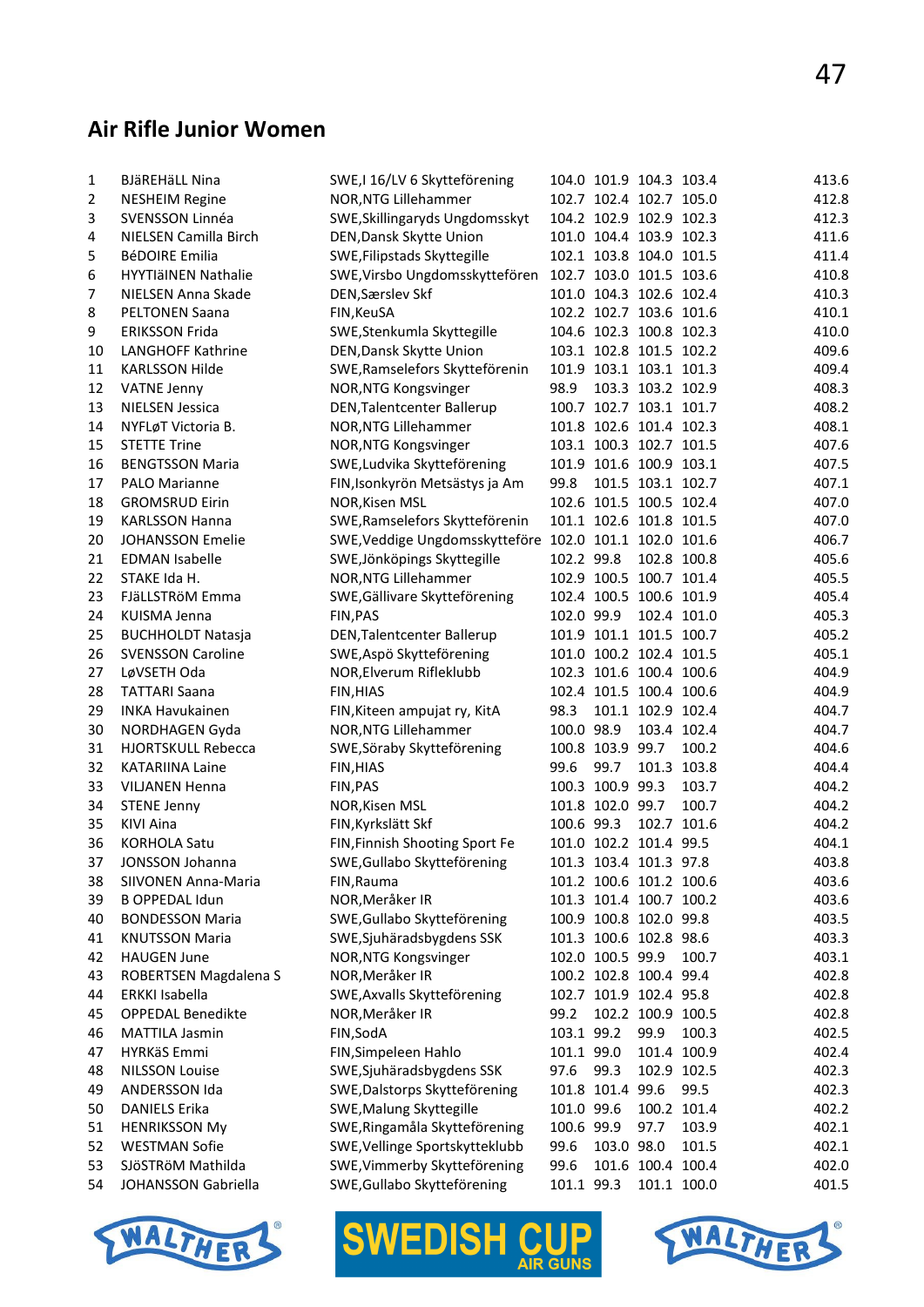| 55  | <b>ARSKANS Michelle</b>     | SWE, Klinte Skyttegille           |            | 100.1 101.4 100.5 99.4 |                   |             | 401.4 |
|-----|-----------------------------|-----------------------------------|------------|------------------------|-------------------|-------------|-------|
| 56  | <b>WIMMERGREN Annie</b>     | SWE, Gullabo Skytteförening       | 99.7       | 101.6 98.7             |                   | 101.4       | 401.4 |
| 57  | <b>OJANEN Mira</b>          | FIN, Punkalaitumen Kunto          | 97.1       |                        | 100.9 100.8 102.5 |             | 401.3 |
| 58  | <b>SIITONEN Sonja</b>       | FIN, Finnish Shooting Sport Fe    | 100.4      | 98.7                   |                   | 100.8 101.0 | 400.9 |
| 59  | <b>FORSBERG Ebba</b>        | SWE, Gullabo Skytteförening       | 99.9       |                        | 101.3 100.5 99.1  |             | 400.8 |
| 60  | ALEXANDERSSON Mikaela       | SWE, Gullabo Skytteförening       | 99.5       |                        | 101.6 100.3 99.4  |             | 400.8 |
| 61  | KJøLGåRD Kristina           | NOR, NTG Lillehammer              | 104.2 99.9 |                        | 98.4              | 98.2        | 400.7 |
| 62  | <b>B NISJA Marte</b>        | NOR, Meråker IR                   | 100.9 98.8 |                        |                   | 100.3 100.6 | 400.6 |
| 63  | ARVIDSSON Johanna           | SWE, Skillingaryds Ungdomsskyt    |            | 102.1 100.8 97.9       |                   | 99.6        | 400.4 |
| 64  | JOHANSSON Isabelle          | SWE, Anderstorps Skytteförenin    |            | 101.0 102.8 96.8       |                   | 99.7        | 400.3 |
| 65  | <b>HEDBERG Ida</b>          | SWE, Ludvika Skytteförening       |            | 100.1 100.1 99.9       |                   | 100.1       | 400.2 |
|     |                             |                                   |            |                        |                   |             |       |
| 66  | <b>STORENES Helene</b>      | NOR, NTG Kongsvinger              | 98.8       | 100.4 99.8             |                   | 101.1       | 400.1 |
| 67  | <b>ANDERSSON Elin</b>       | SWE, Ludvika Skytteförening       | 98.8       | 99.7                   | 102.5 99.0        |             | 400.0 |
| 68  | STAFåS Malin                | SWE, Skoga-Ekshärads Skytteför    | 100.4      |                        | 100.0 101.6 98.0  |             | 400.0 |
| 69  | <b>LINDAHL Sara</b>         | SWE, Föreningen Malmöskyttarna    | 98.3       | 99.6                   | 102.3 99.5        |             | 399.7 |
| 70  | <b>ANDERSSON Cecilia</b>    | SWE, Trelleborgs Sportskyttekl    | 99.9       | 99.2                   | 99.1              | 101.5       | 399.7 |
| 71  | NIELSEN Henriette Hylsebeck | DEN, Dansk Skytte Union           | 99.4       |                        | 100.0 100.3 99.4  |             | 399.1 |
| 72  | ØYNEBRåTEN Julie Ulrikke    | NOR, Meråker IR                   | 99.9       | 100.9 97.3             |                   | 101.0       | 399.1 |
| 73  | <b>EKLÖF Anna</b>           | SWE, Storfors Skytteförening      | 99.6       | 102.0 98.5             |                   | 98.7        | 398.8 |
| 74  | <b>EDBERG Beatrice</b>      | SWE, Ludvika Skytteförening       | 98.7       | 98.0                   | 99.8              | 102.3       | 398.8 |
| 75  | <b>LAITINEN Essi</b>        | FIN, Turun Seudan Ampujat         | 98.8       | 98.8                   |                   | 100.8 100.0 | 398.4 |
| 76  | HäKKINEN Armi               | FIN, Finnish Shooting Sport Fe    | 99.5       | 97.4                   |                   | 100.6 100.5 | 398.0 |
| 77  | YLIPää Sanna                | SWE, Gällivare Skytteförening     | 98.9       |                        | 100.4 100.0 98.6  |             | 397.9 |
| 78  | YLIPää Linnéa               | SWE, Gällivare Skytteförening     | 101.6      | 100.0 99.0             |                   | 97.3        | 397.9 |
| 79  | <b>NILSSON Mirjam</b>       | SWE, Ramselefors Skytteförenin    | 97.4       |                        | 100.6 101.0 98.8  |             | 397.8 |
| 80  | PEKKANEN Emmi               | FIN, Finnish Shooting Sport Fe    | 100.1      | 97.9                   | 101.4 98.2        |             | 397.6 |
| 81  | <b>NIINA Saarinen</b>       | <b>FIN, SMAS</b>                  | 96.9       | 101.6 99.9             |                   | 99.1        | 397.5 |
| 82  | PERSSON Malin               | SWE,I 16/LV 6 Skytteförening      | 98.6       | 99.1                   | 100.6 99.2        |             | 397.5 |
|     |                             |                                   |            |                        |                   |             |       |
| 83  | <b>ANDERSSON Angelica</b>   | SWE, Trollhättebygdens Sportsk    | 97.7       | 98.9                   | 99.1              | 101.7       | 397.4 |
| 84  | <b>FORSBERG Emelie</b>      | SWE, Gullabo Skytteförening       | 97.3       | 101.1 97.4             |                   | 101.5       | 397.3 |
| 85  | LINDQVIST Gisela            | SWE, Delsbo-Bjuråker Skytteför    | 97.2       | 98.3                   | 99.2              | 102.0       | 396.7 |
| 86  | <b>JONSSON Emilia</b>       | SWE, Forsa Skytteförening         | 102.6      | 100.1 95.7             |                   | 97.9        | 396.3 |
| 87  | MäKELä Mira                 | FIN, Lappajärven Ampujat Ry       | 99.4       | 99.7                   | 98.6              | 98.0        | 395.7 |
| 88  | VORBAU Linda                | SWE, Trelleborgs Sportskyttekl    |            | 100.3 100.0 93.3       |                   | 101.9       | 395.5 |
| 89  | JOHANSSON Linnéa            | SWE, Skövde Skyttegille           | 100.4 97.7 |                        | 97.9              | 99.4        | 395.4 |
| 90  | <b>NYENGEN Eilen</b>        | NOR, NTG Kongsvinger              | 99.8       | 96.8                   | 97.0              | 101.1       | 394.7 |
| 91  | <b>ALFSEN Nina</b>          | NOR, NTG Kongsvinger              | 98.6       | 98.7 98.3              |                   | 98.7        | 394.3 |
| 92  | <b>GRANBACK Nathalie</b>    | SWE, Mönsterås Skytteförening     | 98.6       | 98.7                   | 100.6 96.2        |             | 394.1 |
| 93  | FELDT Johanna               | SWE, Trelleborgs Sportskyttekl    | 97.1       | 102.6 97.1             |                   | 96.8        | 393.6 |
| 94  | <b>BRYLLE Sarah</b>         | DEN, Ribe Skyttekreds             | 96.9       | 99.3                   | 98.5              | 98.8        | 393.5 |
| 95  | <b>VINDAL Stine</b>         | NOR, NTG Kongsvinger              | 97.2       | 99.6                   | 96.9              | 99.6        | 393.3 |
| 96  | GRUNDSøE Stephanie          | <b>DEN, Talentcenter Ballerup</b> | 98.3       | 95.4                   | 98.6              | 99.6        | 391.9 |
| 97  | <b>VOLEHAUGEN Helene</b>    | NOR, NTG Lillehammer              | 96.2       | 96.3                   | 99.4              | 99.4        | 391.3 |
| 98  | CARLSSON Johanna            | SWE, Gullabo Skytteförening       | 97.4       | 96.4                   | 101.3 96.1        |             | 391.2 |
| 99  | LINDMARK Moa                | SWE, By Skytteförening            | 94.5       | 101.0 96.9             |                   | 98.6        | 391.0 |
| 100 | <b>MAURITZSON Linn</b>      | SWE, Berga Ungdomsskytteföreni    | 99.3       | 93.8                   | 96.8              | 101.0       | 390.9 |
| 101 | <b>MAUNO Tiia</b>           | FIN, Finnish Shooting Sport Fe    | 96.2       | 100.5 97.3             |                   | 96.1        | 390.1 |
|     | 102 JOSEFSSON Elise         | SWE, Anderstorps Skytteförenin    | 97.0       | 95.4                   | 99.8              | 97.6        | 389.8 |
|     | KäCK Emma                   | SWE, Sjuhäradsbygdens SSK         | 96.1       | 98.6                   | 97.5              | 97.4        | 389.6 |
| 103 |                             |                                   |            |                        |                   |             |       |
| 104 | <b>FRANSSON Salli</b>       | SWE, Aspö Skytteförening          | 92.4       | 97.6                   | 100.9 98.5        |             | 389.4 |
| 105 | <b>ENGDAHL Louise</b>       | SWE, Botkyrka Skytteförening      | 97.9       | 98.8                   | 96.1              | 96.4        | 389.2 |
| 106 | KLEMMEDSSON Johanna         | SWE, Christianstads Skyttesäll    | 96.1       | 98.0                   | 100.2 94.1        |             | 388.4 |
| 107 | <b>ARNESEN Elin</b>         | SWE, Eda Skyttegille              | 99.1       | 96.1                   | 97.3              | 95.0        | 387.5 |
| 108 | <b>ENGLUND Nina</b>         | SWE, Gefle Frivilliga Skarpsky    | 96.6       | 98.0                   | 96.7              | 96.1        | 387.4 |
| 109 | JÖNSSON PETTERSSON Zandra   | SWE, Roasjö Skytteförening        | 99.5       | 96.7                   | 97.2              | 93.4        | 386.8 |
| 110 | <b>BERG Sofia</b>           | SWE, Roasjö Skytteförening        | 98.9       | 97.5                   | 91.9              | 97.8        | 386.1 |
|     | 111 OKKONEN Iida            | FIN, Finnish Shooting Sport Fe    | 98.4       | 94.4                   | 94.5              | 98.5        | 385.8 |
|     |                             |                                   |            |                        |                   |             |       |





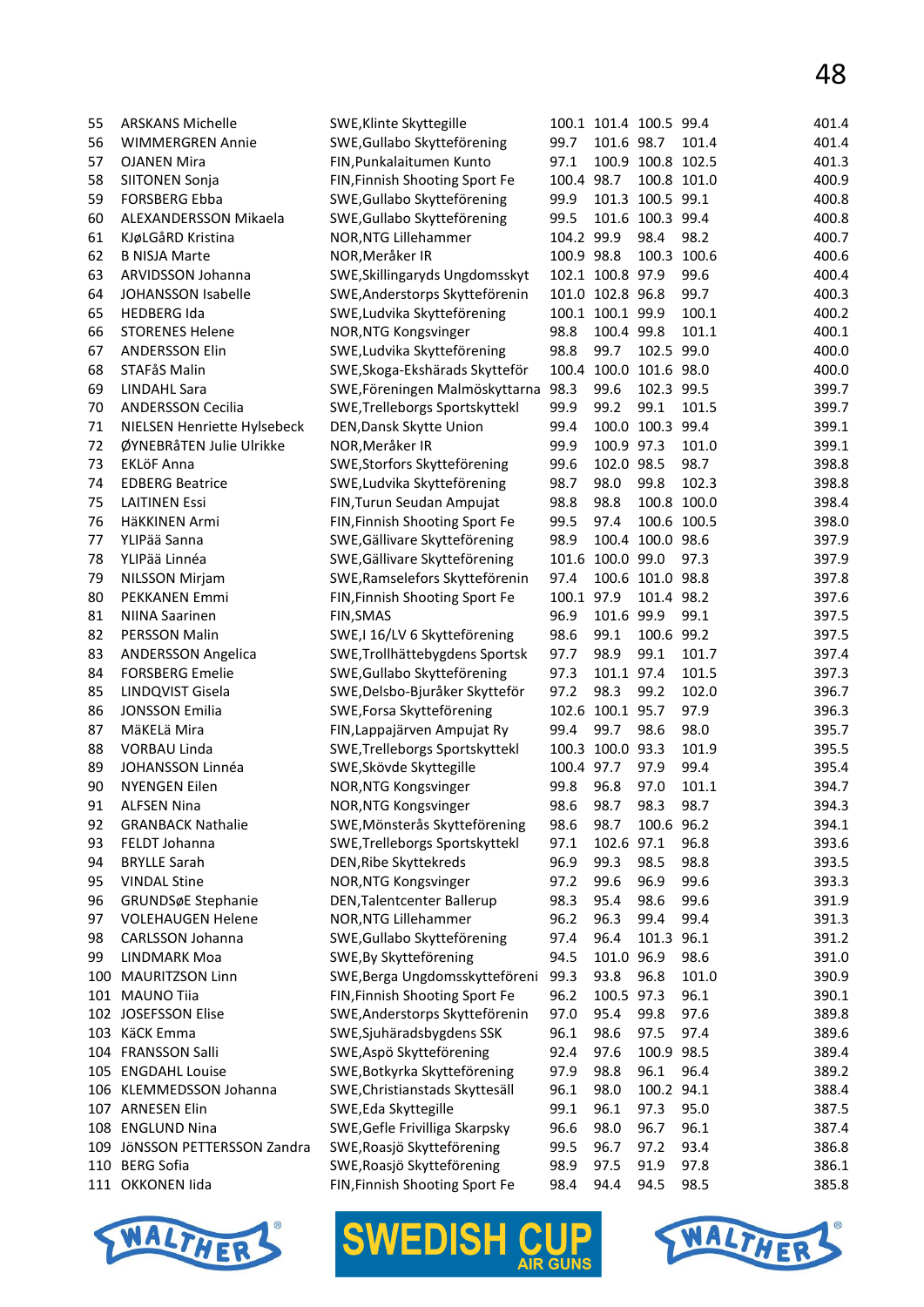| 112 | LINDSTRÖM Lina          | SWE, Gefle Frivilliga Skarpsky      | 96.2 | 95.4 | 98.9 | 94.7 | 385.2 |
|-----|-------------------------|-------------------------------------|------|------|------|------|-------|
|     | 113 GUSTAVSSON Frida    | SWE, Mjölby Ungdomsskyttefören 96.0 |      | 96.3 | 95.8 | 97.0 | 385.1 |
| 114 | JANSSON Malin           | SWE, Bogsta Skyttegille             | 95.5 | 94.3 | 97.3 | 98.0 | 385.1 |
|     | 115 HANSEN Heidi        | NOR, NTG Kongsvinger                | 96.7 | 97.9 | 95.7 | 93.9 | 384.2 |
|     | 116 BLOM Elin           | SWE, Tvååkers Skyttegille           | 97.5 | 97.3 | 94.5 | 94.0 | 383.3 |
| 117 | <b>B PERSSON Thea</b>   | SWE, Christianstads Skyttesäll      | 97.2 | 91.3 | 95.1 | 99.1 | 382.7 |
|     | 118 LARSSON Lovisa      | SWE, I 16/LV 6 Skytteförening       | 95.2 | 95.3 | 95.3 | 96.4 | 382.2 |
|     | 119 FRANSSON Madelene   | SWE, Falköpings Skyttegille         | 97.4 | 95.6 | 93.2 | 94.0 | 380.2 |
|     | 120 CARLSSON Amanda     | SWE, Gullabo Skytteförening         | 94.7 | 91.0 | 96.4 | 97.9 | 380.0 |
|     | 121 GAHNE Jennifer      | SWE, Stenkumla Skyttegille          | 93.8 | 93.4 | 94.5 | 96.0 | 377.7 |
| 122 | KOLIONEN Oona           | FIN, Finnish Shooting Sport Fe      | 97.1 | 88.3 | 93.4 | 97.8 | 376.6 |
|     | 123 HJELM Mathilda      | SWE, Kalmar/Läckeby Skytteklub      | 95.6 | 97.9 | 88.9 | 94.0 | 376.4 |
|     | 124 RASMUSSEN Cecilie K | DEN, Korsør                         | 88.2 | 84.3 | 99.2 | 97.4 | 369.1 |
| 125 | JOSEFSSON Sofie         | SWE, Anderstorps Skytteförenin      | 94.3 | 84.9 | 91.3 | 92.9 | 363.4 |
|     |                         |                                     |      |      |      |      |       |





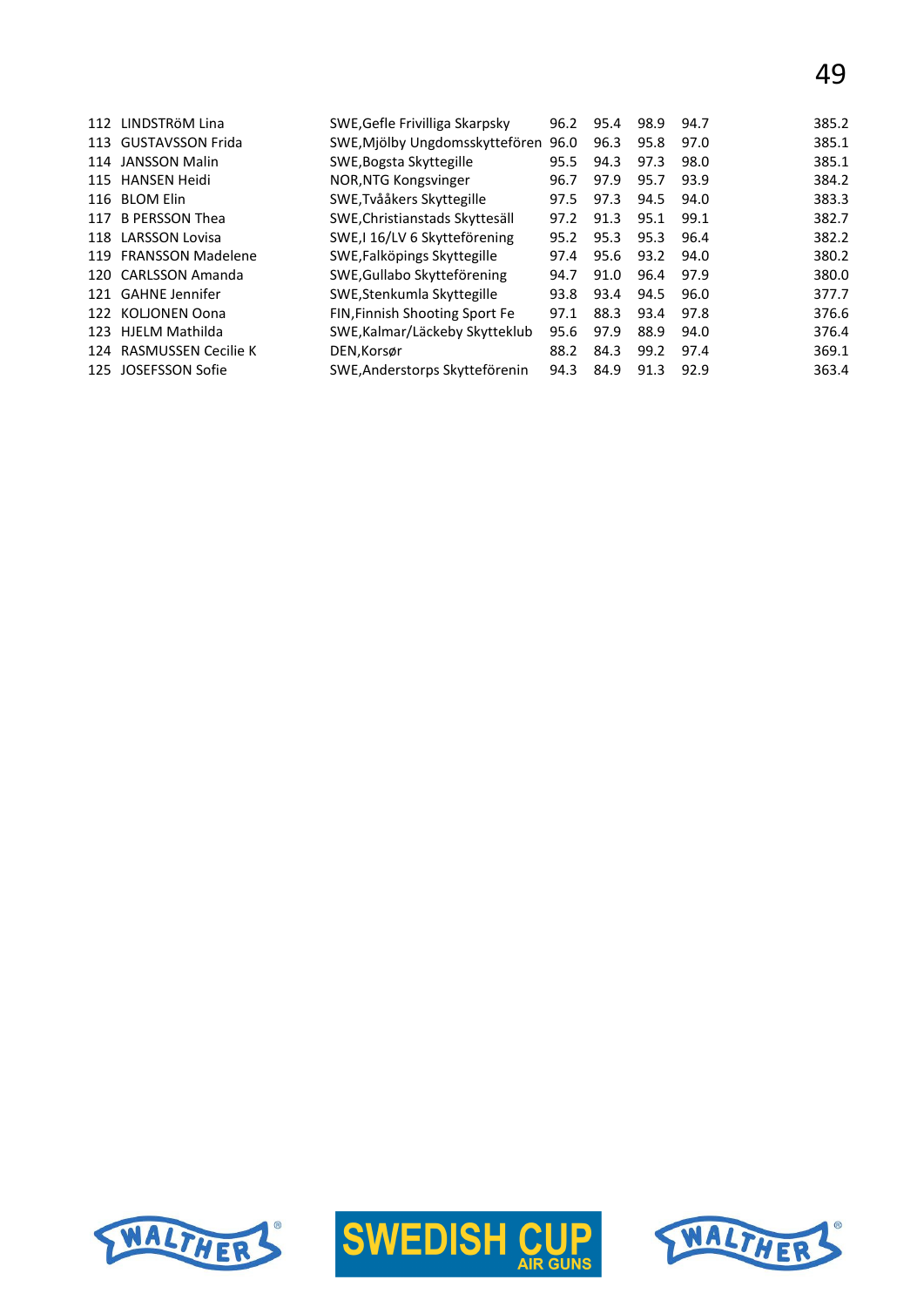#### **Air Rifle Veteran**

|                               |                                                                    |                                                                                                   |                                |                          |            | 407.2                                                 |
|-------------------------------|--------------------------------------------------------------------|---------------------------------------------------------------------------------------------------|--------------------------------|--------------------------|------------|-------------------------------------------------------|
|                               |                                                                    |                                                                                                   |                                |                          | 100.0      | 404.9                                                 |
|                               |                                                                    | 99.1                                                                                              |                                |                          |            | 404.4                                                 |
| PERSSON Håkan                 |                                                                    | 98.3                                                                                              | 98.4                           | 99.7                     | 102.2      | 398.6                                                 |
| <b>LAUSTE Lauri</b>           | FIN, Satakunnan Ampujat                                            |                                                                                                   |                                | 97.0                     | 100.2      | 396.5                                                 |
| <b>ANDRé Lennart</b>          | SWE, Ludvika Skytteförening                                        |                                                                                                   |                                | 101.0                    | 97.7       | 395.9                                                 |
| <b>HELLESKOV Bent</b>         | <b>DEN, Talentcenter Vest</b>                                      | 97.8                                                                                              | 98.5                           | 99.6                     | 99.9       | 395.8                                                 |
| JOHANSSON Lisbeth             | SWE, Veddige Ungdomsskytteföre                                     | 98.9                                                                                              | 98.0                           | 98.0                     | 99.5       | 394.4                                                 |
| <b>ANDERSSON Mikael</b>       | SWE, Gamleby Skyttegille                                           | 95.1                                                                                              | 97.9                           | 97.9                     | 100.6      | 391.5                                                 |
| <b>GUSTAFSSON Tommy</b>       | SWE, Strömsnäsbruk Skyttefören                                     | 99.4                                                                                              | 97.5                           | 97.3                     | 95.6       | 389.8                                                 |
| <b>ANDERSEN Jette Faurbye</b> | DEN, Viborg Skytteforening                                         | 96.3                                                                                              | 99.9                           | 97.9                     | 94.6       | 388.7                                                 |
| <b>BENGTSSON Stefan</b>       | SWE, Ludvika Skytteförening                                        | 95.2                                                                                              | 96.6                           | 97.6                     | 99.2       | 388.6                                                 |
| WäSSMAN Ragnar                | SWE, Björksta Ungdomsskytteför                                     | 91.4                                                                                              | 98.8                           | 98.4                     | 99.3       | 387.9                                                 |
| <b>HALL Ingemar</b>           | SWE, Vellinge Sportskytteklubb                                     | 95.7                                                                                              | 98.2                           | 98.3                     | 94.4       | 386.6                                                 |
| <b>BERGDAHL Lars</b>          | SWE, Värnamo Skytteförening                                        | 96.2                                                                                              | 95.4                           | 98.3                     | 95.8       | 385.7                                                 |
| <b>NORMANN Michael</b>        | SWE,I 16/LV 6 Skytteförening                                       | 98.6                                                                                              | 94.7                           | 97.0                     | 94.4       | 384.7                                                 |
| NYFLøT Bjørn Olav             | NOR, NTG Lillehammer                                               | 97.2                                                                                              | 93.6                           | 97.7                     | 94.7       | 383.2                                                 |
| JOHANSSON Mikael              | SWE, Jönköpings Skyttegille                                        | 98.1                                                                                              | 98.1                           | 95.0                     | 88.9       | 380.1                                                 |
| <b>ERIKSSON Göran</b>         | SWE, Linköpings Skytteförening                                     | 94.5                                                                                              | 92.4                           | 99.6                     | 93.5       | 380.0                                                 |
| <b>AXBERG Conny</b>           | SWE, Linköpings Skytteförening                                     | 96.0                                                                                              | 93.2                           | 98.2                     | 91.5       | 378.9                                                 |
| <b>JOHANSSON Per</b>          | SWE, Sjuhäradsbygdens SSK                                          | 92.5                                                                                              | 91.6                           | 93.8                     | 97.3       | 375.2                                                 |
| <b>JOHANSSON Göran</b>        |                                                                    | 89.3                                                                                              | 94.9                           | 96.7                     | 92.7       | 373.6                                                 |
| <b>FAGERSTRÖM Mats</b>        | SWE, Ka 2 Skytteförening                                           | 92.8                                                                                              | 91.4                           | 92.4                     | 95.2       | 371.8                                                 |
| <b>WAHLSTEDT Marina</b>       | SWE, Sjuhäradsbygdens SSK                                          | 92.1                                                                                              | 91.7                           | 97.3                     | 90.1       | 371.2                                                 |
| <b>JOHNSSON Christer</b>      | SWE, Sjuhäradsbygdens SSK                                          | 87.3                                                                                              | 96.5                           | 94.2                     | 92.2       | 370.2                                                 |
| <b>VORBAU Anett</b>           | SWE, Trelleborgs Sportskyttekl                                     | 91.2                                                                                              | 88.8                           | 96.7                     | 88.0       | 364.7                                                 |
| <b>CARLSSON Göran</b>         | SWE, Össjö Skytteförening                                          | 88.5                                                                                              | 89.6                           | 94.2                     | 91.1       | 363.4                                                 |
| KJøLGåRD Rune                 | NOR, NTG Lillehammer                                               | 92.1                                                                                              | 92.8                           | 87.4                     | 89.3       | 361.6                                                 |
|                               | <b>BAKKEN Knut</b><br><b>BUSK Terje</b><br><b>SAHLBRING Martin</b> | NOR, Meråker IR<br>NOR, Kisen MSL<br>SWE, Uddevalla Skyttegille<br>SWE, Björksta Ungdomsskytteför | SWE, Mjölby Ungdomsskyttefören | 101.2 98.1<br>100.0 97.2 | 102.7 98.9 | 101.7 101.2 101.5 102.8<br>101.9 100.8 102.2<br>103.7 |





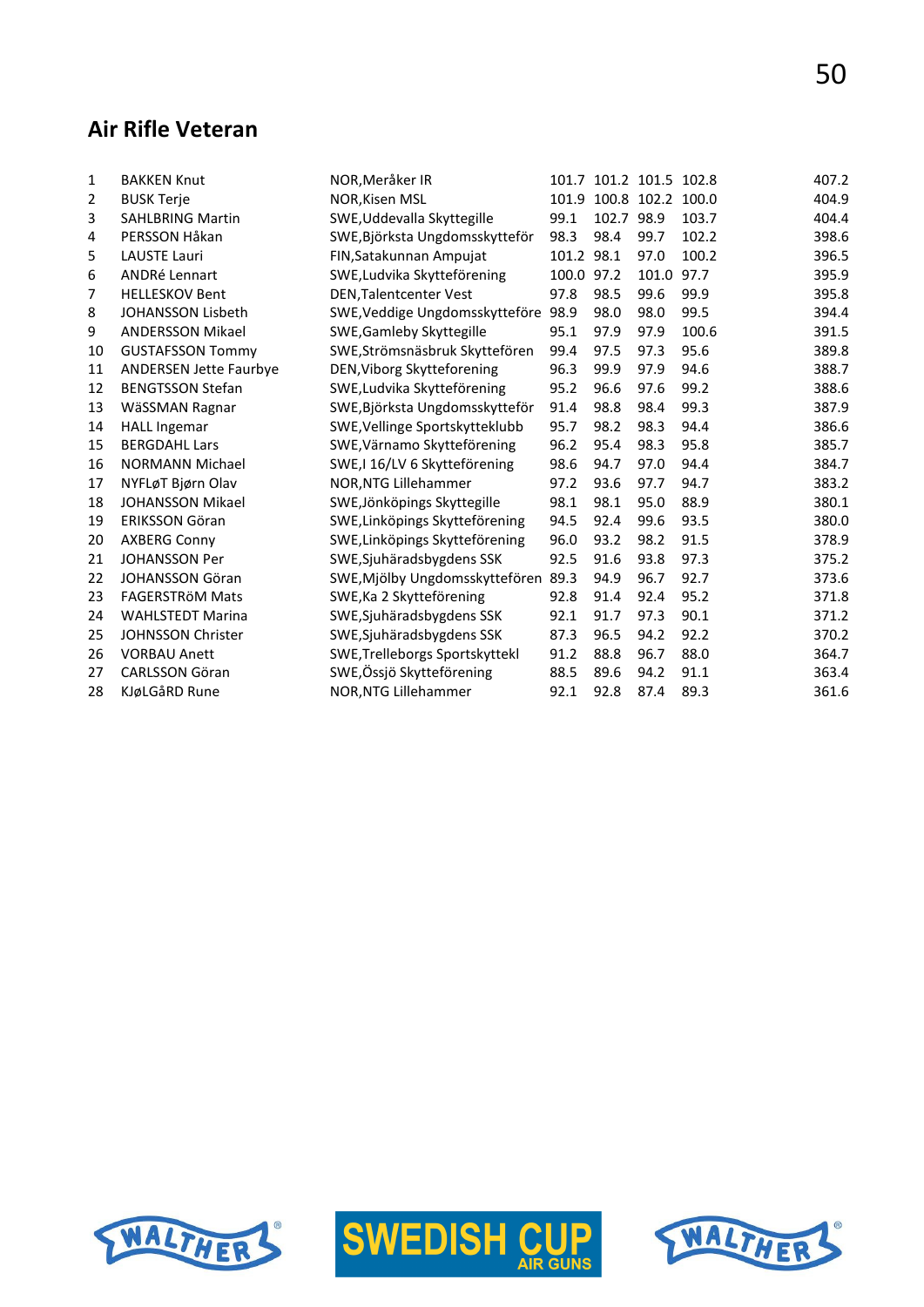# **Air Rifle SH 2**

| 1              | SøRLIE-ROGNE Heidi      | NOR,Kisen MSL                  |  | 104.0 106.3 106.0 106.7 106.6 106.5 636.1 |  |  |
|----------------|-------------------------|--------------------------------|--|-------------------------------------------|--|--|
| 2              | JöNSSON Philip          | SWE, Mariestads Skyttegille    |  | 105.8 104.9 105.2 104.3 106.2 105.7 632.1 |  |  |
| $\mathbf{3}$   | AXELSSON-VAUGHN Ellinor | SWE, Eskilstuna Skytteförening |  | 105.1 106.0 103.7 103.6 104.5 103.7 626.6 |  |  |
| $\overline{4}$ | URBAN STRIDH Urban      | SWE, Krokeks Skytteförening    |  | 101.7 102.3 101.4 99.0 98.6 98.0 601.0    |  |  |





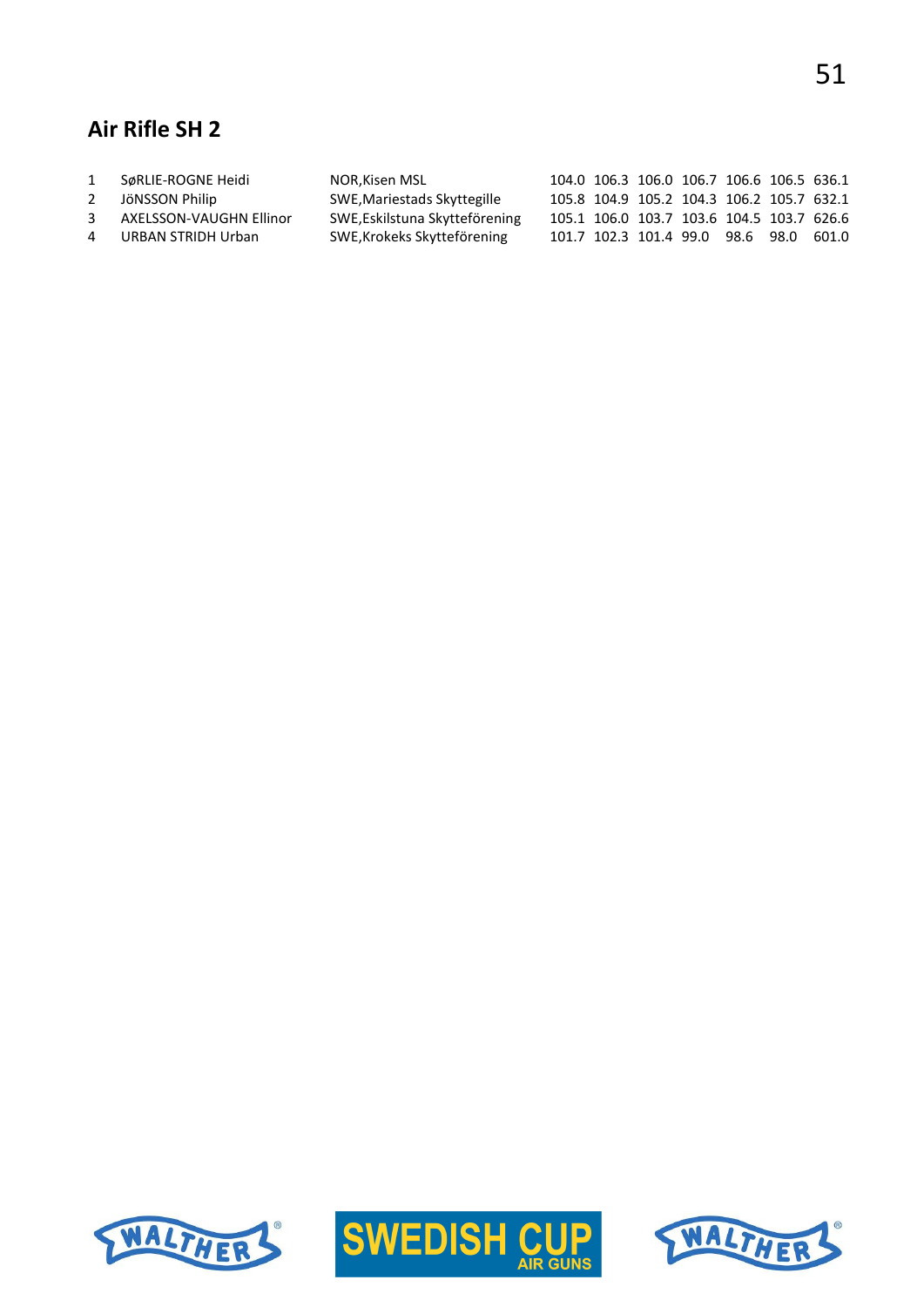## **Final Air Pistol Men**

| $\mathbf{1}$ | <b>JOHANSSON</b><br>Daniel<br>SWE, Upsala Sportskytteklubb | 31.3<br>10.3<br>10.5<br>10.5 | 59.1<br>9.0<br>9.9<br>8.9    | 79.2<br>9.6<br>10.5  | 98.9<br>9.7<br>10.0  | 10.6<br>9.7               | 10.4<br>9.4                      | 119.2 139.0 158.2 178.1<br>10.1<br>9.1  | 9.8<br>10.1  | 9.1<br>10.3 | 197.5 |
|--------------|------------------------------------------------------------|------------------------------|------------------------------|----------------------|----------------------|---------------------------|----------------------------------|-----------------------------------------|--------------|-------------|-------|
| 2            | <b>TURUNEN</b><br>Karri<br>FIN, Nurmeksen Ampumaseura      | 29.1<br>9.4<br>9.8<br>9.9    | 58.6<br>9.9<br>10.1<br>9.5   | 78.8<br>10.5<br>9.7  | 99.4<br>10.1<br>10.5 | 8.1<br>10.2               | 8.0<br>10.1                      | 117.7 135.8 156.0 176.9<br>10.1<br>10.1 | 10.4<br>10.5 | 10.3<br>9.0 | 196.2 |
| 3            | ALPENHOFF<br>Bernt<br>SWE, Malmö Pistolklubb               | 29.6<br>9.7<br>9.9<br>10.0   | 60.3<br>10.2<br>10.0<br>10.5 | 80.8<br>10.0<br>10.5 | 97.2<br>7.1<br>9.3   | 9.9<br>10.7               | 117.8 137.9 157.7<br>10.4<br>9.7 | 10.0<br>9.8                             | 9.0<br>8.5   |             | 175.2 |
|              | 4 AHLBECK<br>Johan<br>SWE, Torna-Hällestads PSK            | 26.9<br>8.8<br>9.0<br>9.1    | 56.8<br>10.1<br>9.8<br>10.0  | 75.8<br>9.5<br>9.5   | 96.0<br>9.9<br>10.3  | 115.8 135.3<br>9.9<br>9.9 | 9.3<br>10.2                      | 10.2<br>9.0                             |              |             | 154.5 |
| 5            | <b>JAHNSSON</b><br>Kai<br>FIN, PAS                         | 29.8<br>9.3<br>10.4<br>10.1  | 59.2<br>10.1<br>9.7<br>9.6   | 77.5<br>9.6<br>8.7   | 95.5<br>9.6<br>8.4   | 114.4<br>9.9<br>9.0       | 10.3<br>7.7                      |                                         |              |             | 132.4 |
| 6            | OLSSON<br>Pontus<br><b>SWE, PSKF Magnus Stenbock</b>       | 30.2<br>10.6<br>10.2<br>9.4  | 56.3<br>9.0<br>6.7<br>10.4   | 75.3<br>9.6<br>9.4   | 94.3<br>9.4<br>9.6   | 8.9<br>10.1               |                                  |                                         |              |             | 113.3 |
| 7            | <b>HANSEN</b><br>Jonas<br>DEN, Vejle skf                   | 28.6<br>10.1<br>9.3<br>9.2   | 58.1<br>8.5<br>10.6<br>10.4  | 75,3<br>9.5<br>7.7   | 8.8<br>9.6           |                           |                                  |                                         |              |             | 93.7  |
| 7            | <b>HEMBRE</b><br>Pål<br>NOR, Bærum PK                      | 27.8<br>9.9<br>8.4<br>9.5    | 55.4<br>9.1<br>9.3<br>9.2    | 74.2<br>9.4<br>9.4   |                      |                           |                                  |                                         |              |             | 74.2  |





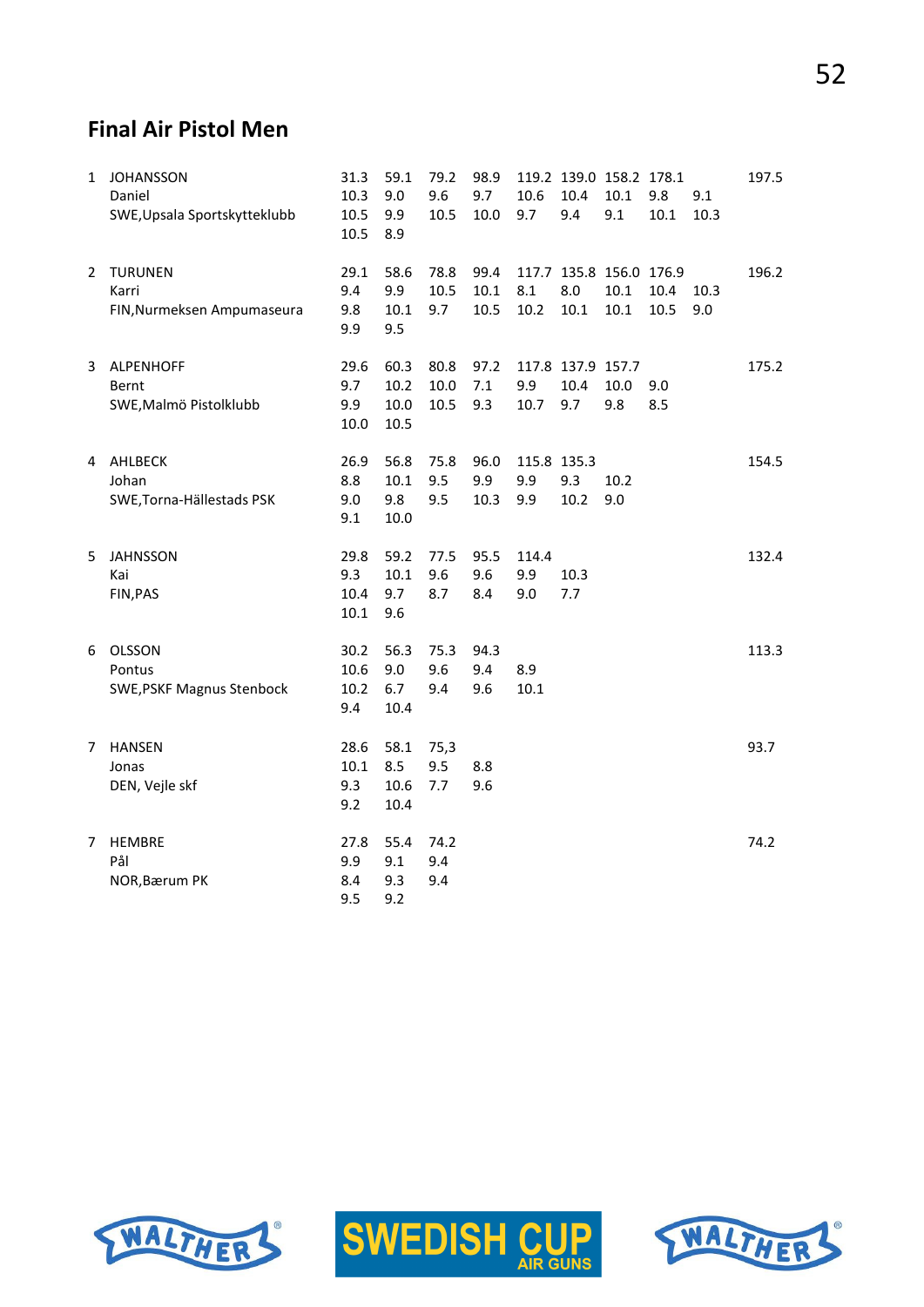#### **Air Pistol Men**

| 1  | JAHNSSON Kai                                     | FIN, PAS                          | 96       | 94       | 94       | 98       | 95       | 95           | 572        |
|----|--------------------------------------------------|-----------------------------------|----------|----------|----------|----------|----------|--------------|------------|
| 2  | <b>TURUNEN Karri</b>                             | FIN, Nurmeksen Ampumaseura        | 98       | 93       | 96       | 95       | 94       | 95           | 571        |
| 3  | <b>JOHANSSON Daniel</b>                          | SWE, Upsala Sportskytteklubb      | 96       | 95       | 94       | 93       | 97       | 94           | 569        |
| 4  | <b>OLSSON Pontus</b>                             | <b>SWE, PSKF Magnus Stenbock</b>  | 94       | 94       | 94       | 98       | 96       | 93           | 569        |
| 5  | AHLBECK Johan                                    | SWE, Torna-Hällestads PSK         | 96       | 92       | 95       | 94       | 97       | 94           | 568        |
| 6  | <b>ALPENHOFF Bernt</b>                           | SWE, Malmö Pistolklubb            | 97       | 97       | 92       | 93       | 95       | 93           | 567        |
| 7  | <b>HANSEN Jonas</b>                              | DEN, Vejle skf                    | 96       | 93       | 95       | 94       | 94       | 94           | 566        |
| 8  | HEMBRE Pål                                       | NOR, Bærum PK                     | 93       | 97       | 91       | 91       | 97       | 96           | 565        |
| 9  | <b>TURJA Jyrki</b>                               | FIN,LSA                           | 94       | 93       | 92       | 97       | 95       | 93           | 564        |
| 10 | UNGSGåRD Björn                                   | SWE, Aleholms Skytteförening      | 95       | 91       | 94       | 94       | 96       | 94           | 564        |
| 11 | <b>LINDH Rickard</b>                             | <b>SWE, PSKF Magnus Stenbock</b>  | 96       | 94       | 93       | 94       | 94       | 92           | 563        |
| 12 | HåKANSSON Tobias                                 | SWE, Ronneby F 17 Pistolskytte    | 93       | 93       | 96       | 93       | 93       | 95           | 563        |
| 13 | <b>NORBERG Joackim</b>                           | SWE, Atlas Copco Pistolskyttek    | 90       | 93       | 94       | 98       | 93       | 95           | 563        |
| 14 | <b>FYRPIHL Jonas</b>                             | SWE, Aleholms Skytteförening      | 92       | 95       | 95       | 93       | 93       | 95           | 563        |
| 15 | EKBLAD Oskar                                     | SWE, Göteborgs Pistol och Spor    | 95       | 93       | 95       | 92       | 92       | 95           | 562        |
| 16 | SALO Jarmo                                       | FIN,LSA                           | 89       | 90       | 95       | 97       | 93       | 98           | 562        |
| 17 | <b>HOVD Lasse</b>                                | NOR, Aron Sk                      | 93       | 94       | 93       | 97       | 94       | 90           | 561        |
| 18 | <b>SAHAKIAN Gagik</b>                            | DEN, Vejle skf                    | 90       | 94       | 93       | 94       | 95       | 94           | 560        |
| 19 | <b>OLSSON Erik</b>                               | SWE, Dala-Floda Pistolskyttefö    | 91       | 93       | 94       | 94       | 92       | 95           | 559        |
| 20 | <b>HUHTAMÄKI Ari</b>                             | FIN, Finnish Shooting Sport Fe    | 92       | 93       | 94       | 94       | 93       | 93           | 559        |
| 21 | PIRTTIMÄKI Aleksi                                | FIN, PAS                          | 91       | 91       | 93       | 94       | 95       | 95           | 559        |
| 22 | <b>EKEBERG Eirik Sjemmedal</b>                   | NOR, Aron Sk                      | 93       | 92       | 90       | 97       | 93       | 93           | 558        |
| 23 | <b>NILSSON Aron</b>                              | SWE, Kungliga Flottans Idrotts    | 90       | 90       | 93       | 95       | 95       | 95           | 558        |
| 24 | SJÖBERG Kristian                                 | SWE, Torna-Hällestads PSK         | 94       | 94       | 93       | 92       | 91       | 94           | 558        |
| 25 | JOHANSSON Per-Erik                               | SWE, Trollhättans Pistolklubb     | 91       | 90       | 95       | 91       | 98       | 92           | 557        |
| 26 | <b>TERVO Antti</b>                               | FIN, Satakunnan Ampujat           | 93       | 94       | 91       | 95       | 90       | 94           | 557        |
| 27 | PETTERSSON Alexander                             | SWE, Karlshamns Ungdomspistols    | 96       | 91       | 94       | 93       | 93       | 90           | 557        |
| 28 | <b>PALMGREN Lars</b>                             | SWE, Kungl Värmlands Regemente 91 |          | 93       | 94       | 92       | 92       | 95           | 557        |
| 29 | DANIELSSON Jan Olof                              | SWE, Älvdalens Pistolklubb        | 94       | 91       | 97       | 91       | 94       | 90           | 557        |
| 30 | <b>WOLL Ingar</b>                                | NOR, Oslo Pistolklubb             | 92       | 92       | 91       | 95       | 95       | 92           | 557        |
| 31 | <b>BUNES Morgan</b>                              | NOR, Bærum PK                     | 95       | 91       | 88       | 94       | 96       | 93           | 557        |
| 32 |                                                  | NOR, Trondhjems Pk                | 91       | 91       | 94       | 92       | 96       | 92           | 556        |
| 33 | <b>HEMBRE Roar</b><br>JOHANSSON Roger            | SWE, Mjölby Pistolklubb           | 93       | 90       | 92       | 96       | 91       | 93           | 555        |
| 34 |                                                  | FIN, NOSA                         | 93       | 94       | 91       | 93       | 93       | 91           | 555        |
|    | <b>HAUME Sami</b>                                |                                   | 93       | 93       | 93       | 92       | 90       | 94           | 555        |
| 35 | <b>RINALDO Pontus</b><br>HAARBERG Johan Nicholay | SWE, Göteborgs Pistol och Spor    |          | 93       |          |          |          |              | 555        |
| 36 |                                                  | NOR, Sportsforeningen Ørn         | 89       | 96       | 93       | 92<br>94 | 97       | 91<br>$90\,$ | 554        |
| 37 | STRÖMBERG Joakim                                 | SWE, Linköpings Skytteförening    | 96       |          | 92       |          | 86       |              |            |
| 38 | SANDBERG Carl<br><b>FOUGNER Frank</b>            | SWE, Öckerö Skytteförening        | 90       | 91       | 93       | 94       | 93       | 92           | 553        |
| 39 | <b>BREINER Torben</b>                            | DEN, Vejle skf                    | 93<br>90 | 92<br>92 | 93<br>93 | 92<br>93 | 95<br>92 | 88           | 553<br>553 |
| 40 |                                                  | DEN, Hem Skytteforening           |          |          |          |          |          | 93           |            |
| 41 | <b>CARLSSON Lennart</b>                          | SWE, Kungl Värmlands Regemente 93 |          | 89       | 92       | 93       | 92       | 93           | 552        |
| 42 | <b>ENOCSSON Per</b>                              | SWE, Jönköpings Pistolskyttekl    | 90       | 87       | 96       | 91       | 91       | 97           | 552        |
| 43 | <b>LETH Urban</b>                                | SWE, Dala-Floda Pistolskyttefö    | 96       | 91       | 91       | 92       | 92       | 90           | 552        |
| 44 | <b>HELGESSON Per-Henrik</b>                      | SWE, Upsala Sportskytteklubb      | 88       | 97       | 95       | 89       | 90       | 92           | 551        |
| 45 | <b>HINDOV Raul</b>                               | SWE, Torna-Hällestads PSK         | 96       | 87       | 95       | 88       | 90       | 94           | 550        |
| 46 | <b>BARDH Hans</b>                                | SWE, Göteborgs Pistol och Spor    | 90       | 93       | 95       | 91       | 90       | 91           | 550        |
| 47 | <b>MELLBERG Tommy</b>                            | SWE, Stockholmspolisens SF        | 94       | 93       | 90       | 88       | 90       | 94           | 549        |
| 48 | <b>WITT Kurt</b>                                 | DEN, Værløse Skf                  | 92       | 92       | 91       | 88       | 89       | 95           | 547        |
| 49 | FRIGÅRD Hannes                                   | FIN, Satakunnan Ampujat           | 93       | 90       | 90       | 93       | 91       | 90           | 547        |
| 50 | <b>SCHAADT Stefan</b>                            | SWE, Linköpings Skytteförening    | 89       | 91       | 91       | 94       | 91       | 91           | 547        |
| 51 | FäLT Mikael                                      | SWE, Sportskytteklubben Norra     | 90       | 89       | 93       | 88       | 94       | 92           | 546        |
| 52 | SöDERHOLM Mikael                                 | <b>SWE, PSKF Magnus Stenbock</b>  | 92       | 89       | 89       | 90       | 95       | 91           | 546        |
| 53 | <b>MAGNUSSON Anders</b>                          | SWE, Aleholms Skytteförening      | 92       | 91       | 89       | 92       | 92       | 89           | 545        |
| 54 | SKöLD Håkan                                      | SWE, Djurö Skyttesportförening    | 91       | 91       | 92       | 92       | 89       | 90           | 545        |





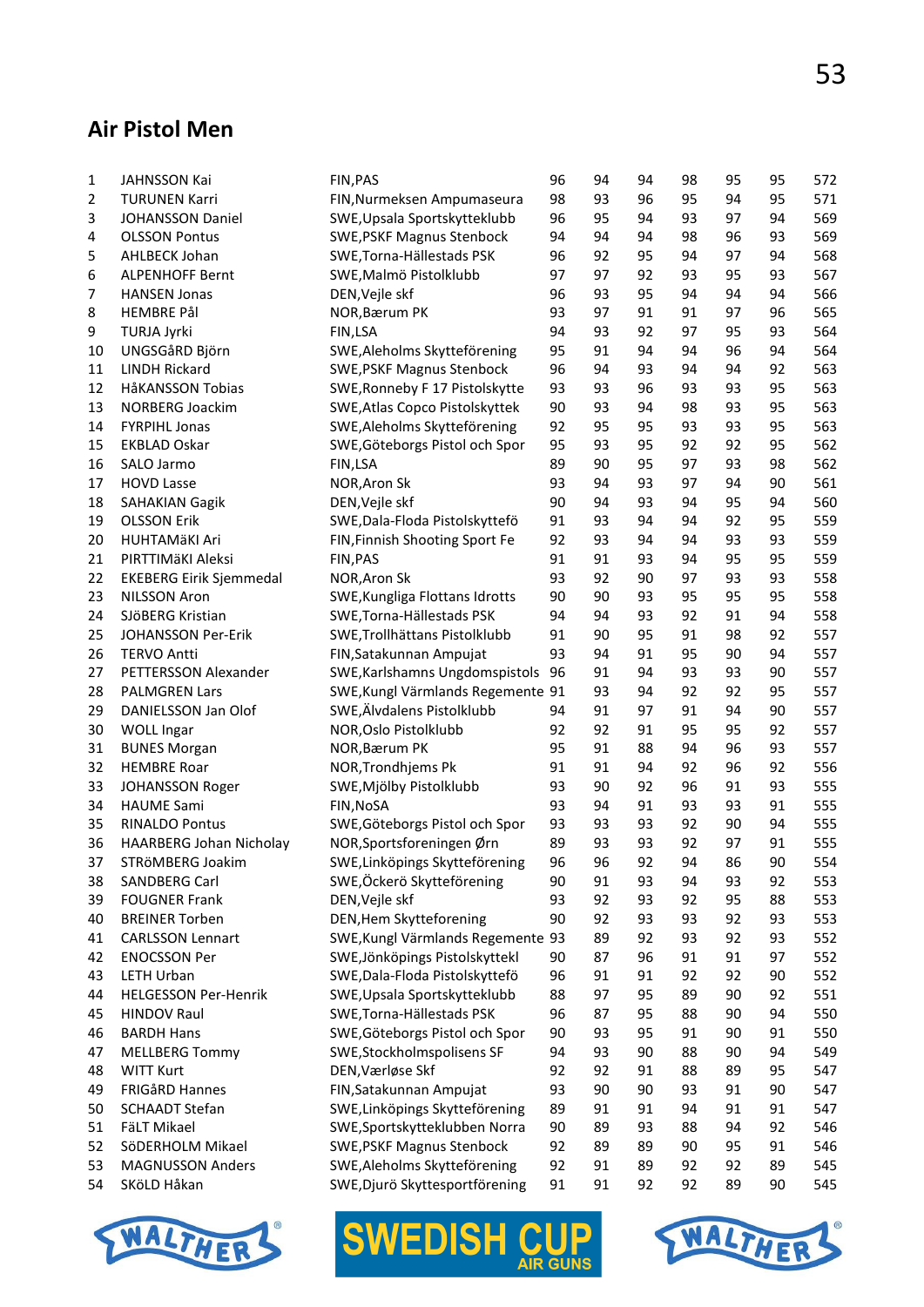| 55 | <b>MEINANDER Ari</b>          | FIN, Finnish Shooting Sport Fe    | 86 | 91 | 94 | 93 | 92 | 89 | 545 |
|----|-------------------------------|-----------------------------------|----|----|----|----|----|----|-----|
| 56 | <b>MARTINSON Fredrik</b>      | SWE, Trollhättans Pistolklubb     | 90 | 94 | 94 | 88 | 93 | 85 | 544 |
| 57 | <b>ANDERSEN Niels Dalhoff</b> | DEN, Karlslunde Skytteforening    | 91 | 93 | 93 | 90 | 88 | 89 | 544 |
| 58 | <b>LAHTI Teemu</b>            | FIN, Finnish Shooting Sport Fe    | 94 | 87 | 91 | 92 | 89 | 90 | 543 |
| 59 | <b>NILSSON Bertil</b>         | SWE, Sjöormens Pistolklubb        | 91 | 92 | 91 | 89 | 88 | 91 | 542 |
| 60 | <b>LETH Staffan</b>           | SWE, Dala-Floda Pistolskyttefö    | 91 | 90 | 85 | 90 | 92 | 93 | 541 |
| 61 | <b>THÖRESSON Magnus</b>       | SWE, Kungl Värmlands Regemente 92 |    | 92 | 88 | 86 | 92 | 89 | 539 |
| 62 | ÖST Roger                     | SWE, Borlänge Pistolklubb         | 90 | 90 | 88 | 95 | 89 | 85 | 537 |
| 63 | PIRTTIMÄKI Kari               | FIN, JjA                          | 88 | 89 | 91 | 90 | 90 | 87 | 535 |
| 64 | <b>MURBRECK Tord Esten</b>    | NOR, Hamar IL, pistolgruppa       | 86 | 86 | 90 | 91 | 92 | 90 | 535 |
| 65 | NILSSON Jan                   | SWE, Trollhättans Pistolklubb     | 91 | 85 | 86 | 90 | 93 | 89 | 534 |
| 66 | <b>KRABB Niklas</b>           | SWE, Jönköpings Pistolskyttekl    | 86 | 91 | 88 | 91 | 87 | 91 | 534 |
| 67 | <b>OLAUSSON Magnus</b>        | SWE,Öckerö Skytteförening         | 92 | 93 | 90 | 86 | 84 | 88 | 533 |
| 68 | <b>HAKOLA Seppo</b>           | SWE, Upsala Sportskytteklubb      | 86 | 95 | 86 | 85 | 91 | 90 | 533 |
| 69 | ÅLANDER Patrik                | SWE, Atlas Copco Pistolskyttek    | 87 | 89 | 88 | 89 | 90 | 90 | 533 |
| 70 | ØSTER-JøRGENSEN Claus         | DEN, DSB/ASF                      | 88 | 86 | 90 | 91 | 87 | 90 | 532 |
| 71 | <b>LIEN Frank</b>             | NOR, Ringerike Pistolklubb        | 90 | 89 | 92 | 87 | 88 | 85 | 531 |
| 72 | MIHKELSAAR Leif               | SWE, Djurö Skyttesportförening    | 88 | 94 | 85 | 86 | 88 | 89 | 530 |
| 73 | <b>SELLERING Tommy</b>        | SWE, Göteborgs Pistol och Spor    | 93 | 87 | 88 | 89 | 90 | 83 | 530 |
| 74 | <b>SUURONEN Otto</b>          | FIN, Finnish Shooting Sport Fe    | 89 | 89 | 91 | 82 | 86 | 92 | 529 |
| 75 | <b>HERMANSSON Tobias</b>      | SWE, Sportskytteklubben Norra     | 89 | 86 | 95 | 89 | 85 | 85 | 529 |
| 76 | <b>ABRAHAMSSON Rolf</b>       | SWE, Öckerö Skytteförening        | 90 | 83 | 92 | 87 | 87 | 89 | 528 |
| 77 | <b>KEMPPI Vesa</b>            | FIN, Finnish Shooting Sport Fe    | 87 | 82 | 85 | 93 | 90 | 90 | 527 |
| 78 | SJÖBERGH Anders               | <b>SWE, PSKF Magnus Stenbock</b>  | 92 | 88 | 85 | 81 | 90 | 90 | 526 |
| 79 | AURSTAD Øyvind                | NOR, Steinkjer Pistolklubb        | 86 | 83 | 89 | 86 | 89 | 89 | 522 |
| 80 | BäCKSTEDT Mikael              | SWE, Kungliga Flottans Idrotts    | 87 | 92 | 89 | 86 | 80 | 87 | 521 |
| 81 | <b>AXELSSON Roger</b>         | SWE, Roasjö Skytteförening        | 87 | 84 | 92 | 83 | 93 | 82 | 521 |
| 82 | <b>LOPONEN Kimmo</b>          | FIN, Finnish Shooting Sport Fe    | 84 | 85 | 85 | 93 | 89 | 85 | 521 |
| 83 | <b>BERTHELSEN Mogens</b>      | DEN, Hem Skytteforening           | 86 | 83 | 88 | 85 | 90 | 89 | 521 |
| 84 | <b>BJUHR Lars Erik</b>        | SWE,Öckerö Skytteförening         | 86 | 85 | 87 | 84 | 88 | 91 | 521 |
| 85 | <b>HEIKKA Olli</b>            | FIN, PAS                          | 85 | 85 | 86 | 89 | 85 | 89 | 519 |
| 86 | <b>AXELSSON Mats</b>          | <b>SWE, PSKF Magnus Stenbock</b>  | 87 | 90 | 85 | 91 | 84 | 80 | 517 |
| 87 | <b>ANDERSSON Jens</b>         | SWE, Karlshamns Ungdomspistols    | 81 | 89 | 89 | 79 | 89 | 89 | 516 |
| 88 | WESTERBERG Bengt-Åke          | SWE, Djurö Skyttesportförening    | 86 | 81 | 84 | 88 | 85 | 91 | 515 |
| 89 | PEKOLA Harri                  | FIN, Turun Seudan Ampujat         | 92 | 83 | 88 | 86 | 82 | 83 | 514 |
| 90 | CARLSON Johan                 | SWE, Luleå Sportskytteklubb       | 77 | 77 | 88 | 90 | 89 | 92 | 513 |
| 91 | JOHANSSON Curt                | SWE, Torna-Hällestads PSK         | 85 | 87 | 85 | 88 | 85 | 81 | 511 |
| 92 | WIGSTRöM Håkan                | SWE, Hörby Pistolskytteklubb      | 79 | 83 | 86 | 87 | 86 | 87 | 508 |
| 93 | <b>AXELSSON Simon</b>         | <b>SWE, PSKF Magnus Stenbock</b>  | 81 | 81 | 86 | 85 | 89 | 85 | 507 |
| 94 | <b>QVARFORDT Bengt</b>        | SWE, Borlänge Pistolklubb         | 87 | 81 | 87 | 88 | 85 | 76 | 504 |
| 95 | <b>NILSSON Mattias</b>        | SWE, Karlshamns Ungdomspistols    | 87 | 81 | 87 | 85 | 84 | 79 | 503 |
| 96 | <b>TULOKAS Timo</b>           | FIN, Finnish Shooting Sport Fe    | 80 | 82 | 81 | 87 | 85 | 83 | 498 |
| 97 | MARIBOE Bjørn Johan           | NOR, Modum PK                     | 79 | 85 | 77 | 89 | 81 | 83 | 494 |
| 98 | PERSSON Göran                 | SWE,Öckerö Skytteförening         | 87 | 72 | 74 | 77 | 69 | 85 | 464 |
| 99 | LEWENSJö Åke                  | SWE, Göteborgs Pistol och Spor    | 66 | 80 | 67 | 65 | 70 | 79 | 427 |

100 ANDERSSON Stig SWE,Ljungbyheds Pistolklubb 65 64 61 70 35 295









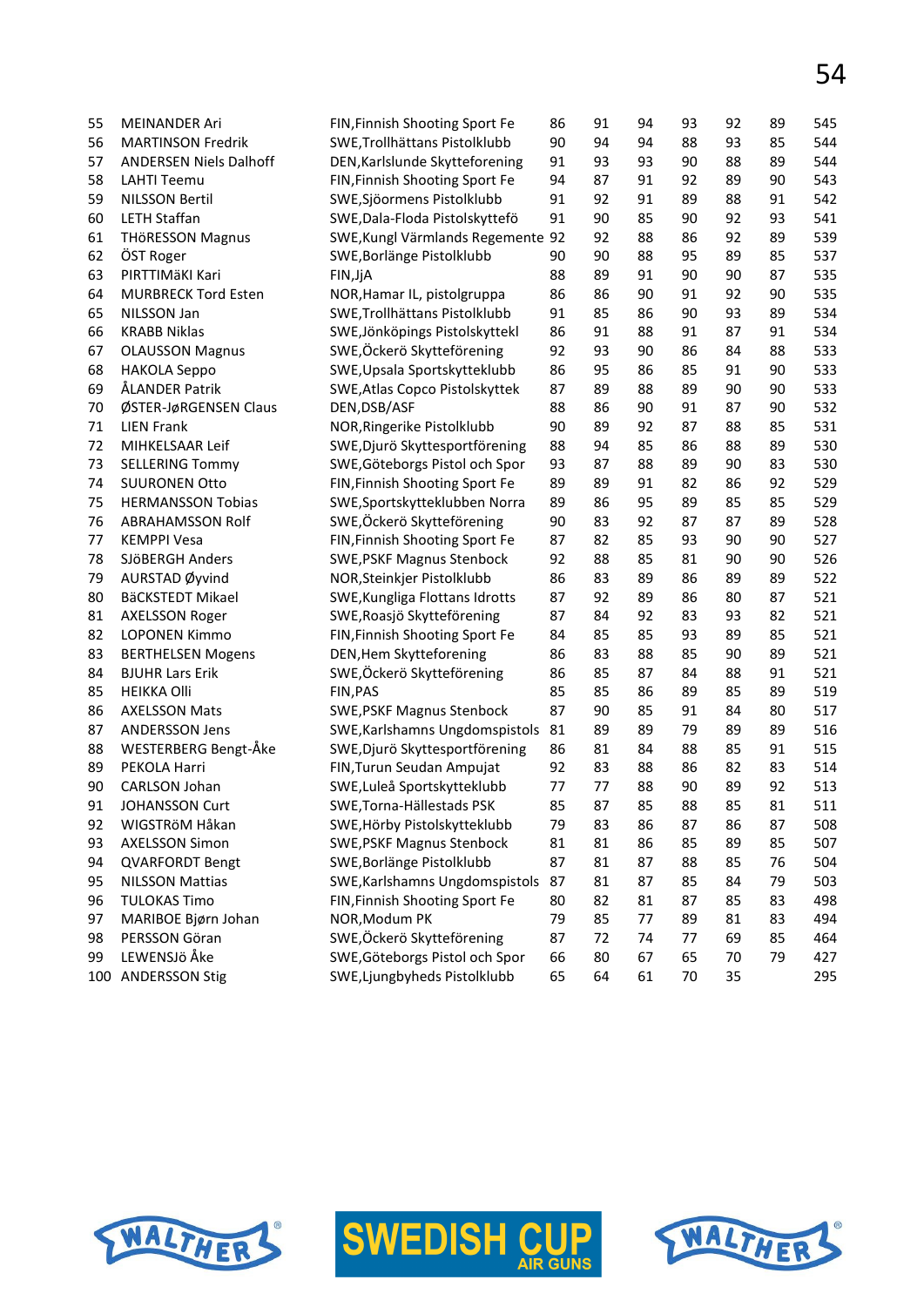#### **Final Air Pistol Women**

| 1 | <b>KAARO</b><br>Kirsti<br>FIN, Finnish Shooting Sport Fe    | 28.1<br>9.7<br>10.3<br>8.1 | 58.1<br>10.1<br>10.3<br>9.6 | 77.8<br>9.7<br>10.0  | 97.2<br>9.5<br>9.9   | 9.7<br>9.4           | 9.7<br>10.2                     | 116.3 136.2 155.4 175.2<br>9.2<br>10.0  | 9.8<br>10.0 | 9.9<br>10.2 | 195.3 |
|---|-------------------------------------------------------------|----------------------------|-----------------------------|----------------------|----------------------|----------------------|---------------------------------|-----------------------------------------|-------------|-------------|-------|
| 2 | LAWNER<br>Stina<br>SWE, Falu Sport- & Pistolskytt           | 28.1<br>10.0<br>8.7<br>9.4 | 58.3<br>10.5<br>9.4<br>10.3 | 77.7<br>10.1<br>9.3  | 98.2<br>10.4<br>10.1 | 8.3<br>10.4          | 9.4<br>9.6                      | 116.9 135.9 156.6 175.4<br>10.5<br>10.2 | 8.8<br>10.0 | 8.7<br>9.6  | 193.7 |
| 3 | SÖRENSSON<br>Vendela<br>SWE,Öckerö Skytteförening           | 28.6<br>10.6<br>9.2<br>8.8 | 58.5<br>10.1<br>9.9<br>9.9  | 78.2<br>10.0<br>9.7  | 98.3<br>10.1<br>10.0 | 9.9<br>9.4           | 117.6 136.7 156.0<br>9.8<br>9.3 | 10.1<br>9.2                             | 8.5<br>10.3 |             | 174.8 |
| 4 | PRANDL-NORRGÅRD<br>Maria<br>SWE, Salems Pistolklubb         | 28.0<br>10.7<br>9.0<br>8.3 | 59.0<br>10.4<br>9.8<br>10.8 | 77.8<br>9.0<br>9.8   | 95.8<br>8.6<br>9.4   | 9.9<br>9.0           | 114.7 134.0<br>9.1<br>10.2      | 9.4<br>10.7                             |             |             | 154.1 |
| 5 | LINDAHL<br>Sara<br>SWE, Hörby Pistolskytteklubb             | 27.6<br>7.9<br>9.9<br>9.8  | 56.2<br>8.7<br>9.3<br>10.6  | 75.1<br>9.3<br>9.6   | 94.9<br>9.0<br>10.8  | 114.9<br>10.1<br>9.9 | 9.2<br>8.9                      |                                         |             |             | 133.0 |
| 6 | <b>THORSEN</b><br>Dorte<br>DEN, IFK                         | 27.0<br>9.7<br>10.0<br>7.3 | 55.7<br>9.8<br>9.1<br>9.8   | 76.4<br>10.1<br>10.6 | 95.1<br>10.5<br>8.2  | 8.0<br>9.4           |                                 |                                         |             |             | 112.5 |
| 7 | <b>RUNDQVIST</b><br>Monica<br>SWE, Trollhättans Pistolklubb | 26.8<br>9.1<br>9.1<br>8.6  | 54.5<br>9.1<br>8.1<br>10.5  | 74.9<br>9.9<br>10.5  | 9.9<br>8.8           |                      |                                 |                                         |             |             | 93.6  |
| 8 | <b>NILSSON</b><br>Kristina<br>SWE, Sjöormens Pistolklubb    | 28.5<br>10.2<br>8.5<br>9.8 | 55.6<br>8.9<br>9.2<br>9.0   | 9.7<br>9.2           |                      |                      |                                 |                                         |             |             | 74.5  |





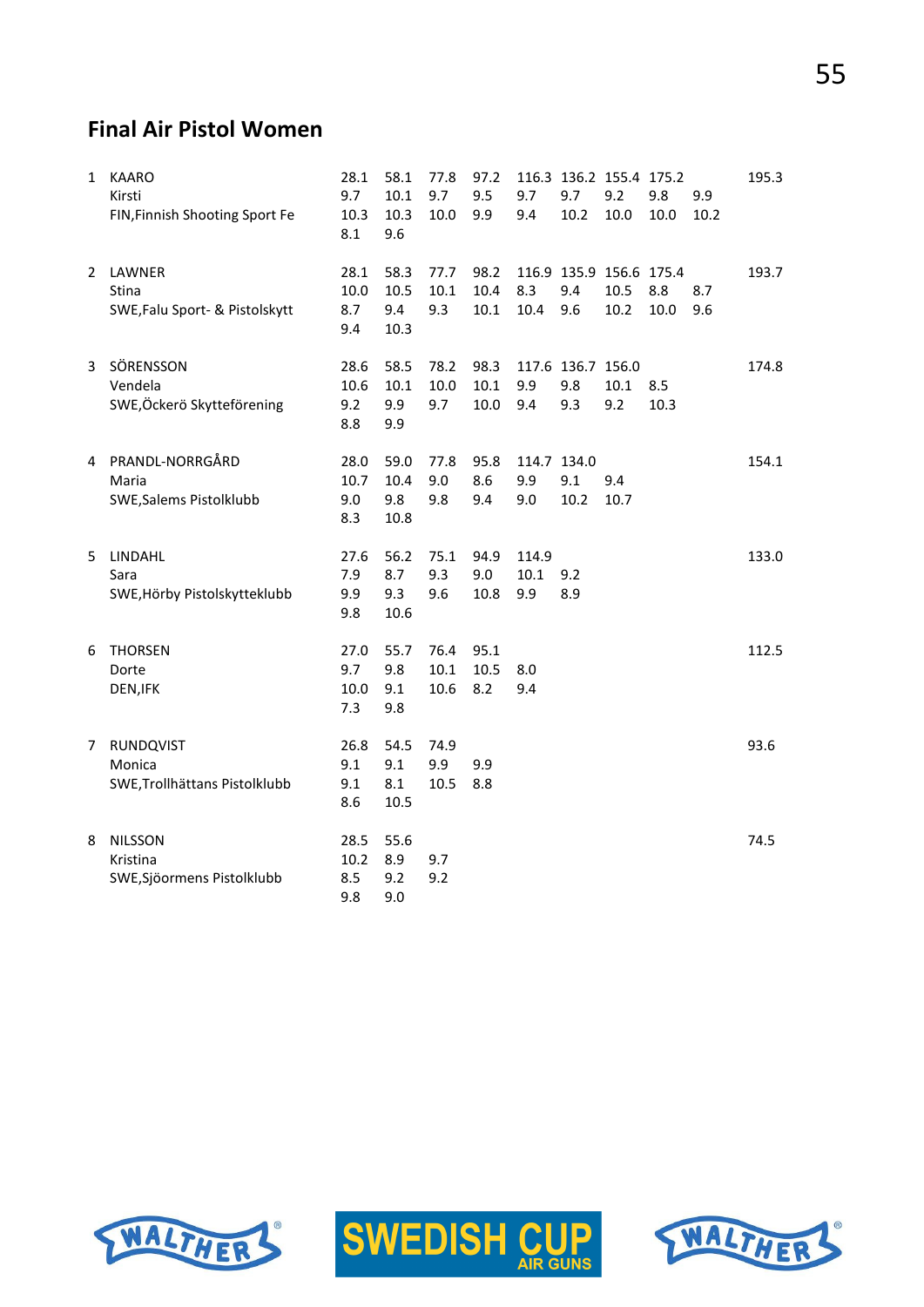#### **Air Pistol Women**

| $\mathbf{1}$   | <b>KAARO Kirsti</b>     | FIN, Finnish Shooting Sport Fe    | 95 | 95 | 96 | 97 | 383        |
|----------------|-------------------------|-----------------------------------|----|----|----|----|------------|
| $\overline{2}$ | <b>RUNDQVIST Monica</b> | SWE, Trollhättans Pistolklubb     | 94 | 93 | 93 | 96 | 376        |
| 3              | SöRENSSON Vendela       | SWE,Öckerö Skytteförening         | 96 | 94 | 95 | 90 | 375        |
| 4              | <b>THORSEN Dorte</b>    | DEN, IFK                          | 95 | 93 | 91 | 94 | 373        |
| 5              | <b>NILSSON Kristina</b> | SWE, Sjöormens Pistolklubb        | 95 | 92 | 93 | 93 | 373        |
| 6              | <b>LAWNER Stina</b>     | SWE, Falu Sport- & Pistolskytt    | 91 | 96 | 90 | 95 | 372        |
| 7              | PRANDL-NORRGÅRD Maria   | SWE, Salems Pistolklubb           | 94 | 92 | 93 | 93 | 372        |
| 8              | <b>LINDAHL Sara</b>     | SWE, Hörby Pistolskytteklubb      | 90 | 94 | 93 | 93 | 370        |
| 9              | <b>IHALAINEN Sanna</b>  | FIN, Finnish Shooting Sport Fe    | 89 | 95 | 89 | 96 | 369        |
| 10             | HøJFELDT Laila          | DEN, Vejle skf                    | 94 | 93 | 90 | 91 | 368        |
| 11             | SæTEREN Anne Mette      | NOR, Bærum PK                     | 95 | 86 | 93 | 94 | 368        |
| 12             | <b>GRAN Ingeborg</b>    | NOR, Steinkjer Pistolklubb        | 92 | 94 | 90 | 92 | 368        |
| 13             | <b>VILLEMOES Pia</b>    | DEN, Værløse Skf                  | 93 | 91 | 91 | 92 | 367        |
| 14             | <b>BJÖRNHOLM Sari</b>   | FIN, Finnish Shooting Sport Fe    | 91 | 92 | 91 | 92 | 366        |
| 15             | FLøRLI Aina E           | NOR, Sandnes Pk                   | 93 | 93 | 90 | 89 | 365        |
| 16             | <b>ENOCSSON Lisa</b>    | SWE, Jönköpings Pistolskyttekl    | 93 | 92 | 90 | 89 | 364        |
| 17             | SUNDBERG Sofia          | SWE, Luleå Sportskytteklubb       | 91 | 91 | 94 | 88 | 364        |
| 18             | CARLSSON Johanna        | SWE, Kungl Värmlands Regemente 92 |    | 90 | 90 | 92 | 364        |
| 19             | RÖNNQVIST Kirsi         | FIN, Kyrkslätt Skf                | 91 | 88 | 91 | 92 | 362        |
| 20             | STøLE Reidun Ann        | <b>NOR, Sandnes Pk</b>            | 90 | 91 | 94 | 87 | 362        |
| 21             | <b>AXELSSON Malin</b>   | SWE, Habo Pistolskytteklubb       | 90 | 85 | 92 | 91 | 358        |
| 22             | ROS'EN Julia            | SWE, Trollhättans Pistolklubb     | 87 | 90 | 89 | 89 | 355        |
| 23             | ÅKESSON Cecilia         | SWE, Malmö Pistolklubb            | 90 | 91 | 86 | 87 | 354        |
| 24             | MäKELä Heli             | FIN, Finnish Shooting Sport Fe    | 83 | 92 | 88 | 90 | 353        |
| 25             | KRÖCKEL Lena            | SWE, Salems Pistolklubb           | 89 | 88 | 89 | 87 | 353        |
| 26             | <b>HOVING Karin</b>     | SWE, Unnaryds Pistolskytteklub    | 85 | 88 | 88 | 91 | 352        |
| 27             | EDVARDSEN Ingunn        | NOR, Greipstad Pistolklubb        | 89 | 84 | 89 | 87 | 349        |
| 28             | <b>ROMLIN Maria</b>     | <b>SWE, Salems Pistolklubb</b>    | 87 | 83 | 89 | 90 | 349        |
| 29             | PALMGREN Ingeborg       | SWE, Kungl Värmlands Regemente 88 |    | 90 | 86 | 84 | 348        |
| 30             | SAARTO Maija            | FIN, Turun Seudan Ampujat         | 86 | 85 | 90 | 85 | 346        |
| 31             | <b>AXELSSON Jenny</b>   | <b>SWE, PSKF Magnus Stenbock</b>  | 83 | 89 | 87 | 87 | 346        |
| 32             | <b>BJUHR Zenitha</b>    | SWE,Öckerö Skytteförening         | 74 | 84 | 81 | 83 | 322        |
| 33             | AX Åsa                  | <b>SWE, Salems Pistolklubb</b>    |    |    |    |    | <b>DSQ</b> |





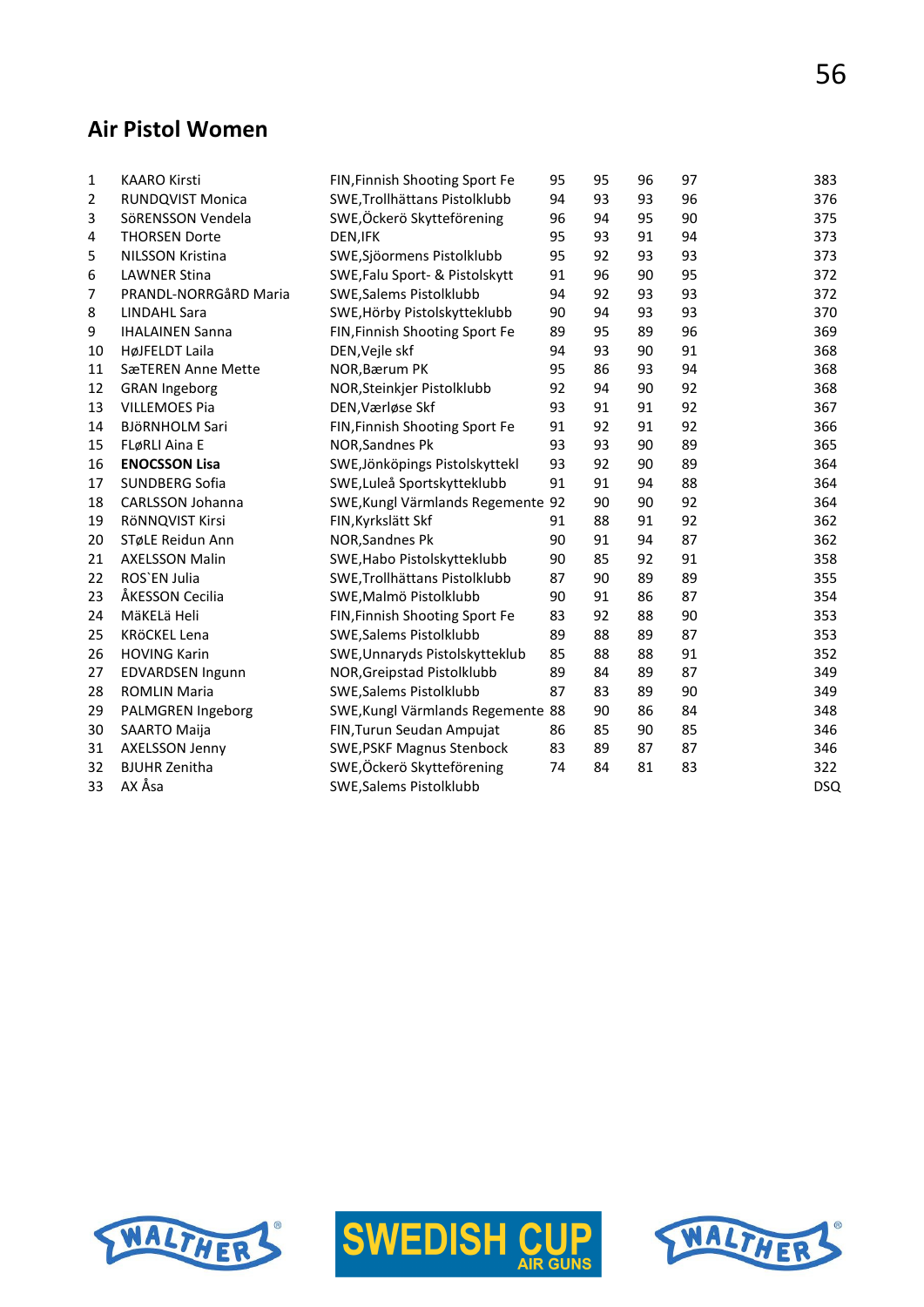# 57

#### **Final Air Pistol Junior Men**

| 1 | LARSEN<br>Frederik<br>DEN, DSB/ASF                        | 30.0<br>10.3<br>10.6<br>9.1  | 60.0<br>10.0<br>10.3<br>9.7 | 80.1<br>9.9<br>10.2  | 10.0<br>10.1         | 10.5<br>10.5                | 9.5<br>10.5                     | 100.2 121.2 141.2 161.3 182.1<br>9.8<br>10.3 | 10.3<br>10.5 | 8.5<br>9.5 | 200.1 |
|---|-----------------------------------------------------------|------------------------------|-----------------------------|----------------------|----------------------|-----------------------------|---------------------------------|----------------------------------------------|--------------|------------|-------|
| 2 | <b>NILSSON</b><br>Oscar<br>SWE,Lönsboda Sportskytteklubb  | 30.9<br>10.5<br>10.4<br>10.0 | 60.3<br>9.1<br>10.4<br>9.9  | 81.2<br>10.5<br>10.4 | 10.8<br>10.4         | 9.6<br>9.1                  | 10.4<br>9.6                     | 102.4 121.1 141.1 161.0 179.6<br>9.9<br>10.0 | 9.6<br>9.0   | 9.8<br>8.0 | 197.4 |
| 3 | SIRÉN<br>Leevi<br>FIN, Turun Seudan Ampujat               | 28.9<br>9.6<br>10.7<br>8.6   | 59.3<br>10.4<br>9.4<br>10.6 | 78.3<br>8.5<br>10.5  | 98.7<br>10.6<br>9.8  | 10.3<br>10.1                | 119.1 137.0 157.2<br>8.0<br>9.9 | 9.8<br>10.4                                  | 9.9<br>9.9   |            | 177.0 |
| 4 | ANDREASSON<br>Pär<br>SWE, Kungliga Flottans Idrotts       | 27.9<br>9.4<br>8.3<br>10.2   | 56.4<br>8.9<br>10.0<br>9.6  | 76.6<br>10.4<br>9.8  | 95.5<br>10.0<br>8.9  | 116.3 137.1<br>10.4<br>10.4 | 10.4<br>10.4                    | 10.8<br>8.1                                  |              |            | 156.0 |
| 5 | <b>VIKEBY</b><br>Jon Even<br>NOR, Mysen Pistollag         | 28.5<br>10.6<br>8.7<br>9.2   | 57.9<br>9.9<br>9.4<br>10.1  | 77.4<br>9.8<br>9.7   | 98.0<br>10.4<br>10.2 | 117.5<br>10.0<br>9.5        | 9.2<br>10.2                     |                                              |              |            | 136.9 |
| 6 | <b>ROSLUND</b><br>Johan<br>SWE, Kungliga Flottans Idrotts | 27.0<br>9.9<br>9.5<br>7.6    | 54.6<br>8.7<br>8.0<br>10.9  | 75.0<br>9.8<br>10.6  | 95.4<br>10.6<br>9.8  | 10.2<br>8.9                 |                                 |                                              |              |            | 114.5 |
| 7 | <b>ROOS</b><br>Niko<br>FIN, Rauma                         | 27.7<br>9.7<br>8.9<br>9.1    | 55.6<br>9.3<br>9.5<br>9.1   | 74.3<br>9.8<br>8.9   | 9.8<br>9.0           |                             |                                 |                                              |              |            | 93.1  |
| 8 | PALMGREN<br>Magnus<br>SWE, Kungl Värmlands Regemente      | 28.3<br>9.4<br>10.4<br>8.5   | 56.5<br>10.3<br>8.6<br>9.3  | 8.8<br>8.8           |                      |                             |                                 |                                              |              |            | 74.1  |





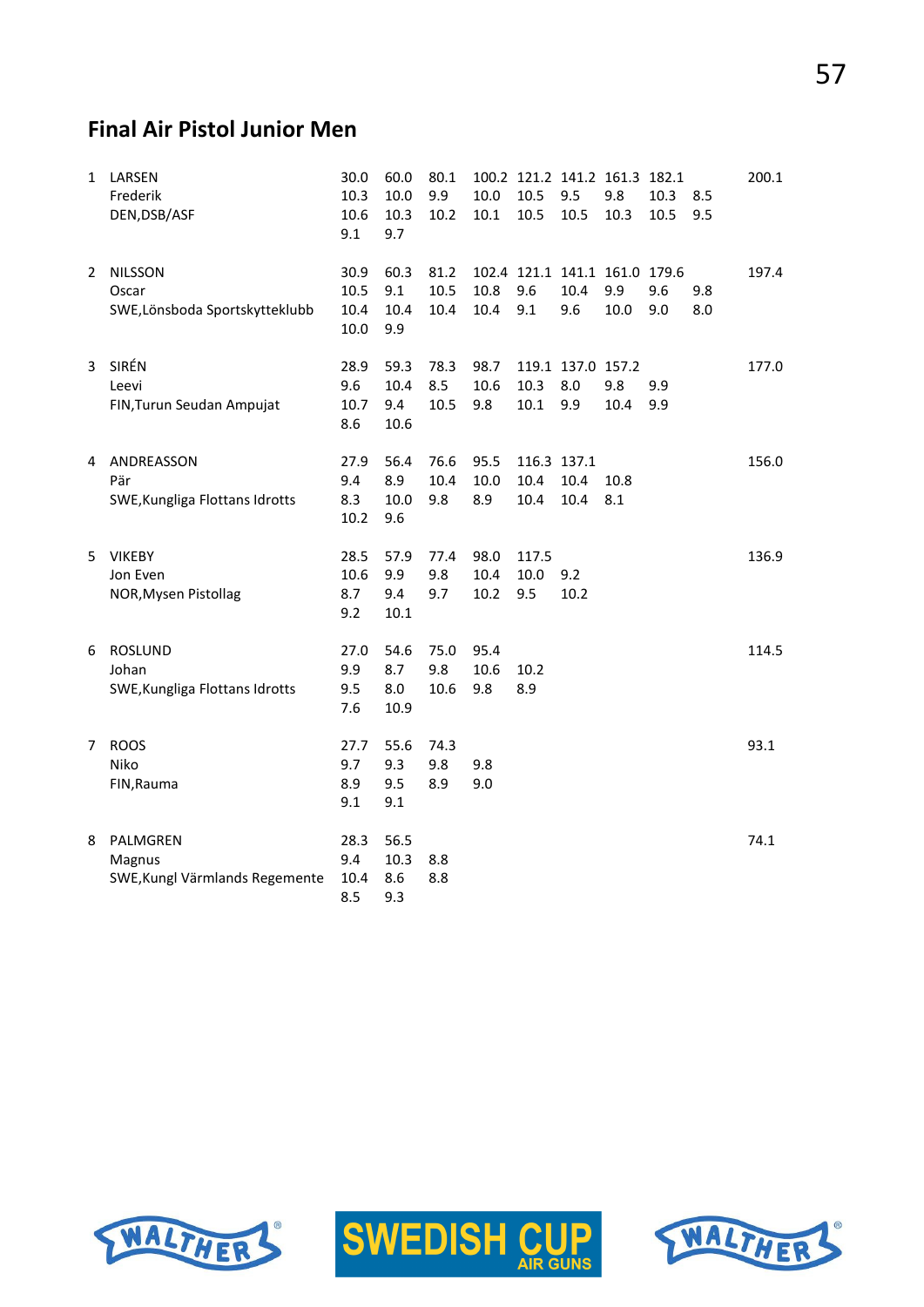#### **Air Pistol Junior Men**

| $\mathbf{1}$ | <b>LARSEN Frederik</b>        | DEN, DSB/ASF                          | 98 | 95 | 96 | 94 | 94 | 94 | 571 |
|--------------|-------------------------------|---------------------------------------|----|----|----|----|----|----|-----|
| 2            | PALMGREN Magnus               | SWE, Kungl Värmlands Regemente 95     |    | 94 | 92 | 95 | 96 | 95 | 567 |
| 3            | <b>NILSSON Oscar</b>          | SWE, Lönsboda Sportskytteklubb        | 93 | 94 | 94 | 93 | 94 | 94 | 562 |
| 4            | ROSLUND Johan                 | SWE, Kungliga Flottans Idrotts        | 94 | 93 | 88 | 96 | 92 | 95 | 558 |
| 5            | <b>ANDREASSON Pär</b>         | SWE, Kungliga Flottans Idrotts        | 93 | 94 | 93 | 90 | 92 | 93 | 555 |
| 6            | <b>ROOS Niko</b>              | FIN, Rauma                            | 93 | 89 | 94 | 90 | 92 | 94 | 552 |
| 7            | <b>VIKEBY Jon Even</b>        | NOR, Mysen Pistollag                  | 91 | 92 | 98 | 88 | 89 | 90 | 548 |
| 8            | SIRéN Leevi                   | FIN, Turun Seudan Ampujat             | 88 | 92 | 90 | 92 | 94 | 92 | 548 |
| 9            | <b>MAJVALL Martin</b>         | SWE, Malmö Pistolklubb                | 93 | 92 | 90 | 89 | 90 | 93 | 547 |
| 10           | <b>LARSSON Carl</b>           | SWE, Västjämtens Pistolskyttek        | 89 | 91 | 93 | 88 | 92 | 93 | 546 |
| 11           | <b>HOVD Christoffer Robin</b> | NOR, Aron Sk                          | 89 | 92 | 91 | 92 | 89 | 92 | 545 |
| 12           | <b>FALK-HEDBERG Pelle</b>     | SWE, Mariestads Pistolklubb           | 90 | 87 | 88 | 95 | 93 | 91 | 544 |
| 13           | <b>ENGEN Kristian</b>         | NOR, Mysen Pistollag                  | 90 | 85 | 88 | 90 | 95 | 89 | 537 |
| 14           | <b>AAS Georg</b>              | NOR, Sarpsborg Pistolklubb            | 90 | 93 | 95 | 88 | 84 | 84 | 534 |
| 15           | <b>IHALAINEN Arttu</b>        | <b>FIN, Finnish Shooting Sport Fe</b> | 89 | 85 | 91 | 90 | 87 | 87 | 529 |
| 16           | <b>AHLQVIST Isac</b>          | SWE, Lönsboda Sportskytteklubb        | 89 | 87 | 84 | 85 | 90 | 90 | 525 |
| 17           | <b>JOHANSSON Alexander</b>    | SWE, Mjölby Pistolklubb               | 90 | 85 | 87 | 90 | 85 | 87 | 524 |
| 18           | <b>ANDERSSON WANG Jonas</b>   | SWE, Ljungbyheds Pistolklubb          | 90 | 83 | 89 | 83 | 87 | 87 | 519 |
| 19           | <b>FRIBERG Thomas</b>         | SWE, Saab Pistolklubb                 | 86 | 87 | 87 | 80 | 91 | 85 | 516 |
| 20           | <b>VALL Simon</b>             | SWE, Mjölby Pistolklubb               | 82 | 85 | 86 | 87 | 91 | 83 | 514 |
| 21           | <b>SVENSSON Erik</b>          | SWE, Mjölby Pistolklubb               | 87 | 88 | 87 | 82 | 81 | 82 | 507 |
| 22           | <b>GRAN Adrian</b>            | NOR, Steinkjer Pistolklubb            | 86 | 85 | 83 | 77 | 81 | 90 | 502 |
| 23           | <b>EDGREN Johnatan</b>        | SWE, Öckerö Skytteförening            | 80 | 85 | 81 | 87 | 89 | 71 | 493 |
| 24           | <b>BERLIN Eric</b>            | SWE, Karlshamns Ungdomspistols        | 72 | 84 | 78 | 84 | 76 | 74 | 468 |
| 25           | RUSTAD Jørgen                 | NOR, Oslo Pistolklubb                 | 75 | 72 | 83 | 79 | 85 | 73 | 467 |
| 26           | <b>BERLIN Carl</b>            | SWE, Karlshamns Ungdomspistols        | 79 | 72 | 81 | 80 | 78 | 72 | 462 |
| 27           | JOHANSEN Roy Gunnar           | NOR, Mysen Pistollag                  | 67 | 73 | 74 | 72 | 66 | 70 | 422 |





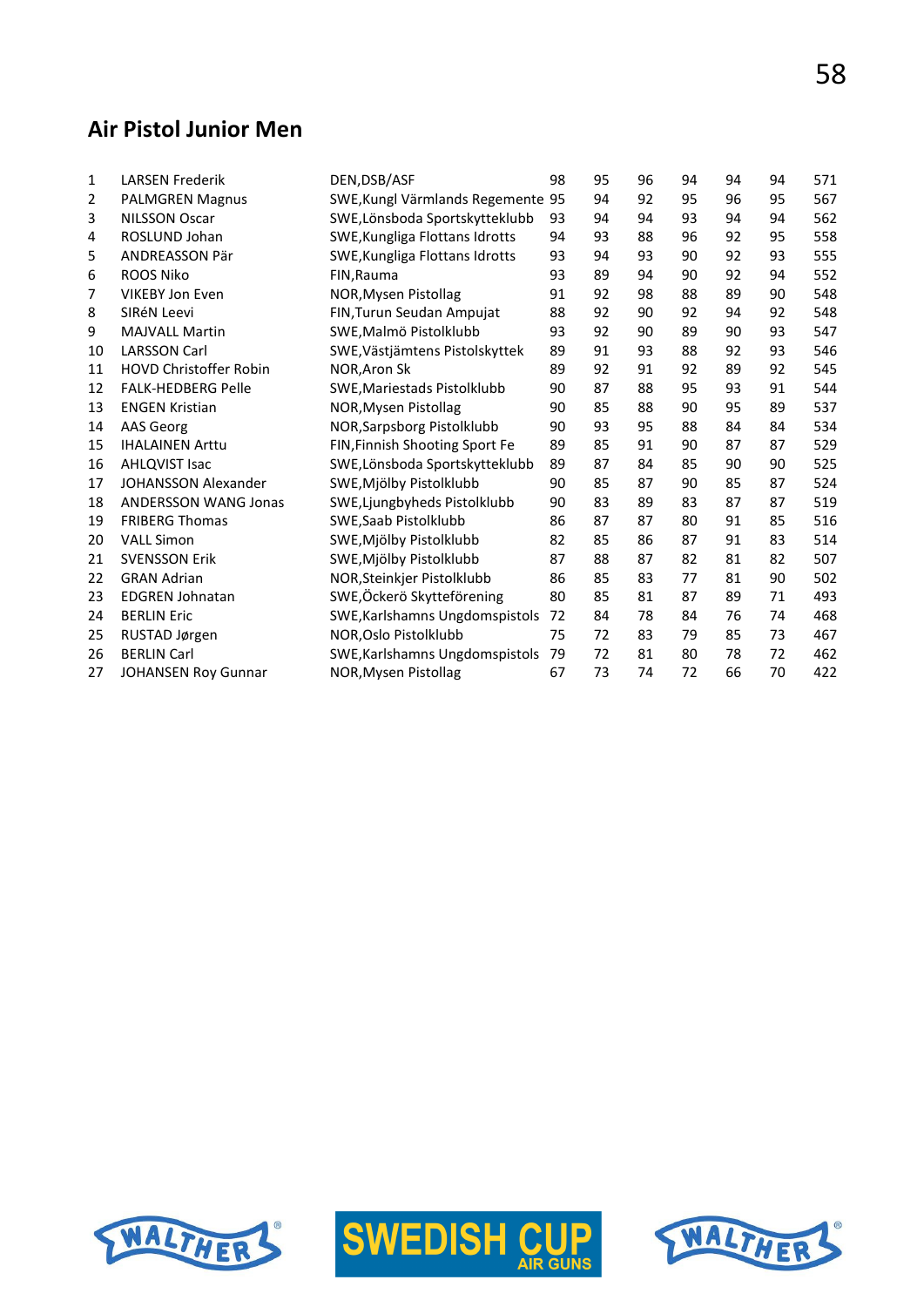#### **Final Air Pistol Junior Women**

| 1 | LAWNER<br>Julia<br>SWE, Falu Sport- & Pistolskytt              | 27.9<br>9.6<br>7.4<br>10.9  | 57.8<br>10.2<br>10.2<br>9.5 | 77.4<br>9.8<br>9.8   | 97.7<br>9.7<br>10.6  | 9.1<br>9.3                | 116.1 135.6 156.4 176.4<br>9.4<br>10.1  | 10.4<br>10.4 | 10.0<br>10.0 | 8.9<br>8.7 | 194.0 |
|---|----------------------------------------------------------------|-----------------------------|-----------------------------|----------------------|----------------------|---------------------------|-----------------------------------------|--------------|--------------|------------|-------|
| 2 | <b>JOHANSSON</b><br>Josefine<br>SWE, Föreningen Frövi-Lindesbe | 29.6<br>9.9<br>9.5<br>10.2  | 59.0<br>9.6<br>10.4<br>9.4  | 77.1<br>9.4<br>8.7   | 96.8<br>10.0<br>9.7  | 10.7<br>10.7              | 118.2 138.8 156.5 175.6<br>10.6<br>10.0 | 8.5<br>9.2   | 9.8<br>9.3   | 9.0<br>7.6 | 192.2 |
| 3 | <b>ANTTILA</b><br>Anna<br>FIN, PAS                             | 28.8<br>10.5<br>9.0<br>9.3  | 57.1<br>9.4<br>9.0<br>9.9   | 77.0<br>9.5<br>10.4  | 97.7<br>10.6<br>10.1 | 9.8<br>10.0               | 117.5 136.5 155.4<br>9.8<br>9.2         | 8.4<br>10.5  | 10.4<br>9.6  |            | 175.4 |
| 4 | HERMANSSON<br>Molly<br>SWE,Öckerö Skytteförening               | 29.6<br>9.9<br>9.7<br>10.0  | 58.4<br>10.7<br>9.1<br>9.0  | 76.4<br>9.3<br>8.7   | 96.3<br>10.3<br>9.6  | 113.6 134.1<br>9.8<br>7.5 | 10.2<br>10.3                            | 9.0<br>8.3   |              |            | 151.4 |
| 5 | <b>JOHANSEN</b><br>Trude<br>NOR, Mysen Pistollag               | 27.3<br>10.3<br>8.0<br>9.0  | 56.3<br>8.9<br>9.4<br>10.7  | 76.7<br>10.2<br>10.2 | 95.1<br>10.1<br>8.3  | 113.0<br>8.2<br>9.7       | 10.3<br>8.9                             |              |              |            | 132.2 |
| 6 | <b>NUMMINEN</b><br>Emma<br>FIN, Kyrkslätt Skf                  | 28.1<br>10.7<br>9.3<br>8.1  | 57.1<br>10.1<br>9.9<br>9.0  | 74.4<br>9.7<br>7.6   | 91.7<br>9.1<br>8.2   | 8.6<br>8.2                |                                         |              |              |            | 108.5 |
| 7 | <b>VAN ELZELINGEN</b><br>Christina<br>DEN, Særslev Skf         | 26.8<br>7.0<br>10.5<br>9.3  | 53.2<br>7.1<br>9.3<br>10.0  | 71.7<br>9.9<br>8.6   | 10.4<br>8.0          |                           |                                         |              |              |            | 90.1  |
| 8 | STAMNESTRØ<br>Sara Eline<br>NOR, Mysen Pistollag               | 27.4<br>10.1<br>10.3<br>7.0 | 54.8<br>9.7<br>8.5<br>9.2   | 8.2<br>6.7           |                      |                           |                                         |              |              |            | 69.7  |





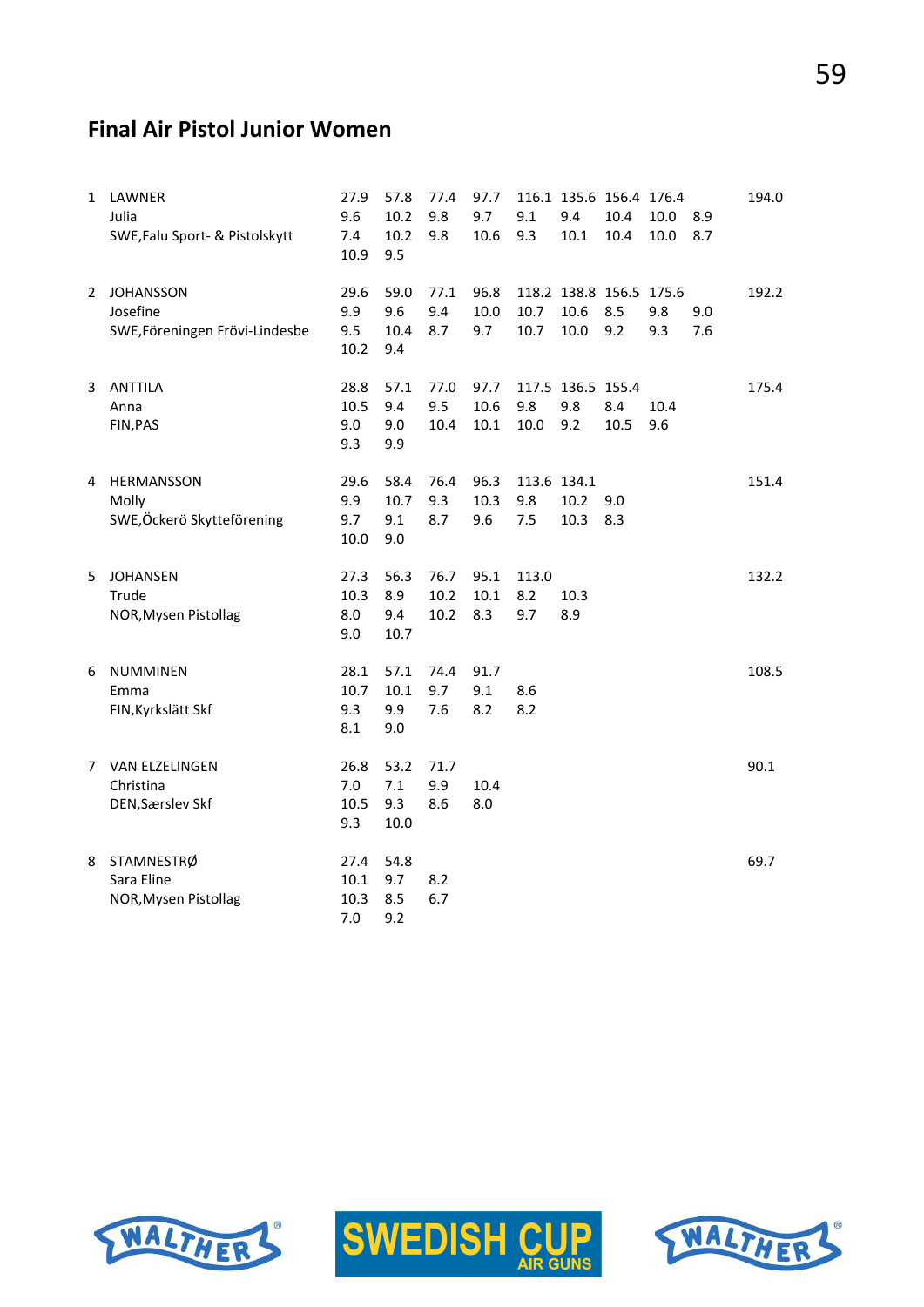## **Air Pistol Junior Women**

| 1  | JOHANSSON Josefine             | SWE, Föreningen Frövi-Lindesbe    | 95 | 93 | 97 | 94 | 379 |
|----|--------------------------------|-----------------------------------|----|----|----|----|-----|
| 2  | <b>ANTTILA Anna</b>            | <b>FIN.PAS</b>                    | 92 | 95 | 95 | 95 | 377 |
| 3  | <b>HERMANSSON Molly</b>        | SWE,Öckerö Skytteförening         | 91 | 92 | 93 | 92 | 368 |
| 4  | STAMNESTRø Sara Eline          | NOR, Mysen Pistollag              | 89 | 95 | 88 | 94 | 366 |
| 5  | <b>JOHANSEN Trude</b>          | NOR, Mysen Pistollag              | 91 | 94 | 88 | 91 | 364 |
| 6  | <b>NUMMINEN Emma</b>           | FIN, Kyrkslätt Skf                | 91 | 91 | 93 | 89 | 364 |
| 7  | <b>LAWNER Julia</b>            | SWE, Falu Sport- & Pistolskytt    | 92 | 94 | 90 | 86 | 362 |
| 8  | VAN ELZELINGEN Christina       | DEN, Særslev Skf                  | 91 | 88 | 90 | 93 | 362 |
| 9  | <b>EKERUP Maria</b>            | SWE, Ronneby F 17 Pistolskytte    | 89 | 89 | 93 | 89 | 360 |
| 10 | <b>TOIVONEN Sandra</b>         | FIN, PAS                          | 87 | 90 | 90 | 92 | 359 |
| 11 | <b>ABRAHAMSSON Ida</b>         | SWE,Öckerö Skytteförening         | 85 | 90 | 93 | 89 | 357 |
| 12 | <b>THISTRUP LARSEN Simone</b>  | DEN, Særslev Skf                  | 87 | 90 | 88 | 90 | 355 |
| 13 | <b>ROSIN Julia</b>             | SWE, Töreboda Pistolskytteklub    | 89 | 90 | 87 | 89 | 355 |
| 14 | <b>HAARBERG Thea Christine</b> | NOR, Sportsforeningen Ørn         | 83 | 89 | 92 | 90 | 354 |
| 15 | <b>PALMGREN Julia</b>          | FIN, Finnish Shooting Sport Fe    | 87 | 90 | 92 | 85 | 354 |
| 16 | SöBERG-BROMS Sarah             | SWE, Upsala Sportskytteklubb      | 85 | 92 | 87 | 88 | 352 |
| 17 | PEKOLA Ada                     | FIN, Turun Seudan Ampujat         | 85 | 88 | 85 | 94 | 352 |
| 18 | <b>PALMGREN Sara</b>           | SWE, Kungl Värmlands Regemente 87 |    | 89 | 92 | 83 | 351 |
| 19 | <b>KUISMA Essi</b>             | FIN, PAS                          | 95 | 90 | 82 | 83 | 350 |
| 20 | <b>NIEMI Essi</b>              | FIN, Satakunnan Ampujat           | 92 | 90 | 88 | 78 | 348 |
| 21 | <b>GUNNARSSON Linh</b>         | SWE, Töreboda Pistolskytteklub    | 89 | 84 | 85 | 90 | 348 |
| 22 | <b>EKERUP Sara</b>             | SWE, Ronneby F 17 Pistolskytte    | 86 | 89 | 90 | 83 | 348 |
| 23 | <b>ANTTILA Essi</b>            | FIN, SodA                         | 79 | 86 | 85 | 93 | 343 |
| 24 | <b>ANDERSSON Jenny</b>         | SWE, Öckerö Skytteförening        | 86 | 88 | 91 | 77 | 342 |
| 25 | <b>OLAUSSON Andrea</b>         | SWE, Öckerö Skytteförening        | 81 | 86 | 84 | 79 | 330 |
| 26 | <b>MARTINSON Caroline</b>      | SWE, Trollhättans Pistolklubb     | 79 | 85 | 81 | 73 | 318 |
| 27 | <b>RIPATTI Elina</b>           | FIN, Finnish Shooting Sport Fe    | 80 | 80 | 79 | 78 | 317 |
| 28 | <b>FäLT Emelie</b>             | SWE, Sportskytteklubben Norra     | 80 | 79 | 79 | 79 | 317 |





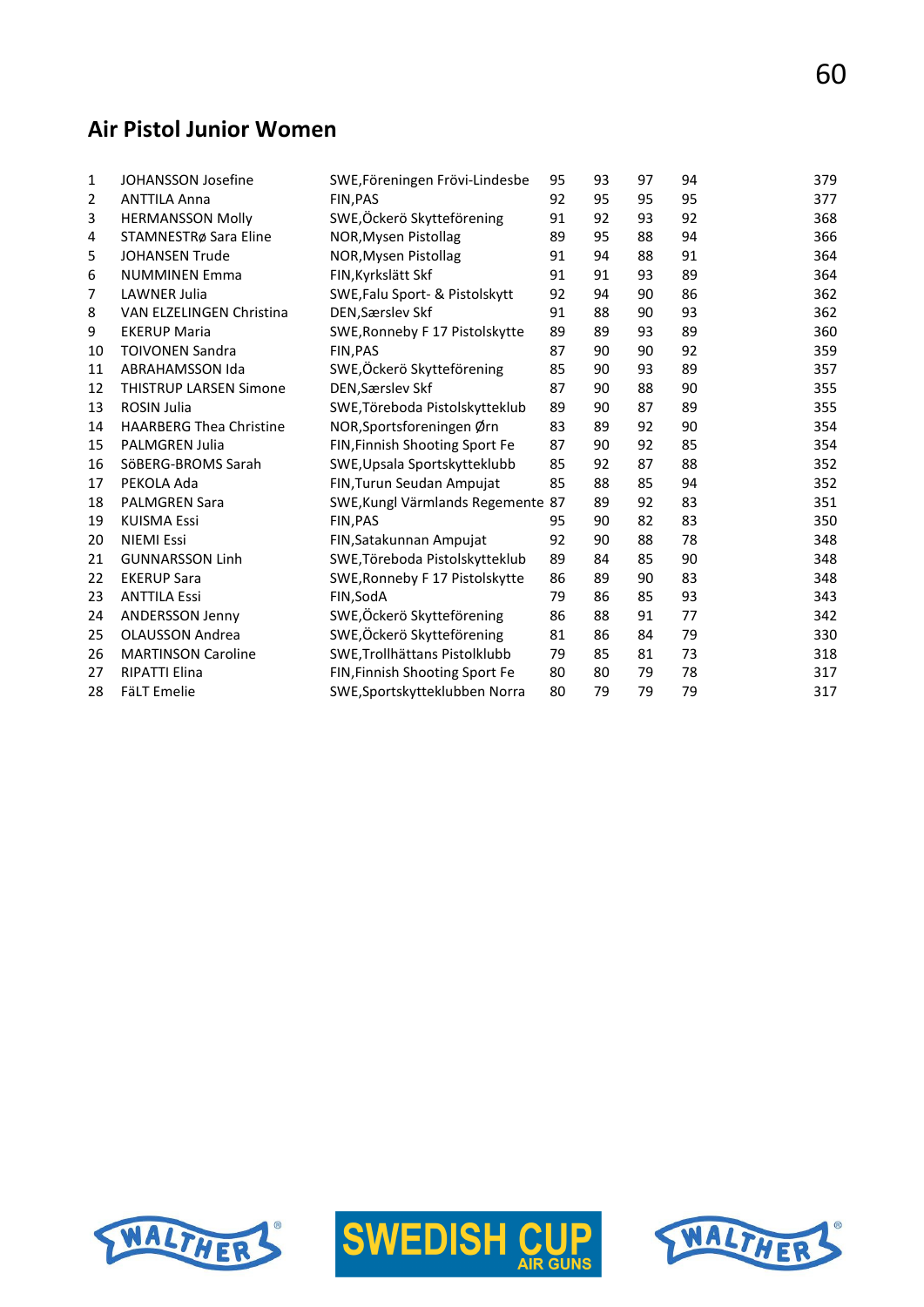### **Air Pistol Veteran**

|    | <b>EKBLAD Rolf</b>    | SWE, Göteborgs Pistol och Spor  | 89 | 88 | 93 | 92 | 362 |
|----|-----------------------|---------------------------------|----|----|----|----|-----|
| 2  | AAS Odd Willy         | NOR, Sarpsborg Pistolklubb      | 91 | 96 | 93 | 81 | 361 |
| 3  | VALø Ole Morten       | NOR, Askim PK                   | 88 | 87 | 90 | 91 | 356 |
| 4  | <b>BREDMARK Johan</b> | SWE, Malmö Pistolklubb          | 90 | 92 | 83 | 89 | 354 |
| 5. | ÖHMAN Juhani          | FIN, Finnish Shooting Sport Fe  | 90 | 85 | 91 | 85 | 351 |
| 6  | <b>MIRANDA Arturo</b> | SWE, Atlas Copco Pistolskyttek  | 85 | 87 | 89 | 86 | 347 |
|    | <b>LAMHAUGE Poul</b>  | DEN, Gundsølille Skytteforening | 85 | 79 | 82 | 90 | 336 |
| 8  | SALO Sami             | FIN, Finnish Shooting Sport Fe  | 79 | 81 | 76 | 83 | 319 |
|    |                       |                                 |    |    |    |    |     |





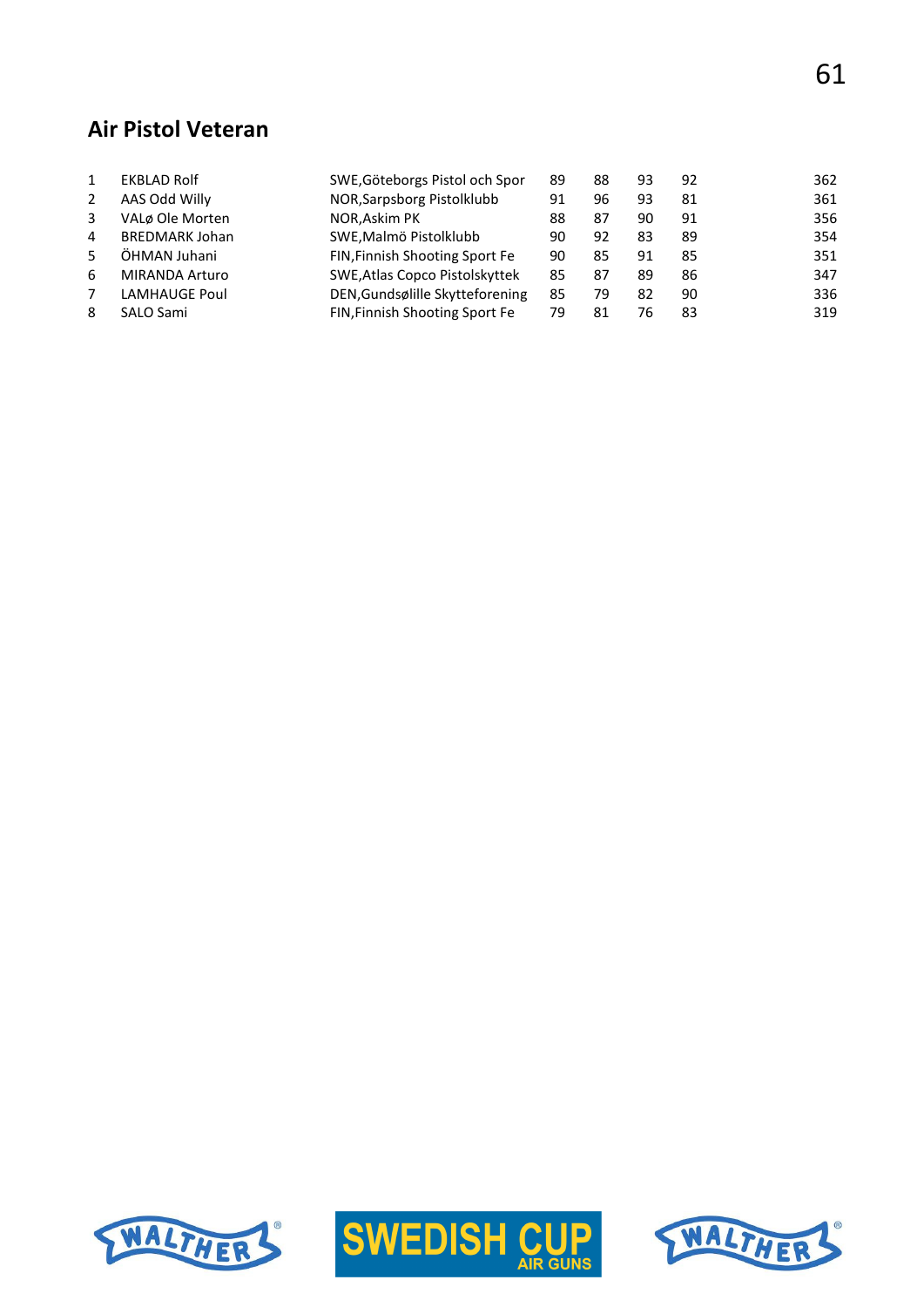# **Day 3**

# **Final Air Rifle Men**

| 1  | SVENSSON<br>Mikael<br>SWE, Aspö Skytteförening                   | 31.1<br>10.8<br>9.7<br>10.6  | 61.1<br>9.5<br>10.2<br>10.3      | 82.6<br>10.8<br>10.7 | 10.0<br>9.9                | 102.5 123.6 143.8 164.2 184.8<br>10.6<br>$10.5\,$ | 10.2<br>10.0 | 10.1<br>10.3 | 10.5<br>$10.1\,$ | 10.7<br>10.9 | 206.4 |
|----|------------------------------------------------------------------|------------------------------|----------------------------------|----------------------|----------------------------|---------------------------------------------------|--------------|--------------|------------------|--------------|-------|
| 2  | <b>MADSEN</b><br><b>Marcus</b><br>SWE, Linköpings Skytteförening | 30.4<br>10.0<br>10.4<br>10.0 | 61.3<br>10.4<br>10.4<br>$10.1\,$ | 81.8<br>10.1<br>10.4 | 9.9<br>9.8                 | 101.5 122.6 143.6 163.9 185.2<br>10.7<br>10.4     | 10.4<br>10.6 | 10.5<br>9.8  | 10.5<br>10.8     | 10.5<br>10.3 | 206.0 |
| 3  | OLSEN<br>Steffen<br>DEN, Dansk Skytte Union                      | 29.3<br>9.6<br>9.1<br>10.6   | 60.8<br>10.4<br>10.3<br>10.8     | 81.4<br>10.6<br>10.0 | 10.5<br>10.6               | 102.5 122.7 143.4 164.4<br>9.6<br>10.6            | 10.3<br>10.4 | 10.2<br>10.8 | 10.2<br>9.3      |              | 183.9 |
| 4  | <b>KURKI</b><br>Juho<br>FIN, Kankaanpään Ampujat                 | 31.1<br>10.3<br>10.3<br>10.5 | 62.4<br>10.2<br>10.2<br>10.9     | 82.9<br>10.3<br>10.2 | 10.7<br>9.7                | 103.3 123.4 143.2<br>10.0<br>10.1                 | 9.9<br>9.9   | 9.5<br>10.2  |                  |              | 162.9 |
| 5. | <b>LINDBERG</b><br>Robin<br>SWE, Gefle Frivilliga Skarpsky       | 29.8<br>9.5<br>9.9<br>10.4   | 61.4<br>10.6<br>10.7<br>10.3     | 81.5<br>9.6<br>10.5  | 101.4 122.0<br>10.3<br>9.6 | 9.8<br>10.8                                       | 10.7<br>9.9  |              |                  |              | 142.6 |
| 6  | SOLBREKKEN FLATLA<br>Øyvind<br>NOR, Kisen MSL                    | 30.7<br>10.5<br>9.5<br>10.7  | 60.3<br>9.8<br>9.4<br>10.4       | 80.6<br>10.4<br>9.9  | 101.5<br>10.2<br>10.7      | 10.2<br>10.2                                      |              |              |                  |              | 121.9 |
| 7  | <b>JAKOBSEN</b><br>Esben<br>DEN, Særslev Skf                     | 31.1<br>10.8<br>10.5<br>9.8  | 60.2<br>10.2<br>10.1<br>8.8      | 80.8<br>10.3<br>10.3 | 9.9<br>9.2                 |                                                   |              |              |                  |              | 99.9  |
| 8  | PERSSON<br>Jörgen<br>SWE, Fältjägarnas Skytteföreni              | 29.1<br>10.2<br>9.3<br>9.6   | 58.5<br>9.2<br>10.2<br>10.0      | 10.3<br>9.4          |                            |                                                   |              |              |                  |              | 78.2  |





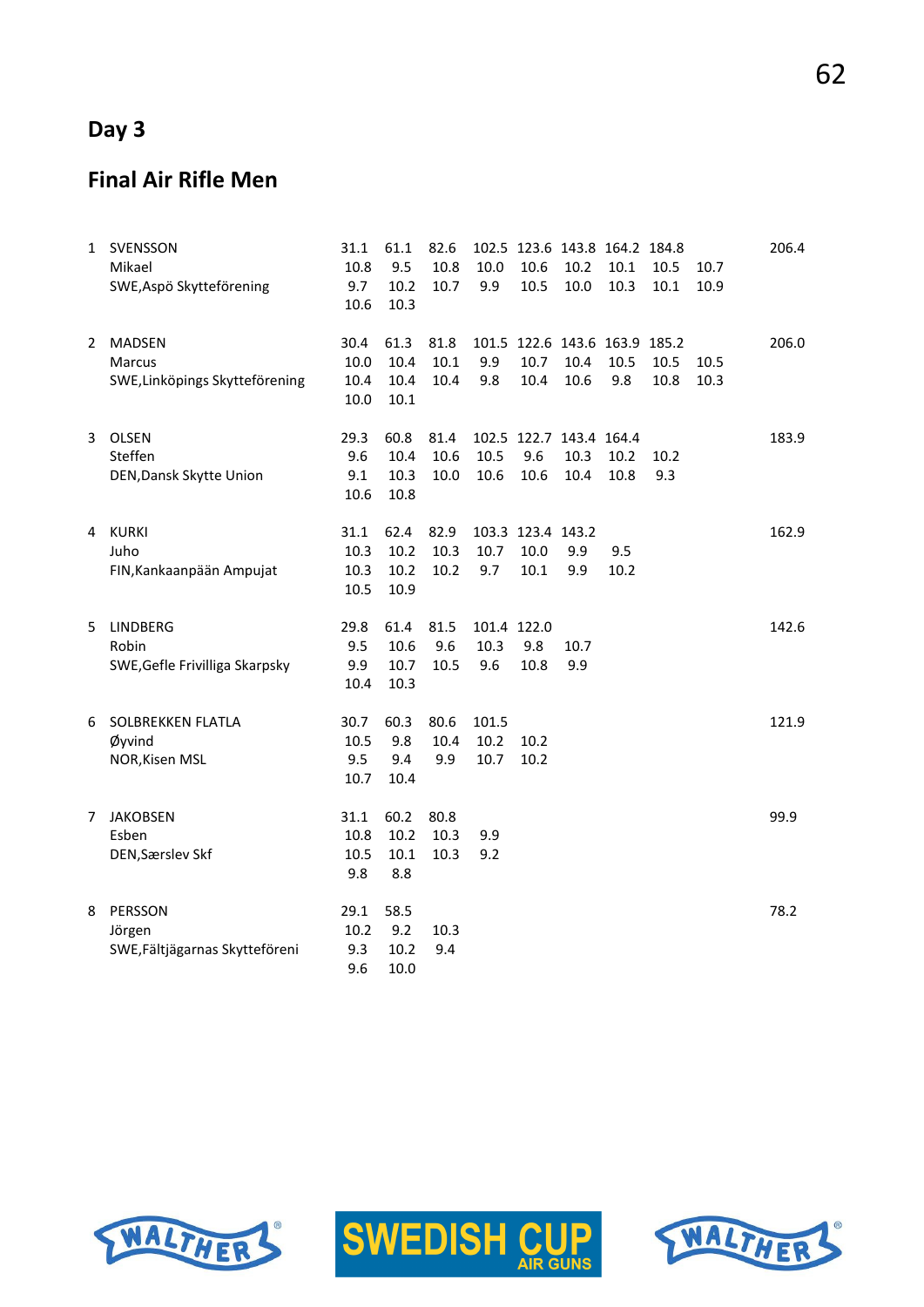# **Air Rifle Men**

| 1  | <b>OLSEN Steffen</b>          | DEN, Dansk Skytte Union        |            |                  |                              |                  | 103.6 104.1 104.6 105.4 103.8 103.8 625.3 |                   |       |
|----|-------------------------------|--------------------------------|------------|------------------|------------------------------|------------------|-------------------------------------------|-------------------|-------|
| 2  | FLATLA Øyvind Solbrekken      | NOR, Kisen MSL                 |            |                  |                              |                  | 103.6 102.7 104.0 103.8 103.3 106.1 623.5 |                   |       |
| 3  | <b>KURKI Juho</b>             | FIN, Kankaanpään Ampujat       |            |                  |                              |                  | 104.7 104.1 103.5 104.1 104.3 101.8 622.5 |                   |       |
| 4  | JAKOBSEN Esben                | DEN, Særslev Skf               |            |                  |                              |                  | 102.5 101.4 103.5 105.2 105.3 102.4 620.3 |                   |       |
| 5  | <b>MADSEN Marcus</b>          | SWE, Linköpings Skytteförening |            |                  |                              |                  | 104.8 104.6 103.8 101.4 103.3 102.0 619.9 |                   |       |
| 6  | PERSSON Jörgen                | SWE, Fältjägarnas Skytteföreni |            |                  |                              |                  | 103.5 101.4 103.8 104.8 102.6 103.7 619.8 |                   |       |
| 7  | <b>SVENSSON Mikael</b>        | SWE, Aspö Skytteförening       |            |                  |                              |                  | 104.1 103.2 102.9 102.8 103.9 102.3 619.2 |                   |       |
| 8  | <b>LINDBERG Robin</b>         | SWE, Gefle Frivilliga Skarpsky |            |                  |                              |                  | 103.5 104.8 101.6 103.5 103.3 102.1 618.8 |                   |       |
| 9  | <b>HAGELUND Endre</b>         | NOR, Klepp MSL                 |            |                  |                              |                  | 103.0 101.6 103.9 104.1 101.7 103.2 617.5 |                   |       |
| 10 | <b>OLSSON Karl</b>            | SWE, Eskilstuna Skytteförening |            |                  |                              |                  | 102.1 103.5 101.9 103.2 102.4 103.7 616.8 |                   |       |
| 11 | AARSKOG Jan Tore              | NOR, Kisen MSL                 |            |                  |                              |                  | 101.0 103.9 102.9 102.4 103.9 102.7 616.8 |                   |       |
| 12 | <b>KOLSTAD CLAUSSEN Simon</b> | NOR, Kisen MSL                 |            |                  |                              |                  | 100.0 102.5 104.3 104.0 102.4 103.2 616.4 |                   |       |
| 13 | BJÖRKBACKA Jaakko             | FIN, LehA                      |            |                  |                              |                  | 101.3 102.3 103.8 103.8 102.7 102.3 616.2 |                   |       |
| 14 | JöNSSON Karl-Johan            | SWE, Kvibergs Skytteförening   |            |                  |                              |                  | 104.4 102.3 104.5 102.3 104.4 98.1        |                   | 616.0 |
| 15 | <b>TROUIN Dennis</b>          | SWE, Gullabo Skytteförening    |            |                  |                              |                  | 100.9 102.9 103.2 103.3 101.7 103.7 615.7 |                   |       |
| 16 | ØRUM Lars                     | DEN, Aalborg Skyttekreds       |            |                  |                              |                  | 102.9 101.4 102.9 103.8 103.0 101.3 615.3 |                   |       |
| 17 | <b>CHRISTENSEN Michael</b>    | DEN, Aalborg Skyttekreds       |            |                  |                              |                  | 103.2 103.9 104.0 101.5 101.5 101.1 615.2 |                   |       |
| 18 | <b>HAHL Olli</b>              | FIN, Finnish Shooting Sport Fe |            |                  |                              |                  | 102.5 101.9 103.7 103.0 103.1 100.9 615.1 |                   |       |
| 19 | <b>JARVA Aleksi</b>           | FIN, PAS                       |            |                  |                              |                  | 100.9 103.2 101.8 104.3 100.4 103.7 614.3 |                   |       |
| 20 | ALEKSI Leppä                  | FIN, HAS                       |            |                  |                              |                  | 103.3 102.5 101.5 103.3 101.2 102.1 613.9 |                   |       |
| 21 | <b>GUSTAFSSON Håkan</b>       | SWE, Skee Skyttegille          |            |                  |                              |                  | 101.4 102.5 103.4 103.5 101.1 101.9 613.8 |                   |       |
| 22 | ÖSTLUND Sonny                 | SWE, Uddevalla Skyttegille     |            |                  |                              |                  | 100.4 103.2 100.7 104.3 101.7 102.5 612.8 |                   |       |
| 23 | <b>FRIMAN André</b>           | SWE, Trelleborgs Sportskyttekl |            |                  |                              |                  | 103.3 101.6 101.4 103.4 101.8 100.7 612.2 |                   |       |
| 24 | <b>SKOVMAND Erik</b>          | DEN, Viborg Skytteforening     |            |                  |                              |                  | 101.8 101.3 100.9 102.2 103.6 102.1 611.9 |                   |       |
| 25 | STENSTRöM Joni                | FIN, Raseborgs Skytter         |            |                  |                              |                  | 101.5 101.6 100.8 101.3 101.4 104.4 611.0 |                   |       |
| 26 | <b>ANDERSSON Sam</b>          | SWE, Kävlinge Sportskytteklubb |            |                  |                              |                  | 102.5 101.7 101.3 102.1 102.5 100.9 611.0 |                   |       |
| 27 | PUISTO Timo                   | FIN, Finnish Shooting Sport Fe |            |                  |                              |                  | 101.5 101.9 100.3 101.9 101.7 103.4 610.7 |                   |       |
| 28 | <b>HELLESKOV Alexander</b>    | DEN, Talentcenter Vest         |            |                  | 102.4 101.2 104.0 98.7       |                  |                                           | 101.6 102.6 610.5 |       |
| 29 | <b>HäLL Martin</b>            | SWE, Eskilstuna Skytteförening |            |                  |                              |                  | 101.9 100.7 102.6 101.0 101.7 102.5 610.4 |                   |       |
| 30 | SOINI Juha                    | FIN, JjA                       |            |                  |                              |                  | 102.1 100.1 101.5 101.5 103.6 101.3 610.1 |                   |       |
| 31 | SøRLI Håkon                   | NOR, Kisen MSL                 | 99.8       |                  |                              |                  | 101.3 101.0 100.9 103.5 103.3 609.8       |                   |       |
| 32 | <b>OHLSSON Martin</b>         | SWE, Gullabo Skytteförening    |            |                  |                              |                  | 102.6 100.9 100.7 102.8 101.1 101.3 609.4 |                   |       |
| 33 | STENSTRÖM Robin               | FIN, Raseborgs Skytter         | 99.4       |                  |                              |                  | 101.7 101.4 100.1 104.6 101.8 609.0       |                   |       |
| 34 | <b>TVENGSBERG Henrik</b>      | NOR, Fredrikstad MSL           |            |                  | 102.3 100.9 102.8 99.3       |                  |                                           | 101.7 101.4 608.4 |       |
| 35 | SJÖSTRÖM Mathias              | SWE, Vimmerby Skytteförening   |            |                  |                              |                  | 100.7 100.3 100.3 102.3 101.7 102.3 607.6 |                   |       |
| 36 | <b>WALLBERG Eric</b>          | SWE, Kvibergs Skytteförening   |            |                  |                              |                  | 100.1 102.5 101.5 101.9 100.1 101.5 607.6 |                   |       |
| 37 | <b>AXELSSON Tom</b>           | SWE, Linköpings Skytteförening |            |                  |                              |                  | 102.7 101.6 98.0 101.5 103.0 99.8 606.6   |                   |       |
| 38 | DAHL Jonas                    | NOR, Kisen MSL                 |            |                  |                              |                  | 103.4 100.6 100.6 100.0 101.4 100.1 606.1 |                   |       |
| 39 | AARSKOG Kjell                 | NOR, Kisen MSL                 | 101.5 99.2 |                  |                              | 101.7 102.8 99.7 |                                           | 101.1 606.0       |       |
| 40 | <b>ERIKSSON Kalle</b>         | SWE, Vellinge Sportskytteklubb |            |                  |                              |                  | 101.3 102.0 102.6 100.3 100.1 99.4        |                   | 605.7 |
| 41 | <b>LARSSON Fredrik</b>        | SWE, Forsa Skytteförening      |            |                  | 100.2 101.5 101.9 100.4 98.1 |                  |                                           | 102.9 605.0       |       |
| 42 | ØVRUM Lars David              | NOR, Kisen MSL                 |            |                  |                              |                  | 101.6 101.1 100.5 100.6 101.2 99.9        |                   | 604.9 |
| 43 | <b>HED Tomas</b>              | SWE, Forsa Skytteförening      |            |                  |                              |                  | 101.0 101.6 100.1 100.2 100.2 101.6 604.7 |                   |       |
| 44 | LAMMINTAUSTA Aleksi           | FIN, Kankaanpään Ampujat       | 99.1       |                  | 103.5 101.0 97.4             |                  |                                           | 101.1 102.2 604.3 |       |
| 45 | PETTERSSON Tim                | SWE, I 16/LV 6 Skytteförening  | 100.4 99.2 |                  | 101.8 99.6                   |                  |                                           | 101.4 101.4 603.8 |       |
| 46 | AUTIO Juho                    | FIN, OMAS                      | 101.8 99.6 |                  |                              | 100.0 101.3 99.1 |                                           | 101.9 603.7       |       |
| 47 | HOFF Johan                    | SWE, Roasjö Skytteförening     | 99.6       |                  | 100.0 102.6 101.4 99.3       |                  |                                           | 100.6 603.5       |       |
| 48 | LöFGREN Jonas                 | SWE, Aspö Skytteförening       | 102.0 96.9 |                  |                              |                  | 103.3 100.6 100.1 99.9                    |                   | 602.8 |
| 49 | SUNDSTRöM Joacim              | SWE, Sunne-Rottneros Skytteför |            |                  | 101.4 101.6 101.9 100.8 97.6 |                  |                                           | 99.0              | 602.3 |
| 50 | YNGVESON Johan                | SWE, Gammalstorps Skytteföreni | 101.5 99.7 |                  | 100.7 99.8                   |                  | 101.2 99.3                                |                   | 602.2 |
| 51 | SALOMONSSON Stefan            | SWE, Norrköpings Skytteförenin | 102.6 97.8 |                  | 97.2                         |                  | 103.0 100.5 100.4 601.5                   |                   |       |
| 52 | SøRLI Daniel                  | NOR, Kisen MSL                 | 99.9       | 102.7 99.3       |                              | 99.1             | 99.5                                      | 101.0 601.5       |       |
| 53 | <b>ANDERSSON Rune</b>         | SWE, Gunnebo Skytteförening    | 95.5       |                  |                              |                  | 100.4 103.2 101.5 100.1 100.5 601.2       |                   |       |
| 54 | <b>WALLENTIN Anton</b>        | SWE, Trelleborgs Sportskyttekl |            | 101.1 102.5 98.3 |                              |                  | 100.5 100.5 96.1                          |                   | 599.0 |
|    |                               |                                |            |                  |                              |                  |                                           |                   |       |





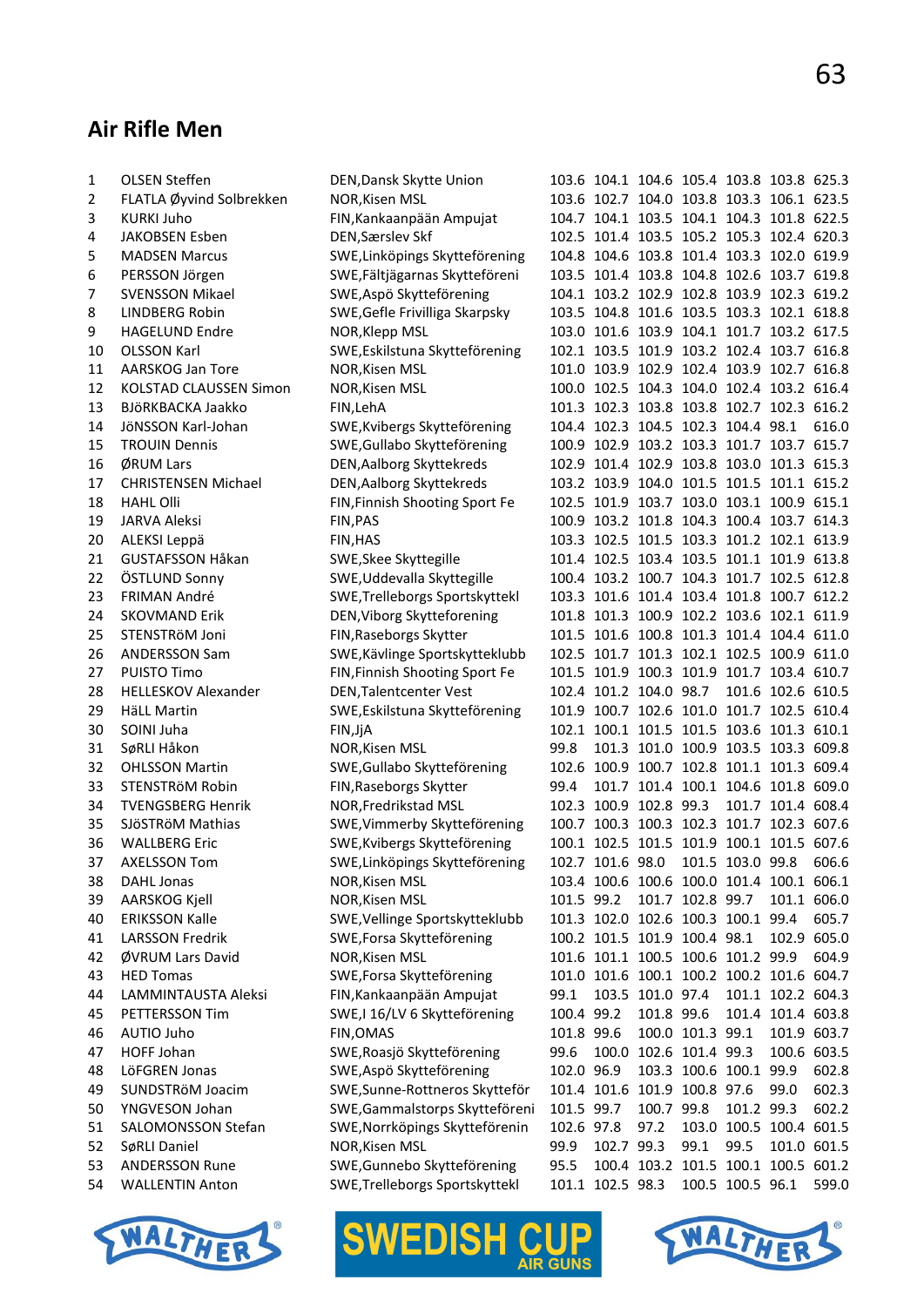| 55 | MøBERG Alex                 | DEN,ÅRK                        | 96.8  | 97.3  | 100.3      | 99.5 | 102.9      |       | 100.8 597.6 |
|----|-----------------------------|--------------------------------|-------|-------|------------|------|------------|-------|-------------|
| 56 | <b>KAIKKONEN Eemil</b>      | SWE, Kärda Skytteförening      | 98.6  | 101.8 | 99.9       | 94.5 | 98.7       | 100.7 | 594.2       |
| 57 | <b>FORSMAN Mattias</b>      | SWE, Botkyrka Skytteförening   | 93.2  | 100.3 | 100.6 99.7 |      | 100.0 99.3 |       | 593.1       |
| 58 | <b>KOSKELA Sami</b>         | FIN, Satakunnan Ampujat        | 98.4  | 97.3  | 100.1      | 97.2 | 100.5      | 99.3  | 592.8       |
| 59 | <b>HAGEN Ole-Anders</b>     | NOR,Ådal Sportskytterklubb     | 100.1 | 98.8  | 99.7       | 95.8 | 98.9       | 97.6  | 590.9       |
| 60 | <b>NILSSON Fredrick</b>     | SWE, Föreningen Malmöskyttarna | 98.3  | 98.0  | 96.9       | 98.1 | 100.0      | 98.7  | 590.0       |
| 61 | <b>HAAL Marcus</b>          | SWE, Jönköpings Skyttegille    | 99.8  | 98.4  | 98.3       | 96.3 | 99.7       | 97.4  | 589.9       |
| 62 | KRISTENSEN Jörgen           | SWE, Anderstorps Skytteförenin | 99.5  | 97.9  | 97.4       | 99.8 | 96.2       | 95.9  | 586.7       |
| 63 | FAGERSTRÖM Herman           | SWE, Ka 2 Skytteförening       | 99.7  | 95.6  | 95.7       | 97.8 | 96.9       | 100.9 | 586.6       |
| 64 | <b>LINDMARK Niklas</b>      | SWE, By Skytteförening         | 94.6  | 98.4  | 100.4 96.4 |      | 98.2       | 94.5  | 582.5       |
| 65 | <b>GUSTAFSSON Mikael</b>    | SWE, Trosa-Hölebo Skytteföreni | 98.4  | 92.0  | 100.0      | 98.4 | 97.4       | 95.7  | 581.9       |
| 66 | <b>ELMLUND Rikard</b>       | SWE, Ka 2 Skytteförening       | 94.2  | 95.6  | 98.1       | 98.0 | 99.4       | 95.7  | 581.0       |
| 67 | LILJEBERG Jan               | FIN, Kyrkslätt Skf             | 93.6  | 97.0  | 100.3      | 97.4 | 95.0       | 97.2  | 580.5       |
| 68 | <b>ERLANDSSON Christian</b> | SWE, Sjuhäradsbygdens SSK      | 98.0  | 97.5  | 94.1       | 97.4 | 97.7       | 94.6  | 579.3       |
| 69 | <b>PETTERSSON Tomas</b>     | SWE, Anderstorps Skytteförenin | 97.7  | 95.4  | 95.3       | 99.6 | 97.1       | 91.0  | 576.1       |
| 70 | ÅRMAN Martin                | SWE, Uddevalla Skyttegille     | 93.0  | 99.6  | 90.7       | 96.0 | 97.4       | 94.1  | 570.8       |
| 71 | <b>THULINSSON Fredrik</b>   | SWE, Össjö Skytteförening      | 91.2  | 94.3  | 93.6       | 93.0 | 97.6       | 95.0  | 564.7       |
| 72 | <b>JOHANSSON Fredrik</b>    | SWE, Anderstorps Skytteförenin | 93.5  | 92.5  | 89.6       | 96.0 | 95.7       | 95.2  | 562.5       |
| 73 | <b>ALRIKSSON Mattias</b>    | SWE, Roasjö Skytteförening     | 93.2  | 92.4  | 96.1       | 89.8 | 94.8       | 95.7  | 562.0       |
| 74 | <b>TROUIN Thomas</b>        | SWE, Djurö Skyttesportförening | 89.8  | 89.6  | 92.2       | 93.0 | 95.0       | 93.3  | 552.9       |
| 75 | <b>BONDE John</b>           | SWE, Föreningen Malmöskyttarna | 91.6  | 88.0  | 80.0       | 80.0 | 82.1       | 85.9  | 507.6       |
|    |                             |                                |       |       |            |      |            |       |             |





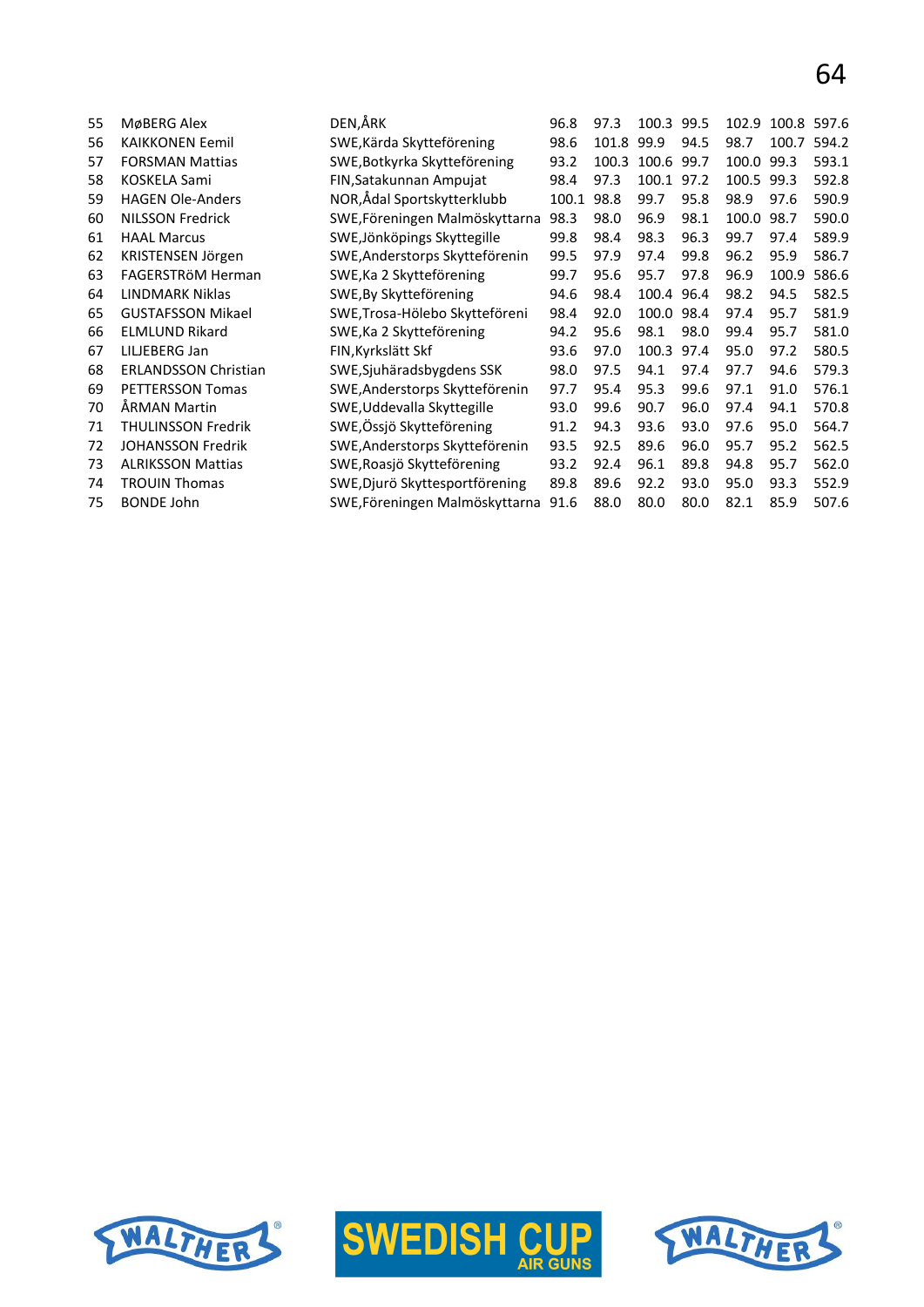#### **Final Air Rifle Women**

| $\mathbf{1}$ | <b>HELMERSON</b><br>Irené<br>SWE, Kvibergs Skytteförening | 31.2<br>10.6<br>10.7<br>9.9  | 61.2<br>10.3<br>10.1<br>9.6  | 81.9<br>10.1<br>10.6 | 10.4<br>10.3                | 102.6 124.2 143.9 165.0 186.1<br>10.9<br>10.7 | 10.1<br>9.6  | 10.8<br>10.3 | 10.5<br>10.6 | 9.9<br>9.6  | 205.6 |
|--------------|-----------------------------------------------------------|------------------------------|------------------------------|----------------------|-----------------------------|-----------------------------------------------|--------------|--------------|--------------|-------------|-------|
| 2            | <b>STEFFENSEN</b><br>Astrid<br>DEN, Dansk Skytte Union    | 31.7<br>10.4<br>10.4<br>10.9 | 62.4<br>10.7<br>9.8<br>10.2  | 83.3<br>10.8<br>10.1 | 9.3<br>9.9                  | 102.5 123.5 143.9 164.7 185.2<br>10.2<br>10.8 | 10.0<br>10.4 | 9.9<br>10.9  | 10.5<br>10.0 | 9.4<br>10.2 | 204.8 |
| 3            | <b>LANDIS</b><br>Martina<br>SUI,SG Zürich                 | 30.9<br>10.5<br>9.8<br>10.6  | 61.4<br>10.4<br>10.1<br>10.0 | 80.8<br>9.2<br>10.2  | 10.7<br>10.8                | 102.3 123.0 142.7 163.5<br>10.0<br>10.7       | 9.2<br>10.5  | 10.1<br>10.7 | 10.5<br>10.6 |             | 184.6 |
| 4            | GÖRANSSON<br>Emma<br>SWE, Skoga-Ekshärads Skytteför       | 31.0<br>10.2<br>10.3<br>10.5 | 61.2<br>9.9<br>9.9<br>10.4   | 80.7<br>9.6<br>9.9   | 10.1<br>9.9                 | 100.7 121.3 141.7<br>10.4<br>10.2             | 10.2<br>10.2 | 9.7<br>10.3  |              |             | 161.7 |
| 5            | HÄGGLUND<br>Maria<br>SWE, Ramselefors Skytteförenin       | 27.9<br>9.1<br>8.9<br>9.9    | 58.6<br>10.5<br>9.8<br>10.4  | 80.1<br>10.8<br>10.7 | 101.0 121.0<br>10.6<br>10.3 | 10.2<br>9.8                                   | 10.4<br>10.3 |              |              |             | 141.7 |
| 6            | <b>MÆNG</b><br>Rikke<br>DEN, Talentcenter Vest            | 29.6<br>10.2<br>9.7<br>9.7   | 60.1<br>10.5<br>9.4<br>10.6  | 79.7<br>10.1<br>9.5  | 99.8<br>10.0<br>10.1        | 10.2<br>9.9                                   |              |              |              |             | 119.9 |





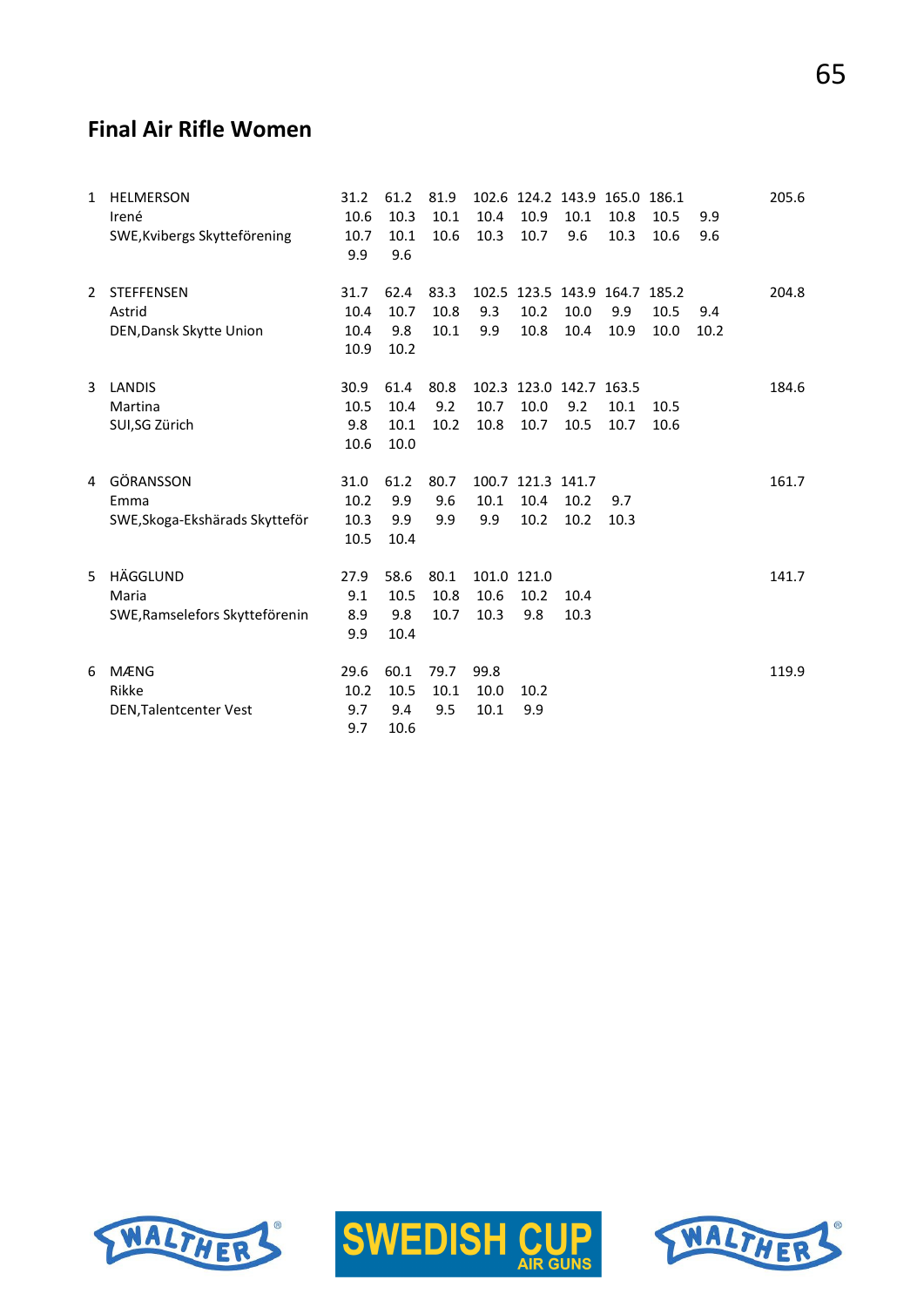### **Air Rifle Women**

| 1  | HäGGLUND Maria                   | SWE, Ramselefors Skytteförenin                  |            |                  | 103.8 105.8 103.7 102.8 |             | 416.1 |
|----|----------------------------------|-------------------------------------------------|------------|------------------|-------------------------|-------------|-------|
| 2  | <b>STEFFENSEN Astrid</b>         | DEN, Dansk Skytte Union                         |            |                  | 103.5 104.2 103.6 102.9 |             | 414.2 |
| 3  | MæNG Rikke                       | DEN, Talentcenter Vest                          |            |                  | 103.1 104.7 103.6 102.7 |             | 414.1 |
| 4  | <b>SCHLOTTERBECK Yvonne</b>      | GER, Feinwerkbau                                |            |                  | 104.2 101.6 105.1 102.4 |             | 413.3 |
| 5  | <b>LANDIS Martina</b>            | SUI,SG Zürich                                   |            |                  | 103.2 103.7 103.3 103.1 |             | 413.3 |
| 6  | GöRANSSON Emma                   | SWE, Skoga-Ekshärads Skytteför                  |            |                  | 102.3 103.7 104.1 103.1 |             | 413.2 |
| 7  | <b>GUIGNARD Silvia</b>           | SUI,SG Zürich                                   |            |                  | 104.0 101.5 103.4 104.0 |             | 412.9 |
| 8  | <b>HELMERSSON Irené</b>          | SWE, Kvibergs Skytteförening                    |            |                  | 101.5 104.8 104.1 102.0 |             | 412.4 |
| 9  | LEPPäNEN Jenni                   | FIN, Vakka-Suomen Ampujat                       |            |                  | 101.6 102.5 103.9 104.0 |             | 412.0 |
| 10 | <b>LUND Katrine</b>              | NOR, Numedal Sportskytterlag                    |            |                  | 102.0 103.1 104.2 102.7 |             | 412.0 |
| 11 | ARVIDSSON Michaela               | SWE, Skillingaryds Ungdomsskyt                  |            |                  | 103.0 104.2 102.0 102.6 |             | 411.8 |
| 12 | <b>PETERMANN Line</b>            | DEN, Ribe Skyttekreds                           |            |                  | 102.4 101.7 104.2 103.5 |             | 411.8 |
| 13 | FRILANDER-SOINI Pauliina         | FIN, PiekSA                                     |            |                  | 102.8 103.2 104.0 101.6 |             | 411.6 |
| 14 | PITKäNEN Hanna                   | FIN, Turun Seudan Ampujat                       |            |                  | 102.1 103.4 102.8 102.7 |             | 411.0 |
| 15 | YLI-KIIKKA Marjo                 | FIN, FIN national team                          |            |                  | 104.6 102.2 101.6 102.5 |             | 410.9 |
| 16 | <b>HALLéN Emelie</b>             | SWE, Trosa-Hölebo Skytteföreni                  |            |                  | 102.4 101.3 103.1 104.0 |             | 410.8 |
| 17 | JöNSSON Fredrika                 | SWE, Kvibergs Skytteförening                    |            |                  | 103.2 104.0 102.1 101.4 |             | 410.7 |
| 18 | <b>JOHANSSON Lotten</b>          | SWE, Ramselefors Skytteförenin                  |            |                  | 101.5 103.5 102.6 102.8 |             | 410.4 |
| 19 | FAGERSTRöM Emelie                | SWE, Ka 2 Skytteförening                        |            |                  | 101.7 101.6 102.2 104.5 |             | 410.0 |
| 20 | <b>BLOM Karin</b>                | SWE, Jönköpings Skyttegille                     |            |                  | 103.0 102.0 101.8 102.2 |             | 409.0 |
| 21 | <b>MORTENSEN Siri</b>            | NOR, Kisen MSL                                  |            |                  | 100.7 102.8 102.1 102.5 |             | 408.1 |
| 22 | LåNGSTRöM Katarina               | FIN, Kyrkslätt Skf                              |            |                  | 101.8 101.4 102.4 102.4 |             | 408.0 |
| 23 | <b>HENRIKSEN Diana</b>           | DEN, Dansk Skytte Union                         |            |                  | 100.1 101.0 102.1 104.7 |             | 407.9 |
| 24 | <b>HANSEN Karoline</b>           | NOR, Meråker IR                                 |            |                  | 100.4 102.1 103.5 101.7 |             | 407.7 |
| 25 | <b>ANNIKA Sihvonen</b>           | <b>FIN, SMAS</b>                                |            |                  | 100.8 101.1 103.0 102.1 |             | 407.0 |
| 26 | <b>JANNESSON Marie</b>           | SWE, Össjö Skytteförening                       |            |                  | 101.1 102.5 101.0 101.9 |             | 406.5 |
| 27 | <b>FAGERLUND Sabina</b>          | SWE, Söraby Skytteförening                      | 99.3       |                  | 101.4 103.8 101.8       |             | 406.3 |
| 28 | <b>DRAMSTAD Siw Anita</b>        | NOR, NTG Lillehammer                            |            |                  | 101.8 100.6 100.7 102.9 |             | 406.0 |
| 29 | <b>LINDBERG Cecilia</b>          | SWE, Aspö Skytteförening                        |            |                  | 100.2 103.0 100.7 102.0 |             | 405.9 |
| 30 | <b>BERGLUND Lisa</b>             | SWE, Borås Luftgevärsklubb                      |            |                  | 100.1 101.7 102.0 102.0 |             | 405.8 |
| 31 | BISSø Nanna                      | DEN,ÅRK                                         |            |                  | 101.0 102.3 102.3 100.1 |             | 405.7 |
| 32 | <b>JOHANSSON Emma</b>            | SWE, Jönköpings Skyttegille                     | 103.5 99.0 |                  |                         | 101.6 101.6 | 405.7 |
| 33 | FRANZÉN WALLBERG Andrea          | SWE, Kvibergs Skytteförening                    |            |                  | 101.5 102.3 100.3 101.4 |             | 405.5 |
| 34 | <b>ULBERGET Marte</b>            | NOR, Kisen MSL                                  |            | 102.9 101.2 99.5 |                         | 101.7       | 405.3 |
| 35 | <b>HEMTMAN JOHANSSON Cecilia</b> | SWE, Ununge Skytteförening                      | 101.4 99.1 |                  | 104.7 99.4              |             | 404.6 |
| 36 | MåNSSON Emma                     | SWE, Aspö Skytteförening                        |            |                  | 102.0 100.3 101.8 100.4 |             | 404.5 |
| 37 | <b>WICK Andrea</b>               | NOR, Kisen MSL                                  |            |                  | 101.3 100.4 99.9 102.2  |             | 403.8 |
| 38 | ÅKESSON Sofia                    | SWE,Åkarps Sportskyttar                         |            | 100.4 102.8 99.9 |                         | 100.0       | 403.1 |
| 39 | PERSSON Lina                     | SWE, Skoga-Ekshärads Skytteför                  |            |                  | 100.4 101.6 100.6 100.1 |             | 402.7 |
| 40 | ROSANDER Zandra                  | SWE, Anderstorps Skytteförenin                  |            |                  | 100.4 100.3 100.4 101.4 |             | 402.5 |
| 41 | <b>OIKARINEN Marika</b>          | FIN, KoiLA                                      | 97.5       |                  | 100.4 101.4 103.0       |             | 402.3 |
| 42 | <b>GUSTAFSSON Eva-Lotta</b>      | SWE,I 16/LV 6 Skytteförening                    |            | 103.0 100.5 99.7 |                         | 98.8        | 402.0 |
| 43 | SKåRNER Amanda                   | SWE, Aspö Skytteförening                        | 100.2 99.9 |                  |                         | 101.1 100.6 | 401.8 |
| 44 | LARSSON Linn                     | SWE, Gullabo Skytteförening                     |            |                  | 100.9 101.0 101.4 98.3  |             | 401.6 |
| 45 | <b>DUFVELIN Erika</b>            | FIN, Kyrkslätt Skf                              | 100.4 97.2 |                  |                         | 100.0 103.8 | 401.4 |
| 46 | <b>ERICSSON Susanne</b>          | SWE, Kvibergs Skytteförening                    | 101.1 99.4 |                  | 98.8                    | 101.2       | 400.5 |
| 47 | PARVIAINEN Riikka                | FIN, SMAS                                       |            | 101.3 100.2 99.9 |                         | 99.0        | 400.4 |
| 48 | <b>HOFBERG Linnéa</b>            | SWE, Heby Skytteförening                        | 102.1 98.9 |                  | 100.0 99.3              |             | 400.3 |
| 49 | <b>JOHANSSON Fanny</b>           | SWE, Kvibergs Skytteförening                    | 101.0 98.3 |                  |                         | 100.4 100.1 | 399.8 |
| 50 | <b>NORMANN Anna</b>              | SWE, I 16/LV 6 Skytteförening                   | 101.7 99.3 |                  | 98.3                    | 99.8        | 399.1 |
| 51 | NILSSON Sarah                    | SWE, Ystads Skyttegille                         | 99.3       | 99.3             | 99.2                    | 101.3       | 399.1 |
| 52 | <b>KARLSSON Jessica</b>          | SWE, Mjölby Ungdomsskyttefören 101.3 101.0 99.9 |            |                  |                         | 96.1        | 398.3 |
| 53 | <b>HANSSON Sara</b>              | SWE, Eslövs Skyttegille                         | 99.2       | 97.5             |                         | 101.1 100.0 | 397.8 |
| 54 | ZLIOBAITE Indre                  | FIN, Esbo skytteförening                        | 99.6       | 100.1 98.7       |                         | 99.1        | 397.5 |
|    |                                  |                                                 |            |                  |                         |             |       |





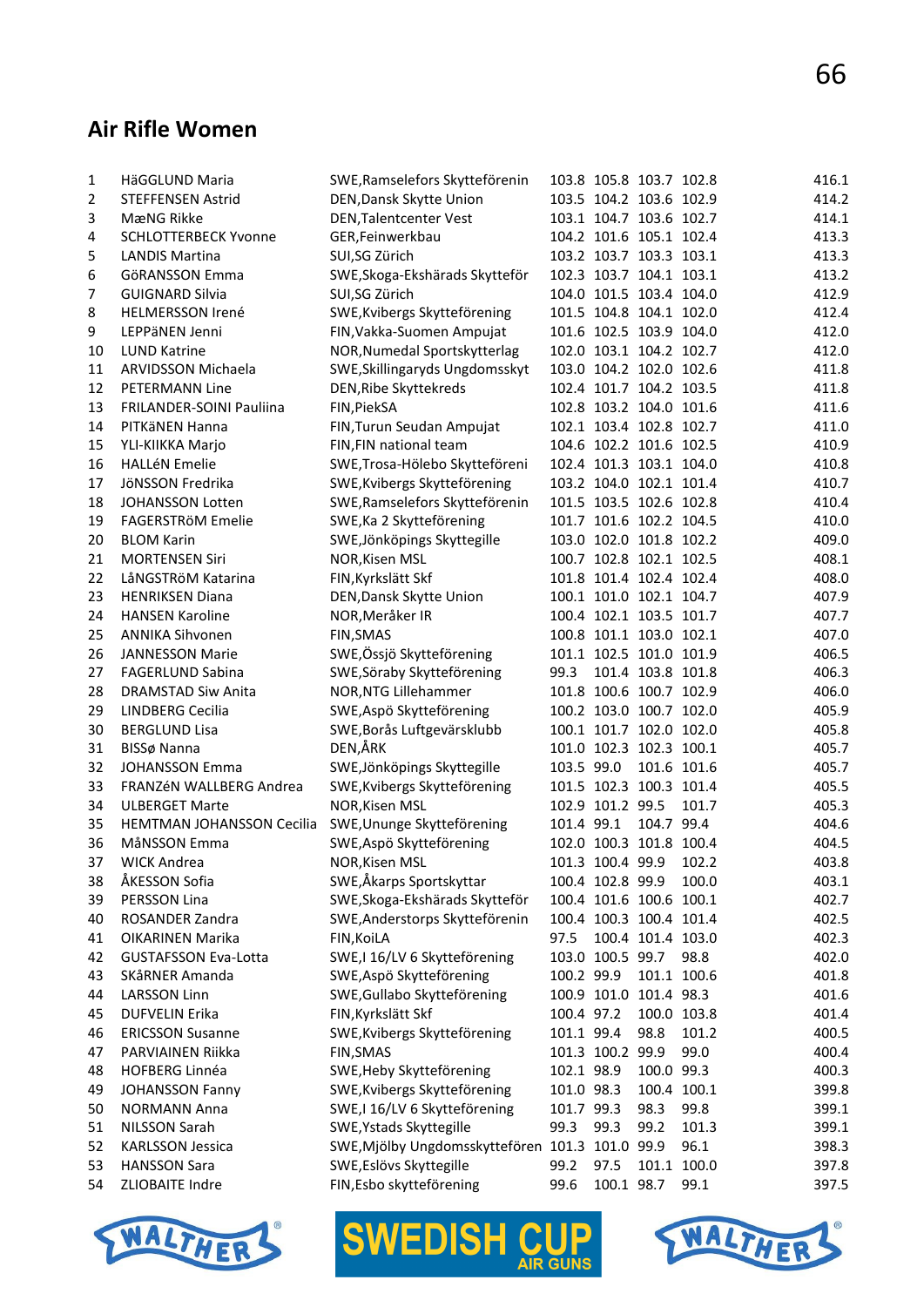| 55 | MIEBACH Sara                 | SWE, 16/LV 6 Skytteförening    | 98.4 | 97.3       |      | 100.6 100.1 | 396.4 |
|----|------------------------------|--------------------------------|------|------------|------|-------------|-------|
| 56 | <b>BERGLUND Sara</b>         | SWE, Borås Luftgevärsklubb     | 94.4 | 101.5 99.4 |      | 99.2        | 394.5 |
| 57 | LILJEBERG Petra              | FIN, Kyrkslätt Skf             | 99.0 | 97.2       | 97.3 | 100.3       | 393.8 |
| 58 | HEDSTRÖM Ingrid              | SWE, Mjölby Ungdomsskyttefören | 99.6 | 97.0       | 99.7 | 96.5        | 392.8 |
| 59 | RUDMO Pernilla               | SWE, Anderstorps Skytteförenin | 97.1 | 99.9       | 95.0 | 99.9        | 391.9 |
| 60 | ANDERSSON Åsa                | SWE, Össjö Skytteförening      | 93.0 | 99.5       | 96.1 | 101.0       | 389.6 |
| 61 | RAMSING Lolo                 | SWE, Kvibergs Skytteförening   | 93.9 | 97.3       | 97.5 | 99.3        | 388.0 |
| 62 | LIEWENDAHL Elin              | FIN,Ålands Ssf                 | 94.3 | 95.7       | 99.1 | 96.9        | 386.0 |
| 63 | LINDAHL Emelie               | SWE, Föreningen Malmöskyttarna | 97.7 | 97.6       | 95.9 | 94.8        | 386.0 |
| 64 | <b>JOHANSSON AnnChristin</b> | SWE, Anderstorps Skytteförenin | 91.2 | 96.2       | 92.2 | 100.0       | 379.6 |
| 65 | SIMMERSTRÖM Tina             | SWE, Uddevalla Skyttegille     | 93.7 | 93.1       | 98.4 | 92.7        | 377.9 |
| 66 | <b>GULLBERG Johanna</b>      | SWE, Anderstorps Skytteförenin | 92.2 | 89.2       | 95.9 | 96.6        | 373.9 |
|    |                              |                                |      |            |      |             |       |





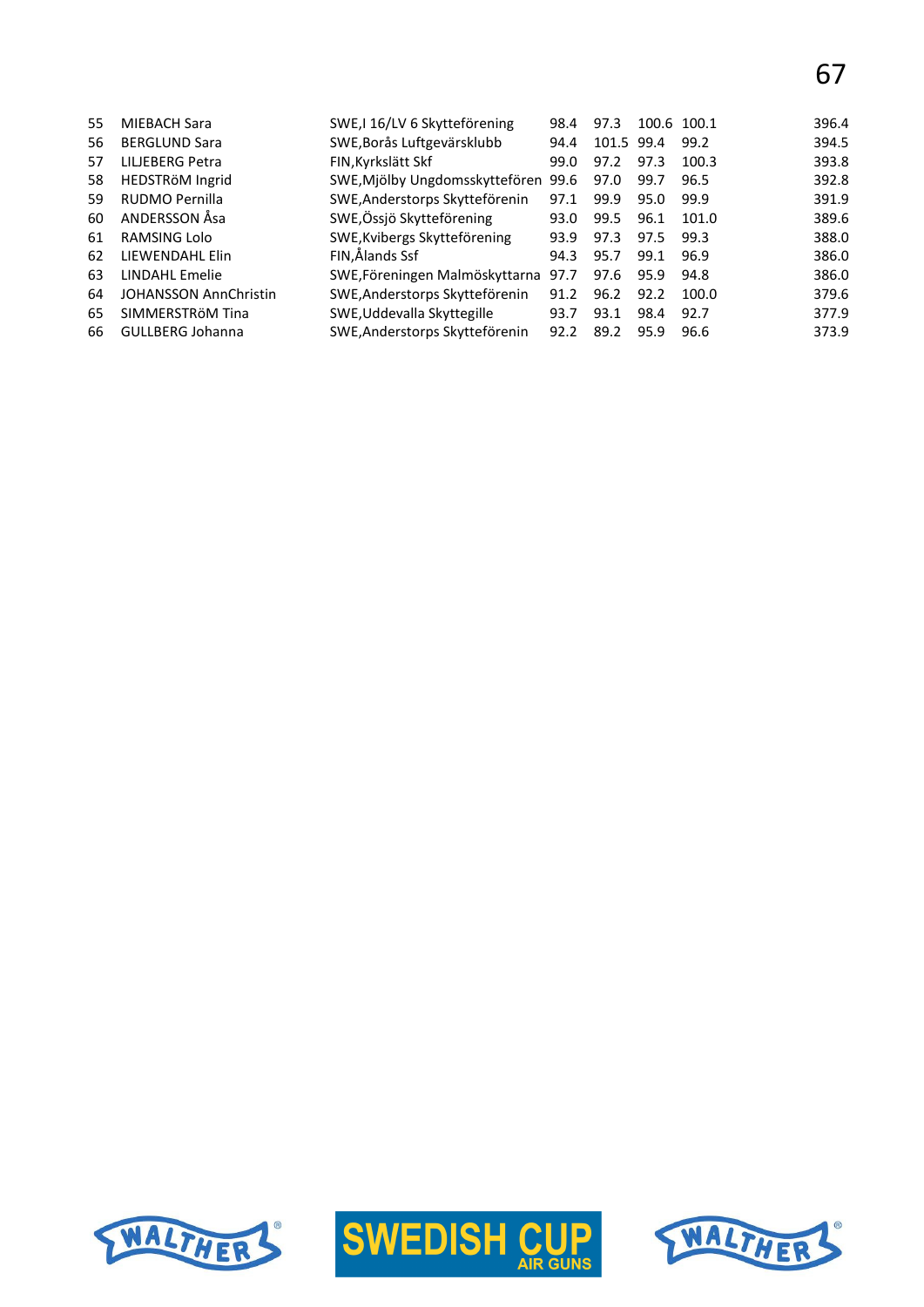# **Final Air Rifle Junior Men**

| 1              | <b>KARLSEN</b><br>Benjamin Tingsrud<br>NOR, Kisen MSL | 30.5<br>10.5<br>10.1<br>9.9 | 60.6<br>10.4<br>10.4<br>9.3 | 80.1<br>9.4<br>10.1  | 10.3<br>10.6        | 101.0 121.3 142.1 162.8 183.8<br>10.2<br>10.1 | 10.0<br>10.8 | 10.3<br>10.4                           | 10.5<br>10.5 | 10.3<br>10.5 | 204.6 |
|----------------|-------------------------------------------------------|-----------------------------|-----------------------------|----------------------|---------------------|-----------------------------------------------|--------------|----------------------------------------|--------------|--------------|-------|
| 2              | <b>HANSEN</b><br>Mads<br>DEN, Dansk Skytte Union      | 29.2<br>9.9<br>9.4<br>9.9   | 58.8<br>9.3<br>10.0<br>10.3 | 78.9<br>10.2<br>9.9  | 98.9<br>9.9<br>10.1 | 9.8<br>10.6                                   | 10.2<br>10.6 | 119.3 140.1 160.4 180.6<br>9.9<br>10.4 | 10.6<br>9.6  | 10.3<br>10.1 | 201.0 |
| $\overline{3}$ | LÅNGSTRÖM<br>Sebastian<br>FIN, Kyrkslätt Skf          | 30.3<br>10.6<br>10.5<br>9.2 | 60.3<br>10.2<br>9.7<br>10.1 | 81.0<br>10.8<br>9.9  | 10.4<br>10.7        | 102.1 121.2 140.7 160.3<br>9.6<br>9.5         | 10.2<br>9.3  | 9.5<br>10.1                            | 9.7<br>10.1  |              | 180.1 |
| 4              | <b>BJØRNSTAD</b><br>Magnus<br>NOR, Elverum Rifleklubb | 29.9<br>9.3<br>10.6<br>10.0 | 59.2<br>9.8<br>9.7<br>9.8   | 80.0<br>10.3<br>10.5 | 99.9<br>9.8<br>10.1 | 120.2 139.5<br>9.8<br>10.5                    | 9.3<br>10.0  | 9.8<br>10.8                            |              |              | 160.1 |
| 5.             | LARSEN<br>Henrik<br>NOR, NTG Kongsvinger              | 30.4<br>10.7<br>10.0<br>9.7 | 59.7<br>10.4<br>9.5<br>9.4  | 78.7<br>9.3<br>9.7   | 98.4<br>10.0<br>9.7 | 117.6<br>9.6<br>9.6                           | 10.4<br>9.1  |                                        |              |              | 137.1 |
| 6              | WESTBERG<br>Kevin<br>SWE, Söderala Allmänna Idrotts   | 29.3<br>10.2<br>8.6<br>10.5 | 59.4<br>10.5<br>9.6<br>10.0 | 78.2<br>8.6<br>10.2  | 97.3<br>9.5<br>9.6  | 9.5<br>9.8                                    |              |                                        |              |              | 116.6 |
| 7              | <b>THOMSEN</b><br>Kristian<br>DEN, Dansk Skytte Union | 29.9<br>9.7<br>9.6<br>10.6  | 59.3<br>10.5<br>9.6<br>9.3  | 78.1<br>9.4<br>9.4   | 9.7<br>8.9          |                                               |              |                                        |              |              | 96.7  |
| 8              | SUNDQVIST<br>Erik<br>SWE, Berga Ungdomsskytteföreni   | 28.7<br>9.4<br>10.1<br>9.2  | 58.0<br>9.9<br>8.8<br>10.6  | 8.8<br>9.6           |                     |                                               |              |                                        |              |              | 76.4  |





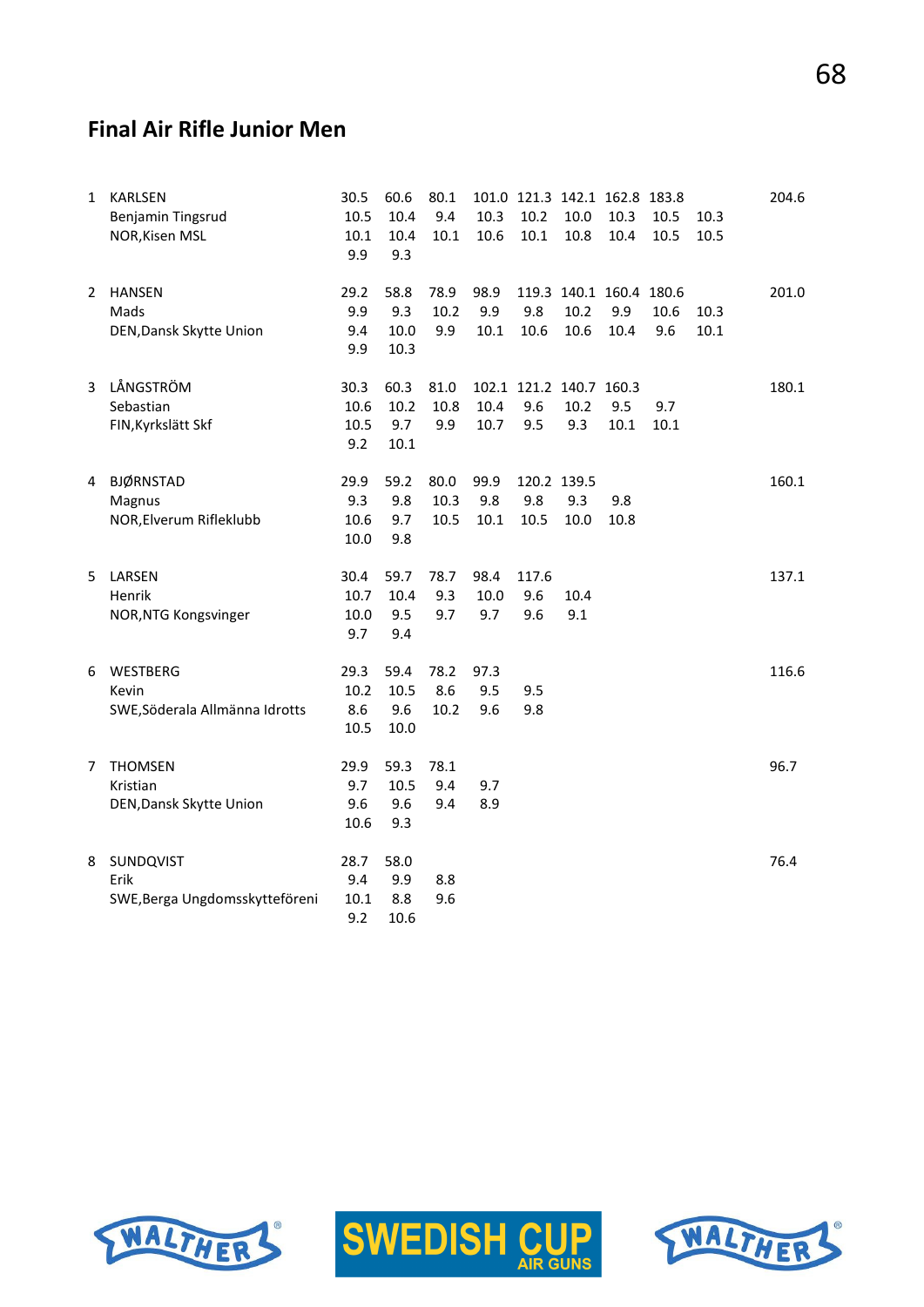# **Air Rifle Junior Men**

| 1  | <b>BJøRNSTAD Magnus</b>                          | NOR, Elverum Rifleklubb           |            |                        |                  |                              | 102.5 104.3 103.6 102.9 101.1 104.6 619.0 |                   |       |
|----|--------------------------------------------------|-----------------------------------|------------|------------------------|------------------|------------------------------|-------------------------------------------|-------------------|-------|
| 2  | LåNGSTRöM Sebastian                              | FIN, Kyrkslätt Skf                |            |                        |                  |                              | 102.1 103.2 101.4 102.2 102.2 104.4 615.5 |                   |       |
| 3  | <b>WESTBERG Kevin</b>                            | SWE, Söderala Allmänna Idrotts    |            |                        |                  |                              | 103.2 102.8 100.8 102.8 102.5 103.4 615.5 |                   |       |
| 4  | <b>LARSEN Henrik</b>                             | NOR, NTG Kongsvinger              | 98.0       |                        |                  |                              | 103.1 102.2 103.3 103.5 104.2 614.3       |                   |       |
| 5  | <b>THOMSEN Kristian</b>                          | DEN, Dansk Skytte Union           | 99.9       |                        |                  |                              | 101.3 104.4 104.3 101.4 102.3 613.6       |                   |       |
| 6  | <b>HANSEN Mads</b>                               | DEN, Dansk Skytte Union           |            |                        |                  |                              | 103.1 103.9 100.5 101.2 102.3 101.3 612.3 |                   |       |
| 7  | <b>KARLSEN Benjamin Tingsrud</b>                 | NOR, Kisen MSL                    | 99.1       |                        |                  |                              | 101.2 102.5 101.1 103.4 102.4 609.7       |                   |       |
| 8  | <b>SUNDQVIST Erik</b>                            | SWE, Berga Ungdomsskytteföreni    |            |                        |                  | 103.8 102.7 102.7 100.2 99.5 |                                           | 99.9              | 608.8 |
| 9  | <b>WALLBERG Daniel</b>                           | SWE, Loos Skytteförening          |            | 100.6 103.3 102.1 98.9 |                  |                              |                                           | 101.6 101.5 608.0 |       |
| 10 | BJäREHäLL Emil                                   | SWE,I 16/LV 6 Skytteförening      | 99.6       | 101.2 98.6             |                  |                              | 101.4 103.0 102.8 606.6                   |                   |       |
| 11 | PETTERSSON Mattias                               | SWE, Ingelstad Skytteklubb        |            |                        |                  |                              | 102.1 101.3 100.2 100.8 101.1 100.7 606.2 |                   |       |
| 12 | <b>CHRISTENSSON Andreas</b>                      | SWE, Vellinge Sportskytteklubb    |            |                        |                  |                              | 101.5 101.0 100.4 100.9 101.4 100.2 605.4 |                   |       |
| 13 | <b>EFRAIMSSON Christoffer</b>                    | SWE, Malung Skyttegille           |            |                        |                  | 100.0 101.5 102.5 104.4 99.3 |                                           | 97.6              | 605.3 |
| 14 | MäKELä Niklas                                    | FIN, NOSA                         |            |                        |                  | 100.3 100.0 102.0 100.7 99.2 |                                           | 102.9 605.1       |       |
| 15 | WäSSMAN Oscar                                    | SWE, Björksta Ungdomsskytteför    | 100.1 97.3 |                        |                  |                              | 100.4 102.5 101.6 102.8 604.7             |                   |       |
| 16 | <b>HOLMGAARD NISSEN Jens</b>                     | DEN, Dansk Skytte Union           |            |                        |                  |                              | 101.4 100.8 101.4 100.3 100.0 100.8 604.7 |                   |       |
| 17 | <b>FRIMAN Cristian</b>                           | FIN, Esbo skytteförening          | 99.9       |                        |                  | 100.1 102.1 100.2 97.8       |                                           | 102.7 602.8       |       |
| 18 | SöDERLUND Emanuel                                | SWE, Kristinehamns Skyttefören    |            | 100.7 101.5 98.3       |                  |                              | 101.6 100.7 99.2                          |                   | 602.0 |
| 19 | <b>NORUP BERTELSEN Casper</b>                    | DEN, Talentcenter Vest            | 98.9       |                        |                  | 101.4 100.2 101.0 99.5       |                                           | 101.0 602.0       |       |
| 20 | <b>KARLSSON Joar</b>                             | SWE, Söderala Allmänna Idrotts    | 102.4 96.5 |                        | 99.6             | 99.2                         |                                           | 102.1 100.1 599.9 |       |
| 21 | <b>SOLBERG Erling</b>                            | NOR, NTG Kongsvinger              | 99.9       | 97.7                   | 104.0 97.0       |                              | 101.5 99.2                                |                   | 599.3 |
| 22 | JOHANSSON Mikael                                 | SWE, Sjuhäradsbygdens SSK         | 96.2       | 100.8                  |                  |                              | 100.5 100.4 100.6 100.1 598.6             |                   |       |
| 23 | PIIPPONEN Mika                                   | FIN, Finnish Shooting Sport Fe    | 99.1       | 99.9                   | 98.6             | 99.1                         | 101.7 99.3                                |                   | 597.7 |
| 24 | LAUMANN SøNDERGAARD Claus DEN, Talentcenter Vest |                                   | 98.9       | 99.5                   | 97.4             | 99.4                         | 98.9                                      | 103.5 597.6       |       |
| 25 | <b>KRISTENSEN Nickolai Malte</b>                 | <b>DEN, Talentcenter Ballerup</b> | 98.8       | 99.6                   | 99.1             | 98.8                         | 101.3 98.9                                |                   | 596.5 |
| 26 | WäSSMAN Ludwig                                   | SWE, Björksta Ungdomsskytteför    | 101.1 99.5 |                        | 98.2             | 101.0 97.2                   |                                           | 99.1              | 596.1 |
| 27 |                                                  | FIN, Finnish Shooting Sport Fe    | 98.1       | 98.5                   | 99.7             |                              | 100.5 100.5 98.8                          |                   | 596.1 |
| 28 | VARJO Mika                                       | SWE,Åkarps Sportskyttar           |            | 100.3 101.1 97.3       |                  | 98.0                         | 99.4                                      | 99.9              | 596.0 |
|    | JERLSTRÖM Timmy                                  |                                   |            |                        |                  |                              |                                           |                   |       |
| 29 | <b>JOHANSSON Saul</b>                            | SWE, Ramselefors Skytteförenin    |            |                        |                  | 100.0 102.6 100.8 101.0 98.3 |                                           | 93.0              | 595.7 |
| 30 | ALEXANDERSSON Albin                              | SWE, Gullabo Skytteförening       | 99.8       | 100.1 96.7             |                  |                              | 100.7 100.3 98.1                          |                   | 595.7 |
| 31 | CEDERLÖW Jonatan                                 | SWE, Ramsjö Skytteförening        | 99.0       | 100.7 97.8             |                  | 100.0 98.8                   |                                           | 99.0              | 595.3 |
| 32 | JACOBSSON Oscar                                  | SWE, Ramselefors Skytteförenin    | 99.8       |                        | 100.1 101.9 97.0 |                              | 96.3                                      | 99.8              | 594.9 |
| 33 | <b>JOHANSSON Albin</b>                           | SWE, Lekvattnet-Torsby Skyttef    | 96.1       | 101.2 99.0             |                  | 103.1 97.5                   |                                           | 97.7              | 594.6 |
| 34 | <b>ERIKSSON Oscar</b>                            | SWE, Stenkumla Skyttegille        | 97.2       |                        | 103.1 100.3 98.0 |                              | 98.1                                      | 97.5              | 594.2 |
| 35 | <b>BERGSTRAND Fredrik</b>                        | SWE, Ludvika Skytteförening       | 99.4       | 95.0                   |                  | 100.1 101.3 99.4             |                                           | 98.9              | 594.1 |
| 36 | <b>MAGNOR Samuel</b>                             | SWE, Eda Skyttegille              | 99.6       | 99.1                   | 101.3 98.0       |                              | 98.1                                      | 97.9              | 594.0 |
| 37 | <b>KOSKELA Riku</b>                              | FIN, Satakunnan Ampujat           | 97.9       | 97.6                   | 96.6             | 99.9                         | 99.9                                      | 101.6 593.5       |       |
| 38 | <b>ARNSETH Kristian</b>                          | NOR, Krapfoss SSL                 | 97.0       | 100.5 97.9             |                  | 102.2 99.2                   |                                           | 95.9              | 592.7 |
| 39 | LåNG Jone                                        | FIN, Kankaanpään Ampujat          | 97.0       | 99.0                   |                  | 101.1 100.3 96.6             |                                           | 97.8              | 591.8 |
| 40 | <b>PEDERSEN Birger</b>                           | NOR, NTG Kongsvinger              | 97.9       | 99.0                   | 97.3             | 99.8                         | 98.7                                      | 98.3              | 591.0 |
| 41 | <b>NAGYSSON Andreas</b>                          | SWE, Sjuhäradsbygdens SSK         | 100.8      | 99.1                   | 95.5             | 98.6                         | 99.9                                      | 96.3              | 590.2 |
| 42 | JÖNSSON PETTERSSON Johan                         | SWE, Sjuhäradsbygdens SSK         | 98.5       | 99.3                   | 98.2             | 95.0                         | 97.9                                      | 101.2 590.1       |       |
| 43 | <b>FAUERBY PEDERSEN Matias</b>                   | <b>DEN, Talentcenter Vest</b>     | 97.7       | 99.0                   | 99.5             | 97.8                         | 98.7                                      | 97.4              | 590.1 |
| 44 | <b>DANIELSSON Erik</b>                           | SWE, Ludvika Skytteförening       | 99.7       | 96.7                   | 99.8             | 100.1 96.8                   |                                           | 96.5              | 589.6 |
| 45 | ASPLUND Jacob                                    | SWE, Linköpings Skytteförening    | 96.8       | 99.0                   | 98.3             | 99.6                         | 97.9                                      | 97.6              | 589.2 |
| 46 | ÅSHEIM Thomas                                    | NOR, Meråker IR                   | 97.8       | 98.3                   | 98.7             | 98.1                         | 99.0                                      | 97.2              | 589.1 |
| 47 | <b>JOGMARK Mattias</b>                           | SWE, Eslövs Skyttegille           | 101.2 99.1 |                        | 96.6             | 98.9                         | 96.6                                      | 96.1              | 588.5 |
| 48 | GäFVERT Felix                                    | SWE, Fagersta Ungdomsskytteför    | 97.4       | 98.3                   | 99.4             | 97.3                         | 97.6                                      | 98.2              | 588.2 |
| 49 | LUNDELL Mikael                                   | SWE, Rasbo Skytteförening         | 97.3       | 98.3                   | 94.9             | 99.6                         | 99.1                                      | 99.0              | 588.2 |
| 50 | <b>HEISKANEN Sami</b>                            | FIN, Finnish Shooting Sport Fe    | 97.8       | 94.2                   | 99.1             | 97.7                         | 96.7                                      | 100.6 586.1       |       |
| 51 | <b>MYHRE Simen</b>                               | NOR, NTG Lillehammer              | 96.6       | 97.4                   | 97.7             | 99.6                         | 94.4                                      | 99.3              | 585.0 |
| 52 | LåNG Jimi                                        | FIN, Kankaanpään Ampujat          | 97.8       | 96.5                   | 98.6             | 95.9                         | 97.5                                      | 98.6              | 584.9 |
| 53 | POHJOISAHO Roope                                 | FIN, Finnish Shooting Sport Fe    | 96.9       | 99.5                   | 96.2             | 99.5                         | 94.4                                      | 98.3              | 584.8 |
| 54 | KATAJAMAA Juho                                   | FIN, NoSA                         | 95.5       | 93.8                   | 102.0 94.8       |                              | 97.4                                      | 101.0 584.5       |       |







I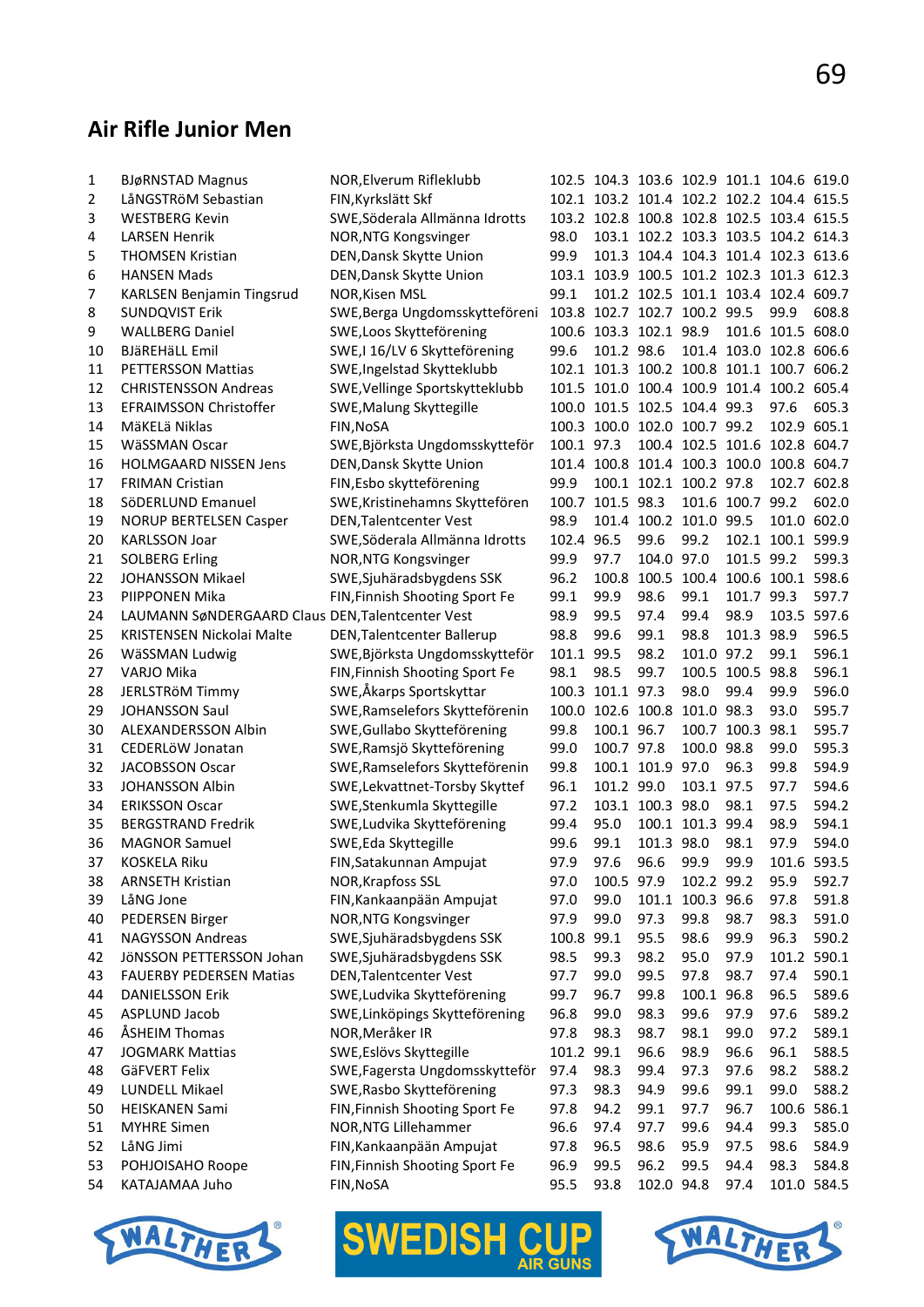| 55 | <b>BILLINGTON Fredrik</b>    | NOR, Krapfoss SSL                   | 98.9       | 95.8  | 98.5 | 99.8       | 92.4  | 98.5  | 583.9 |
|----|------------------------------|-------------------------------------|------------|-------|------|------------|-------|-------|-------|
| 56 | <b>KLEMMEDSSON Oscar</b>     | SWE, Christianstads Skyttesäll      | 94.7       | 97.4  | 98.5 | 100.3      | 95.3  | 97.1  | 583.3 |
| 57 | <b>MAGNUSSON Johannes</b>    | SWE,Ålems Skytteförening            | 98.5       | 101.7 | 96.8 | 94.1       | 94.3  | 97.0  | 582.4 |
| 58 | <b>VOLCK HYBHOLT Thobias</b> | <b>DEN, Talentcenter Vest</b>       | 96.4       | 90.4  | 99.2 | 99.1       | 98.6  | 98.1  | 581.8 |
| 59 | <b>TOLLSTERN Simon</b>       | SWE, Söraby Skytteförening          | 98.7       | 97.6  | 97.6 | 97.4       | 94.0  | 96.5  | 581.8 |
| 60 | FERDING Joanthan             | SWE, Aspö Skytteförening            | 99.0       | 99.1  | 95.0 | 97.3       | 100.4 | 90.9  | 581.7 |
| 61 | PEDERSEN Kasper              | DEN, Talentcenter Ballerup          | 96.1       | 95.3  | 97.6 | 95.6       | 98.2  | 98.7  | 581.5 |
| 62 | <b>KRONBERG Martin</b>       | SWE, Filipstads Skyttegille         | 93.8       | 98.6  | 97.8 | 100.4      | 93.4  | 96.3  | 580.3 |
| 63 | LANGBAKK Sebastian           | NOR, NTG Kongsvinger                | 101.1 97.1 |       | 95.0 | 97.4       | 95.9  | 92.8  | 579.3 |
| 64 | <b>PALM Karl</b>             | SWE, Mjölby Ungdomsskyttefören 97.1 |            | 93.7  | 94.5 | 98.7       | 99.9  | 95.2  | 579.1 |
| 65 | <b>OLSEN Henrik Johan</b>    | NOR, Krapfoss SSL                   | 94.6       | 92.2  | 95.5 | 98.2       | 99.2  | 98.4  | 578.1 |
| 66 | FRIMAN Björn                 | FIN, Esbo skytteförening            | 92.7       | 94.4  | 97.1 | 96.5       | 95.6  | 100.8 | 577.1 |
| 67 | JOHANSEN Nils Kristian       | NOR, NTG Lillehammer                | 96.6       | 98.8  | 95.7 | 96.2       | 94.8  | 94.4  | 576.5 |
| 68 | <b>KLEMMEDSSON Viktor</b>    | SWE, Christianstads Skyttesäll      | 95.1       | 97.6  | 95.5 | 97.8       | 95.6  | 93.5  | 575.1 |
| 69 | <b>JOGMARK Niklas</b>        | SWE, Eslövs Skyttegille             | 89.9       | 95.1  | 94.9 | 100.5      | 96.3  | 97.9  | 574.6 |
| 70 | HäGGLUND Emil                | SWE, Ludvika Skytteförening         | 92.1       | 94.3  | 94.8 | 101.2 97.5 |       | 94.3  | 574.2 |
| 71 | <b>KäCK Arvid</b>            | SWE, Sjuhäradsbygdens SSK           | 96.8       | 91.4  | 96.6 | 93.3       | 94.9  | 95.2  | 568.2 |
| 72 | FESSé Simon                  | SWE, Gefle Frivilliga Skarpsky      | 95.8       | 99.4  | 91.7 | 92.4       | 97.0  | 91.6  | 567.9 |
| 73 | JOHNSEN Mikael               | NOR, Krapfoss SSL                   | 96.4       | 93.4  | 93.3 | 92.6       | 93.8  | 97.0  | 566.5 |
| 74 | <b>JOHANSSON Eddie</b>       | SWE, Värnamo Skytteförening         | 94.4       | 88.6  | 93.0 | 99.5       | 94.6  | 96.2  | 566.3 |
| 75 | KøHL Christian               | NOR, NTG Kongsvinger                | 92.8       | 93.4  | 96.1 | 94.0       | 91.7  | 98.2  | 566.2 |
| 76 | <b>ALMGREN Filip</b>         | SWE, Värnamo Skytteförening         | 95.3       | 94.7  | 93.7 | 94.4       | 97.4  | 90.1  | 565.6 |
| 77 | <b>GRAHN David</b>           | SWE, Aspö Skytteförening            | 94.7       | 95.0  | 97.3 | 91.8       | 94.4  | 91.4  | 564.6 |
| 78 | <b>ERIKSSON HEIGE Viktor</b> | SWE, Anderstorps Skytteförenin      | 90.3       | 95.5  | 96.4 | 92.8       | 96.3  | 92.7  | 564.0 |
| 79 | <b>JOHANSSON Viktor</b>      | SWE, Värnamo Skytteförening         | 98.3       | 91.3  | 96.3 | 95.2       | 90.9  | 91.7  | 563.7 |
| 80 | <b>HANSKI Mathias</b>        | NOR, Krapfoss SSL                   | 94.4       | 92.1  | 92.6 | 97.0       | 94.3  | 90.5  | 560.9 |
| 81 | <b>G HOLMGREN Nichlas</b>    | SWE, Föreningen Malmöskyttarna      | 89.5       | 94.7  | 94.1 | 93.4       | 90.1  | 94.6  | 556.4 |
| 82 | <b>TOLLSTERN Adam</b>        | SWE, Söraby Skytteförening          | 92.3       | 93.2  | 93.7 | 88.3       | 92.5  | 94.4  | 554.4 |
| 83 | <b>BLADH Samuel</b>          | SWE, Ka 2 Skytteförening            | 94.3       | 92.5  | 92.0 | 90.8       | 89.1  | 94.4  | 553.1 |
| 84 | <b>MARKSTRÖM Oscar</b>       | SWE, Trosa-Hölebo Skytteföreni      | 90.7       | 92.8  | 85.3 | 93.3       | 92.1  | 89.2  | 543.4 |
| 85 | <b>SUND Adam</b>             | NOR, NTG Kongsvinger                | 85.8       | 93.6  | 91.0 | 91.0       | 94.2  | 87.7  | 543.3 |
| 86 | SEIP Vilhelm                 | NOR, NTG Kongsvinger                | 89.1       | 87.7  | 84.2 | 92.1       | 85.0  | 82.8  | 520.9 |
| 87 | <b>LINANDER Eddie</b>        | SWE, Gefle Frivilliga Skarpsky      | 77.7       | 80.9  | 90.0 | 83.2       | 88.3  | 90.0  | 510.1 |
| 88 | DALENLUND Axel               | SWE, Gefle Frivilliga Skarpsky      | 82.7       | 86.2  | 84.3 | 90.5       | 80.8  | 83.4  | 507.9 |
|    |                              |                                     |            |       |      |            |       |       |       |





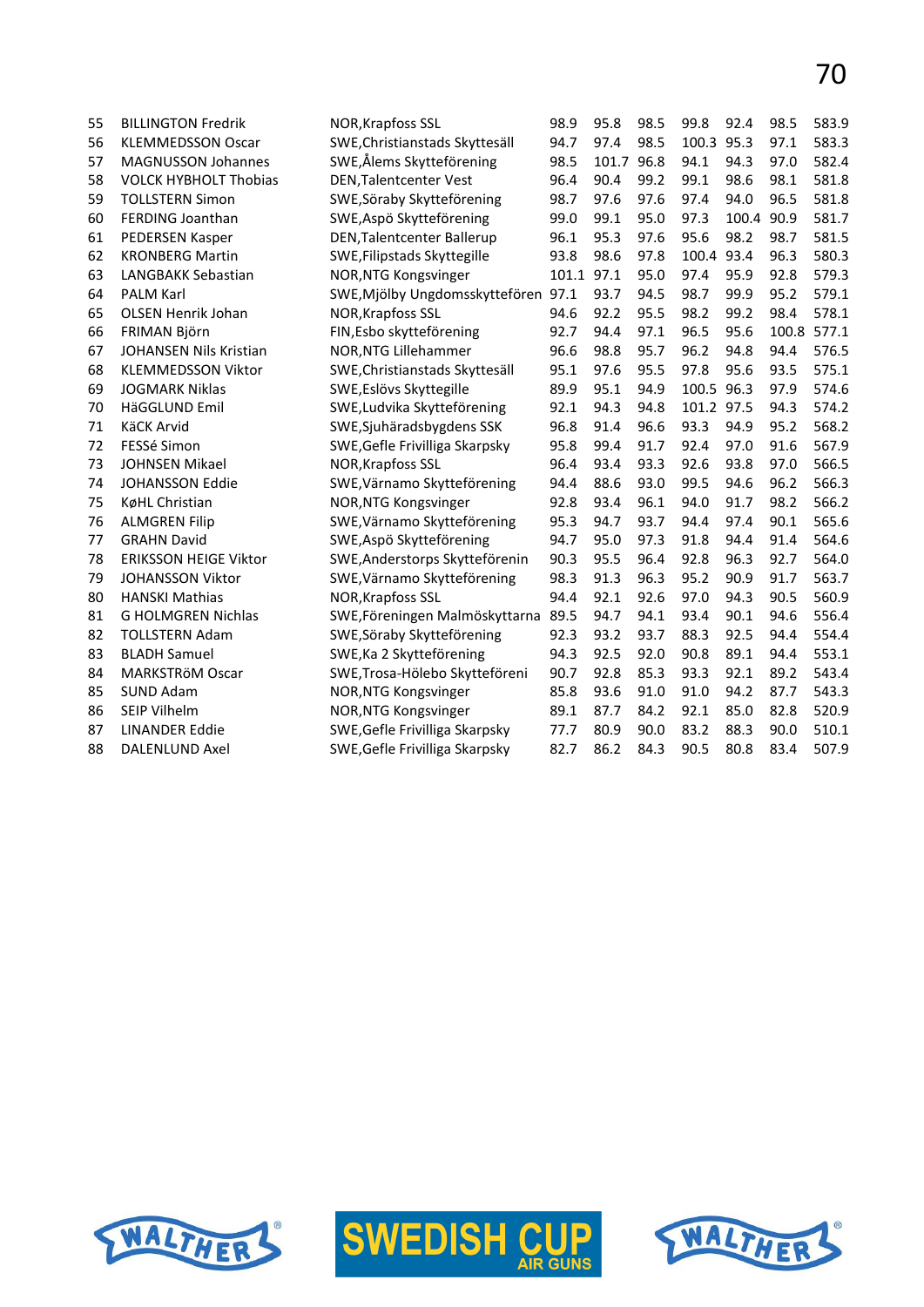# **Final Air Rifle Junior Women**

| 1            | <b>NIELSEN</b><br>Camilla Birch<br>DEN, Dansk Skytte Union | 30.8<br>10.6<br>10.4<br>9.8  | 61.0<br>10.4<br>9.6<br>10.2  | 82.1<br>10.7<br>10.4 | 10.2<br>10.6                | 10.3<br>10.6                     | 102.9 123.8 144.3 165.4 186.1<br>10.1<br>10.4 | 10.7<br>10.4 | 10.3<br>10.4 | 10.1<br>10.3 | 206.5 |
|--------------|------------------------------------------------------------|------------------------------|------------------------------|----------------------|-----------------------------|----------------------------------|-----------------------------------------------|--------------|--------------|--------------|-------|
| $\mathbf{2}$ | <b>BÉDOIRE</b><br>Emilia<br>SWE, Filipstads Skyttegille    | 30.3<br>9.9<br>9.7<br>10.7   | 61.2<br>10.7<br>10.5<br>9.7  | 81.9<br>10.3<br>10.4 | 9.5<br>10.2                 | 10.3<br>10.3                     | 101.6 122.2 141.6 162.4 182.5<br>9.6<br>9.8   | 10.2<br>10.6 | 9.6<br>10.5  | 10.5<br>10.8 | 203.8 |
| 3            | PALO<br>Marianne<br>FIN, Isonkyrön Metsästys ja Am         | 30.3<br>10.1<br>10.4<br>9.8  | 61.1<br>10.0<br>10.3<br>10.5 | 81.3<br>9.6<br>10.6  | 10.1<br>10.7                | 10.0<br>10.2                     | 102.1 122.3 141.9 161.7<br>10.1<br>9.5        | 9.7<br>10.1  | 9.3<br>9.6   |              | 180.6 |
| 4            | <b>KARLSSON</b><br>Hanna<br>SWE, Ramselefors Skytteförenin | 29.9<br>9.4<br>10.1<br>10.4  | 60.2<br>10.8<br>10.2<br>9.3  | 81.1<br>10.7<br>10.2 | 10.0<br>10.5                | 101.6 122.0 141.7<br>9.9<br>10.5 | 10.0<br>9.7                                   | 9.3<br>10.0  |              |              | 161.0 |
| 5            | <b>NYFLØT</b><br>Victoria B.<br>NOR, NTG Lillehammer       | 30.1<br>9.8<br>9.8<br>10.5   | 59.6<br>10.0<br>9.6<br>9.9   | 79.6<br>9.7<br>10.3  | 100.2 121.3<br>10.0<br>10.6 | 10.3<br>10.8                     | 10.2<br>10.0                                  |              |              |              | 141.5 |
| 6            | LANGHOFF<br>Kathrine<br>DEN, Dansk Skytte Union            | 30.3<br>10.1<br>10.2<br>10.0 | 60.8<br>9.5<br>10.3<br>10.7  | 80.3<br>9.7<br>9.8   | 100.2<br>9.8<br>10.1        | 10.0<br>10.2                     |                                               |              |              |              | 120.4 |
| $7^{\circ}$  | BJÄREHÄLL<br>Nina<br>SWE, I 16/LV 6 Skytteförening         | 29.9<br>9.7<br>10.2<br>10.0  | 59.6<br>9.3<br>10.2<br>10.2  | 78.3<br>8.4<br>10.3  | 10.8<br>10.1                |                                  |                                               |              |              |              | 99.2  |
| 8            | SJÖSTRÖM<br>Mathilda<br>SWE, Vimmerby Skytteförening       | 29.6<br>10.4<br>10.0<br>9.2  | 58.8<br>10.0<br>9.6<br>9.6   | 9.6<br>9.7           |                             |                                  |                                               |              |              |              | 78.1  |





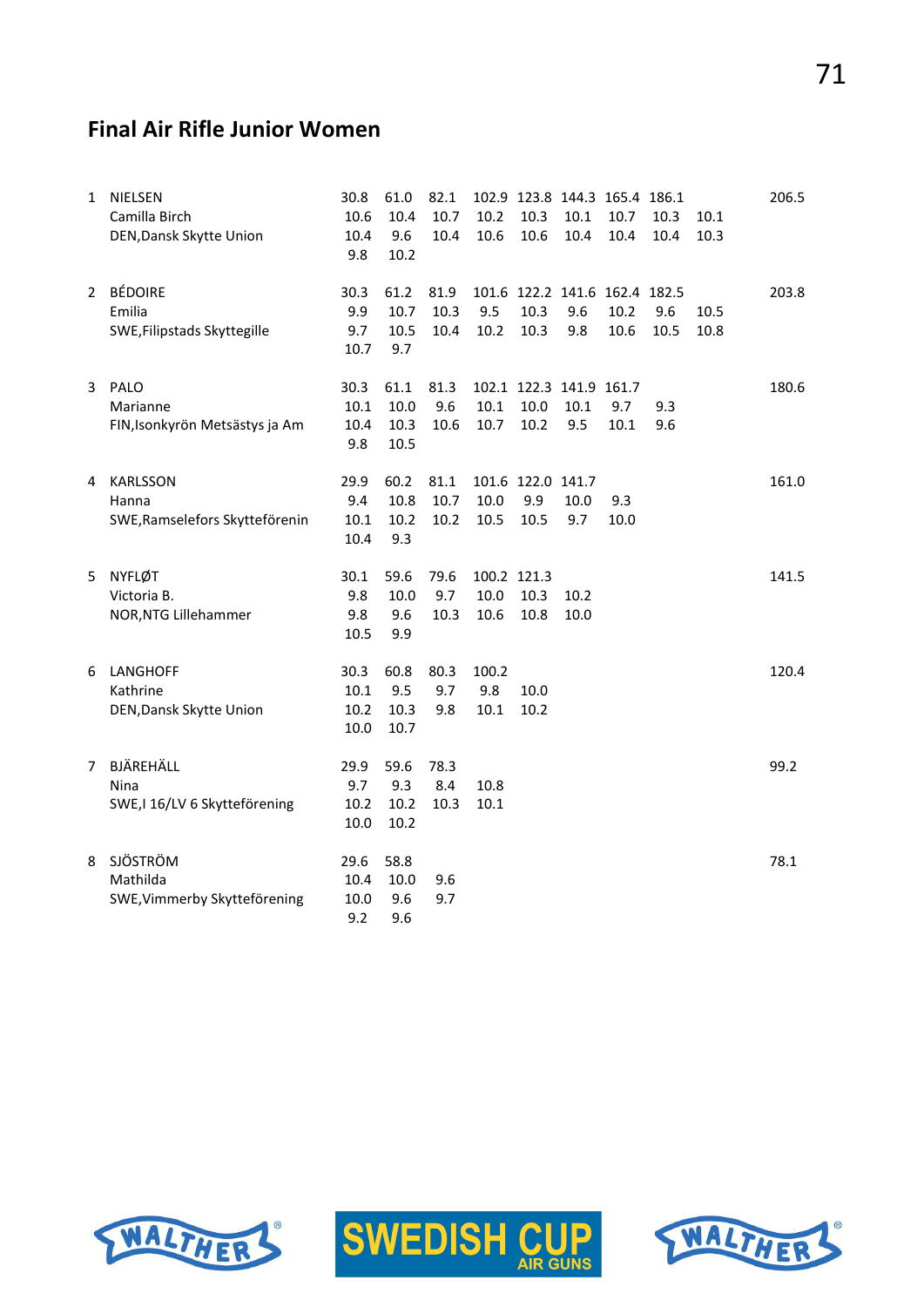#### **Air Rifle Junior Women**

| 1  | <b>LANGHOFF Kathrine</b>          | DEN, Dansk Skytte Union                                         |                    |                  | 104.3 103.9 101.9 103.6        |             | 413.7 |
|----|-----------------------------------|-----------------------------------------------------------------|--------------------|------------------|--------------------------------|-------------|-------|
| 2  | <b>BéDOIRE Emilia</b>             | SWE, Filipstads Skyttegille                                     |                    |                  | 102.7 102.3 103.8 103.0        |             | 411.8 |
| 3  | NIELSEN Camilla Birch             | DEN, Dansk Skytte Union                                         |                    |                  | 101.3 104.0 103.7 102.7        |             | 411.7 |
| 4  | <b>PALO Marianne</b>              | FIN, Isonkyrön Metsästys ja Am                                  |                    |                  | 103.6 102.4 103.7 101.9        |             | 411.6 |
| 5  | SJÖSTRÖM Mathilda                 | SWE, Vimmerby Skytteförening                                    |                    |                  | 101.5 103.6 103.1 102.8        |             | 411.0 |
| 6  | <b>BJäREHäLL Nina</b>             | SWE,I 16/LV 6 Skytteförening                                    |                    |                  | 103.4 102.8 101.5 102.9        |             | 410.6 |
| 7  | NYFLøT Victoria B.                | NOR, NTG Lillehammer                                            |                    |                  | 103.8 104.1 101.4 101.1        |             | 410.4 |
| 8  | <b>KARLSSON Hanna</b>             | SWE, Ramselefors Skytteförenin                                  |                    |                  | 105.3 101.6 103.1 100.4        |             | 410.4 |
| 9  | FJäLLSTRöM Emma                   | SWE, Gällivare Skytteförening                                   |                    |                  | 100.7 102.5 102.7 104.0        |             | 409.9 |
| 10 | HYYTIäINEN Nathalie               | SWE, Virsbo Ungdomsskyttefören                                  |                    |                  | 101.1 104.7 103.7 100.2        |             | 409.7 |
| 11 | <b>SIITONEN Sonja</b>             | FIN, Finnish Shooting Sport Fe                                  |                    |                  | 103.7 101.9 102.1 101.6        |             | 409.3 |
| 12 | <b>SVENSSON Caroline</b>          | SWE, Aspö Skytteförening                                        |                    |                  | 102.0 101.0 101.8 103.7        |             | 408.5 |
| 13 | <b>STETTE Trine</b>               | NOR, NTG Kongsvinger                                            |                    |                  | 101.4 104.0 101.0 101.6        |             | 408.0 |
| 14 | <b>INKA Havukainen</b>            | FIN, Kiteen ampujat ry, KitA                                    | 101.5 99.8         |                  | 103.6 102.9                    |             | 407.8 |
| 15 | <b>VATNE Jenny</b>                | NOR, NTG Kongsvinger                                            |                    |                  | 101.2 102.5 102.3 101.7        |             | 407.7 |
| 16 | <b>ERIKSSON Frida</b>             | SWE, Stenkumla Skyttegille                                      |                    |                  | 102.6 100.0 101.2 103.8        |             | 407.6 |
| 17 | <b>HAUGEN June</b>                | NOR, NTG Kongsvinger                                            | 102.6 99.2         |                  | 103.4 102.3                    |             | 407.5 |
| 18 | <b>KIVI Aina</b>                  | FIN, Kyrkslätt Skf                                              |                    |                  | 101.5 101.6 102.6 101.7        |             | 407.4 |
| 19 | <b>KATARIINA Laine</b>            | FIN, HIAS                                                       |                    |                  | 101.2 100.6 102.8 102.7        |             | 407.3 |
| 20 | ANDERSSON Ida                     | SWE, Dalstorps Skytteförening                                   |                    |                  | 101.2 101.3 103.0 101.7        |             | 407.2 |
| 21 | <b>VILJANEN Henna</b>             | FIN, PAS                                                        | 99.8               |                  | 103.1 103.4 100.6              |             | 406.9 |
| 22 | <b>ANDERSSON Cecilia</b>          | SWE, Trelleborgs Sportskyttekl                                  |                    |                  | 102.9 102.0 102.0 99.9         |             | 406.8 |
| 23 | <b>PELTONEN Saana</b>             | FIN, KeuSA                                                      |                    |                  | 100.9 103.8 100.2 101.9        |             | 406.8 |
| 24 | <b>HVIDBERG Sara</b>              | DEN, Talentcenter Ballerup                                      |                    |                  | 101.2 101.6 103.3 100.4        |             | 406.5 |
| 25 | <b>LINDAHL Sara</b>               | SWE, Föreningen Malmöskyttarna                                  | 99.8               |                  | 101.7 101.1 103.8              |             | 406.4 |
| 26 | <b>KNUTSSON Maria</b>             | SWE, Sjuhäradsbygdens SSK                                       |                    |                  | 100.5 101.4 102.6 101.9        |             | 406.4 |
| 27 | SVENSSON Linnéa                   | SWE, Skillingaryds Ungdomsskyt                                  |                    |                  | 100.5 102.6 100.8 102.3        |             | 406.2 |
| 28 | <b>KARLSSON Hilde</b>             | SWE, Ramselefors Skytteförenin                                  |                    |                  | 101.7 102.5 100.1 101.7        |             | 406.0 |
| 29 | <b>DANIELS Erika</b>              | SWE, Malung Skyttegille                                         |                    |                  | 102.9 101.8 100.5 100.7        |             | 405.9 |
| 30 | SIIVONEN Anna-Maria               | FIN, Rauma                                                      | 102.1 99.7         |                  | 101.7 102.3                    |             | 405.8 |
| 31 | <b>HJORTSKULL Rebecca</b>         | SWE, Söraby Skytteförening                                      | 103.4 99.3         |                  |                                | 101.6 101.4 | 405.7 |
| 32 | <b>JONSSON Emilia</b>             | SWE, Forsa Skytteförening                                       |                    |                  | 100.6 102.4 101.3 101.0        |             | 405.3 |
| 33 | <b>NILSSON Louise</b>             | SWE, Sjuhäradsbygdens SSK                                       |                    |                  | 103.0 100.0 101.6 100.7        |             | 405.3 |
| 34 | <b>WIMMERGREN Annie</b>           | SWE, Gullabo Skytteförening                                     |                    |                  | 100.5 100.8 101.4 102.3        |             | 405.0 |
| 35 | <b>TATTARI Saana</b>              | FIN, HIAS                                                       |                    | 102.5 100.8 99.6 |                                | 101.2       | 404.1 |
| 36 | <b>BENGTSSON Maria</b>            | SWE, Ludvika Skytteförening                                     |                    |                  | 100.7 102.2 101.3 99.8         |             | 404.0 |
| 37 | STAKE Ida H.                      | NOR, NTG Lillehammer                                            |                    |                  | 100.0 101.4 99.8 102.8         |             | 404.0 |
|    |                                   |                                                                 |                    |                  | 101.0 103.5 101.1              |             | 403.8 |
| 38 | NORDHAGEN Gyda<br>JONSSON Johanna | NOR, NTG Lillehammer                                            | 98.2               | 100.4 101.6 99.8 |                                | 102.0       | 403.8 |
| 39 | <b>KORHOLA Satu</b>               | SWE, Gullabo Skytteförening<br>FIN, Finnish Shooting Sport Fe   |                    | 102.4 101.8 99.1 |                                |             | 403.6 |
| 40 |                                   |                                                                 |                    |                  | 101.4 100.4 101.4 100.3        | 100.3       | 403.5 |
| 41 | <b>NIELSEN Jessica</b>            | DEN, Talentcenter Ballerup                                      |                    |                  |                                |             | 403.4 |
| 42 | <b>FORSBERG Ebba</b>              | SWE, Gullabo Skytteförening                                     |                    |                  | 100.3 102.2 100.0 100.9        |             | 403.3 |
| 43 | <b>KUISMA Jenna</b>               | FIN, PAS                                                        | 99.0<br>100.0 99.3 |                  | 102.7 101.7 99.9<br>104.0 99.8 |             | 403.1 |
| 44 | PEKKANEN Emmi                     | FIN, Finnish Shooting Sport Fe<br>SWE, Ringamåla Skytteförening |                    |                  |                                |             |       |
| 45 | <b>HENRIKSSON My</b>              |                                                                 | 99.2               |                  | 102.6 102.1 99.0               |             | 402.9 |
| 46 | <b>NESHEIM Regine</b>             | NOR, NTG Lillehammer                                            | 99.6               |                  | 100.2 100.8 102.2              |             | 402.8 |
| 47 | HYRKäS Emmi                       | FIN, Simpeleen Hahlo                                            | 99.7               |                  | 101.6 101.9 99.1               |             | 402.3 |
| 48 | <b>OPPEDAL Benedikte</b>          | NOR, Meråker IR                                                 |                    |                  | 100.5 100.7 102.1 98.9         |             | 402.2 |
| 49 | <b>EDMAN Isabelle</b>             | SWE, Jönköpings Skyttegille                                     | 103.0 99.7         |                  | 100.2 99.2                     |             | 402.1 |
| 50 | <b>WESTMAN Sofie</b>              | SWE, Vellinge Sportskytteklubb                                  | 101.6 99.8         |                  | 103.2 97.3                     |             | 401.9 |
| 51 | KJøLGåRD Kristina                 | NOR, NTG Lillehammer                                            | 99.7               |                  | 100.3 100.0 101.7              |             | 401.7 |
| 52 | <b>HEDBERG Ida</b>                | SWE, Ludvika Skytteförening                                     | 99.9               | 101.1 99.5       |                                | 101.1       | 401.6 |
| 53 | ARVIDSSON Johanna                 | SWE, Skillingaryds Ungdomsskyt                                  | 98.4               |                  | 101.7 101.2 100.1              |             | 401.4 |
| 54 | ERKKI Isabella                    | SWE, Axvalls Skytteförening                                     | 99.2               |                  | 101.6 100.3 100.2              |             | 401.3 |





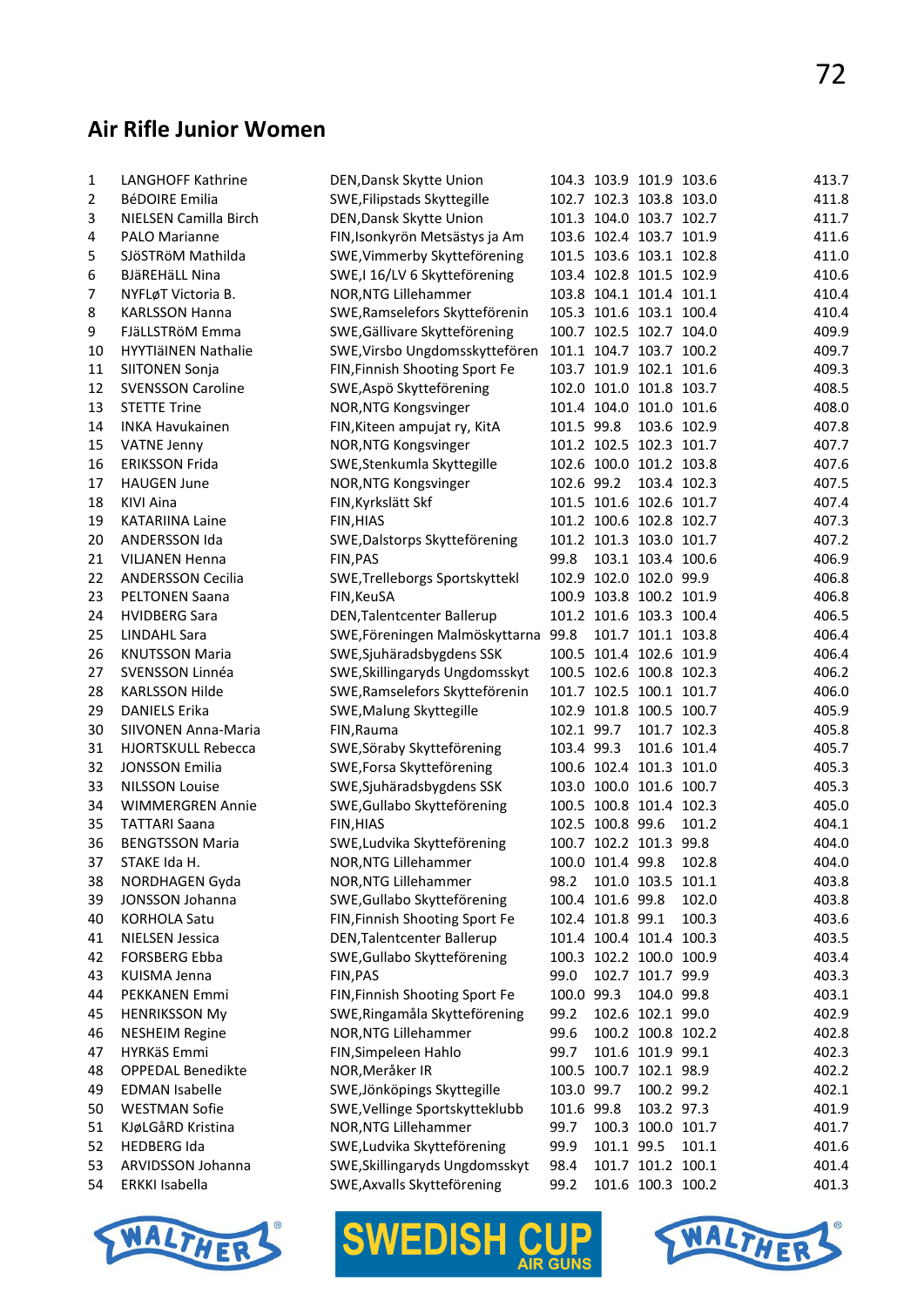| 55  | <b>ANDERSSON Elin</b><br>STAFåS Malin | SWE, Ludvika Skytteförening         | 100.9 99.3 | 100.8 101.3 101.2 97.7 |                   |             | 401.0 |
|-----|---------------------------------------|-------------------------------------|------------|------------------------|-------------------|-------------|-------|
| 56  |                                       | SWE, Skoga-Ekshärads Skytteför      |            |                        | 102.2 98.6        |             | 401.0 |
| 57  | NIELSEN Henriette Hylsebeck           | DEN, Dansk Skytte Union             | 101.4 98.7 |                        | 101.2 99.5        |             | 400.8 |
| 58  | JOHANSSON Isabelle                    | SWE, Anderstorps Skytteförenin      |            | 102.1 100.2 98.6       |                   | 99.4        | 400.3 |
| 59  | <b>ANDERSSON Angelica</b>             | SWE, Trollhättebygdens Sportsk      | 97.3       | 100.3 99.6             |                   | 103.0       | 400.2 |
| 60  | HäKKINEN Armi                         | FIN, Finnish Shooting Sport Fe      | 99.1       | 101.5 99.5             |                   | 99.6        | 399.7 |
| 61  | <b>LAITINEN Essi</b>                  | FIN, Turun Seudan Ampujat           | 100.8      | 99.9                   | 99.3              | 99.7        | 399.7 |
| 62  | <b>B OPPEDAL Idun</b>                 | NOR, Meråker IR                     | 97.8       | 98.3                   |                   | 101.9 101.7 | 399.7 |
| 63  | NIELSEN Anna Skade                    | DEN, Særslev Skf                    | 99.8       | 101.3 95.5             |                   | 103.0       | 399.6 |
| 64  | <b>GROMSRUD Eirin</b>                 | NOR, Kisen MSL                      | 98.5       |                        | 100.3 101.3 99.3  |             | 399.4 |
| 65  | <b>BONDESSON Maria</b>                | SWE, Gullabo Skytteförening         | 97.1       | 102.4 98.4             |                   | 101.4       | 399.3 |
| 66  | <b>ENGDAHL Louise</b>                 | SWE, Botkyrka Skytteförening        | 96.6       |                        | 102.0 100.1 100.5 |             | 399.2 |
| 67  | LøVSETH Oda                           | NOR, Elverum Rifleklubb             | 100.9      | 99.3                   | 97.7              | 101.2       | 399.1 |
| 68  | <b>JOHANSSON Emelie</b>               | SWE, Veddige Ungdomsskytteföre 98.8 |            | 99.9                   | 98.9              | 101.0       | 398.6 |
| 69  | <b>B NISJA Marte</b>                  | NOR, Meråker IR                     | 99.0       | 97.8                   | 103.4 98.3        |             | 398.5 |
| 70  | <b>MATTILA Jasmin</b>                 | FIN, SodA                           | 99.1       | 98.4                   | 99.7              | 101.2       | 398.4 |
| 71  | FELDT Johanna                         | SWE, Trelleborgs Sportskyttekl      | 100.6 99.2 |                        | 101.2 97.4        |             | 398.4 |
|     | <b>FORSBERG Emelie</b>                |                                     |            |                        |                   |             |       |
| 72  |                                       | SWE, Gullabo Skytteförening         | 99.2       |                        | 100.4 101.8 97.0  |             | 398.4 |
| 73  | YLIPää Linnéa                         | SWE, Gällivare Skytteförening       | 100.4 98.4 |                        | 100.6 98.6        |             | 398.0 |
| 74  | ALEXANDERSSON Mikaela                 | SWE, Gullabo Skytteförening         | 100.8 99.4 |                        | 101.3 96.5        |             | 398.0 |
| 75  | <b>GUSTAVSSON Frida</b>               | SWE, Mjölby Ungdomsskyttefören      | 100.2 98.9 |                        | 99.6              | 99.2        | 397.9 |
| 76  | MäKELä Mira                           | FIN, Lappajärven Ampujat Ry         | 98.5       | 100.0 99.8             |                   | 99.5        | 397.8 |
| 77  | <b>OJANEN Mira</b>                    | FIN, Punkalaitumen Kunto            | 98.1       | 102.3 97.2             |                   | 100.0       | 397.6 |
| 78  | <b>EDBERG Beatrice</b>                | SWE, Ludvika Skytteförening         | 101.9 95.0 |                        | 98.0              | 102.2       | 397.1 |
| 79  | GRUNDSøE Stephanie                    | DEN, Talentcenter Ballerup          | 96.8       | 101.9 98.7             |                   | 99.6        | 397.0 |
| 80  | <b>EKLÖF Anna</b>                     | SWE, Storfors Skytteförening        | 98.7       | 103.1 97.1             |                   | 98.0        | 396.9 |
| 81  | <b>NYENGEN Eilen</b>                  | NOR, NTG Kongsvinger                | 99.4       | 97.1                   | 101.4 98.9        |             | 396.8 |
| 82  | <b>VINDAL Stine</b>                   | NOR, NTG Kongsvinger                | 99.0       |                        | 100.1 100.1 97.4  |             | 396.6 |
| 83  | <b>ARSKANS Michelle</b>               | SWE, Klinte Skyttegille             | 96.0       | 99.1                   |                   | 100.4 100.2 | 395.7 |
| 84  | <b>ENGLUND Nina</b>                   | SWE, Gefle Frivilliga Skarpsky      | 99.8       | 95.8                   | 99.4              | 100.3       | 395.3 |
| 85  | JOHANSSON Gabriella                   | SWE, Gullabo Skytteförening         | 97.6       | 99.1                   | 98.9              | 99.7        | 395.3 |
| 86  | ROBERTSEN Magdalena S                 | NOR, Meråker IR                     | 99.3       | 98.1                   | 100.2 97.5        |             | 395.1 |
| 87  | <b>STENE Jenny</b>                    | NOR, Kisen MSL                      | 100.9      | 95.0                   | 99.7              | 98.7        | 394.3 |
| 88  | LINDMARK Moa                          | SWE, By Skytteförening              | 99.1       | 97.7                   | 97.0              | 100.0       | 393.8 |
| 89  | <b>STORENES Helene</b>                | NOR, NTG Kongsvinger                | 95.2       | 100.1 96.3             |                   | 101.8       | 393.4 |
| 90  | <b>CARLSSON Amanda</b>                | SWE, Gullabo Skytteförening         | 99.0       | 96.4                   | 100.6 97.4        |             | 393.4 |
| 91  | FRANSSON Madelene                     | SWE, Falköpings Skyttegille         | 96.6       | 99.4                   | 98.2              | 98.9        | 393.1 |
| 92  |                                       |                                     |            | 96.3                   |                   | 101.2       | 393.0 |
|     | KLEMMEDSSON Johanna                   | SWE, Christianstads Skyttesäll      | 96.3       |                        | 99.2              |             | 392.9 |
| 93  | ØYNEBRåTEN Julie Ulrikke              | NOR, Meråker IR                     | 98.8       | 99.3                   | 96.4              | 98.4        |       |
| 94  | LINDQVIST Gisela                      | SWE, Delsbo-Bjuråker Skytteför      | 98.3       | 98.6                   | 103.5 92.4        |             | 392.8 |
| 95  | <b>BRYLLE Sarah</b>                   | DEN, Ribe Skyttekreds               | 96.5       | 98.7                   | 95.1              | 101.6       | 391.9 |
| 96  | <b>MAUNO Tiia</b>                     | FIN, Finnish Shooting Sport Fe      | 100.7      | 96.4                   | 98.5              | 95.9        | 391.5 |
| 97  | <b>NILSSON Mirjam</b>                 | SWE, Ramselefors Skytteförenin      | 96.7       | 96.5                   | 99.0              | 98.8        | 391.0 |
| 98  | <b>GRANBACK Nathalie</b>              | SWE, Mönsterås Skytteförening       | 97.3       | 100.8 98.1             |                   | 94.7        | 390.9 |
| 99  | LINDSTRÖM Lina                        | SWE, Gefle Frivilliga Skarpsky      | 100.4      | 97.1                   | 97.5              | 95.1        | 390.1 |
| 100 | VORBAU Linda                          | SWE, Trelleborgs Sportskyttekl      | 93.8       | 98.7                   | 100.8 96.6        |             | 389.9 |
| 101 | MAURITZSON Linn                       | SWE, Berga Ungdomsskytteföreni      | 96.3       | 98.0                   | 97.4              | 98.2        | 389.9 |
| 102 | FRANSSON Salli                        | SWE, Aspö Skytteförening            | 94.5       | 97.1                   | 99.8              | 98.5        | 389.9 |
| 103 | <b>HJELM Mathilda</b>                 | SWE, Kalmar/Läckeby Skytteklub      | 96.4       | 101.9 95.5             |                   | 96.0        | 389.8 |
| 104 | <b>NIINA Saarinen</b>                 | FIN, SMAS                           | 95.6       | 97.7                   | 100.2 96.2        |             | 389.7 |
|     | 105 VOLEHAUGEN Helene                 | NOR, NTG Lillehammer                | 97.6       | 97.5                   | 97.0              | 97.5        | 389.6 |
|     | 106 ALFSEN Nina                       | NOR, NTG Kongsvinger                | 97.3       | 97.1                   | 96.6              | 98.4        | 389.4 |
|     | 107 LARSSON Lovisa                    | SWE, I 16/LV 6 Skytteförening       | 96.7       | 99.1                   | 95.5              | 98.0        | 389.3 |
| 108 | CARLSSON Johanna                      | SWE, Gullabo Skytteförening         | 96.6       | 95.6                   | 97.8              | 99.2        | 389.2 |
| 109 | <b>B PERSSON Thea</b>                 | SWE, Christianstads Skyttesäll      | 94.5       | 99.3                   | 98.3              | 96.7        | 388.8 |
|     | 110 PERSSON Malin                     | SWE, I 16/LV 6 Skytteförening       | 92.5       | 100.0 99.5             |                   | 96.3        | 388.3 |
|     | 111 JÖNSSON PETTERSSON Zandra         | SWE, Roasjö Skytteförening          | 93.3       | 98.7                   | 95.8              | 100.0       | 387.8 |
|     |                                       |                                     |            |                        |                   |             |       |





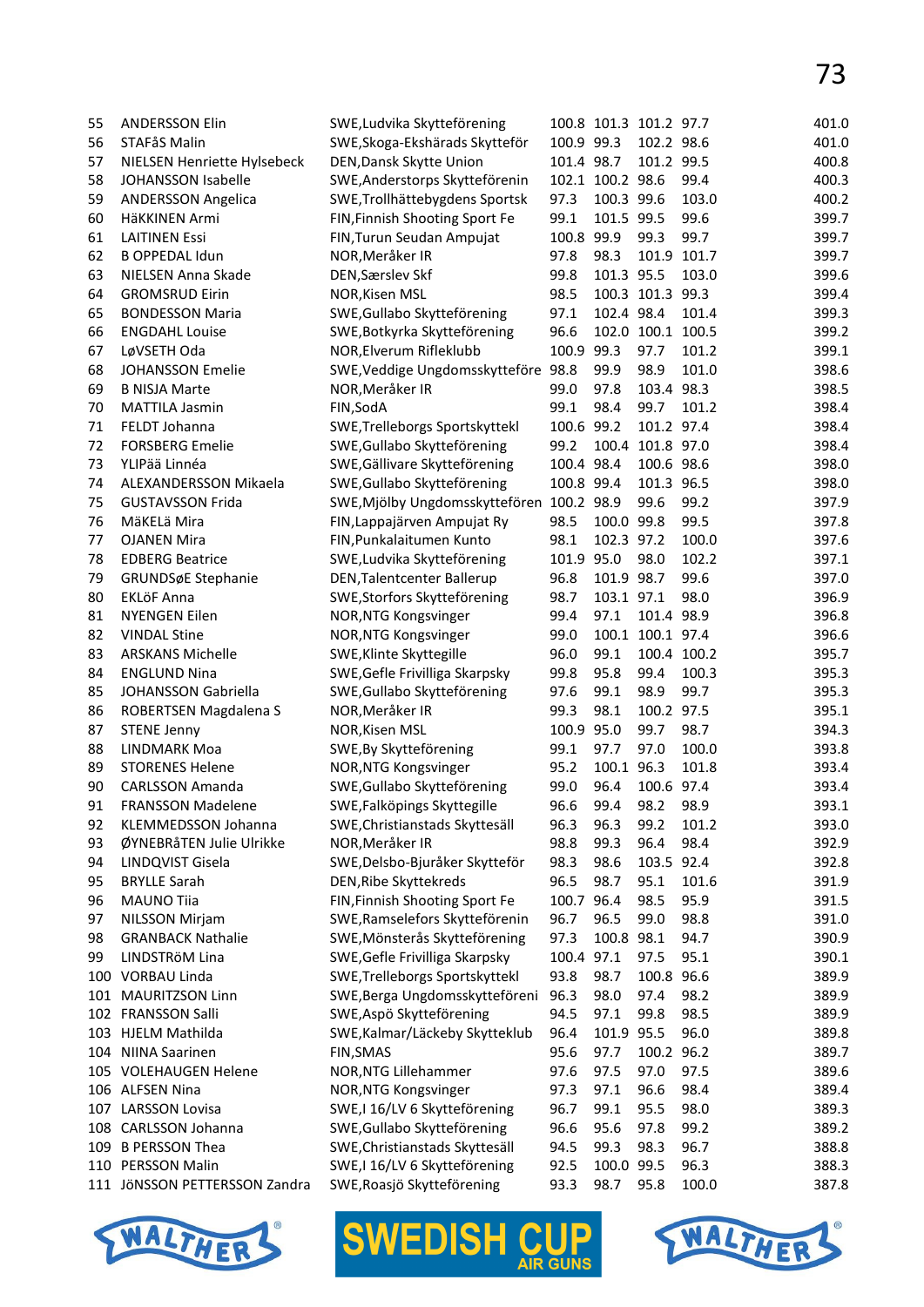|     | 112 RASMUSSEN Cecilie K | DEN, Korsør                    | 97.4 | 92.2 | 94.6 | 100.9 | 385.1 |
|-----|-------------------------|--------------------------------|------|------|------|-------|-------|
| 113 | JOSEFSSON Sofie         | SWE, Anderstorps Skytteförenin | 96.2 | 93.0 | 99.0 | 96.1  | 384.3 |
| 114 | <b>ARNESEN Elin</b>     | SWE, Eda Skyttegille           | 97.0 | 95.2 | 94.4 | 97.5  | 384.1 |
|     | 115 YLIPää Sanna        | SWE, Gällivare Skytteförening  | 92.1 | 98.0 | 95.9 | 95.8  | 381.8 |
|     | 116 BERG Sofia          | SWE, Roasjö Skytteförening     | 95.5 | 93.3 | 96.3 | 95.3  | 380.4 |
|     | 117 OKKONEN lida        | FIN, Finnish Shooting Sport Fe | 92.8 | 92.3 | 94.2 | 99.6  | 378.9 |
|     | 118 BLOM Elin           | SWE, Tvååkers Skyttegille      | 94.0 | 94.9 | 90.9 | 97.8  | 377.6 |
| 119 | JANSSON Malin           | SWE, Bogsta Skyttegille        | 91.1 | 95.7 | 97.1 | 92.7  | 376.6 |
| 120 | JOHANSSON Linnéa        | SWE, Skövde Skyttegille        | 97.5 | 97.9 | 91.0 | 89.8  | 376.2 |
| 121 | <b>KOLIONEN Oona</b>    | FIN, Finnish Shooting Sport Fe | 90.6 | 95.7 | 95.9 | 94.0  | 376.2 |
| 122 | <b>JOSEFSSON Elise</b>  | SWE, Anderstorps Skytteförenin | 90.1 | 94.7 | 95.2 | 95.8  | 375.8 |
|     | 123 GAHNE Jennifer      | SWE, Stenkumla Skyttegille     | 92.6 | 92.2 | 89.9 | 97.6  | 372.3 |
| 124 | HANSEN Heidi            | NOR, NTG Kongsvinger           | 95.2 | 83.1 | 90.0 | 88.5  | 356.8 |
|     |                         |                                |      |      |      |       |       |





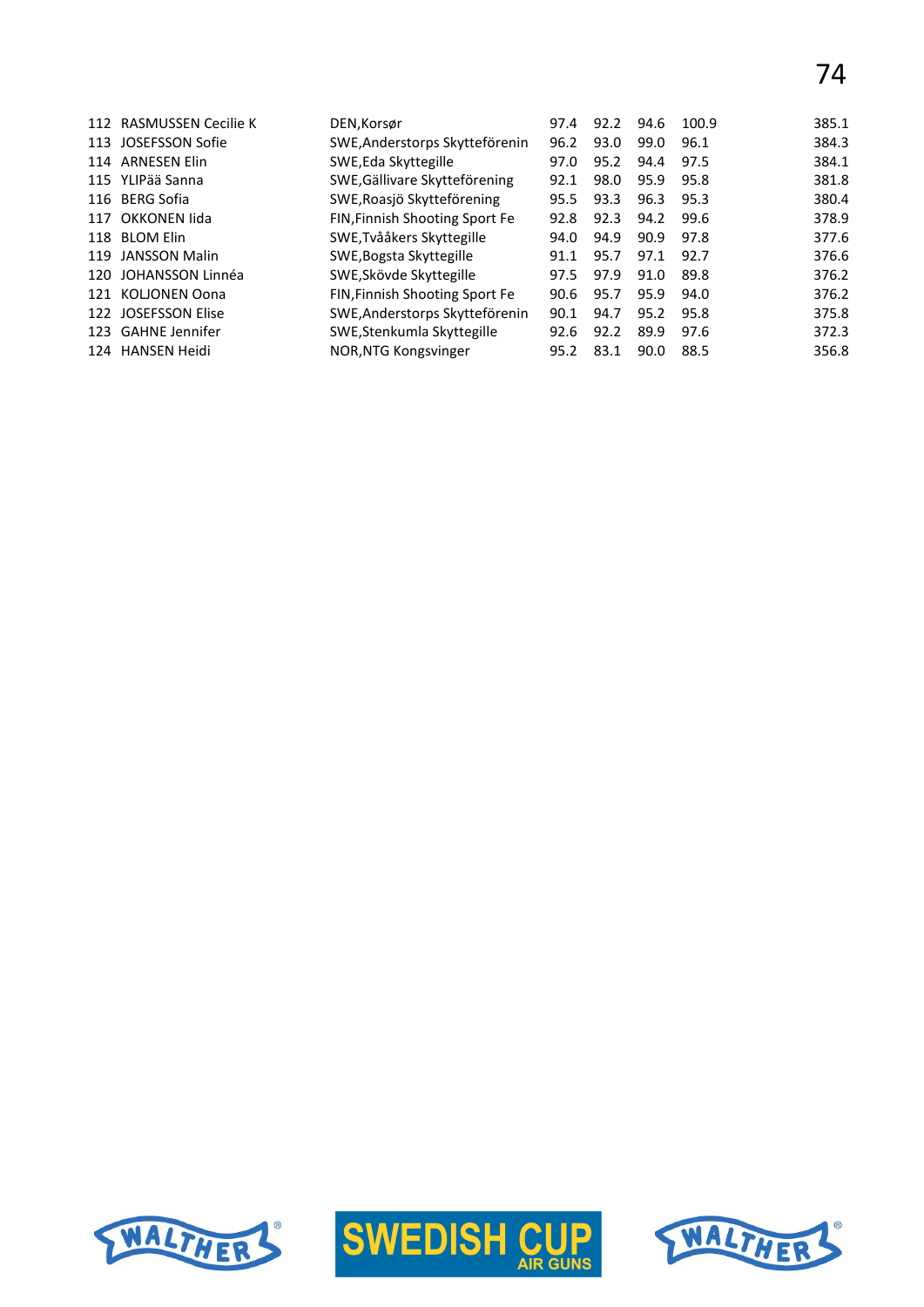# **Air Rifle Veteran**

| 1  | <b>SAHLBRING Martin</b>       | SWE, Uddevalla Skyttegille     |       | 102.7 102.2 101.9 103.2 |                   |       | 410.0 |
|----|-------------------------------|--------------------------------|-------|-------------------------|-------------------|-------|-------|
| 2  | <b>BAKKEN Knut</b>            | NOR, Meråker IR                | 99.9  |                         | 100.2 101.7 100.7 |       | 402.5 |
| 3  | <b>LAUSTE Lauri</b>           | FIN, Satakunnan Ampujat        | 99.3  |                         | 101.5 100.6 100.3 |       | 401.7 |
| 4  | <b>HELLESKOV Bent</b>         | DEN, Talentcenter Vest         | 101.7 | 100.3 98.2              |                   | 101.2 | 401.4 |
| 5  | PERSSON Håkan                 | SWE, Björksta Ungdomsskytteför | 97.8  |                         | 100.2 100.6 100.1 |       | 398.7 |
| 6  | <b>JOHANSSON Lisbeth</b>      | SWE, Veddige Ungdomsskytteföre | 98.1  |                         | 100.1 100.8 97.9  |       | 396.9 |
| 7  | <b>ANDERSSON Mikael</b>       | SWE, Gamleby Skyttegille       | 98.5  | 94.4                    | 99.8              | 101.2 | 393.9 |
| 8  | <b>BENGTSSON Stefan</b>       | SWE, Ludvika Skytteförening    | 98.7  | 94.5                    | 102.0             | 98.7  | 393.9 |
| 9  | <b>ANDERSEN Jette Faurbye</b> | DEN, Viborg Skytteforening     | 95.7  | 99.1                    | 96.6              | 101.2 | 392.6 |
| 10 | WäSSMAN Ragnar                | SWE, Björksta Ungdomsskytteför | 94.8  | 98.7                    | 97.9              | 101.2 | 392.6 |
| 11 | <b>ANDRé Lennart</b>          | SWE, Ludvika Skytteförening    | 97.2  | 96.8                    | 97.9              | 98.9  | 390.8 |
| 12 | NYFLøT Bjørn Olav             | NOR, NTG Lillehammer           | 96.6  | 98.8                    | 97.9              | 96.8  | 390.1 |
| 13 | <b>JOHANSSON Per</b>          | SWE, Sjuhäradsbygdens SSK      | 96.5  | 95.9                    | 99.4              | 96.8  | 388.6 |
| 14 | <b>BERGDAHL Lars</b>          | SWE, Värnamo Skytteförening    | 97.3  | 93.2                    | 99.0              | 97.7  | 387.2 |
| 15 | <b>JOHANSSON Mikael</b>       | SWE, Jönköpings Skyttegille    | 98.0  | 94.5                    | 96.8              | 95.9  | 385.2 |
| 16 | <b>GUSTAFSSON Tommy</b>       | SWE, Strömsnäsbruk Skyttefören | 91.2  | 99.4                    | 97.2              | 97.3  | 385.1 |
| 17 | <b>ERIKSSON Göran</b>         | SWE, Linköpings Skytteförening | 97.2  | 95.1                    | 92.8              | 99.7  | 384.8 |
| 18 | <b>HALL Ingemar</b>           | SWE, Vellinge Sportskytteklubb | 91.7  | 95.2                    | 98.8              | 98.5  | 384.2 |
| 19 | <b>WAHLSTEDT Marina</b>       | SWE, Sjuhäradsbygdens SSK      | 95.4  | 93.7                    | 96.7              | 93.0  | 378.8 |
| 20 | <b>AXBERG Conny</b>           | SWE, Linköpings Skytteförening | 95.2  | 93.4                    | 93.5              | 93.6  | 375.7 |
| 21 | KJøLGåRD Rune                 | NOR, NTG Lillehammer           | 91.7  | 96.9                    | 92.8              | 94.3  | 375.7 |
| 22 | <b>FAGERSTRÖM Mats</b>        | SWE, Ka 2 Skytteförening       | 93.5  | 98.1                    | 90.1              | 87.9  | 369.6 |
| 23 | <b>JOHNSSON Christer</b>      | SWE, Sjuhäradsbygdens SSK      | 90.3  | 93.7                    | 91.2              | 91.0  | 366.2 |
| 24 | <b>JOHANSSON Göran</b>        | SWE, Mjölby Ungdomsskyttefören | 88.9  | 91.8                    | 86.4              | 97.3  | 364.4 |
| 25 | <b>CARLSSON Göran</b>         | SWE, Össjö Skytteförening      | 91.3  | 91.6                    | 84.2              | 93.9  | 361.0 |
| 26 | <b>VORBAU Anett</b>           | SWE, Trelleborgs Sportskyttekl | 86.8  | 91.9                    | 86.0              | 94.2  | 358.9 |







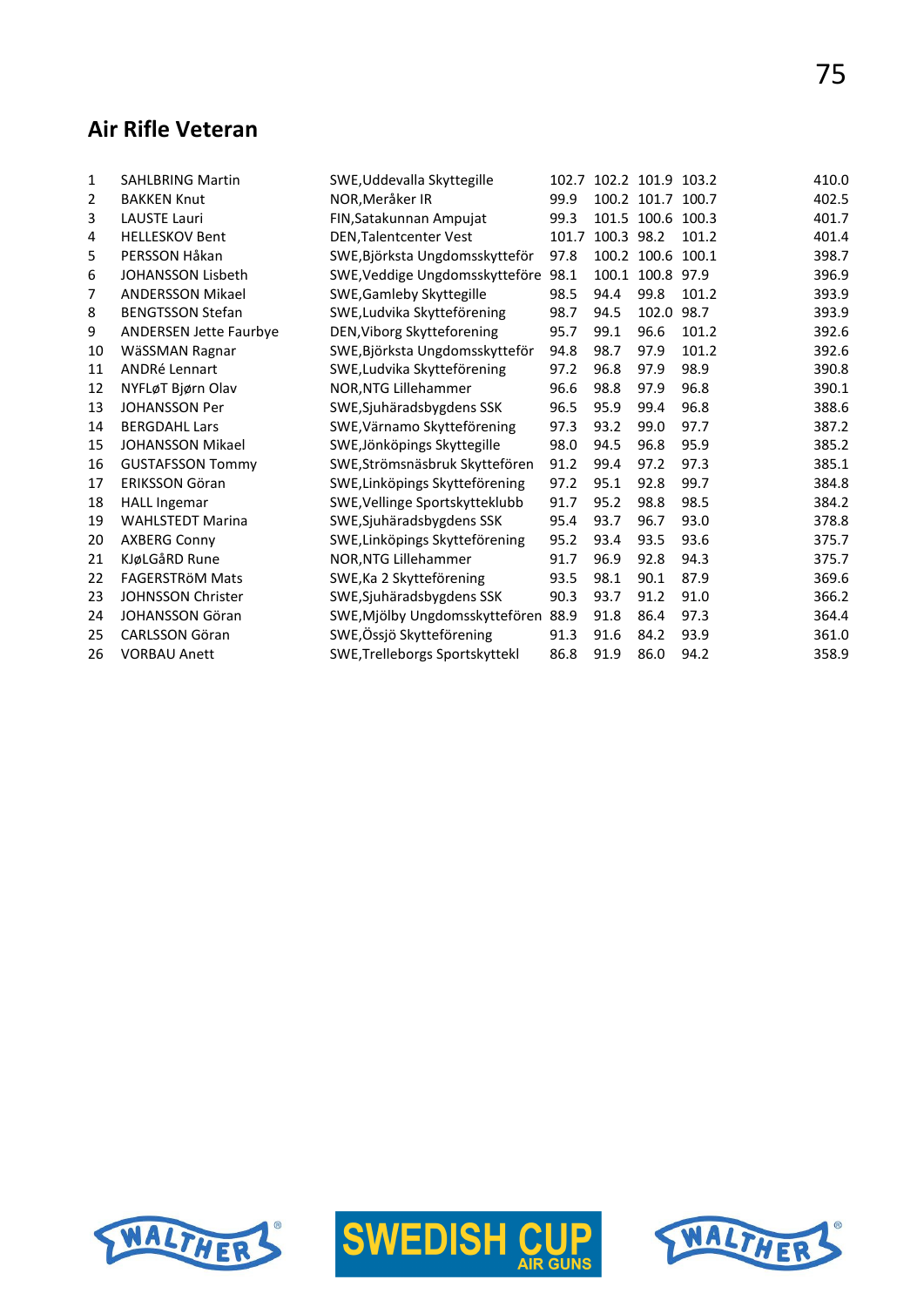# **Air Rifle SH 2**

| 1 | SøRLIE-ROGNE Heidi      | NOR,Kisen MSL                  |  | 105.7 104.9 106.0 105.8 106.7 106.7 635.8 |  |  |
|---|-------------------------|--------------------------------|--|-------------------------------------------|--|--|
| 2 | JöNSSON Philip          | SWE, Mariestads Skyttegille    |  | 104.4 104.4 106.7 105.6 104.9 105.5 631.5 |  |  |
| 3 | AXELSSON-VAUGHN Ellinor | SWE, Eskilstuna Skytteförening |  | 105.6 105.2 102.9 103.4 103.8 104.5 625.4 |  |  |
|   | 4 URBAN STRIDH Urban    | SWE, Krokeks Skytteförening    |  | 100.3 102.5 100.2 102.7 101.0 102.1 608.8 |  |  |
|   |                         |                                |  |                                           |  |  |





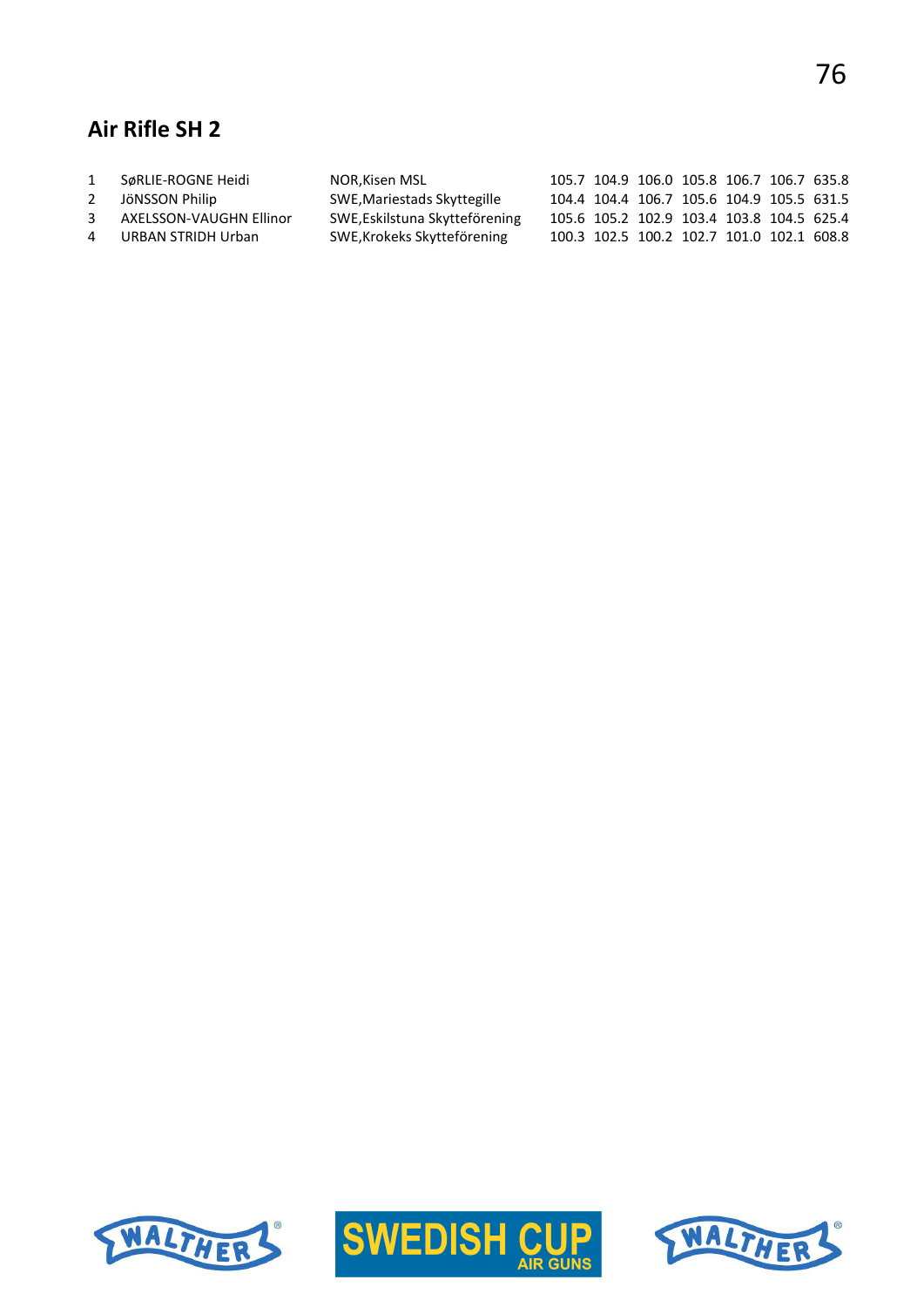# **Final Air Pistol Men**

| $\mathbf{1}$ | <b>JOHANSSON</b><br>Daniel<br>SWE, Upsala Sportskytteklubb  | 29.8<br>10.3<br>9.8<br>9.7   | 58.7<br>8.9<br>9.6<br>10.4  | 79.1<br>9.7<br>10.7  | 99.2<br>10.2<br>9.9     | 9.5<br>10.6                | 9.9<br>9.2                       | 119.3 138.4 157.8 177.5<br>10.1<br>9.3 | 10.2<br>9.5 | 10.9<br>9.3  | 197.7 |
|--------------|-------------------------------------------------------------|------------------------------|-----------------------------|----------------------|-------------------------|----------------------------|----------------------------------|----------------------------------------|-------------|--------------|-------|
|              | 2 SALO<br>Jarmo<br>FIN,LSA                                  | 28.8<br>10.2<br>9.6<br>9.0   | 57.6<br>9.5<br>9.5<br>9.8   | 78.0<br>10.0<br>10.4 | 97.9<br>9.7<br>10.2     | 9.8<br>10.3                | 10.0<br>9.1                      | 118.0 137.1 156.2 175.9<br>9.8<br>9.3  | 9.9<br>9.8  | 10.6<br>10.3 | 196.8 |
| 3            | <b>JAHNSSON</b><br>Kai<br>FIN, PAS                          | 31.0<br>10.2<br>10.7<br>10.1 | 60.1<br>8.7<br>10.3<br>10.1 | 79.6<br>10.2<br>9.3  | 99.0<br>$10.1\,$<br>9.3 | 10.3<br>8.4                | 117.7 137.9 157.0<br>10.4<br>9.8 | 8.9<br>10.2                            | 9.3<br>8.8  |              | 175.1 |
|              | 4 AHLBECK<br>Johan<br>SWE, Torna-Hällestads PSK             | 30.2<br>10.5<br>9.5<br>10.2  | 60.2<br>10.2<br>9.1<br>10.7 | 78.3<br>8.8<br>9.3   | 99.1<br>10.5<br>10.3    | 118.4 138.6<br>9.0<br>10.3 | 9.4<br>10.8                      | 9.5<br>8.1                             |             |              | 156.2 |
| 5.           | <b>TURUNEN</b><br>Karri<br>FIN, Nurmeksen Ampumaseura       | 30.1<br>9.5<br>9.8<br>10.8   | 58.0<br>8.4<br>9.5<br>10.0  | 78.6<br>10.3<br>10.3 | 96.7<br>8.9<br>9.2      | 116.7<br>10.1<br>9.9       | 10.3<br>9.7                      |                                        |             |              | 136.7 |
| 6            | SJÖBERG<br>Kristian<br>SWE, Torna-Hällestads PSK            | 30.5<br>10.8<br>10.2<br>9.5  | 58.3<br>9.2<br>9.4<br>9.2   | 77.1<br>10.9<br>7.9  | 96.8<br>10.7<br>9.0     | 9.5<br>10.1                |                                  |                                        |             |              | 116.4 |
| 7            | <b>OLSSON</b><br>Pontus<br><b>SWE, PSKF Magnus Stenbock</b> | 25.6<br>8.1<br>9.0<br>8.5    | 54.3<br>9.4<br>9.6<br>9.7   | 75.4<br>10.5<br>10.6 | 9.9<br>10.2             |                            |                                  |                                        |             |              | 95.5  |
| 8            | <b>NORBERG</b><br>Joackim<br>SWE, Atlas Copco Pistolskyttek | 27.4<br>9.6<br>7.6<br>10.2   | 53.3<br>8.5<br>9.1<br>8.3   | 10.2<br>10.3         |                         |                            |                                  |                                        |             |              | 73.8  |





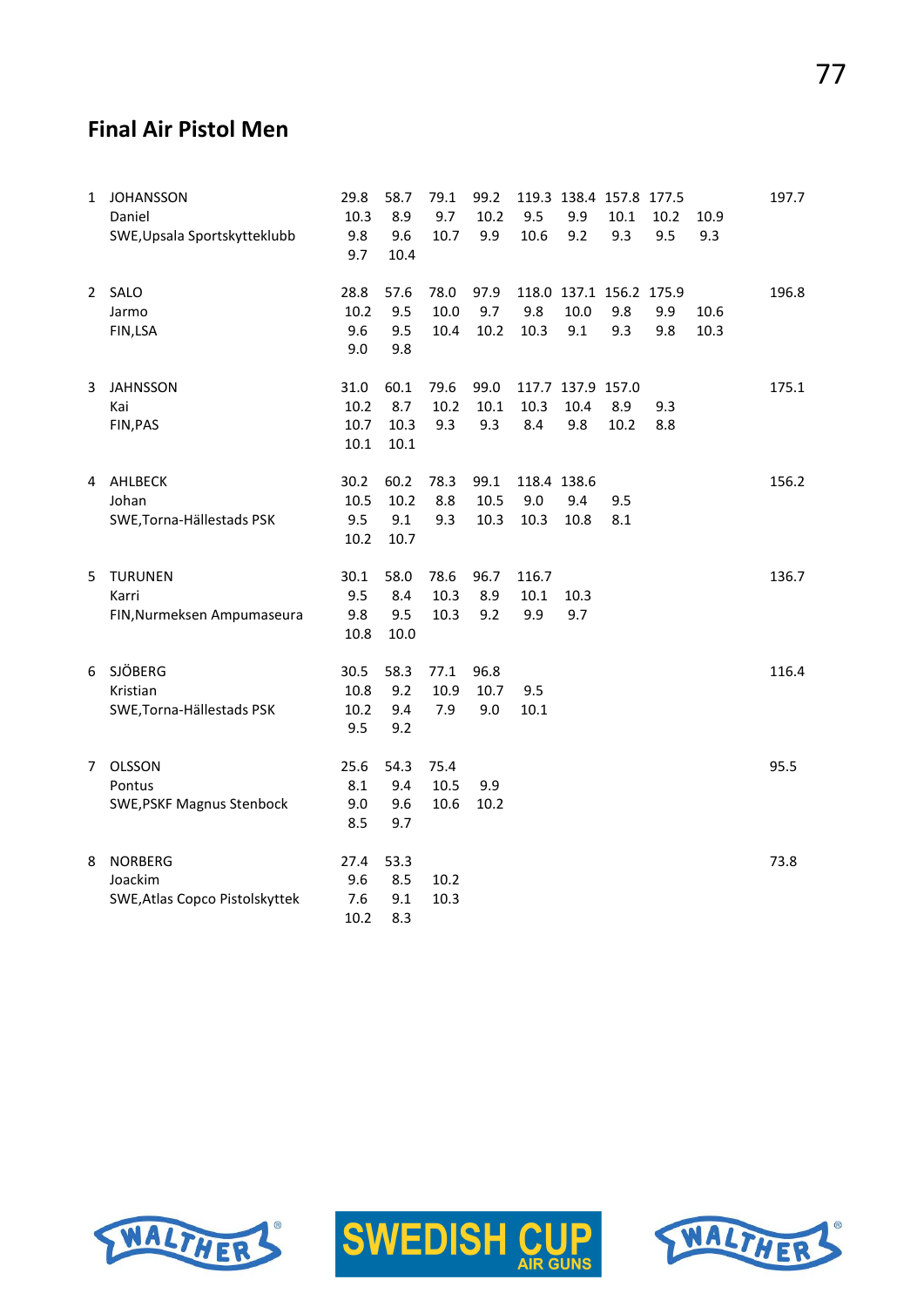# **Air Pistol Men**

| $\mathbf{1}$   | NORBERG Joackim                | SWE, Atlas Copco Pistolskyttek                                  | 97       | 96       | 94       | 93       | 97       | 96       | 573        |
|----------------|--------------------------------|-----------------------------------------------------------------|----------|----------|----------|----------|----------|----------|------------|
| $\overline{2}$ | <b>OLSSON Pontus</b>           | <b>SWE, PSKF Magnus Stenbock</b>                                | 97       | 93       | 94       | 97       | 97       | 93       | 571        |
| 3              | <b>AHLBECK Johan</b>           | SWE, Torna-Hällestads PSK                                       | 96       | 95       | 98       | 91       | 95       | 94       | 569        |
| 4              | <b>JAHNSSON Kai</b>            | FIN, PAS                                                        | 94       | 93       | 96       | 93       | 96       | 96       | 568        |
| 5              | SALO Jarmo                     | FIN,LSA                                                         | 96       | 94       | 95       | 95       | 93       | 95       | 568        |
| 6              | <b>JOHANSSON Daniel</b>        | SWE, Upsala Sportskytteklubb                                    | 96       | 94       | 93       | 95       | 93       | 96       | 567        |
| 7              | <b>TURUNEN Karri</b>           | FIN, Nurmeksen Ampumaseura                                      | 96       | 94       | 94       | 93       | 95       | 95       | 567        |
| 8              | SJÖBERG Kristian               | SWE, Torna-Hällestads PSK                                       | 91       | 94       | 93       | 97       | 96       | 96       | 567        |
| 9              | <b>LINDH Rickard</b>           | <b>SWE, PSKF Magnus Stenbock</b>                                | 94       | 94       | 92       | 97       | 96       | 93       | 566        |
| 10             | <b>HANSEN Jonas</b>            | DEN, Vejle skf                                                  | 95       | 96       | 95       | 95       | 92       | 93       | 566        |
| 11             | <b>SAHAKIAN Gagik</b>          | DEN, Vejle skf                                                  | 94       | 94       | 94       | 92       | 95       | 96       | 565        |
| 12             | PETTERSSON Alexander           | SWE, Karlshamns Ungdomspistols                                  | 93       | 93       | 95       | 99       | 91       | 93       | 564        |
| 13             | HåKANSSON Tobias               | SWE, Ronneby F 17 Pistolskytte                                  | 91       | 96       | 95       | 93       | 96       | 93       | 564        |
| 14             | SANDBERG Carl                  | SWE, Öckerö Skytteförening                                      | 96       | 94       | 92       | 95       | 91       | 95       | 563        |
| 15             | <b>EKBLAD Oskar</b>            | SWE, Göteborgs Pistol och Spor                                  | 91       | 97       | 95       | 94       | 95       | 91       | 563        |
| 16             | <b>TERVO Antti</b>             | FIN, Satakunnan Ampujat                                         | 93       | 92       | 92       | 96       | 96       | 94       | 563        |
| 17             | DANIELSSON Jan Olof            | SWE, Älvdalens Pistolklubb                                      | 95       | 94       | 95       | 92       | 91       | 96       | 563        |
| 18             | <b>OLSSON Erik</b>             | SWE, Dala-Floda Pistolskyttefö                                  | 94       | 93       | 93       | 94       | 94       | 94       | 562        |
| 19             | <b>CARLSSON Lennart</b>        | SWE, Kungl Värmlands Regemente 95                               |          | 91       | 95       | 96       | 93       | 91       | 561        |
| 20             | <b>HEMBRE Pål</b>              | NOR, Bærum PK                                                   | 96       | 94       | 91       | 94       | 94       | 92       | 561        |
| 21             | NILSSON Aron                   | SWE, Kungliga Flottans Idrotts                                  | 97       | 94       | 89       | 96       | 93       | 92       | 561        |
| 22             | <b>FYRPIHL Jonas</b>           | SWE, Aleholms Skytteförening                                    | 95       | 96       | 93       | 91       | 96       | 90       | 561        |
| 23             | <b>EKEBERG Eirik Sjemmedal</b> | NOR, Aron Sk                                                    | 90       | 93       | 93       | 93       | 96       | 95       | 560        |
| 24             | TURJA Jyrki                    | FIN,LSA                                                         | 96       | 94       | 92       | 93       | 94       | 91       | 560        |
| 25             | LETH Urban                     | SWE, Dala-Floda Pistolskyttefö                                  | 92       | 93       | 92       | 91       | 97       | 95       | 560        |
| 26             | UNGSGåRD Björn                 | SWE, Aleholms Skytteförening                                    | 91       | 95       | 92       | 95       | 93       | 93       | 559        |
| 27             | JOHANSSON Roger                | SWE, Mjölby Pistolklubb                                         | 95       | 90       | 93       | 94       | 90       | 97       | 559        |
| 28             | <b>ENOCSSON Per</b>            | SWE, Jönköpings Pistolskyttekl                                  | 93       | 95       | 93       | 96       | 92       | 89       | 558        |
| 29             | <b>HEMBRE Roar</b>             | NOR, Trondhjems Pk                                              | 92       | 94       | 93       | 89       | 93       | 97       | 558        |
| 30             | <b>LAHTI Teemu</b>             | FIN, Finnish Shooting Sport Fe                                  | 95       | 88       | 92       | 92       | 94       | 96       | 557        |
| 31             | HAARBERG Johan Nicholay        | NOR, Sportsforeningen Ørn                                       | 94       | 93       | 95       | 92       | 87       | 96       | 557        |
| 32             | <b>MAGNUSSON Anders</b>        | SWE, Aleholms Skytteförening                                    | 93       | 97       | 96       | 90       | 91       | 90       | 557        |
| 33             | <b>ALPENHOFF Bernt</b>         | SWE, Malmö Pistolklubb                                          | 93       | 94       | 91       | 93       | 93       | 92       | 556        |
| 34             | <b>WOLL Ingar</b>              | NOR, Oslo Pistolklubb                                           | 93       | 94       | 91       | 94       | 97       | 87       | 556        |
| 35             | <b>FOUGNER Frank</b>           | DEN, Vejle skf                                                  | 96       | 96       | 86       | 92       | 94       | 91       | 555        |
| 36             | PIRTTIMÄKI Aleksi              | FIN, PAS                                                        | 91       | 91       | 94       | 92       | 94       | 93       | 555        |
| 37             | STRÖMBERG Joakim               | SWE, Linköpings Skytteförening                                  | 96       | 91       | 88       | 94       | 93       | 92       | 554        |
| 38             | <b>MARTINSON Fredrik</b>       | SWE, Trollhättans Pistolklubb                                   | 95       | 90       | 93       | 90       | 91       | 95       | 554        |
| 39             | <b>HEIKKA Olli</b>             | FIN, PAS                                                        | 88       | 89       | 93       | 95       | 95       | 94       | 554        |
| 40             | FRIGÅRD Hannes                 | FIN, Satakunnan Ampujat                                         | 95       | 89       | 93       | 90       | 91       | 96       | 554        |
| 41             | <b>HAUME Sami</b>              | FIN, NOSA                                                       | 94       | 91       | 89       | 93       | 94       | 92       | 553        |
| 42             | <b>BUNES Morgan</b>            | NOR, Bærum PK                                                   | 94       | 95       | 89       | 92       | 92       | 90       | 552        |
| 43             | SKöLD Håkan                    | SWE, Djurö Skyttesportförening                                  | 92       | 91       | 92       | 90       | 95       | 91       | 551        |
| 44             | <b>BREINER Torben</b>          | DEN, Hem Skytteforening                                         | 92       | 95       | 94       | 91       | 89       | 90       | 551        |
| 45             | <b>HOVD Lasse</b>              | NOR, Aron Sk                                                    | 93       | 89       | 90       | 94       | 91       | 94       | 551        |
| 46             | JOHANSSON Per-Erik             | SWE, Trollhättans Pistolklubb                                   | 90<br>89 | 89<br>91 | 91<br>92 | 95<br>92 | 95<br>93 | 90       | 550<br>550 |
| 47             | <b>HELGESSON Per-Henrik</b>    | SWE, Upsala Sportskytteklubb                                    |          |          | 88       | 90       |          | 93       |            |
| 48             | <b>THÖRESSON Magnus</b>        | SWE, Kungl Värmlands Regemente 95                               |          | 93       |          |          | 94       | 90       | 550        |
| 49             | HUHTAMÄKI Ari<br>FäLT Mikael   | FIN, Finnish Shooting Sport Fe<br>SWE, Sportskytteklubben Norra | 92<br>89 | 93<br>92 | 88<br>94 | 92<br>95 | 90<br>88 | 95       | 550        |
| 50<br>51       | <b>RINALDO Pontus</b>          | SWE, Göteborgs Pistol och Spor                                  | 88       | 95       | 94       | 87       | 92       | 91<br>93 | 549<br>549 |
| 52             | <b>PALMGREN Lars</b>           | SWE, Kungl Värmlands Regemente 88                               |          | 91       | 90       | 94       | 95       | 91       | 549        |
| 53             | <b>BERTHELSEN Mogens</b>       | DEN, Hem Skytteforening                                         | 95       | 89       | 89       | 94       | 87       | 95       | 549        |
| 54             | ANDERSEN Niels Dalhoff         | DEN, Karlslunde Skytteforening                                  | 92       | 93       | 90       | 90       | 90       | 92       | 547        |
|                |                                |                                                                 |          |          |          |          |          |          |            |





78

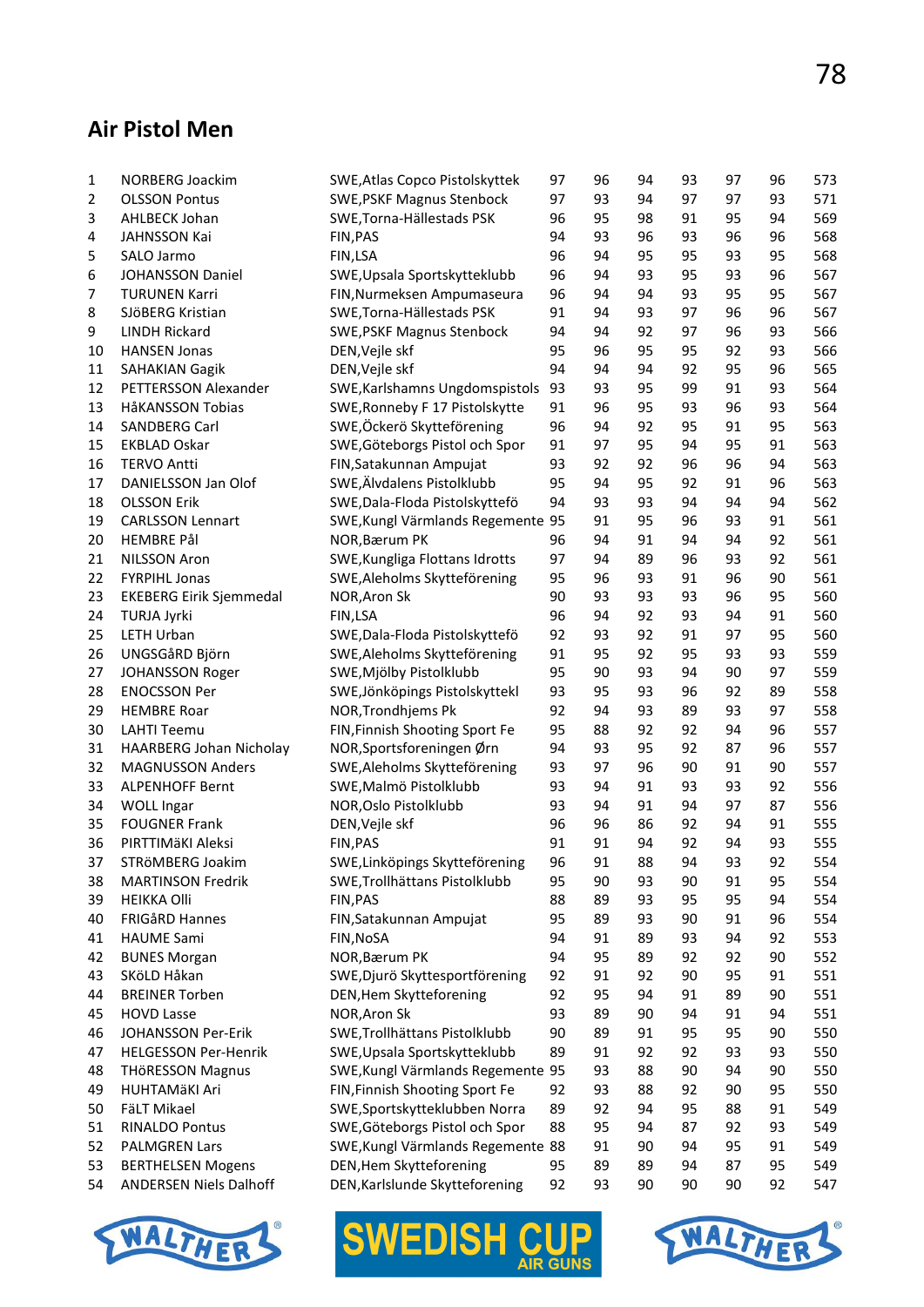| 55 | <b>BARDH Hans</b>          | SWE, Göteborgs Pistol och Spor   | 91 | 91 | 95 | 89 | 87 | 93 | 546 |
|----|----------------------------|----------------------------------|----|----|----|----|----|----|-----|
| 56 | MIHKELSAAR Leif            | SWE, Djurö Skyttesportförening   | 89 | 90 | 94 | 90 | 89 | 93 | 545 |
| 57 | <b>WITT Kurt</b>           | DEN, Værløse Skf                 | 95 | 89 | 88 | 89 | 91 | 93 | 545 |
| 58 | <b>SCHAADT Stefan</b>      | SWE, Linköpings Skytteförening   | 88 | 90 | 93 | 90 | 90 | 94 | 545 |
| 59 | SöDERHOLM Mikael           | <b>SWE, PSKF Magnus Stenbock</b> | 90 | 92 | 88 | 92 | 94 | 88 | 544 |
| 60 | <b>LIEN Frank</b>          | NOR, Ringerike Pistolklubb       | 89 | 88 | 93 | 89 | 92 | 93 | 544 |
| 61 | <b>HINDOV Raul</b>         | SWE, Torna-Hällestads PSK        | 95 | 93 | 86 | 91 | 89 | 90 | 544 |
| 62 | ÖST Roger                  | SWE, Borlänge Pistolklubb        | 89 | 93 | 91 | 90 | 93 | 88 | 544 |
| 63 | <b>BJUHR Lars Erik</b>     | SWE, Öckerö Skytteförening       | 86 | 93 | 95 | 90 | 90 | 88 | 542 |
| 64 | <b>KRABB Niklas</b>        | SWE, Jönköpings Pistolskyttekl   | 92 | 92 | 93 | 88 | 91 | 86 | 542 |
| 65 | <b>HAKOLA Seppo</b>        | SWE, Upsala Sportskytteklubb     | 92 | 88 | 89 | 88 | 91 | 92 | 540 |
| 66 | SJÖBERGH Anders            | <b>SWE, PSKF Magnus Stenbock</b> | 92 | 89 | 89 | 89 | 87 | 93 | 539 |
| 67 | <b>LETH Staffan</b>        | SWE, Dala-Floda Pistolskyttefö   | 90 | 90 | 95 | 87 | 86 | 91 | 539 |
| 68 | <b>LOPONEN Kimmo</b>       | FIN, Finnish Shooting Sport Fe   | 90 | 90 | 90 | 89 | 90 | 90 | 539 |
| 69 | <b>TULOKAS Timo</b>        | FIN, Finnish Shooting Sport Fe   | 90 | 87 | 87 | 91 | 91 | 92 | 538 |
| 70 | <b>MURBRECK Tord Esten</b> | NOR, Hamar IL, pistolgruppa      | 86 | 83 | 97 | 88 | 87 | 94 | 535 |
| 71 | <b>AXELSSON Roger</b>      | SWE, Roasjö Skytteförening       | 92 | 93 | 88 | 92 | 82 | 87 | 534 |
| 72 | <b>HERMANSSON Tobias</b>   | SWE, Sportskytteklubben Norra    | 90 | 84 | 85 | 91 | 89 | 93 | 532 |
| 73 | ÅLANDER Patrik             | SWE, Atlas Copco Pistolskyttek   | 87 | 92 | 87 | 87 | 88 | 91 | 532 |
| 74 | <b>SELLERING Tommy</b>     | SWE, Göteborgs Pistol och Spor   | 91 | 91 | 88 | 89 | 83 | 89 | 531 |
| 75 | <b>SUURONEN Otto</b>       | FIN, Finnish Shooting Sport Fe   | 83 | 88 | 88 | 92 | 88 | 90 | 529 |
| 76 | NILSSON Jan                | SWE, Trollhättans Pistolklubb    | 84 | 89 | 88 | 89 | 87 | 91 | 528 |
| 77 | <b>OLAUSSON Magnus</b>     | SWE,Öckerö Skytteförening        | 85 | 90 | 85 | 87 | 90 | 90 | 527 |
| 78 | ØSTER-JøRGENSEN Claus      | DEN, DSB/ASF                     | 85 | 89 | 84 | 88 | 95 | 86 | 527 |
| 79 | <b>KEMPPI Vesa</b>         | FIN, Finnish Shooting Sport Fe   | 86 | 86 | 90 | 88 | 89 | 87 | 526 |
| 80 | WESTERBERG Bengt-Åke       | SWE, Djurö Skyttesportförening   | 86 | 83 | 90 | 87 | 92 | 87 | 525 |
| 81 | PIRTTIMÄKI Kari            | FIN, JjA                         | 91 | 86 | 85 | 91 | 84 | 86 | 523 |
| 82 | PEKOLA Harri               | FIN, Turun Seudan Ampujat        | 86 | 89 | 90 | 81 | 90 | 84 | 520 |
| 83 | <b>AXELSSON Mats</b>       | <b>SWE, PSKF Magnus Stenbock</b> | 86 | 84 | 86 | 90 | 91 | 82 | 519 |
| 84 | CARLSON Johan              | SWE, Luleå Sportskytteklubb      | 84 | 85 | 89 | 88 | 89 | 83 | 518 |
| 85 | BäCKSTEDT Mikael           | SWE, Kungliga Flottans Idrotts   | 90 | 85 | 87 | 87 | 79 | 87 | 515 |
| 86 | <b>NILSSON Mattias</b>     | SWE, Karlshamns Ungdomspistols   | 91 | 86 | 83 | 82 | 86 | 86 | 514 |
| 87 | AURSTAD Øyvind             | NOR, Steinkjer Pistolklubb       | 80 | 86 | 86 | 88 | 88 | 84 | 512 |
| 88 | <b>JOHANSSON Curt</b>      | SWE, Torna-Hällestads PSK        | 79 | 89 | 87 | 90 | 87 | 77 | 509 |
| 89 | MARIBOE Bjørn Johan        | NOR, Modum PK                    | 77 | 84 | 88 | 83 | 82 | 82 | 496 |
| 90 | <b>AXELSSON Simon</b>      | <b>SWE, PSKF Magnus Stenbock</b> | 77 | 71 | 89 | 87 | 77 | 78 | 479 |
| 91 | <b>QVARFORDT Bengt</b>     | SWE, Borlänge Pistolklubb        | 84 | 81 | 69 | 73 | 81 | 85 | 473 |
| 92 | LEWENSJö Åke               | SWE, Göteborgs Pistol och Spor   | 71 | 76 | 77 | 80 | 74 | 77 | 455 |
| 93 | PERSSON Göran              | SWE, Öckerö Skytteförening       | 74 | 67 | 81 | 71 | 81 | 79 | 453 |
|    |                            |                                  |    |    |    |    |    |    |     |





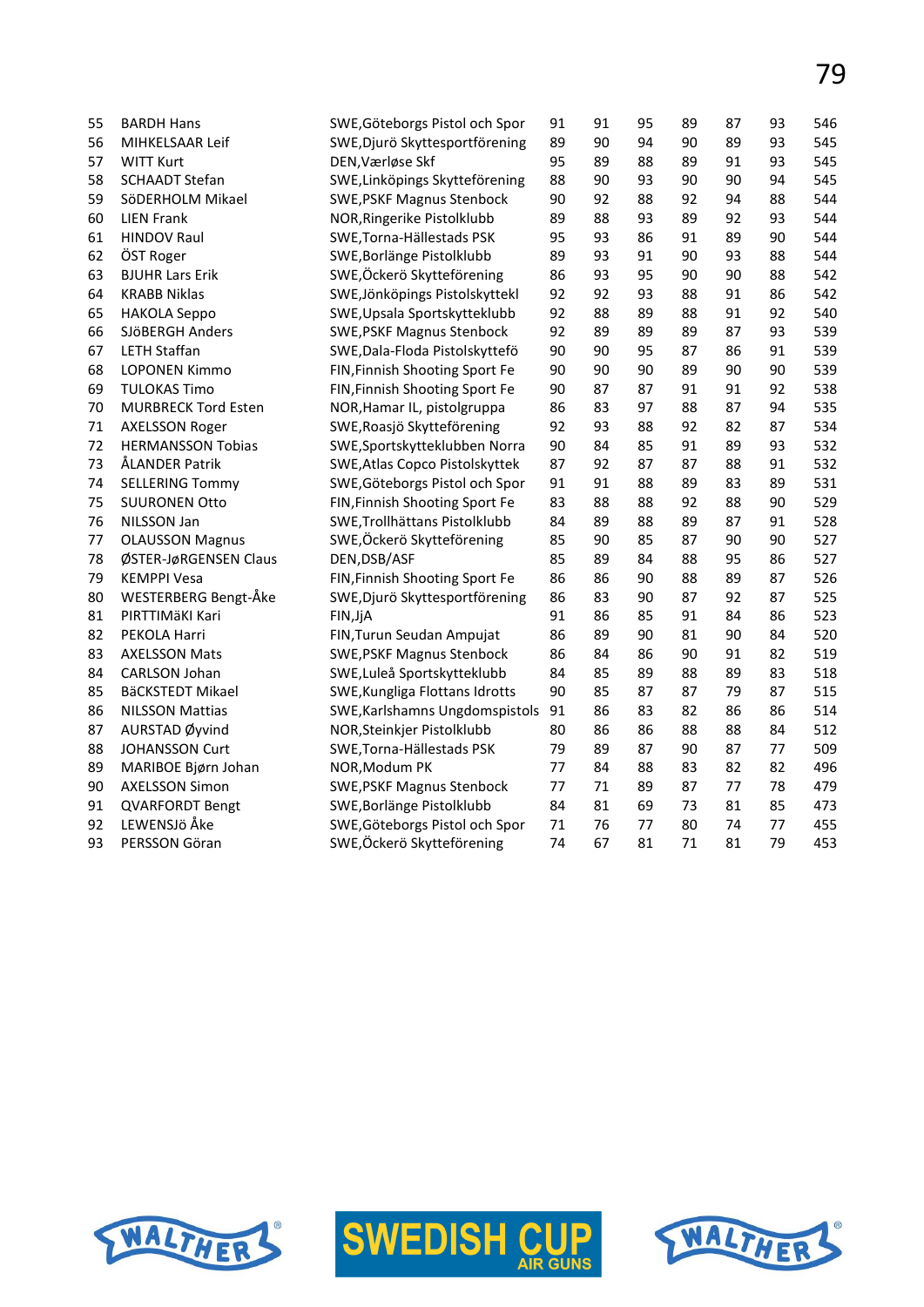# **Final Air Pistol Women**

| $\mathbf{1}$   | LAWNER<br><b>Stina</b><br>SWE, Falu Sport- & Pistolskytt | 28.5<br>9.4<br>8.5<br>10.6  | 58.7<br>10.6<br>9.7<br>9.9  | 76.9<br>9.2<br>9.0  | 95.0<br>8.8<br>9.3  | 9.7<br>8.8                 | 113.5 132.2 152.1 172.9<br>9.3<br>9.4   | 9.6<br>10.3 | 10.7<br>10.1 | 9.9<br>8.9  | 191.7 |
|----------------|----------------------------------------------------------|-----------------------------|-----------------------------|---------------------|---------------------|----------------------------|-----------------------------------------|-------------|--------------|-------------|-------|
| $\overline{2}$ | <b>THORSEN</b><br>Dorte<br>DEN, IFK                      | 27.8<br>9.9<br>9.6<br>8.3   | 56.3<br>9.4<br>8.7<br>10.4  | 75.7<br>10.2<br>9.2 | 95.4<br>9.9<br>9.8  | 9.4<br>8.9                 | 113.7 134.6 152.2 170.7<br>10.4<br>10.5 | 9.7<br>7.9  | 9.6<br>8.9   | 10.5<br>9.6 | 190.8 |
| 3              | RÖNNQVIST<br>Kirsi<br>FIN, Kyrkslätt Skf                 | 30.2<br>10.0<br>9.6<br>10.6 | 59.0<br>9.8<br>10.5<br>8.5  | 77.5<br>10.7<br>7.8 | 95.1<br>7.9<br>9.7  | 10.1<br>9.0                | 114.2 133.0 151.6<br>8.7<br>10.1        | 8.1<br>10.5 | 7.7<br>8.7   |             | 168.0 |
| 4              | GRAN<br>Ingeborg<br>NOR, Steinkjer Pistolklubb           | 29.5<br>9.5<br>9.8<br>10.2  | 57.7<br>9.4<br>10.0<br>8.8  | 77.7<br>9.5<br>10.5 | 96.1<br>8.6<br>9.8  | 116.2 133.1<br>9.8<br>10.3 | 9.0<br>7.9                              | 7.8<br>10.6 |              |             | 151.5 |
| 5              | <b>SÆTEREN</b><br>Anne Mette<br>NOR, Bærum PK            | 26.6<br>6.5<br>10.1<br>10.0 | 56.1<br>10.2<br>10.1<br>9.2 | 75.5<br>9.6<br>9.8  | 94.5<br>9.7<br>9.3  | 110.5<br>8.3<br>7.7        | 9.2<br>10.7                             |             |              |             | 130.4 |
| 6              | SÖRENSSON<br>Vendela<br>SWE, Öckerö Skytteförening       | 28.4<br>10.0<br>9.2<br>9.2  | 55.5<br>9.7<br>7.1<br>10.3  | 74.5<br>9.1<br>9.9  | 93.4<br>8.8<br>10.1 | 8.5<br>7.7                 |                                         |             |              |             | 109.6 |





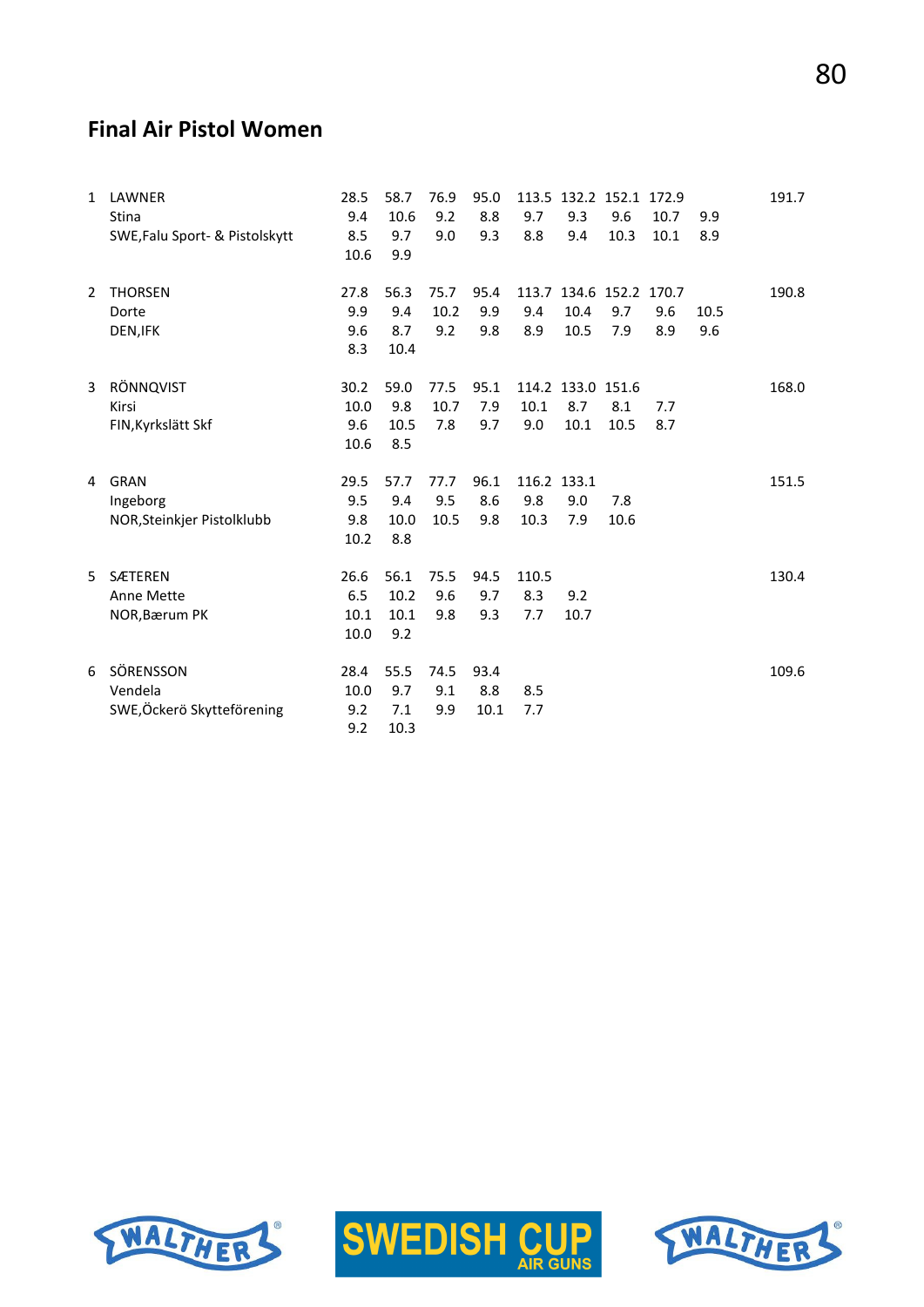# **Air Pistol Women**

| 1              | RUNDQVIST Monica        | SWE, Trollhättans Pistolklubb     | 91 | 92 | 97 | 96 | 376 |
|----------------|-------------------------|-----------------------------------|----|----|----|----|-----|
| $\overline{2}$ | RÖNNQVIST Kirsi         | FIN, Kyrkslätt Skf                | 95 | 89 | 95 | 96 | 375 |
| 3              | SöRENSSON Vendela       | SWE,Öckerö Skytteförening         | 96 | 94 | 92 | 92 | 374 |
| 4              | <b>GRAN Ingeborg</b>    | NOR, Steinkjer Pistolklubb        | 93 | 97 | 92 | 91 | 373 |
| 5              | <b>THORSEN Dorte</b>    | DEN, IFK                          | 94 | 91 | 92 | 96 | 373 |
| 6              | <b>LAWNER Stina</b>     | SWE, Falu Sport- & Pistolskytt    | 89 | 96 | 95 | 91 | 371 |
| 7              | PRANDL-NORRGåRD Maria   | SWE, Salems Pistolklubb           | 94 | 96 | 91 | 90 | 371 |
| 8              | SæTEREN Anne Mette      | NOR, Bærum PK                     | 90 | 91 | 95 | 93 | 369 |
| 9              | <b>KAARO Kirsti</b>     | FIN, Finnish Shooting Sport Fe    | 94 | 91 | 94 | 90 | 369 |
| 10             | FLøRLI Aina E           | NOR, Sandnes Pk                   | 88 | 88 | 97 | 96 | 369 |
| 11             | <b>IHALAINEN Sanna</b>  | FIN, Finnish Shooting Sport Fe    | 96 | 91 | 91 | 91 | 369 |
| 12             | <b>ENOCSSON Lisa</b>    | SWE, Jönköpings Pistolskyttekl    | 92 | 92 | 92 | 92 | 368 |
| 13             | <b>BJÖRNHOLM Sari</b>   | FIN, Finnish Shooting Sport Fe    | 88 | 93 | 91 | 93 | 365 |
| 14             | ROS'EN Julia            | SWE, Trollhättans Pistolklubb     | 91 | 92 | 93 | 89 | 365 |
| 15             | CARLSSON Johanna        | SWE, Kungl Värmlands Regemente 92 |    | 85 | 93 | 95 | 365 |
| 16             | <b>VILLEMOES Pia</b>    | DEN, Værløse Skf                  | 91 | 88 | 95 | 90 | 364 |
| 17             | <b>SUNDBERG Sofia</b>   | SWE, Luleå Sportskytteklubb       | 88 | 91 | 90 | 95 | 364 |
| 18             | <b>AXELSSON Malin</b>   | SWE, Habo Pistolskytteklubb       | 91 | 91 | 88 | 91 | 361 |
| 19             | HøJFELDT Laila          | DEN, Vejle skf                    | 87 | 92 | 92 | 90 | 361 |
| 20             | ÅKESSON Cecilia         | SWE, Malmö Pistolklubb            | 90 | 90 | 89 | 91 | 360 |
| 21             | <b>NILSSON Kristina</b> | SWE, Sjöormens Pistolklubb        | 96 | 88 | 85 | 91 | 360 |
| 22             | KRÖCKEL Lena            | SWE, Salems Pistolklubb           | 84 | 96 | 90 | 89 | 359 |
| 23             | STøLE Reidun Ann        | NOR, Sandnes Pk                   | 89 | 87 | 90 | 91 | 357 |
| 24             | <b>ROMLIN Maria</b>     | SWE, Salems Pistolklubb           | 89 | 86 | 91 | 84 | 350 |
| 25             | <b>AXELSSON Jenny</b>   | <b>SWE, PSKF Magnus Stenbock</b>  | 82 | 95 | 85 | 88 | 350 |
| 26             | SAARTO Maija            | FIN, Turun Seudan Ampujat         | 90 | 84 | 92 | 83 | 349 |
| 27             | PALMGREN Ingeborg       | SWE, Kungl Värmlands Regemente 85 |    | 90 | 86 | 88 | 349 |
| 28             | <b>EDVARDSEN Ingunn</b> | NOR, Greipstad Pistolklubb        | 92 | 90 | 85 | 79 | 346 |
| 29             | <b>HOVING Karin</b>     | SWE, Unnaryds Pistolskytteklub    | 86 | 81 | 89 | 89 | 345 |
| 30             | MäKELä Heli             | FIN, Finnish Shooting Sport Fe    | 88 | 76 | 87 | 92 | 343 |
| 31             | AX Åsa                  | SWE, Salems Pistolklubb           | 88 | 82 | 82 | 86 | 338 |
| 32             | <b>BJUHR Zenitha</b>    | SWE, Öckerö Skytteförening        | 85 | 82 | 78 | 83 | 328 |
|                |                         |                                   |    |    |    |    |     |





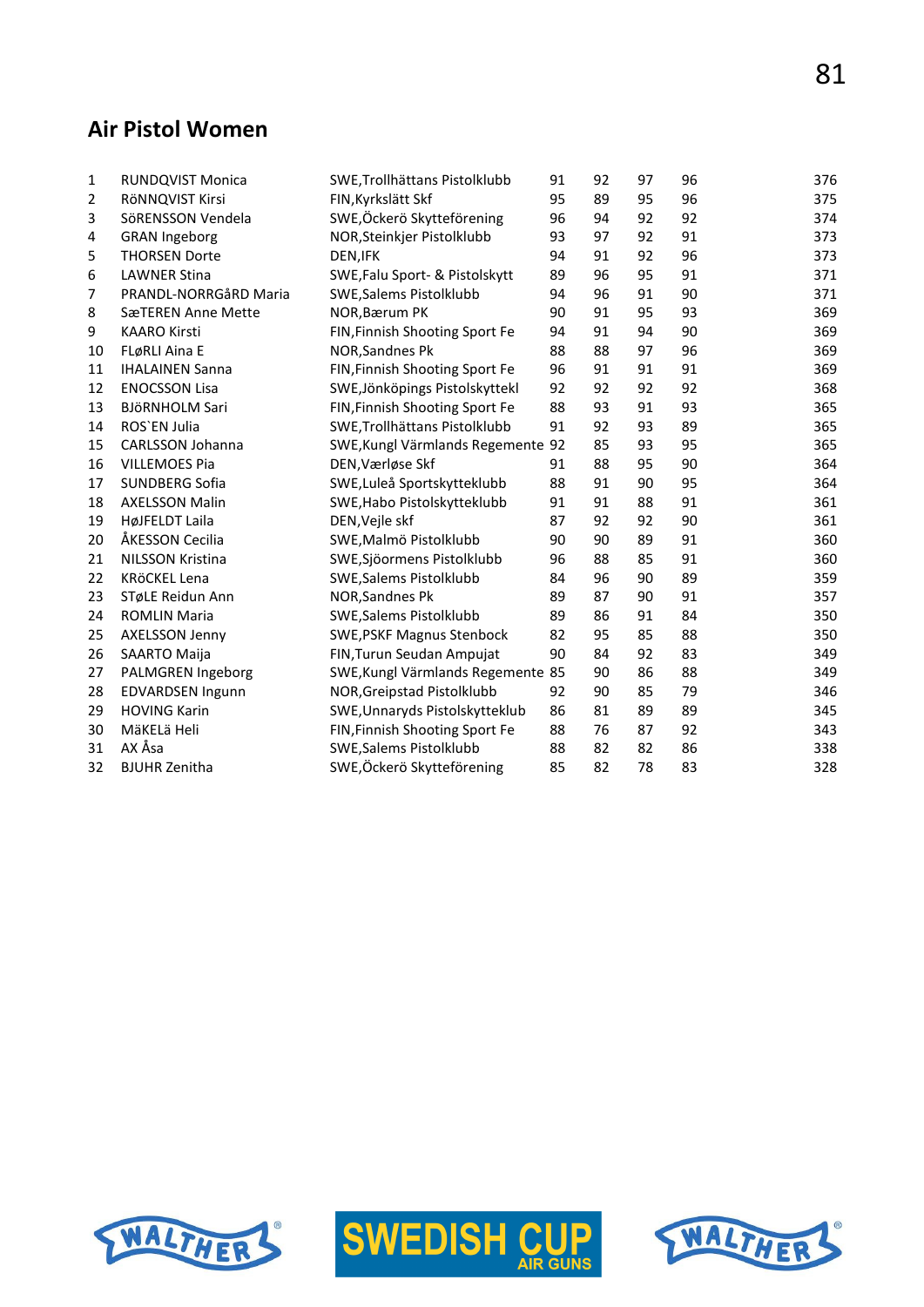# **Final Air Pistol Junior Men**

| $\mathbf{1}$ | LARSEN<br>Frederik<br>DEN, DSB/ASF                        | 30.2<br>9.5<br>10.1<br>10.6 | 59.4<br>10.3<br>9.1<br>9.8  | 76.8<br>8.1<br>9.3   | 96.9<br>9.5<br>10.6  | 9.7<br>9.5          | 116.1 135.2 154.9 174.7<br>9.8<br>9.3 | 10.3<br>9.4 | 9.9<br>9.9 | 9.7<br>10.5 | 194.9 |
|--------------|-----------------------------------------------------------|-----------------------------|-----------------------------|----------------------|----------------------|---------------------|---------------------------------------|-------------|------------|-------------|-------|
| 2            | <b>NILSSON</b><br>Oscar<br>SWE, Lönsboda Sportskytteklubb | 28.7<br>9.1<br>9.4<br>10.2  | 57.5<br>10.2<br>8.3<br>10.3 | 78.0<br>10.2<br>10.3 | 98.6<br>10.2<br>10.4 | 10.3<br>9.4         | 118.3 136.8 156.6 175.8<br>9.3<br>9.2 | 10.7<br>9.1 | 9.5<br>9.7 | 10.3<br>7.6 | 193.7 |
| 3            | PALMGREN<br>Magnus<br>SWE, Kungl Värmlands Regemente      | 30.0<br>9.7<br>9.8<br>10.5  | 56.8<br>8.8<br>9.8<br>8.2   | 76.7<br>10.3<br>9.6  | 96.5<br>9.8<br>10.0  | 9.3<br>9.2          | 115.0 135.6 155.5<br>10.7<br>9.9      | 10.7<br>9.2 | 8.7<br>9.4 | 10.9        | 184.5 |
| 4            | LARSSON<br>Carl<br>SWE, Västjämtens Pistolskyttek         | 28.7<br>9.8<br>10.1<br>8.8  | 55.8<br>9.8<br>8.8<br>8.5   | 75.8<br>10.1<br>9.9  | 93.5<br>8.0<br>9.7   | 9.7<br>9.4          | 112.6 133.7<br>10.5<br>10.6           | 8.1<br>9.2  |            |             | 151.0 |
| 5            | <b>ROSLUND</b><br>Johan<br>SWE, Kungliga Flottans Idrotts | 30.7<br>10.7<br>9.9<br>10.1 | 58.5<br>9.2<br>10.1<br>8.5  | 76.3<br>8.5<br>9.3   | 95.2<br>9.2<br>9.7   | 113.2<br>8.6<br>9.4 | 9.8<br>10.5                           |             |            |             | 133.5 |
| 6            | <b>ENGEN</b><br>Kristian<br>NOR, Mysen Pistollag          | 28.1<br>8.4<br>10.9<br>8.8  | 55.8<br>9.1<br>9.0<br>9.6   | 75.0<br>8.7<br>10.5  | 93.5<br>8.8<br>9.7   | 10.0<br>9.1         |                                       |             |            |             | 112.6 |
| $7^{\circ}$  | <b>HOVD</b><br>Christoffer Robin<br>NOR, Aron Sk          | 28.6<br>10.4<br>8.9<br>9.3  | 54.5<br>9.5<br>8.0<br>8.4   | 71.9<br>8.0<br>9.4   | 8.3<br>9.0           |                     |                                       |             |            |             | 89.2  |





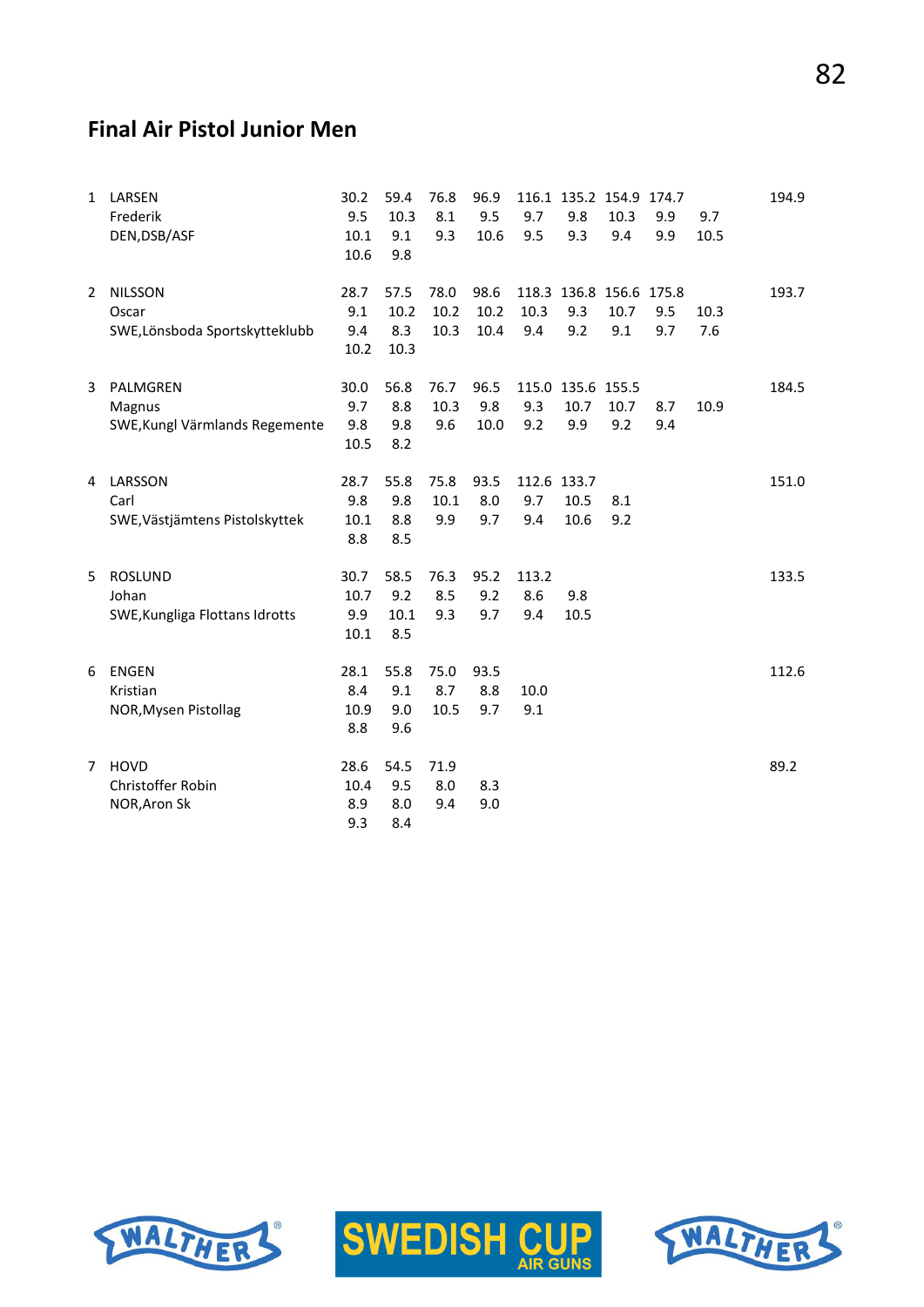# **Air Pistol Junior Men**

| $\mathbf{1}$ | <b>NILSSON Oscar</b>          | SWE, Lönsboda Sportskytteklubb    | 97 | 92 | 94 | 96 | 98 | 97 | 574 |
|--------------|-------------------------------|-----------------------------------|----|----|----|----|----|----|-----|
| 2            | <b>LARSEN Frederik</b>        | DEN.DSB/ASF                       | 93 | 98 | 94 | 95 | 93 | 95 | 568 |
| 3            | <b>PALMGREN Magnus</b>        | SWE, Kungl Värmlands Regemente 94 |    | 94 | 92 | 94 | 97 | 93 | 564 |
| 4            | <b>LARSSON Carl</b>           | SWE, Västjämtens Pistolskyttek    | 93 | 95 | 94 | 94 | 94 | 92 | 562 |
| 5            | <b>ROOS Niko</b>              | FIN, Rauma                        | 90 | 94 | 91 | 93 | 93 | 94 | 555 |
| 6            | <b>ENGEN Kristian</b>         | NOR, Mysen Pistollag              | 90 | 91 | 90 | 93 | 93 | 91 | 548 |
| 7            | <b>ANDREASSON Pär</b>         | SWE, Kungliga Flottans Idrotts    | 94 | 91 | 93 | 88 | 90 | 91 | 547 |
| 8            | ROSLUND Johan                 | SWE, Kungliga Flottans Idrotts    | 88 | 92 | 93 | 93 | 88 | 93 | 547 |
| 9            | <b>HOVD Christoffer Robin</b> | NOR, Aron Sk                      | 87 | 89 | 89 | 94 | 96 | 92 | 547 |
| 10           | SIRéN Leevi                   | FIN, Turun Seudan Ampujat         | 85 | 94 | 92 | 88 | 92 | 93 | 544 |
| 11           | <b>VIKEBY Jon Even</b>        | NOR, Mysen Pistollag              | 92 | 84 | 86 | 93 | 94 | 91 | 540 |
| 12           | <b>AAS Georg</b>              | NOR, Sarpsborg Pistolklubb        | 89 | 91 | 94 | 87 | 91 | 86 | 538 |
| 13           | <b>VALL Simon</b>             | SWE, Mjölby Pistolklubb           | 93 | 88 | 87 | 90 | 92 | 87 | 537 |
| 14           | <b>FALK-HEDBERG Pelle</b>     | SWE, Mariestads Pistolklubb       | 89 | 94 | 93 | 88 | 88 | 85 | 537 |
| 15           | <b>SVENSSON Erik</b>          | SWE, Mjölby Pistolklubb           | 92 | 86 | 90 | 90 | 87 | 88 | 533 |
| 16           | <b>IHALAINEN Arttu</b>        | FIN, Finnish Shooting Sport Fe    | 89 | 89 | 87 | 88 | 89 | 87 | 529 |
| 17           | JOHANSSON Alexander           | SWE, Mjölby Pistolklubb           | 86 | 91 | 88 | 88 | 84 | 91 | 528 |
| 18           | <b>FRIBERG Thomas</b>         | SWE, Saab Pistolklubb             | 92 | 86 | 93 | 86 | 83 | 87 | 527 |
| 19           | <b>GRAN Adrian</b>            | NOR, Steinkjer Pistolklubb        | 85 | 89 | 90 | 85 | 87 | 90 | 526 |
| 20           | <b>AHLQVIST Isac</b>          | SWE, Lönsboda Sportskytteklubb    | 86 | 83 | 87 | 89 | 95 | 83 | 523 |
| 21           | <b>MAJVALL Martin</b>         | SWE.Malmö Pistolklubb             | 85 | 87 | 88 | 88 | 86 | 88 | 522 |
| 22           | <b>EDGREN Johnatan</b>        | SWE, Öckerö Skytteförening        | 86 | 79 | 80 | 82 | 86 | 85 | 498 |
| 23           | <b>ANDERSSON WANG Jonas</b>   | SWE, Ljungbyheds Pistolklubb      | 80 | 87 | 84 | 80 | 84 | 82 | 497 |
| 24           | <b>BERLIN Eric</b>            | SWE, Karlshamns Ungdomspistols    | 84 | 83 | 83 | 77 | 85 | 81 | 493 |
| 25           | <b>BERLIN Carl</b>            | SWE, Karlshamns Ungdomspistols    | 86 | 78 | 86 | 81 | 81 | 80 | 492 |
| 26           | RUSTAD Jørgen                 | NOR, Oslo Pistolklubb             | 81 | 79 | 78 | 82 | 84 | 81 | 485 |
| 27           | <b>JOHANSEN Roy Gunnar</b>    | NOR, Mysen Pistollag              | 67 | 78 | 79 | 79 | 79 | 83 | 465 |





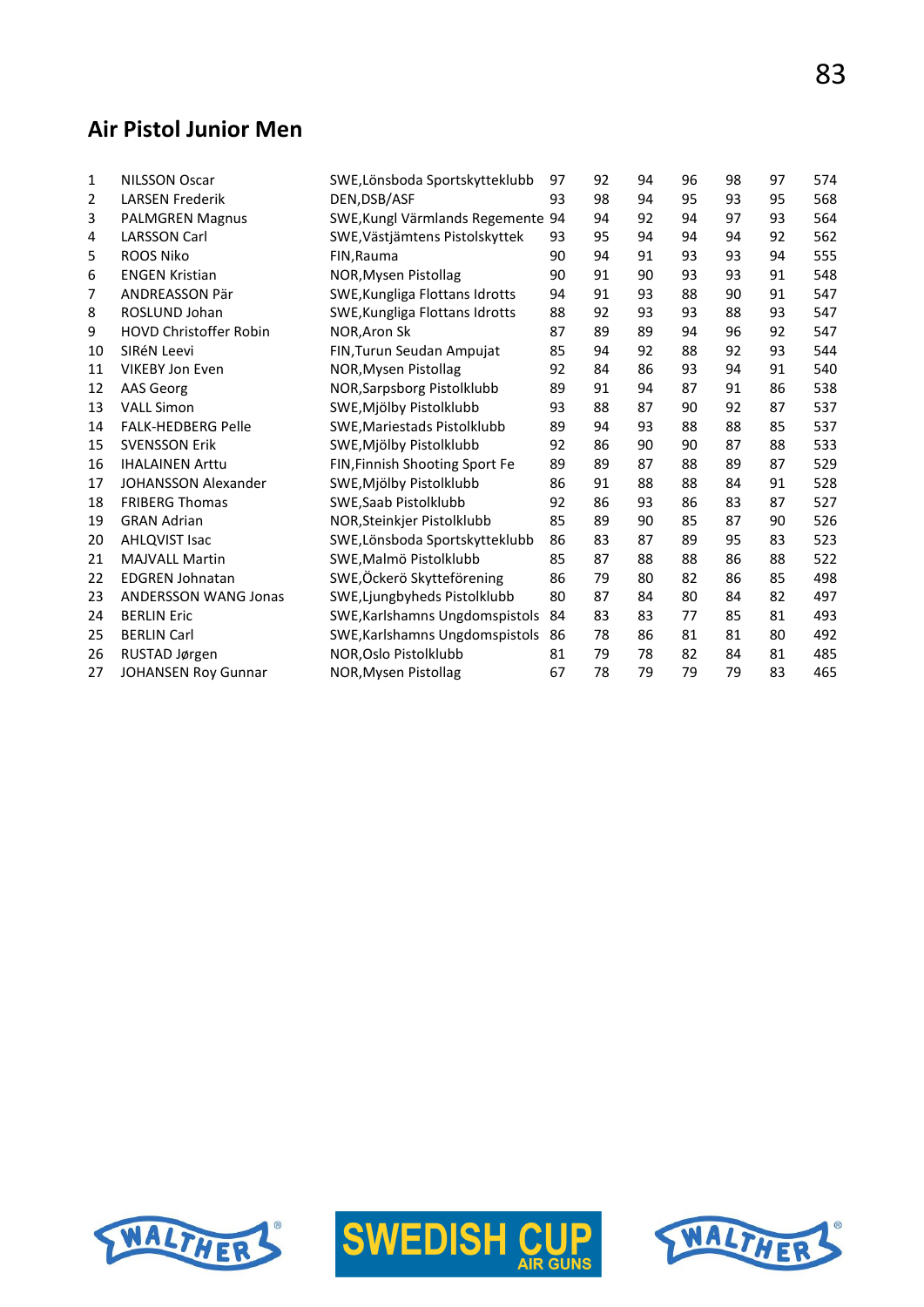# **Final Air Pistol Junior Women**

| $\mathbf{1}$ | HERMANSSON<br>Molly<br>SWE, Öckerö Skytteförening              | 30.0<br>9.1<br>10.5<br>10.4 | 59.3<br>9.4<br>10.2<br>9.7  | 78.5<br>10.0<br>9.2 | 97.6<br>8.4<br>10.7 | 9.3<br>10.3               | 117.2 136.7 157.5 175.7<br>9.5<br>10.0 | 10.8<br>10.0 | 9.6<br>8.6  | 10.1<br>8.9 | 194.7 |
|--------------|----------------------------------------------------------------|-----------------------------|-----------------------------|---------------------|---------------------|---------------------------|----------------------------------------|--------------|-------------|-------------|-------|
| 2            | <b>JOHANSSON</b><br>Josefine<br>SWE, Föreningen Frövi-Lindesbe | 27.8<br>10.0<br>10.0<br>7.8 | 57.9<br>10.2<br>10.4<br>9.5 | 76.4<br>8.8<br>9.7  | 95.5<br>9.2<br>9.9  | 10.1<br>9.8               | 115.4 135.3 154.8 174.7<br>10.0<br>9.9 | 9.6<br>9.9   | 9.9<br>10.0 | 9.6<br>9.1  | 193.4 |
| 3            | VAN ELZELINGEN<br>Christina<br>DEN, Særslev Skf                | 26.7<br>8.2<br>9.4<br>9.1   | 56.3<br>10.7<br>9.2<br>9.7  | 75.3<br>8.6<br>10.4 | 93.7<br>8.8<br>9.6  | 9.0<br>9.7                | 112.4 132.5 151.6<br>10.0<br>10.1      | 9.6<br>9.5   | 8.7<br>8.2  |             | 168.5 |
| 4            | ANTTILA<br>Anna<br>FIN, PAS                                    | 30.1<br>9.8<br>9.7<br>10.6  | 58.6<br>8.9<br>10.5<br>9.1  | 76.0<br>9.5<br>7.9  | 94.3<br>9.5<br>8.8  | 110.4 130.9<br>8.3<br>7.8 | 10.3<br>10.2                           | 9.4<br>10.6  |             |             | 150.9 |
| 5            | <b>NUMMINEN</b><br>Emma<br>FIN, Kyrkslätt Skf                  | 27.5<br>9.7<br>8.9<br>8.9   | 57.0<br>10.2<br>10.2<br>9.1 | 72.7<br>7.0<br>8.7  | 91.6<br>9.9<br>9.0  | 110.7<br>9.8<br>9.3       | 7.9<br>8.5                             |              |             |             | 127.1 |
| 6            | HAARBERG<br>Thea Christine<br>NOR, Sportsforeningen Ørn        | 27.5<br>10.3<br>9.6<br>7.6  | 56.8<br>9.5<br>8.9<br>10.9  | 77.0<br>10.6<br>9.6 | 95.2<br>10.0<br>8.2 | 6.7<br>8.1                |                                        |              |             |             | 110.0 |
| 7            | <b>JOHANSEN</b><br>Trude<br>NOR, Mysen Pistollag               | 29.2<br>9.4<br>10.1<br>9.7  | 56.1<br>8.4<br>9.2<br>9.3   | 75.8<br>9.9<br>9.8  | 8.6<br>6.6          |                           |                                        |              |             |             | 91.0  |
| 8            | GUNNARSSON<br>Linh<br>SWE, Töreboda Pistolskytteklub           | 25.3<br>8.1<br>8.4<br>8.8   | 53.3<br>10.1<br>8.8<br>9.1  | 9.6<br>9.5          |                     |                           |                                        |              |             |             | 72.4  |





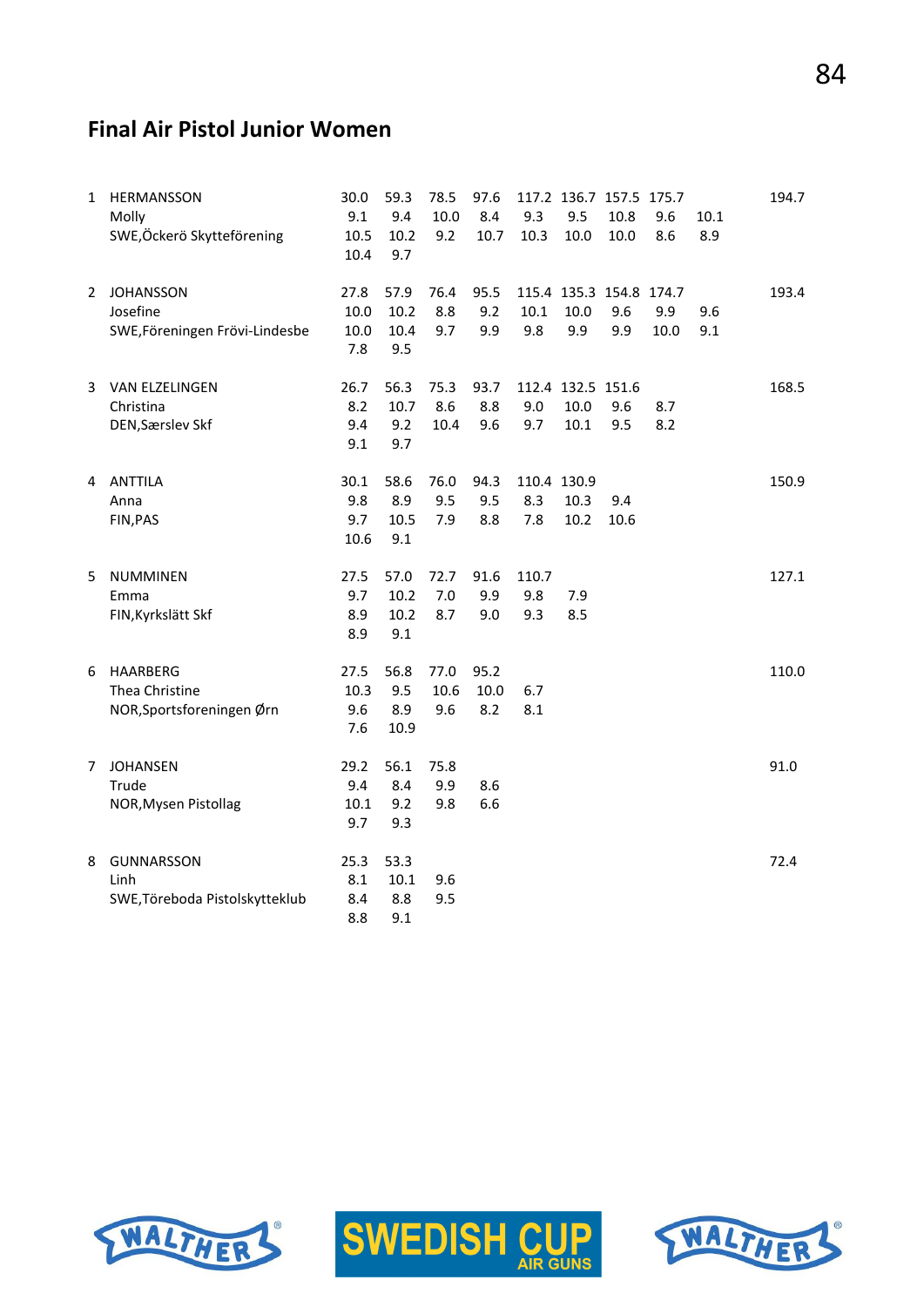# **Air Pistol Junior Women**

|                                |                                                                            |                                                                                                                                        |                                               |                |                | 381            |
|--------------------------------|----------------------------------------------------------------------------|----------------------------------------------------------------------------------------------------------------------------------------|-----------------------------------------------|----------------|----------------|----------------|
|                                |                                                                            |                                                                                                                                        |                                               |                |                | 373            |
|                                |                                                                            | 91                                                                                                                                     |                                               |                |                | 369            |
| <b>HERMANSSON Molly</b>        |                                                                            | 93                                                                                                                                     | 91                                            | 91             | 90             | 365            |
| VAN ELZELINGEN Christina       | DEN, Særslev Skf                                                           | 88                                                                                                                                     | 91                                            | 93             | 92             | 364            |
| <b>ANTTILA Anna</b>            | <b>FIN.PAS</b>                                                             | 93                                                                                                                                     | 83                                            | 89             | 92             | 357            |
| <b>HAARBERG Thea Christine</b> | NOR, Sportsforeningen Ørn                                                  | 87                                                                                                                                     | 90                                            | 91             | 89             | 357            |
| <b>GUNNARSSON Linh</b>         | SWE, Töreboda Pistolskytteklub                                             | 85                                                                                                                                     | 88                                            | 89             | 95             | 357            |
| <b>PALMGREN Julia</b>          | FIN, Finnish Shooting Sport Fe                                             | 88                                                                                                                                     | 89                                            | 86             | 92             | 355            |
| <b>KUISMA Essi</b>             | FIN, PAS                                                                   | 84                                                                                                                                     | 90                                            | 91             | 89             | 354            |
| SöBERG-BROMS Sarah             | SWE, Upsala Sportskytteklubb                                               | 88                                                                                                                                     | 86                                            | 91             | 88             | 353            |
| PEKOLA Ada                     | FIN, Turun Seudan Ampujat                                                  | 93                                                                                                                                     | 87                                            | 81             | 91             | 352            |
| <b>TOIVONEN Sandra</b>         | FIN, PAS                                                                   | 90                                                                                                                                     | 86                                            | 86             | 90             | 352            |
| <b>ABRAHAMSSON Ida</b>         | SWE, Öckerö Skytteförening                                                 | 88                                                                                                                                     | 90                                            | 85             | 87             | 350            |
| <b>EKERUP Sara</b>             | SWE, Ronneby F 17 Pistolskytte                                             | 85                                                                                                                                     | 94                                            | 84             | 87             | 350            |
| <b>ANTTILA Essi</b>            | FIN, SodA                                                                  | 84                                                                                                                                     | 90                                            | 91             | 84             | 349            |
| <b>LAWNER Julia</b>            | SWE, Falu Sport- & Pistolskytt                                             | 93                                                                                                                                     | 92                                            | 82             | 82             | 349            |
| STAMNESTRø Sara Eline          | NOR, Mysen Pistollag                                                       | 84                                                                                                                                     | 87                                            | 91             | 86             | 348            |
| <b>PALMGREN Sara</b>           |                                                                            |                                                                                                                                        | 85                                            | 89             | 90             | 348            |
| <b>THISTRUP LARSEN Simone</b>  | DEN, Særslev Skf                                                           | 88                                                                                                                                     | 86                                            | 84             | 88             | 346            |
| <b>ANDERSSON Jenny</b>         | SWE, Öckerö Skytteförening                                                 | 86                                                                                                                                     | 89                                            | 84             | 86             | 345            |
| <b>EKERUP Maria</b>            | SWE, Ronneby F 17 Pistolskytte                                             | 87                                                                                                                                     | 88                                            | 83             | 86             | 344            |
| <b>FäLT Emelie</b>             | SWE, Sportskytteklubben Norra                                              | 86                                                                                                                                     | 85                                            | 79             | 85             | 335            |
| <b>NIEMI Essi</b>              | FIN, Satakunnan Ampujat                                                    | 85                                                                                                                                     | 79                                            | 83             | 87             | 334            |
| <b>ANDREASEN Alma</b>          | SWE, Töreboda Pistolskytteklub                                             | 74                                                                                                                                     | 87                                            | 88             | 83             | 332            |
| <b>OLAUSSON Andrea</b>         |                                                                            | 84                                                                                                                                     | 80                                            | 78             | 82             | 324            |
| <b>RIPATTI Elina</b>           | FIN, Finnish Shooting Sport Fe                                             | 80                                                                                                                                     | 88                                            | 76             | 74             | 318            |
| <b>MARTINSON Caroline</b>      | SWE, Trollhättans Pistolklubb                                              | 80                                                                                                                                     | 73                                            | 85             | 80             | 318            |
|                                | <b>JOHANSSON Josefine</b><br><b>JOHANSEN Trude</b><br><b>NUMMINEN Emma</b> | SWE, Föreningen Frövi-Lindesbe<br>NOR, Mysen Pistollag<br>FIN, Kyrkslätt Skf<br>SWE,Öckerö Skytteförening<br>SWE,Öckerö Skytteförening | 94<br>93<br>SWE, Kungl Värmlands Regemente 84 | 97<br>92<br>95 | 96<br>95<br>92 | 94<br>93<br>91 |





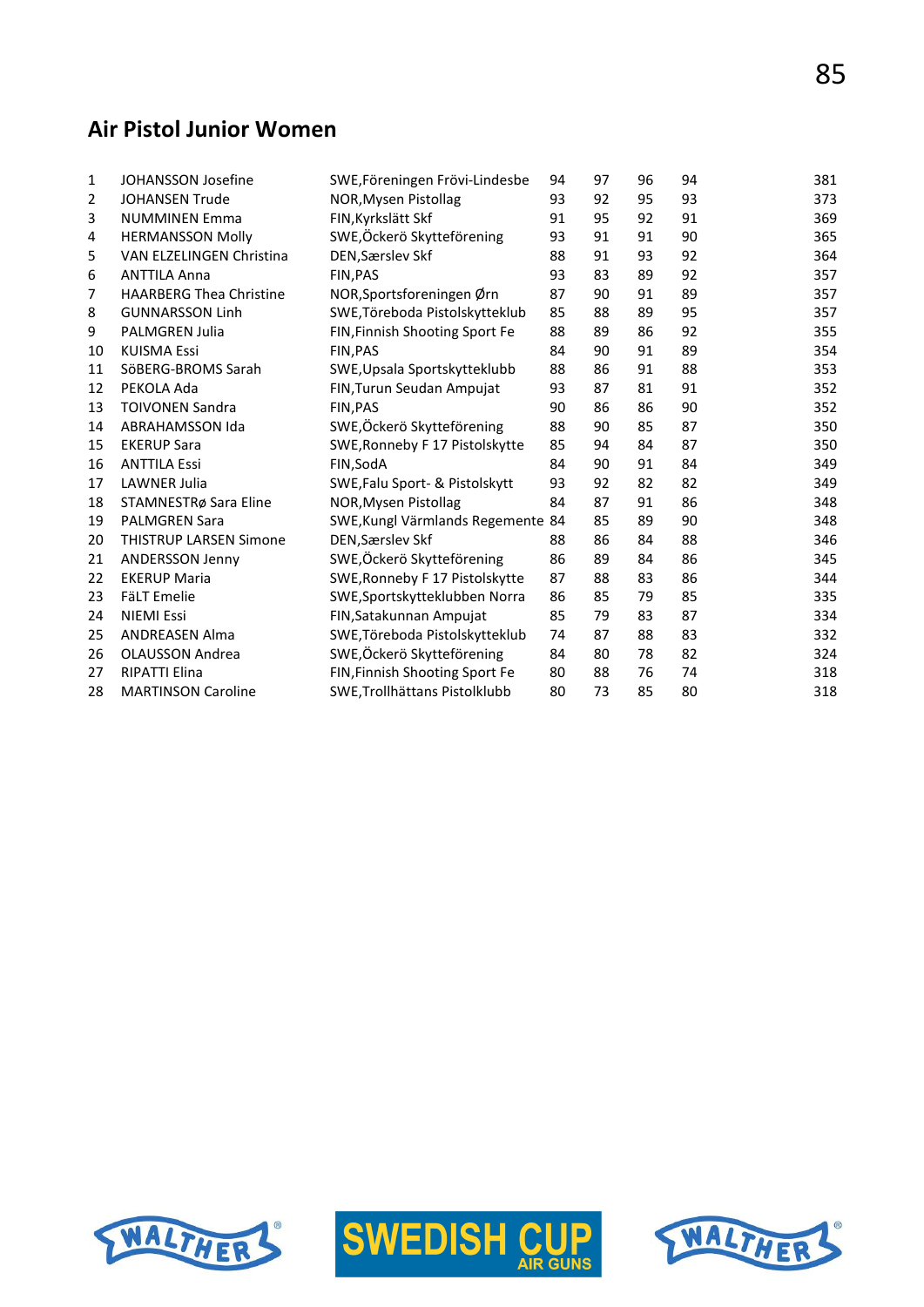# **Air Pistol Veteran**

|   | <b>BREDMARK Johan</b> | SWE, Malmö Pistolklubb          | 95 | 86 | 91 | 89 | 361 |
|---|-----------------------|---------------------------------|----|----|----|----|-----|
| 2 | <b>NILSSON Bertil</b> | SWE, Sjöormens Pistolklubb      | 87 | 91 | 92 | 91 | 361 |
| 3 | VALø Ole Morten       | NOR, Askim PK                   | 86 | 87 | 92 | 93 | 358 |
| 4 | <b>EKBLAD Rolf</b>    | SWE, Göteborgs Pistol och Spor  | 90 | 87 | 89 | 90 | 356 |
| 5 | AAS Odd Willy         | NOR, Sarpsborg Pistolklubb      | 90 | 87 | 89 | 90 | 356 |
| 6 | ÖHMAN Juhani          | FIN, Finnish Shooting Sport Fe  | 89 | 90 | 89 | 87 | 355 |
|   | <b>MIRANDA Arturo</b> | SWE, Atlas Copco Pistolskyttek  | 86 | 91 | 94 | 84 | 355 |
| 8 | <b>LAMHAUGE Poul</b>  | DEN, Gundsølille Skytteforening | 82 | 83 | 87 | 82 | 334 |
| q | SALO Sami             | FIN, Finnish Shooting Sport Fe  | 78 | 82 | 78 | 87 | 325 |





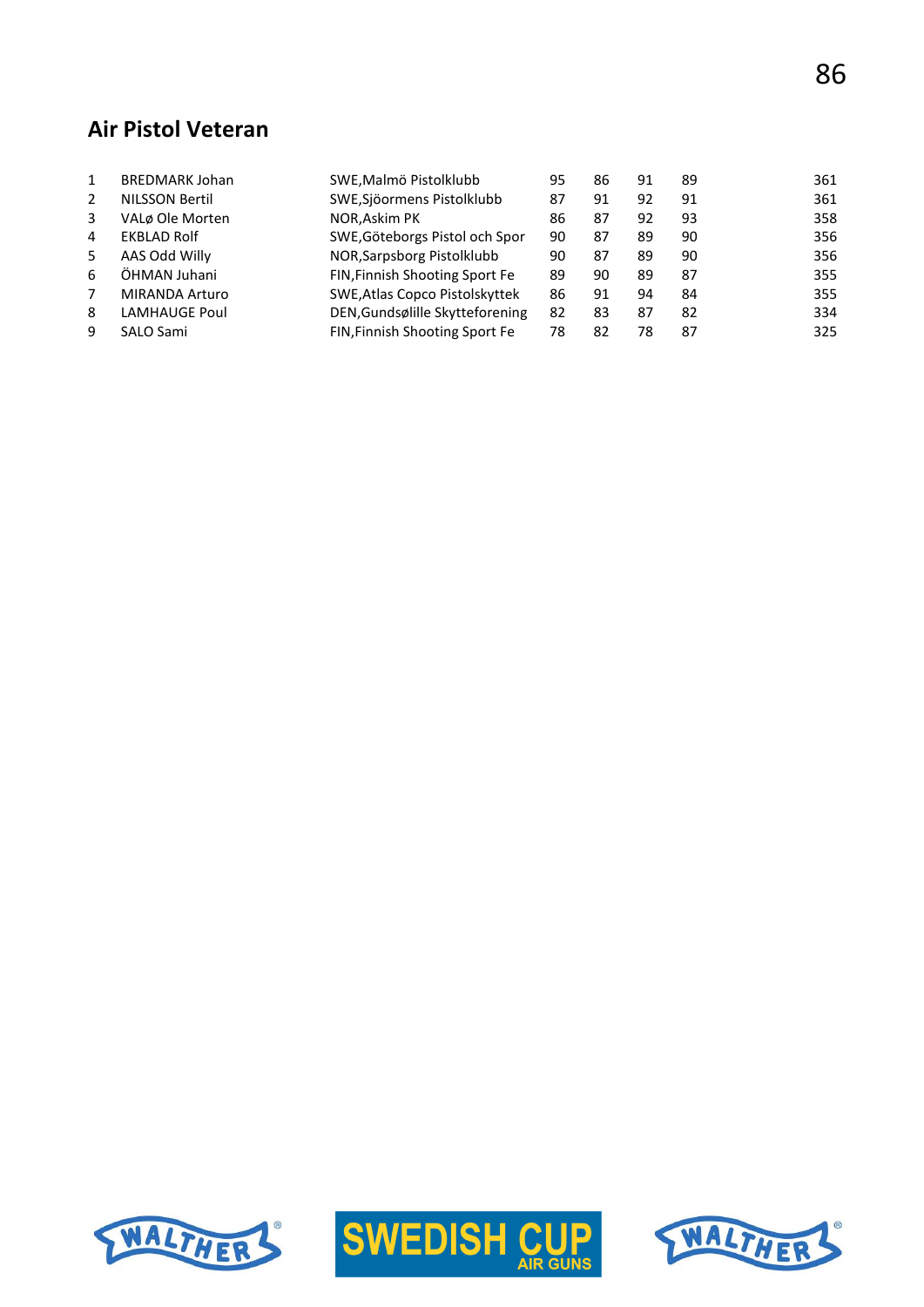# **Teamcompetition**

# **Air Pistol Men**

### APM Day 1

| $\overline{1}$ | SWE, Göteborgs Pistol och Spor<br>Hans Bardh (APM)<br>Pontus Rinaldo (APM) | 544 (6*)<br>552 $(7^*)$ | 1658 (23*) |
|----------------|----------------------------------------------------------------------------|-------------------------|------------|
|                | Oskar Ekblad (APM)                                                         | 562 (10*)               |            |
| 2              | SWE, Kungl Värmlands Regemente                                             | 1639 (22*)              |            |
|                | Magnus Thöresson (APM)                                                     | 533 $(6*)$              |            |
|                | Lennart Carlsson (APM)                                                     | 554 (9*)                |            |
|                | Lars Palmgren (APM)                                                        | 552 (7*)                |            |
| APM Day 2      |                                                                            |                         |            |
| 1              | SWE, Göteborgs Pistol och Spor                                             |                         | 1667 (25*) |
|                | Oskar Ekblad (APM)                                                         | 562 $(11*)$             |            |
|                | Pontus Rinaldo (APM)                                                       | 555 (9*)                |            |
|                | Hans Bardh (APM)                                                           | 550 (5*)                |            |
| 2              | SWE, Kungl Värmlands Regemente                                             |                         | 1648 (40*) |
|                | Lennart Carlsson (APM) 552 (16*)                                           |                         |            |
|                | Lars Palmgren (APM)                                                        | 557 (14*)               |            |
|                | Magnus Thöresson (APM)                                                     | 539 (10*)               |            |
| APM Day 3      |                                                                            |                         |            |
| 1              | SWE, Kungl Värmlands Regemente                                             |                         | 1660 (26*) |
|                | Lennart Carlsson (APM)                                                     | 561 (9*)                |            |
|                | Lars Palmgren (APM) 549 (7*)                                               |                         |            |
|                | Magnus Thöresson (APM)                                                     | 550 (10*)               |            |
| 2              | SWE, Göteborgs Pistol och Spor                                             |                         | 1658 (32*) |
|                | Oskar Ekblad (APM)                                                         | 563 (14*)               |            |
|                | Pontus Rinaldo (APM)                                                       | 549 (11*)               |            |
|                | Hans Bardh (APM)                                                           | 546 (7*)                |            |





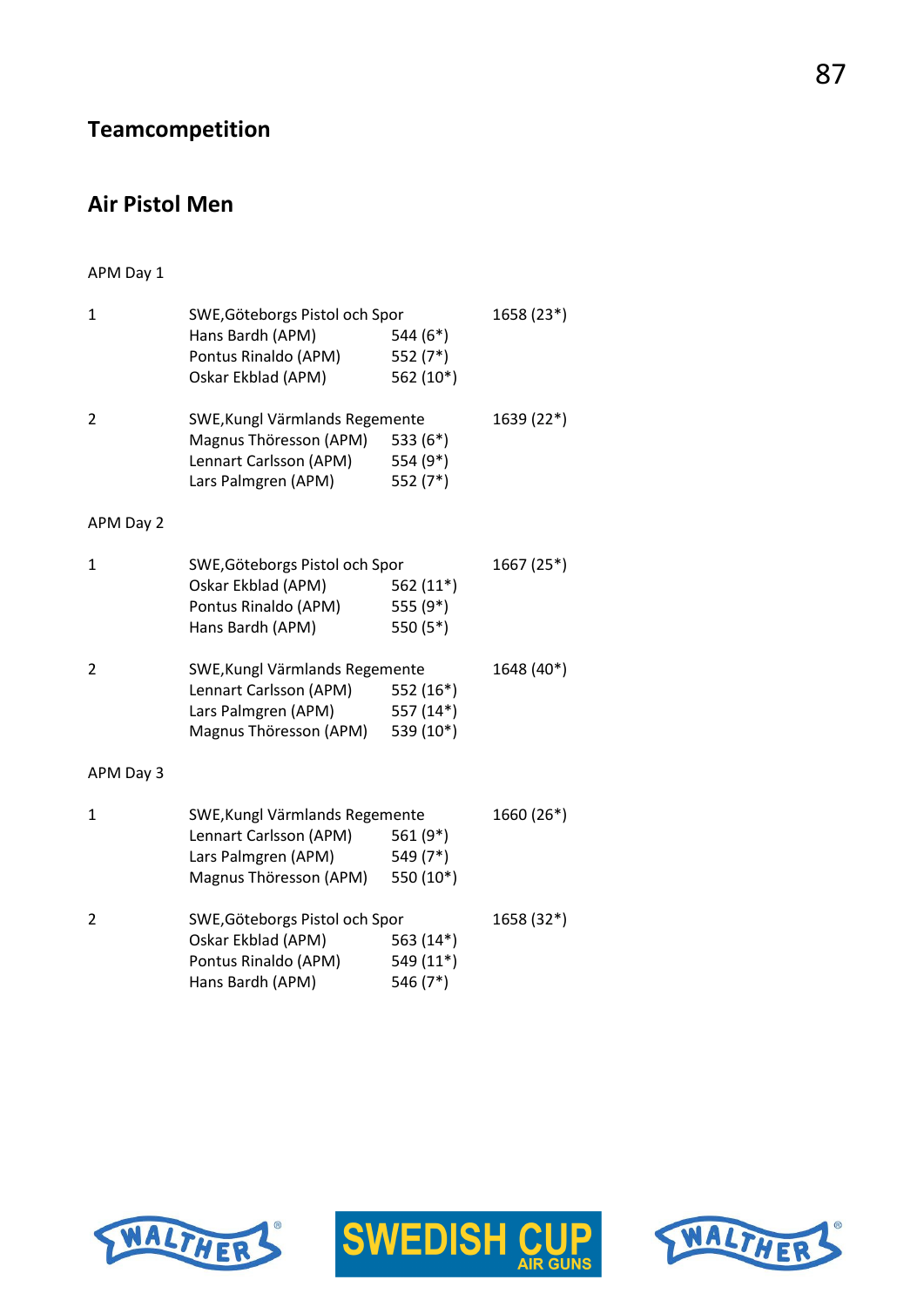# **Air Rifle Women**

#### ARW Day 1

|           | SWE, Ramselefors Skytteförenin<br>Lotten Johansson (ARW)<br>Maria Hägglund (ARW)                   | 410,8<br>408,1 | $818(47*)$ |
|-----------|----------------------------------------------------------------------------------------------------|----------------|------------|
| ARW Day 2 |                                                                                                    |                |            |
| 1         | SWE, Ramselefors Skytteförenin<br>Lotten Johansson (ARW)<br>Maria Hägglund (ARW)                   | 410,6<br>412,3 | 822 (55*)  |
| ARW Day 3 |                                                                                                    |                |            |
| 1         | SWE, Ramselefors Skytteförenin<br>Lotten Johansson (ARW)<br>410,4<br>Maria Hägglund (ARW)<br>416,1 |                | $826(58*)$ |





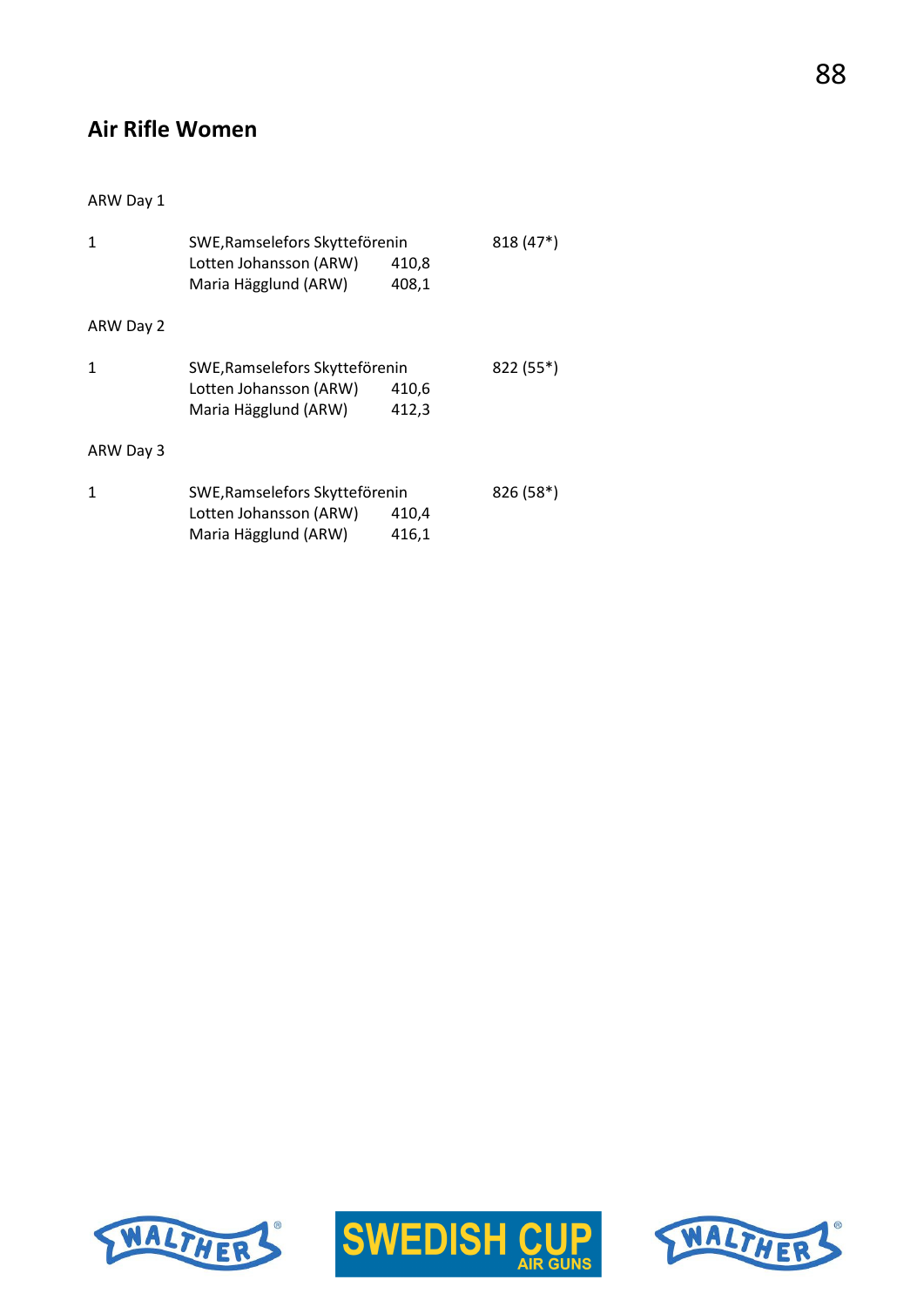# **Air Rifle Junior Men**

#### ARJM Day 1

| $\mathbf{1}$ | SWE, Ramselefors Skytteförenin<br>Oscar Jacobsson (ARJM)<br>Saul Johansson (ARJM)             | 588<br>600,8                 | 1188 (44*) |
|--------------|-----------------------------------------------------------------------------------------------|------------------------------|------------|
| 2            | SWE, Ludvika Skytteförening<br>Fredrik Bergstrand (ARJM)<br>Erik Danielsson (ARJM)            | 1178 (38*)<br>598,4<br>579,9 |            |
| ARJM Day 2   |                                                                                               |                              |            |
| $\mathbf{1}$ | SWE, Ramselefors Skytteförenin<br>Saul Johansson (ARJM)<br>Oscar Jacobsson (ARJM)             | 606,8<br>591,3               | 1198 (47*) |
| 2            | SWE, Ludvika Skytteförening 1177 (41*)<br>Erik Danielsson (ARJM)<br>Fredrik Bergstrand (ARJM) | 590,9<br>586,2               |            |
| ARJM Day 3   |                                                                                               |                              |            |
| 1            | SWE, Ramselefors Skytteförenin<br>Saul Johansson (ARJM)<br>Oscar Jacobsson (ARJM)             | 595,7<br>594,9               | 1190 (51*) |
| 2            | SWE, Ludvika Skytteförening 1183 (45*)<br>Fredrik Bergstrand (ARJM)<br>Erik Danielsson (ARJM) | 594,1<br>589,6               |            |





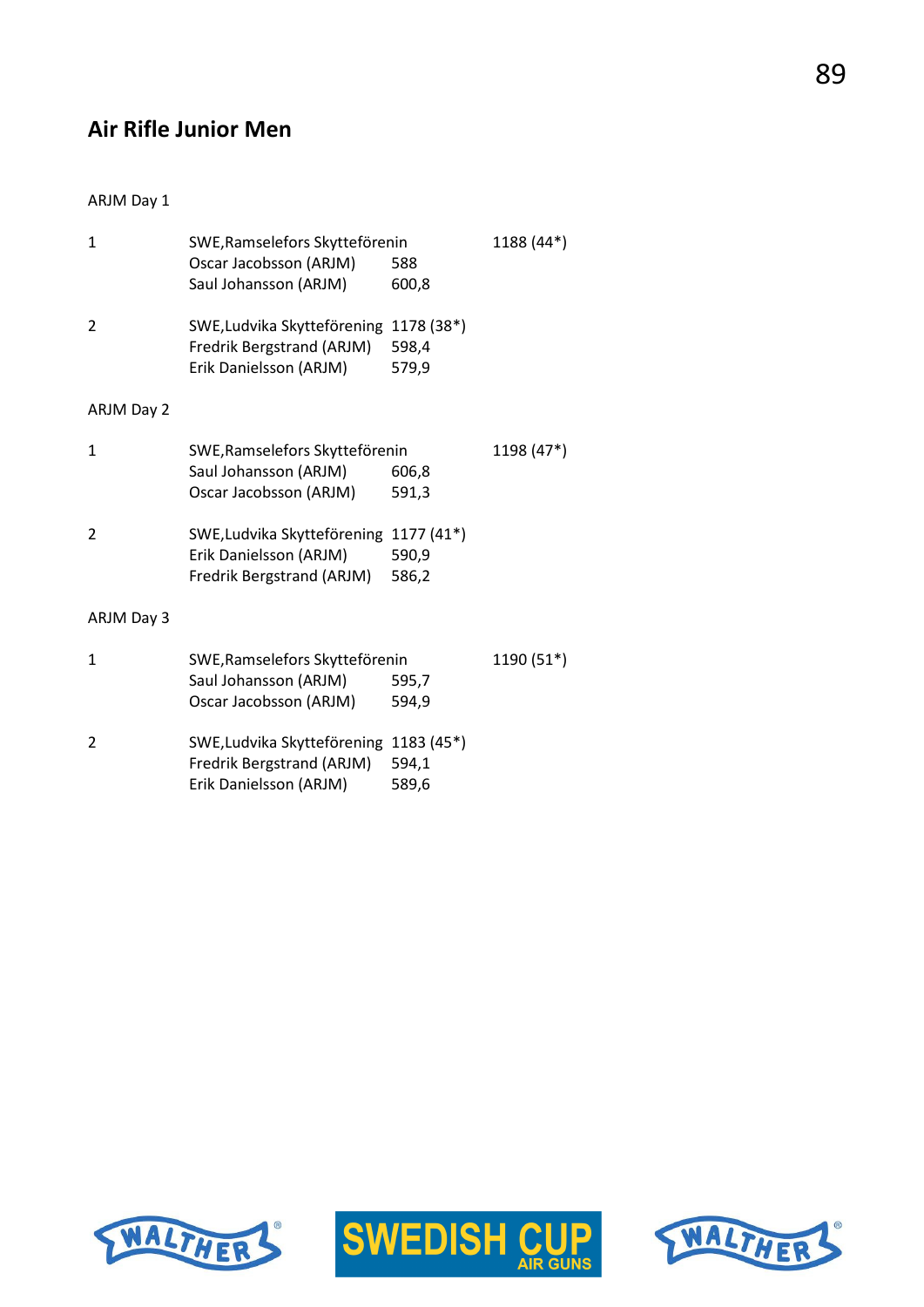# **Air Rifle Junior Women**

#### ARJW Day 1

| 1              | SWE, Ramselefors Skytteförenin<br>810 (41*) |       |            |
|----------------|---------------------------------------------|-------|------------|
|                | Hanna Karlsson (ARJW)                       | 402,2 |            |
|                | Hilde Karlsson (ARJW)                       | 408,2 |            |
| $\overline{2}$ | SWE, Ludvika Skytteförening 804 (36*)       |       |            |
|                | Maria Bengtsson (ARJW)                      | 403,6 |            |
|                | Elin Andersson (ARJW)                       | 400,6 |            |
| ARJW Day 2     |                                             |       |            |
| $\mathbf{1}$   | SWE, Ramselefors Skytteförenin              |       | 816 (43*)  |
|                | Hanna Karlsson (ARJW)                       | 407   |            |
|                | Hilde Karlsson (ARJW)                       | 409,4 |            |
| 2              | SWE, Ludvika Skytteförening 807 (37*)       |       |            |
|                | Maria Bengtsson (ARJW)                      | 407,5 |            |
|                | Elin Andersson (ARJW)                       | 400   |            |
| ARJW Day 3     |                                             |       |            |
| 1              | SWE, Ramselefors Skytteförenin              |       | $816(51*)$ |
|                | Hilde Karlsson (ARJW)                       | 406   |            |
|                | Hanna Karlsson (ARJW)                       | 410,4 |            |
| $\overline{2}$ | SWE, Ludvika Skytteförening 805 (41*)       |       |            |
|                | Elin Andersson (ARJW)                       | 401   |            |
|                | Maria Bengtsson (ARJW)                      | 404   |            |
|                |                                             |       |            |